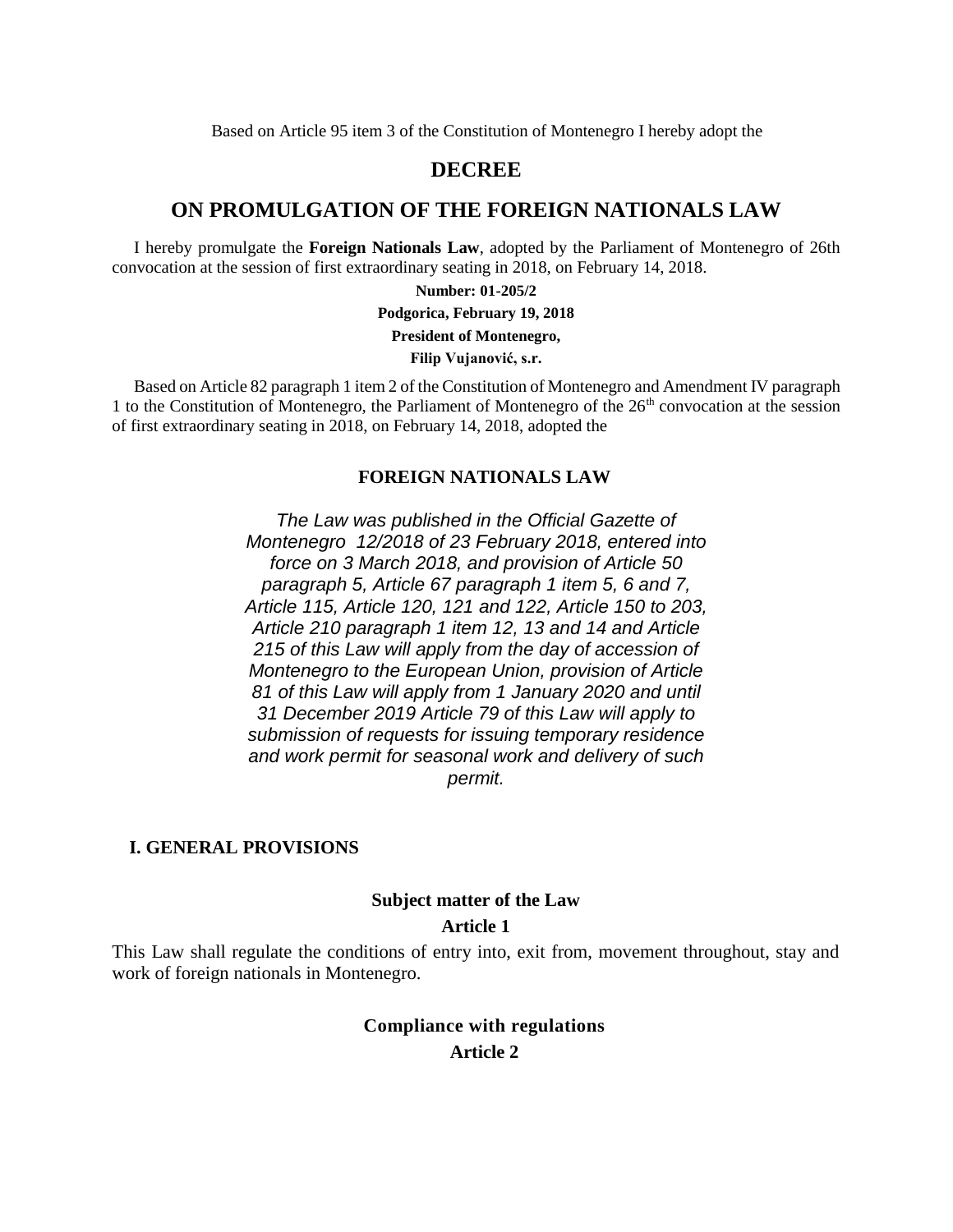During his movement, stay and work in Montenegro, a foreign national shall be obliged to comply with the regulations that are in force in Montenegro and decisions made by the state authorities of Montenegro.

Foreign national means any citizen of another state or a stateless person.

A stateless person is a person who is not considered as a national by any state under the operation of its law.

#### **Personal data protection right**

#### **Article 3**

A foreign national shall be entitled to the protection of his personal data that is being processed, in accordance with the Law governing personal data protection.

#### **Exemptions**

#### **Article 4**

This Law shall not apply to a foreign national who enjoys the privileges and immunities under the international law, unless otherwise has been provided for by this Law.

#### **Gender-sensitive language**

#### **Article 5**

Terms used in this law in the masculine gender shall be considered as including the feminine gender.

#### **Definition of Terms**

#### **Article 6**

Particular terms used in this Law shall have the following meanings:

- 1) foreign travel document means any personal, family, collective, diplomatic and service passport, and any seaman's book, shipping book or any other travel document recognized under international treaties, according to which the identity of its holder can be confirmed and which has been issued pursuant to the regulations on issuing travel documents of another state;
- 2) country of origin is any state that has issued a foreign national a foreign travel document with which he entered Montenegro *i.e.* a state where a stateless person was born;
- 3) carrier is any legal entity or entrepreneur registered to conduct business activity of passenger land, sea, lake, river and air transportation;
- 4) employer is a national or a foreign legal entity, i.e. a part of a foreign company with its registered office based in, or a natural person domiciled in Montenegro, who employs a foreign national ;
- 5) foreign company is a legal entity or entrepreneur who carries out an economic or other activity and has their registered office based outside Montenegro;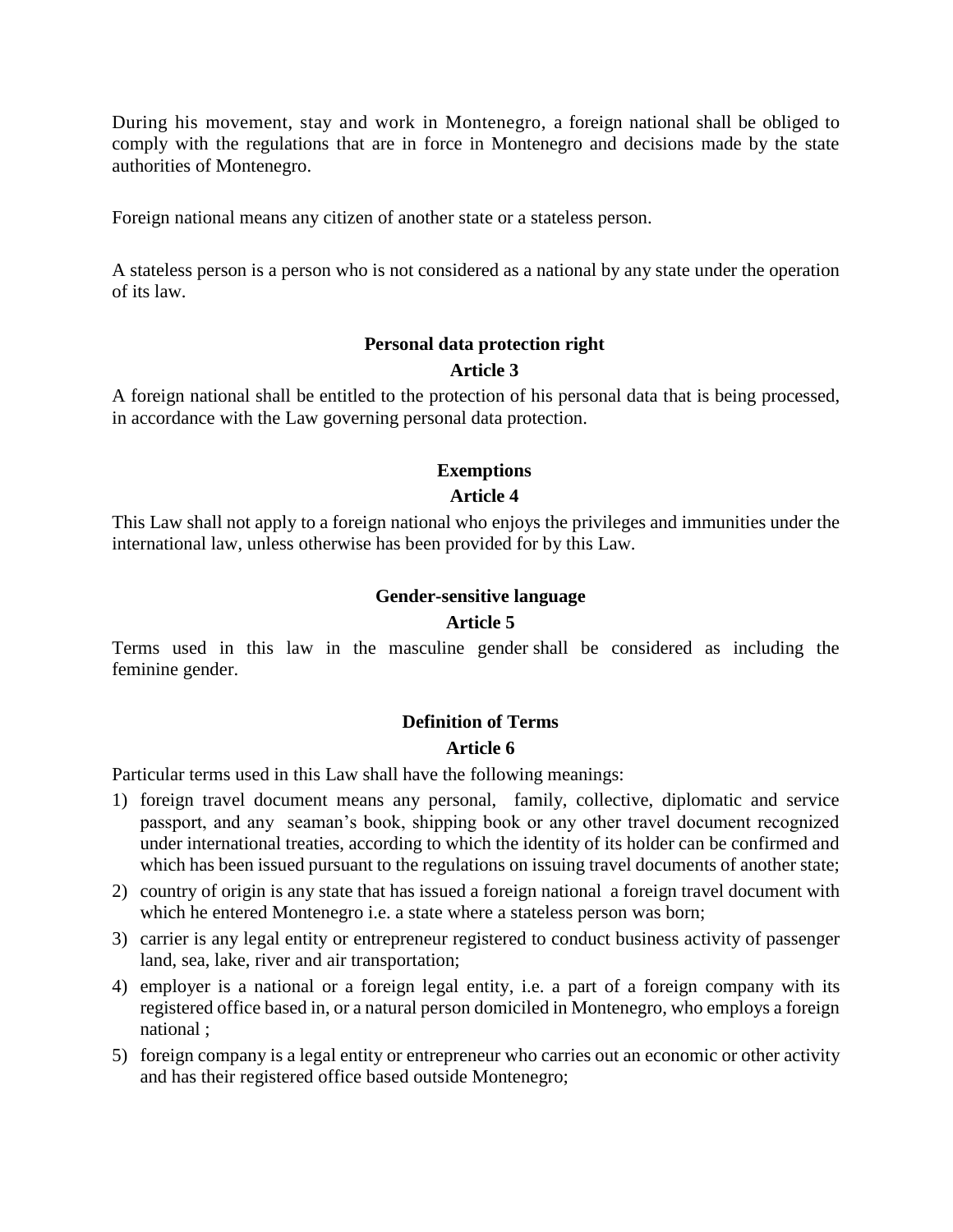- 6) an accommodation provider is a company, legal entity, entrepreneur and natural person performing tourism and hospitality business activity, i.e. providing the tourism and hospitality services pursuant to the Law regulating tourism, and any other company, entrepreneur and legal entity or natural person who provides other persons with the accommodation for a fee, i.e. who organizes accommodation for their employees or members, including the accommodation in a closed type building;
- 7) a third-country national is a foreign national without any European Union Member State citizenship;
- 8) internal security is the protection of citizens' security; safeguarding freedoms and rights and property enshrined in the Constitution; preventing committing of and detecting criminal offences and misdemeanors; finding perpetrators of criminal offences and misdemeanors; and maintaining public order and peace;

#### **II. ENTRY AND EXIT OF FOREIGN NATIONAL**

#### **Control at border crossing points**

#### **Article 7**

Whenever entering Montenegro and exiting from it, a foreign national shall be under an obligation to undergo the border control pursuant to the Law regulating border control.

Entering Montenegro shall mean crossing the state border, i.e. a border crossing point where border controls are performed.

## **Refusal of Entry Article 8**

A foreign national shall not be allowed to enter Montenegro, if:

- 1. he does not possess a valid travel or another document referred to in Article 9 of this Law;
- 2. he uses somebody else's, an invalid i.e. a forged travel or another document;
- 3. he does not hold a valid visa or a residence permit;
- 4. he uses somebody else's, an invalid i.e. a forged visa or a residence permit;
- 5. he does not hold evidence satisfying the purpose and requirements of the intended stay;
- 6. within a 180-day period he already stayed for 90 days in the territory of Montenegro;
- 7. he lacks sufficient resources both to support himself during the intended stay in Montenegro and for returning to the state from which he has come or for a travel to a third country;
- 8. where there is the expulsion of a foreign national from the country as a security measure or the expulsion of a foreign national from the territory of Montenegro as a protection measure or the measure referred to in Article 110 of this Law is in force, or an entry ban has been imposed on him;
- 9. where national i.e. internal security or public health-related reasons require that.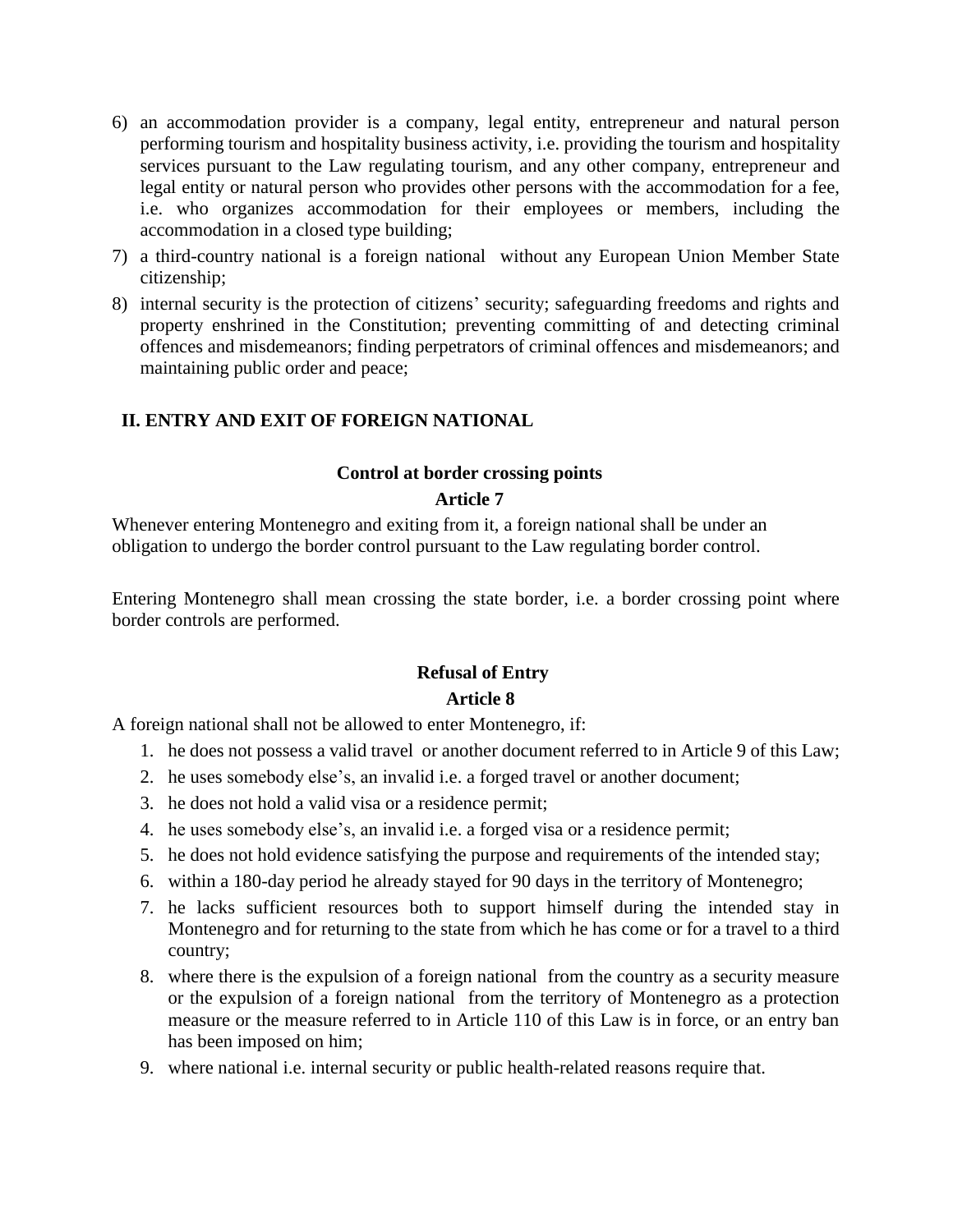In the case referred to in paragraph 1 above the administrative authority in charge of police affairs (hereinafter referred to as the Police) shall adopt a decision on the refusal of entry.

A decision on refusal of entry shall be made without hearing the foreign national concerned.

The decision on refusal of entry may be subject to an appeal that is submitted via the nearest diplomatic or consular mission of Montenegro abroad (hereinafter referred to as the Diplomatic and Consular Mission), within eight days as of the day of receiving the decision.

The state administration authority in charge of internal affairs (hereinafter referred to as the Ministry) shall decide on the appeal referred to in paragraph 4 above.

The appeal referred to in paragraph 4 above shall not postpone the decision enforcement.

Exceptionally, the appeal referred to in paragraph 4 of this Article shall postpone the decision enforcement if the Police estimates that the life or freedom of the foreign national are jeopardized in the country of origin due to his racial, religious or national affiliation, due to the affiliation to a particular social group or due to political opinion, or where he could be subject to torture or inhuman and degrading treatment or punishment, or he could be subject to a death penalty, as well as his returning to a country where there is danger of him being forcibly returned to the country of origin.

The refusal of entry shall be affixed to the foreign national's travel document.

The Police shall keep records on the refusal of entry imposed on foreign national.

The Ministry shall set down the form and manner for affixing the refusal referred to in paragraph 8 above.

## **Entry, Movement and Stay Article 9**

A foreign national may enter, move throughout and stay in Montenegro if he holds a valid foreign travel document with a visa affixed to it, or a valid foreign travel document accompanied by a temporary residence permit, a temporary residence and work permit or permanent residence permit, unless otherwise provided for under this Law or an international treaty.

A foreign travel document issued in the last ten years and whose validity shall not expire at least three months after the planned date of departure from the territory of Montenegro shall be deemed valid.

Notwithstanding paragraph 2 of this Article, in a justified emergency, the validity period of the foreign travel document may be shorter, but it cannot expire before the planned date of departure from the territory of Montenegro.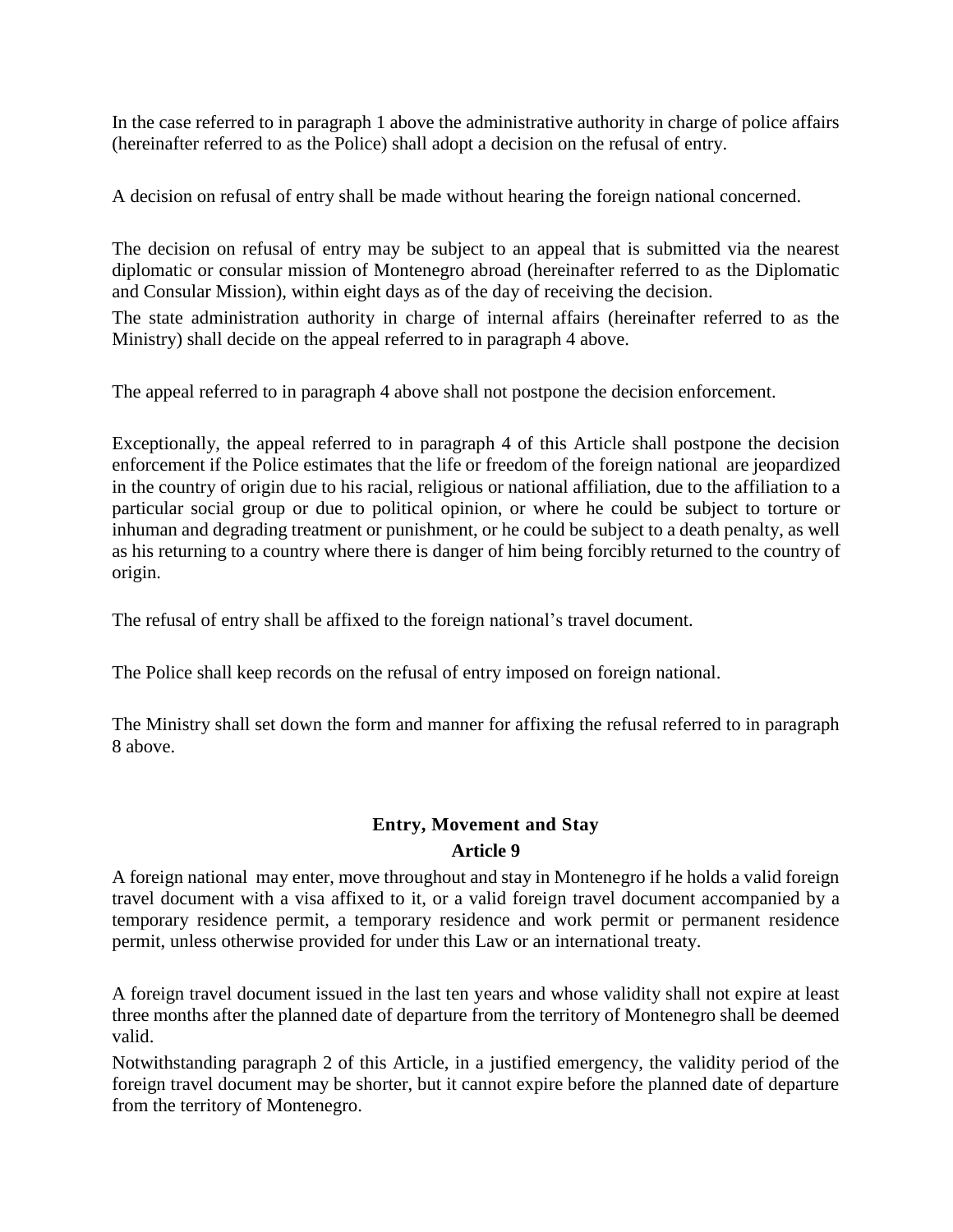A foreign national whom Montenegro is under an obligation to admit pursuant to an international treaty and where it is required for humanitarian, or internal security or public health reasons may enter Montenegro without a valid foreign travel document.

Certain countries' nationals may enter Montenegro also if they hold a valid identity card issued by the competent authority of another country, or any other document based on which their identity and nationality can be confirmed, in accordance with an international treaty or the regulation on the visa regime referred to in paragraph 2 of Article 14 of this Law.

A foreign national's stay in the transit area of an airport or within the anchorage area of a port or a quay shall not be considered an entry into Montenegro in terms of this Law.

# **Restriction of or ban on movement**

**Article 10**

A foreign national's movement within a certain region of Montenegro shall be restricted or banned where national i.e. internal security or public health reasons require so, according to the law.

# **Entry of a foreign national holding multiple citizenships**

### **Article 11**

If a foreign national who has entered Montenegro has multiple citizenships, he is considered a citizen of the state who issued him with a foreign travel document with which he entered Montenegro.

During his stay in Montenegro, the foreign national referred to in paragraph 1 of this Article shall be under an obligation to use the foreign travel document with which he entered Montenegro.

# **Entry and Exit based on collective travel document**

## **Article 12**

A foreign national whose name is entered in the foreign travel document of another person may enter into and exit from Montenegro only accompanied by the person holding the foreign travel document in which his name is entered.

Foreign nationals holding either a collective passport or another collective foreign travel document may enter into and exit from Montenegro only if they are together.

Each of foreign nationals whose name is in the travel document referred to in paragraph 2 above must hold also another document--with his personal photo in it—to serve as his own identification.

The leader of such group of foreign nationals must hold his personal passport.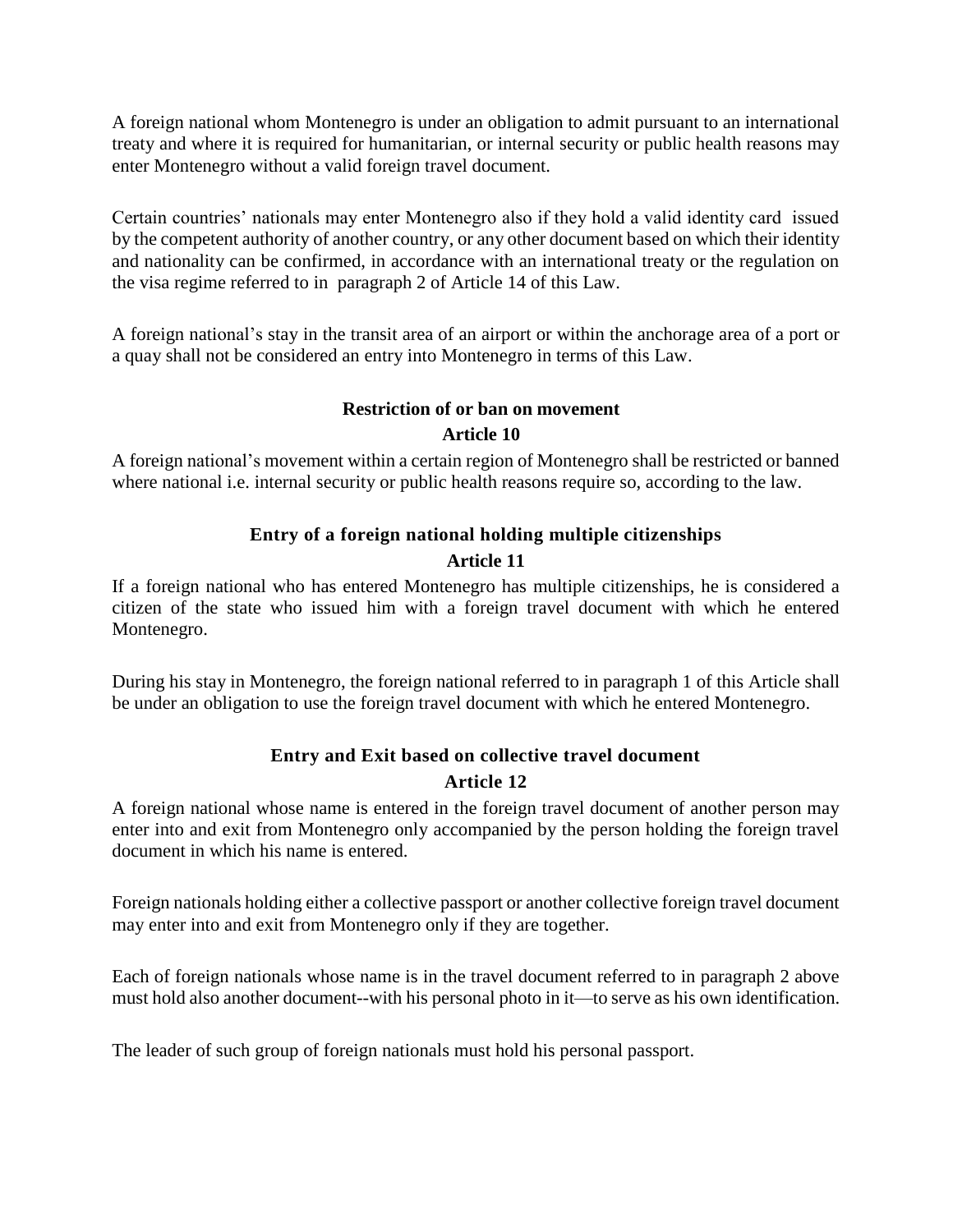## **Obligations of the Carrier Article 13**

A carrier may bring a foreign national to a border crossing point or to the territory of Montenegro if the foreign national meets the requirements referred to in Article 9 of this Law.

If a foreign national is not permitted to enter Montenegro, the carrier shall be under an obligation to transport back the foreign national from the border crossing point or from Montenegro at his expense, and where that is impossible, the carrier shall be under an obligation to find a different manner of transport for foreign national at his own expense or, where such different manner of transport is impossible, the carrier shall be under an obligation to bear costs that are incurred during the foreign national's stay and his transport back.

The provision of paragraph 2 above shall be also applicable to a carrier that has brought a foreign national who is transiting the territory of Montenegro if the carrier refused to transport the foreign national to the country of destination or if the foreign national is subject to an entry ban imposed by that country.

An organizer of tourist or business travels who delivers services to a foreign national shall bear the costs incurred by forced removal of that foreign national from Montenegro including the costs incurred due to the foreign national's stay in a reception centre for foreigners if the foreign national has been subjected to forced removal in accordance with this law, and does not have sufficient resources to compensate for the costs.

Any natural person or any legal entity upon whose invitation a foreign national has been either issued a visa or granted entry in Montenegro shall also have the obligation referred to in paragraph 4 above, if these costs cannot be compensated by the organizer of tourist or business travels, i.e. by the foreign national concerned.

### **III. VISAS**

#### **Visas and visa regime**

#### **Article 14**

A visa is the permission ensuring a foreign national to enter, stay in and transit the territory of Montenegro.

Upon a proposal of the state administration authority in charge of foreign affairs, the Government of Montenegro (hereinafter referred to as the Government) shall regulate the visa regime.

### **Visa Types**

#### **Article 15**

In terms of this Law, an airport-transit visa (A Visa), a short stay visa (C Visa) and a long stay visa (D Visa) shall be considered as a visa.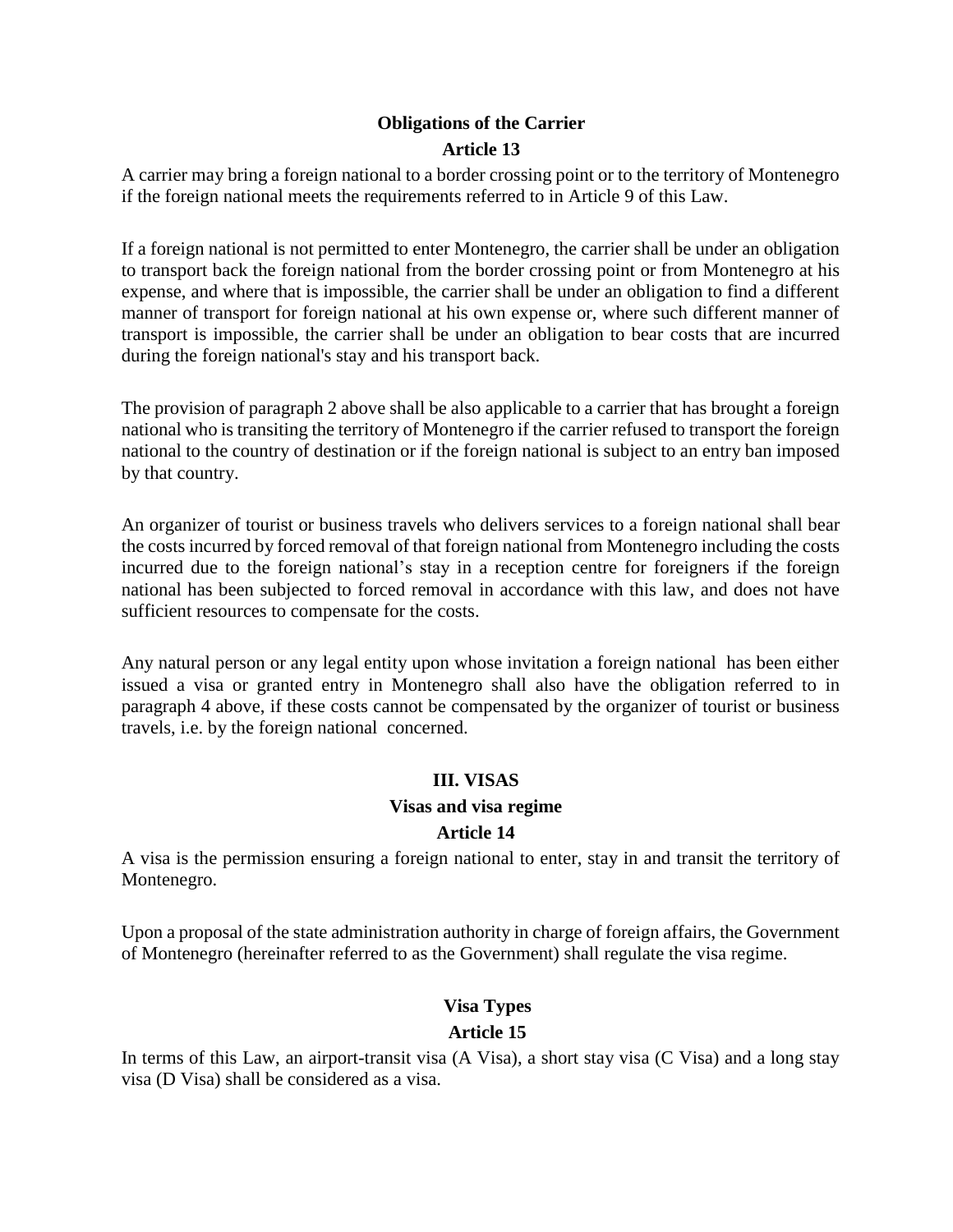## **Airport transit visa (A Visa) Article 16**

A foreign national shall be issued an airport-transit visa (A Visa) for single or multiple transiting through an international transit terminal of an airport during a layover or a transfer between two international flight legs, without actually entering the territory of Montenegro.

A foreign national who does not leave an airplane or international transit terminal of an airport of Montenegro during his stopover at the airport shall not be required to have a visa.

In the event referred to in paragraph 2 of this Article, whereas due to national and/or internal security reasons, the Government may require certain countries' nationals to hold airport-transit visas (A visa).

Issued airport-transit visa validity shall include also the additional 15-day period.

With the exception of paragraph 4 above, the additional period shall not be approved if internal security reasons require so.

Multiple-entry airport transit visa (A visa) shall be issued with a validity period of up to six months.

The state administration authority in charge of foreign affairs shall regulate an airport transit visa (A visa) issuing requirements in more details.

## **Short stay visa (C Visa) Article 17**

A short stay visa (C Visa) shall be issued for purpose of transiting through Montenegro or for entering as well as for staying in the territory of Montenegro, whereas such stay may not be longer than 90 days within a time period of 180 days counted as of the first day of entry.

A short stay visa (C Visa) shall be issued as single-, double- or multiple-entry visa for entering Montenegro.

Multiple-entry short stay visa (C Visa) validity shall range from six months to five years if a foreign national

- 1. has proved a need for traveling or has justified his intention to travel frequently i.e. regularly, while particularly for business or family reasons, and
- 2. has proved that he will not misuse an issued visa, in particular by using visas previously issued according to the Law, having funds he has in the country of origin and by his actual intention to leave the territory of Montenegro prior to the expiration of the visa he requested.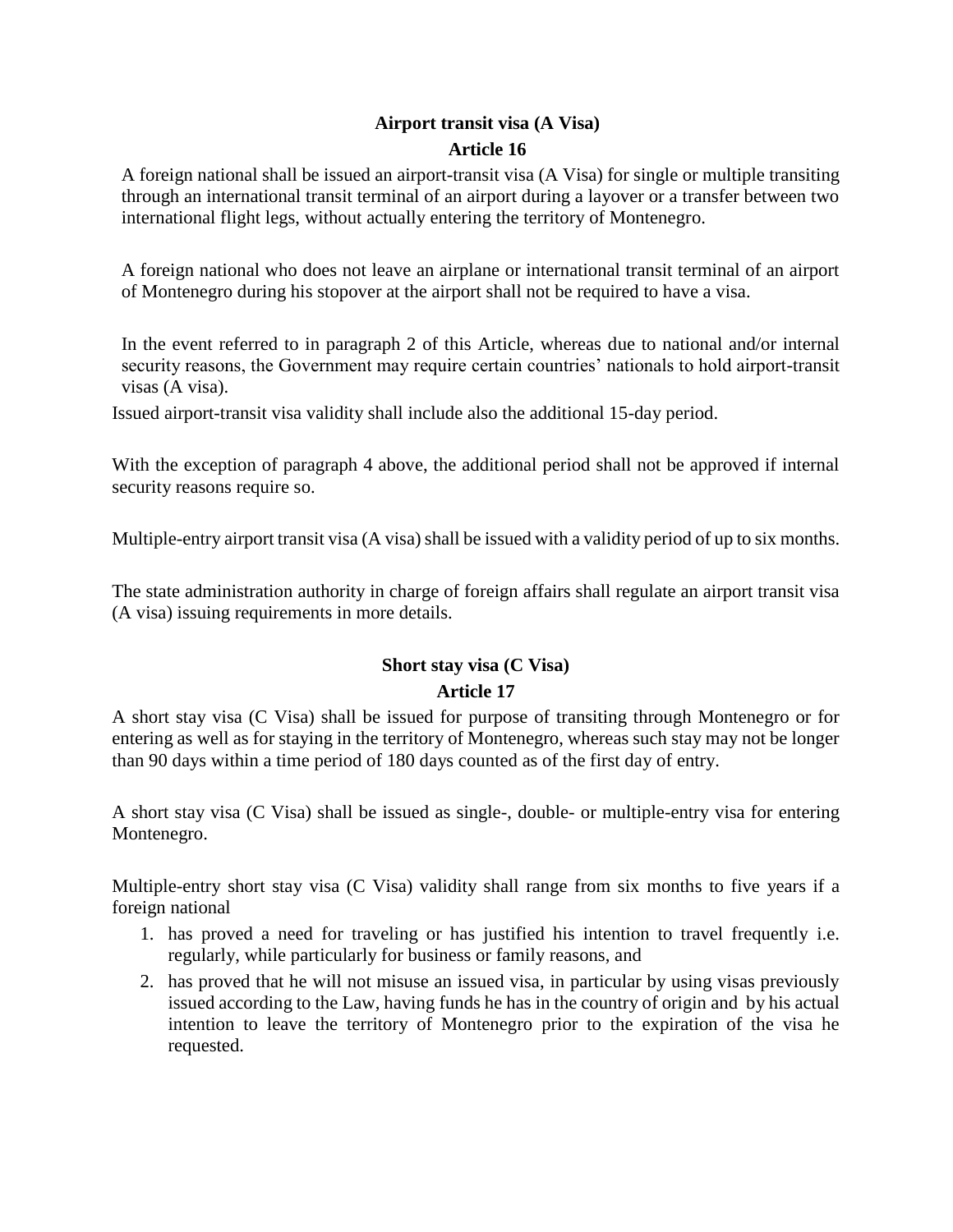In an event of transiting through Montenegro, the period for which a short stay visa (C Visa) is issued should correspond to the time required by such transiting.

The short stay visa validity shall include also the additional 15-day period.

Notwithstanding paragraph 5 above, the additional period shall not be approved if internal security reasons require so.

A foreign national coming for a private or a business visit to a natural person or a legal entity in Montenegro may be required to present an affidavit of support i.e. a letter of invitation or any other evidence corroborating that the natural person or the legal entity will bear his stay in Montenegrorelated costs, including also his accommodation and support costs and those for his departure from Montenegro.

An issued short stay visa (C Visa) shall not be any guarantee that a foreign national will be permitted to enter Montenegro.

The state administration authority in charge of foreign affairs shall regulate in more details short stay (C Visa) issuing requirements.

## **Long stay visa (D Visa) Article 18**

A foreign national intending to stay in Montenegro for longer than 90 days—for performing business activities or work or serving in foreign accredited diplomatic and consular missions and representative offices of international organizations in Montenegro—but not for longer than 180 days—counted as of the first entry day—in a time period of one year, shall be issued a long stay visa (D Visa).

A long-stay visa (D Visa) shall be issued as single- or multiple-entry visa for entering Montenegro.

A foreign national holding an affidavit of support i.e. a letter of invitation issued by either a natural person or a legal entity, or other evidence corroborating that the natural person or the legal entity will bear his stay in Montenegro-related costs, including also his accommodation and support costs and those for his departure from Montenegro, may be issued a long stay visa (D Visa).

A long stay visa (visa D) may be issued to a foreign national who intends to stay in Montenegro for purpose of performing service in a foreign diplomatic or consular mission and representative office of international organizations, accredited in Montenegro, if he has evidence on performance of service in such mission or representative office.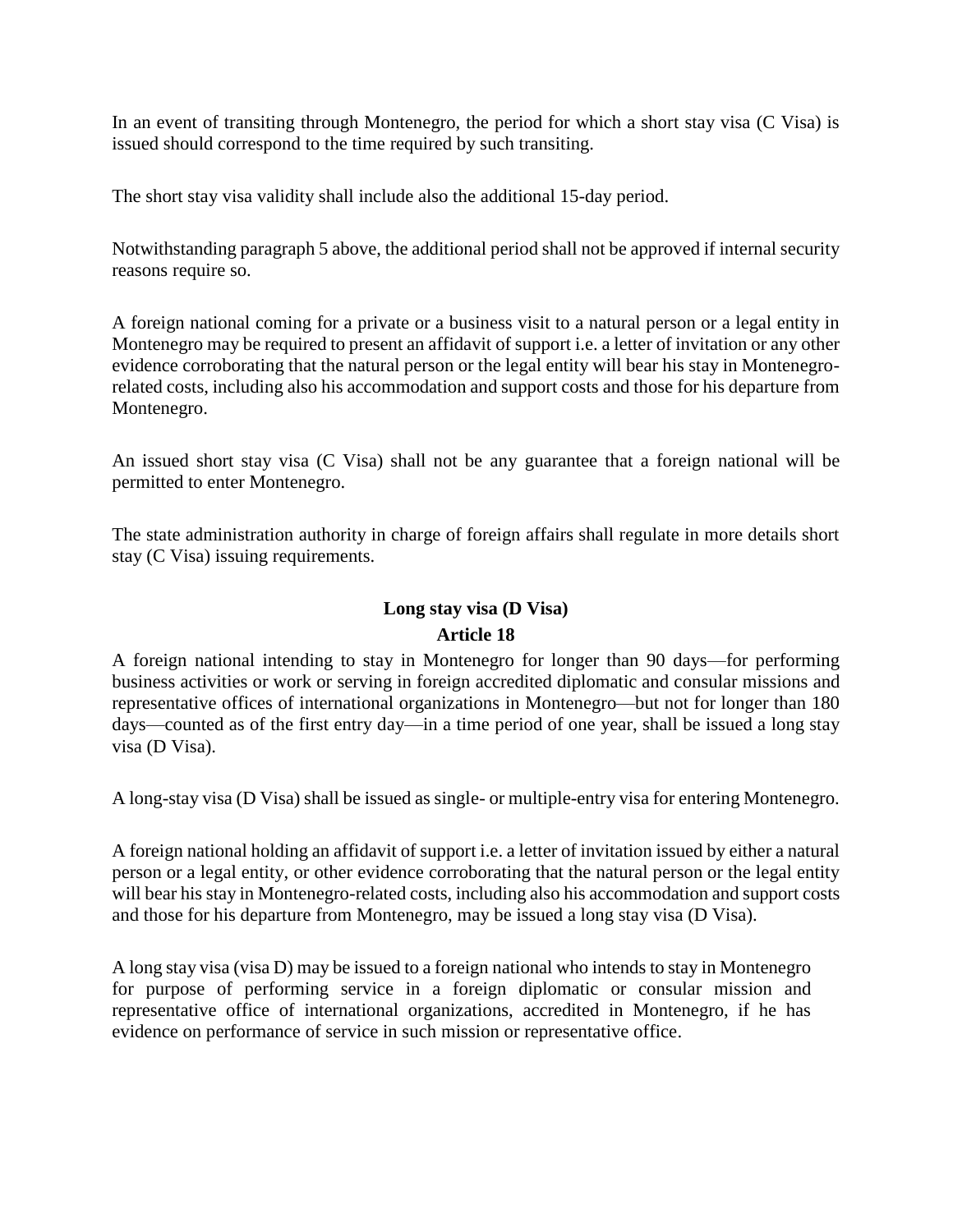The state administration authority in charge of foreign affairs shall regulate a long stay visa (D Visa) issuing requirements in more details, upon previously obtained opinion of the Ministry.

## **Visa issuing competence Article 19**

A foreign national who needs a visa to enter Montenegro shall be under an obligation to obtain the visa prior to entering Montenegro.

The state administration authority in charge of foreign affairs shall issue visas through a diplomatic and consular mission.

Prior to issuing a visa, the state administration authority in charge of foreign affairs shall obtain the respective consents of the National Security Agency of Montenegro (hereinafter referred to as the Agency) and the Police, for finding out whether there are any national and/or internal security reasons preventing a visa issuing, and for a long stay visa (D Visa) issuing for work purposes, the consent of the Ministry shall be obtained as well.

The Agency, the Police and the Ministry shall be under an obligation to submit to the state administration authority in charge of foreign affairs with the consent referred to in paragraph 3 above, promptly within the period of not later than seven days as of the day of receiving such consent request.

If the state administration authority in charge of foreign affairs does not receive the Agency, the Police or the Ministry's consents respectively within the deadline referred to in paragraph 4 above, it shall be considered that reasons referred to in paragraph 3 above for a visa issuing do not exist.

Notwithstanding paragraph 3 above, a foreign national who is to come at a state authority, a state administration authority and a diplomatic or consular mission head's invitation may be issued a single-entry short stay visa (C Visa), without a consent from the Police and the Agency.

The state administration authority in charge of foreign affairs shall be under an obligation to inform immediately both the Police and the Agency of any visa issuing according to paragraph 6 above.

A visa may be issued also by the Police at a border crossing point, according to Article 31 of this Law.

The state administration authority in charge of foreign affairs shall regulate visas issuing requirements in more details.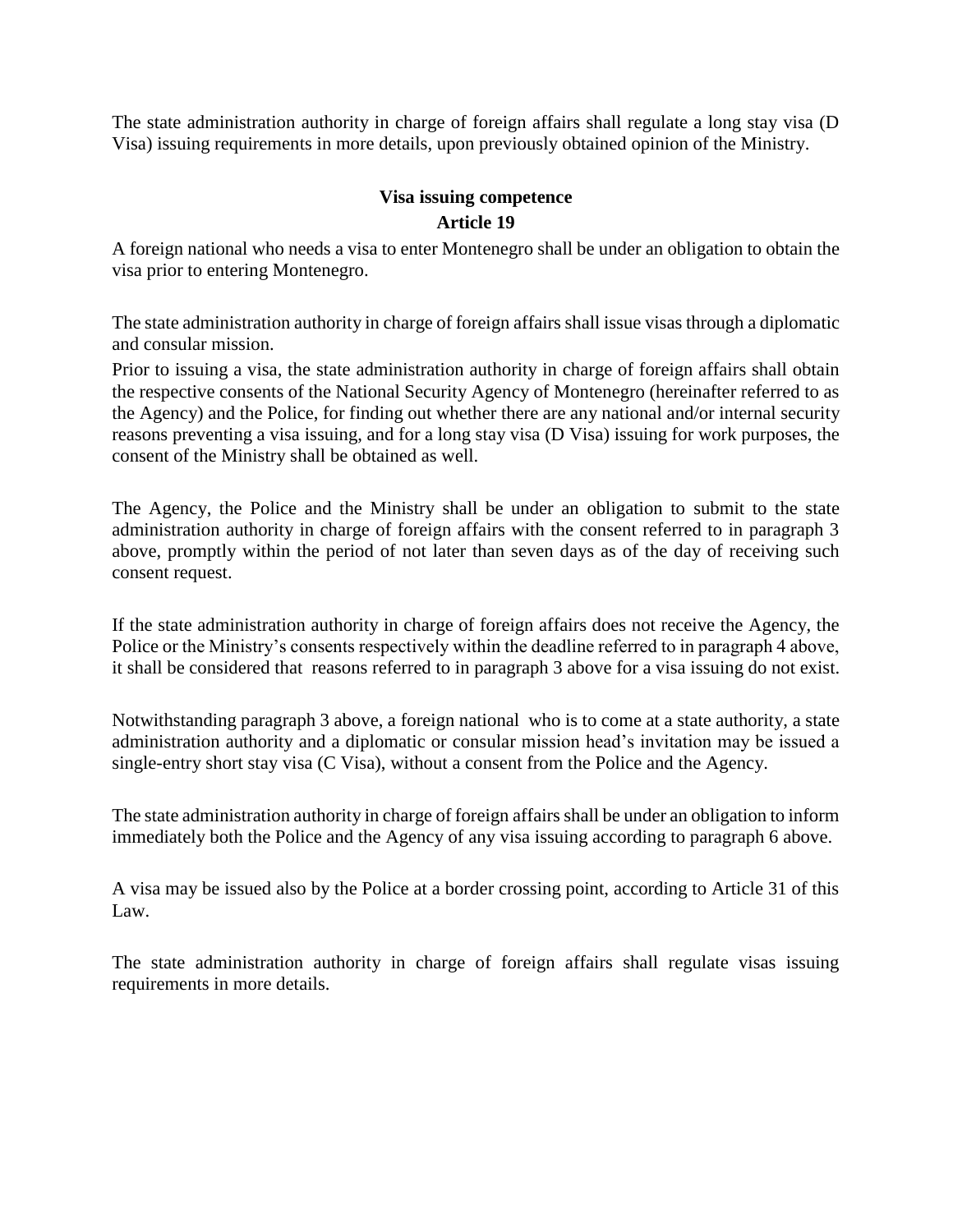## **Representation Article 20**

In the countries wherein Montenegro does not have their diplomatic and consular mission, another country's diplomatic or consular mission may represent Montenegro during the visa issuing procedure, according to both an international treaty and a law governing foreign affairs.

## **Visa application submission**

#### **Article 21**

A visa application shall be submitted to a diplomatic and consular mission, in the required form and personally.

A foreign national whose name has been entered in the travel document of another foreign national who is a visa applicant, such foreign national shall submit a visa application in the required form referred to in paragraph 1 above.

A visa application shall be accompanied by a travel document, a photo, the evidence of the purpose and circumstances of transiting through or staying in Montenegro and a evidence of administrative fee payment.

Notwithstanding paragraph 1 above, a foreign national's visa application may be submitted by the authorized foreign legal entity referred to in Article 22 of this Law, and the visa application for a holder of a diplomatic or official passport as well as for a member of an official delegation may be submitted by the competent authority of another state with a diplomatic note.

The state administration authority in charge of foreign affairs shall set down the visa application form referred to in paragraph 1 above and the evidence of the purposes and circumstances of transiting through or staying in Montenegro referred to in paragraph 3 above.

### **Article 21a**

A foreign national may submit an application for issuing a visa in electronic format through the information system managed by the state administration authority competent for foreign affairs.

The application under paragraph 1above shall be submitted in the prescribed form under Article 21 paragraph 1 of this Law.

Along with the application under paragraph 1 above the scanned travel document, the evidence on the purpose and conditions of transit or stay in Montenegro and a photograph in digital format shall be submitted.

In the event of submission of application in electronic form the administrative fee shall be paid through the information system referred to in paragraph 1 above.

The closer manner of submitting the application and documents under paragraphs 1, 2 and 3 above shall be regulated by the state administration authority competent for foreign affairs.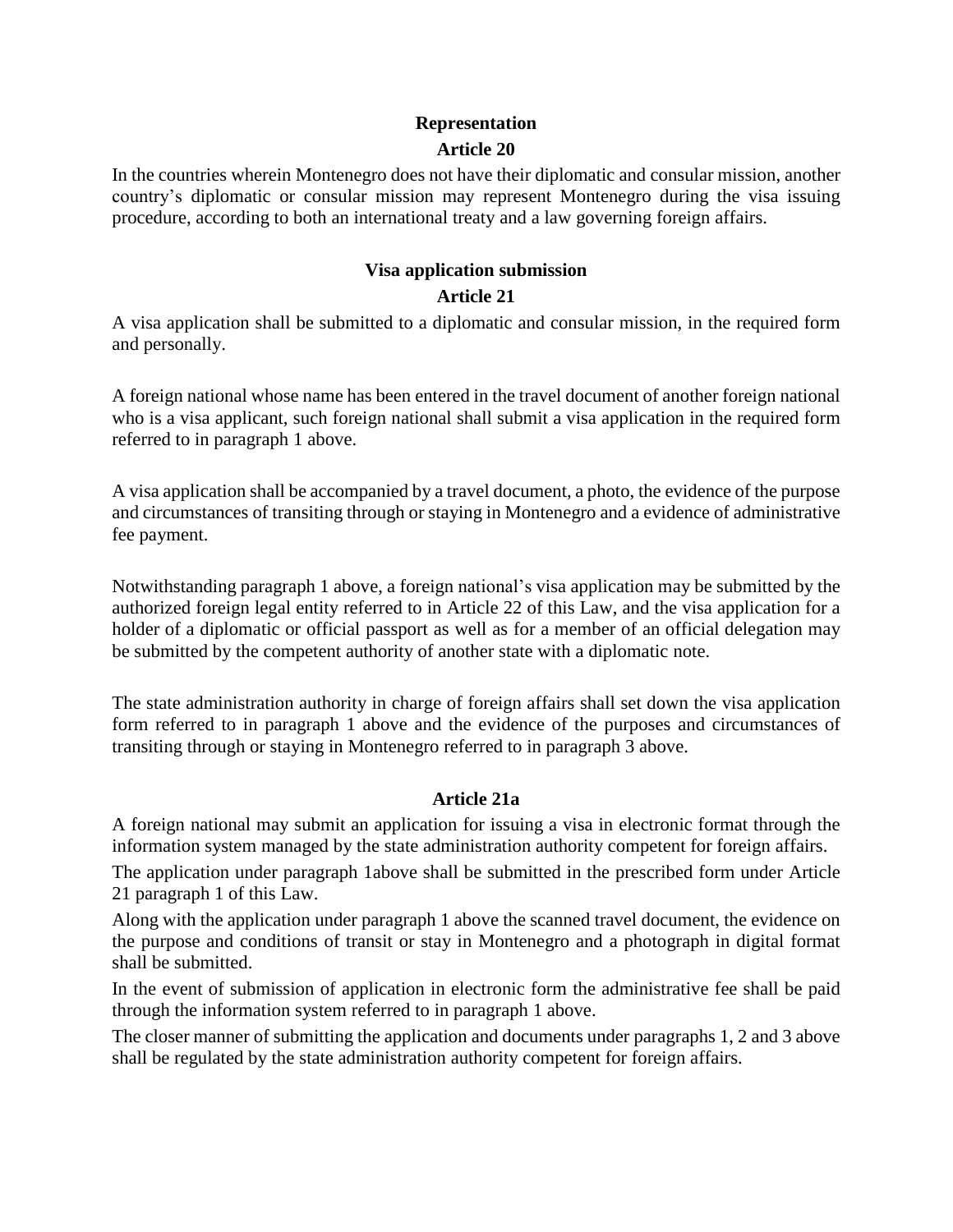## **Visa application submission via authorized person**

## **Article 22**

The state administration authority in charge of foreign affairs may authorize a foreign legal entity to gather visa applications and the required enclosed documents in another country.

#### **Travel medical insurance Article 23**

A foreign national applying for issuing of a single- or double-entry short stay visa (C Visa) for Montenegro shall be under an obligation to prove his possession of appropriate and valid travel medical insurance to cover costs that might be incurred due to his returning back to the country of origin from which he came, due to health reasons, emergency medical care needed i.e. emergency hospital treatment, or death during his stay in Montenegro.

A foreign national applying for a multiple-entry short stay visa (C Visa) for Montenegro shall be under an obligation both to prove his holding an appropriate travel medical insurance the validity of which is lasting for as long as the period of his first intended visit and to give a signed statement acknowledging his obligation to have travel medical insurance for the purposes of his future visits.

Notwithstanding paragraphs 1 and 2 above, the evidence of travel medical insurance shall not be mandatorily submitted by

- 1. holders of diplomatic travel documents,
- 2. seafarers and other persons who already have their respective professions-based travel medical insurances.

### **Travel document to which visa is affixed**

#### **Article 24**

A visa may be issued if a foreign travel document

- 1. is valid for at minimum three months after the intended date for departure from Montenegro, or, in an event of multiple visits, after the last intended date for departure from Montenegro;
- 2. comprises at minimum two blank pages;
- 3. its issuing took place within a past ten-year period.

Notwithstanding item 1 in paragraph 1 above, in justifiable and urgent events, a visa may be affixed to a foreign travel document whose validity is shorter, whereas such visa validity period may not be longer than the foreign travel document's validity.

### **Deadline for decision on visa application**

#### **Article 25**

A visa application shall be decided within ten days as of the application day.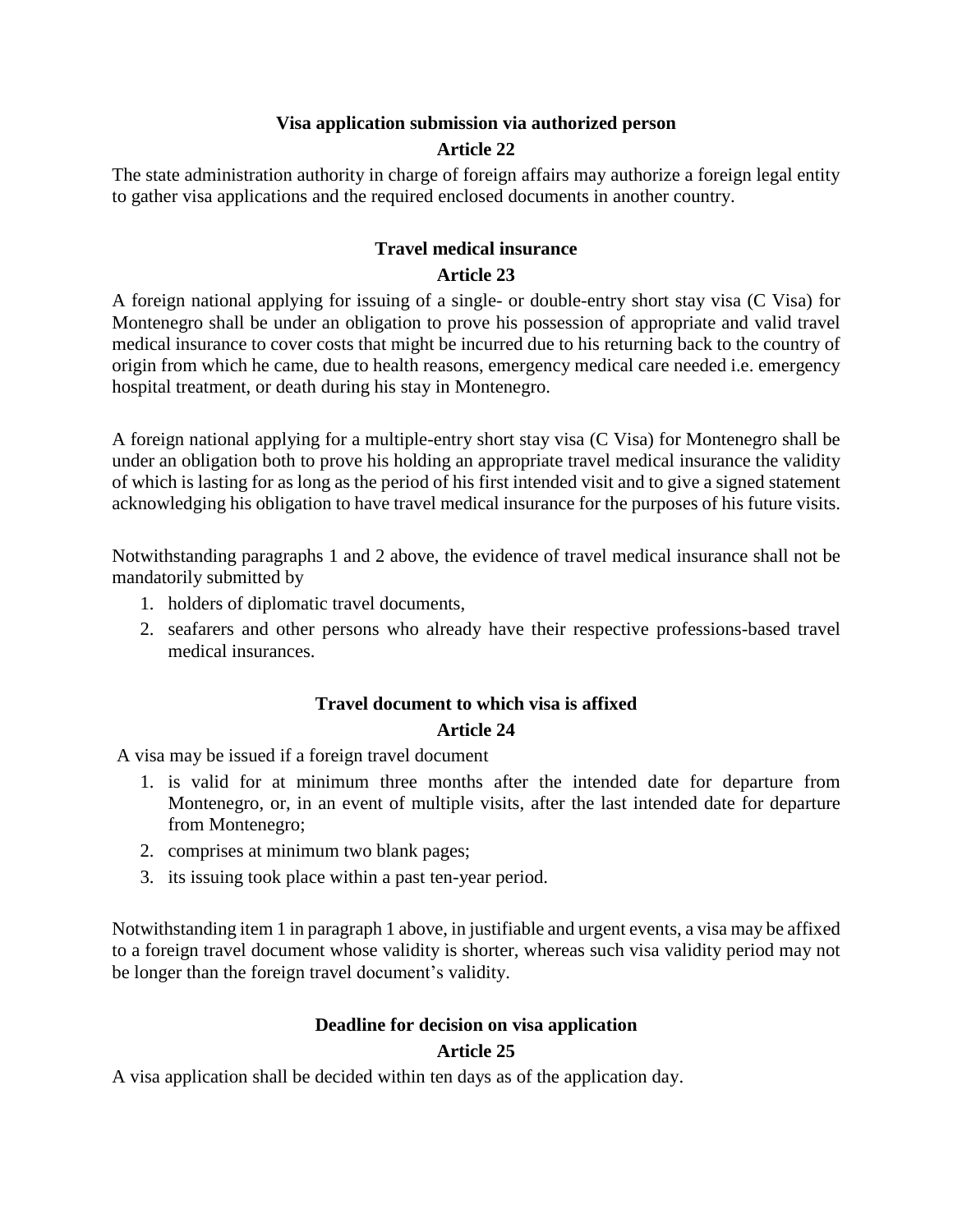The deadline referred to in paragraph 1 above may be extended for up to 30 days where there is a need to have an application additionally considered.

Exceptionally, where a visa issuing requires additional documents to be provided, the deadline may be extended for up to 60 days.

# **Visa issuing method**

### **Article 26**

A visa is granted in the form of a visa sticker affixed to the valid foreign travel document.

Notwithstanding paragraph 1 above, where a travel document does not comprise at least two blank pages or it has not been issued within a preceding ten-year period, a visa shall be entered in the mandatory visa form if so is required by humanitarian reasons or a Montenegrin national interest.

The state administration authority in charge of foreign affairs shall regulate the visa form and manner in which the visa is affixed to a foreign travel document as well as the visa form referred to in paragraph 2 above and the more detailed content of the visa referred to in paragraph 3 above.

If the visa application has been submitted in accordance with Article 21a of this Law, the visa shall be issued through the information system and it shall contain a barcode, a photograph and personal information of the applicant.

#### **Reasons to refuse visa issuing Article 27**

A foreign national shall not be issued a visa if

- 1. he has enclosed a damaged, forged or somebody else's travel document with his visa application;
- 2. he has not supplied evidence justifying the purposes and circumstances of the intended stay;
- 3. he has not submitted a evidence of either his possession of sufficient resources for his support during the time of his intended stay in Montenegro, for his return to his country of origin or residence or for his transiting to a third country that admits him or he cannot obtain such resources in a legal manner;
- 4. he stayed in Montenegro for 90 days, whereas 180 days have not passed as of the day of his first entry;
- 5. he has been imposed the entry and stay ban in Montenegro, or he has been subjected to international measures for entry restrictions which bind Montenegro;
- 6. if so is required by the Montenegrin national i.e. internal security, or public health reasons;
- 7. he has not submitted the evidence of travel medical insurance;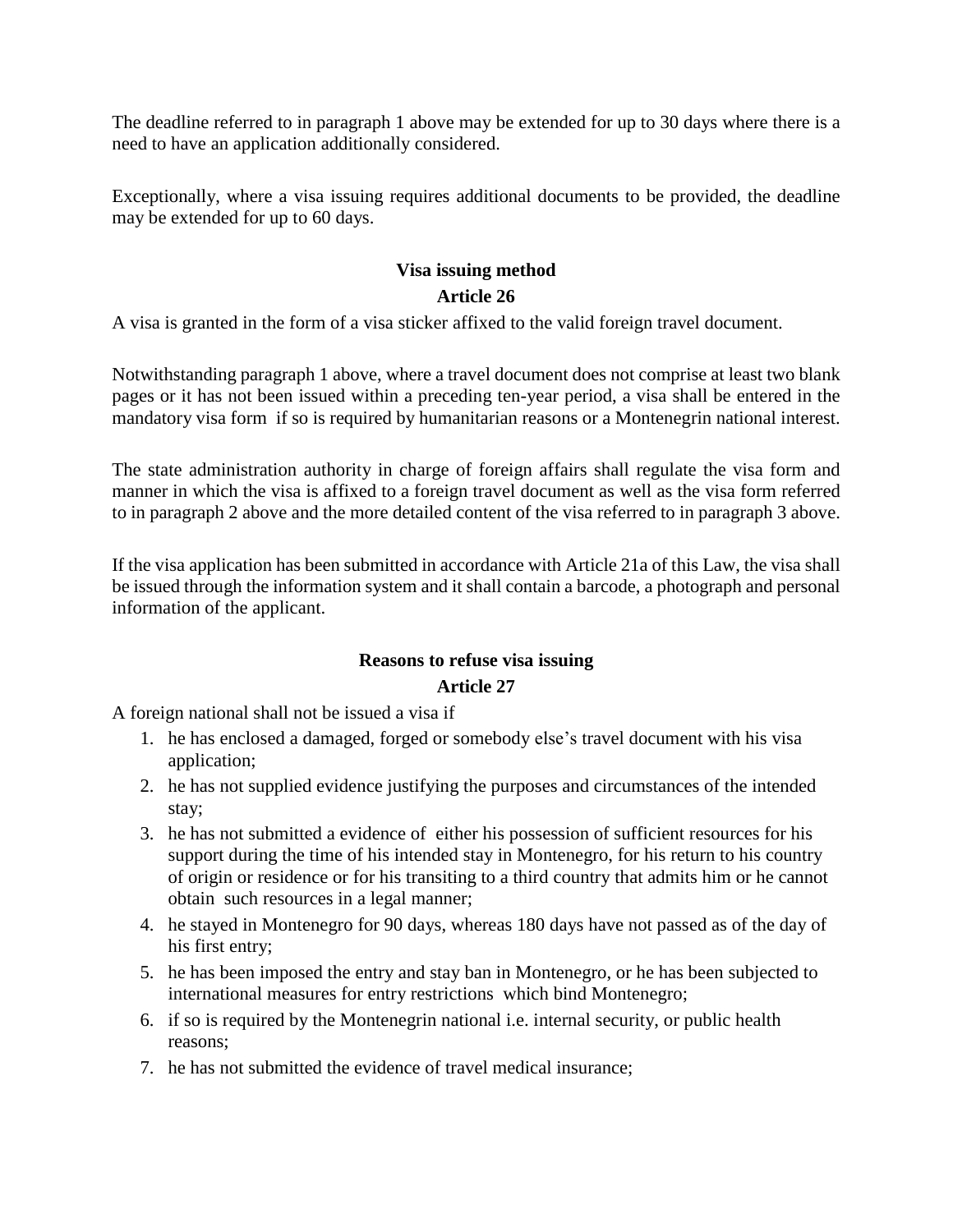8. there are grounds for suspicions about the authenticity of submitted evidence and their respective contents, trustworthiness of statements of the foreign national , or about his intention to leave Montenegro prior to the expiration of the requested visa validity period.

In the events referred to in paragraph 1 above, the state administration authority in charge of foreign affairs shall issue a decision on rejecting to issue such a visa to a foreign national.

An appeal against the decision referred to in paragraph 2 above may be submitted to the state administration authority in charge of foreign affairs—via the diplomatic or consular mission within eight days as of the day of receiving the decision.

In an event of the visa issuing rejection, on the day the decision becomes final, i.e. legally effective, the foreign national concerned shall be given back the documents he enclosed to his visa application.

Exceptionally, also where there are the reasons referred to in paragraph 1 above and if so required by humanitarian reasons, Montenegro's interests or undertaken international commitments, a foreign national may be issued a visa.

In the case referred to in paragraph 5 of above, a foreign national may be allowed to enter only at a certain border crossing point.

## **Short stay visa (C Visa) extension Article 28**

A short stay visa (C Visa) validity may be

- 1. extended for humanitarian or Force Majeure reasons;
- 2. extended for serious personal reasons.

A visa extension application of a short stay visa (C Visa) shall be submitted to the Police in the place of a foreign national's stay, prior to the visa validity expiration and in the required form.

The visa validity period of the short-stay visa (C Visa) may be extended only where an applicant presents evidence of humanitarian or Force Majeure reasons, or serious personal reasons existing.

The Police shall issue a decision concerning the application referred to in paragraph 2 above within seven days.

Pending the adoption of the decision referred to in paragraph 4 above, a foreign national concerned may stay in Montenegro.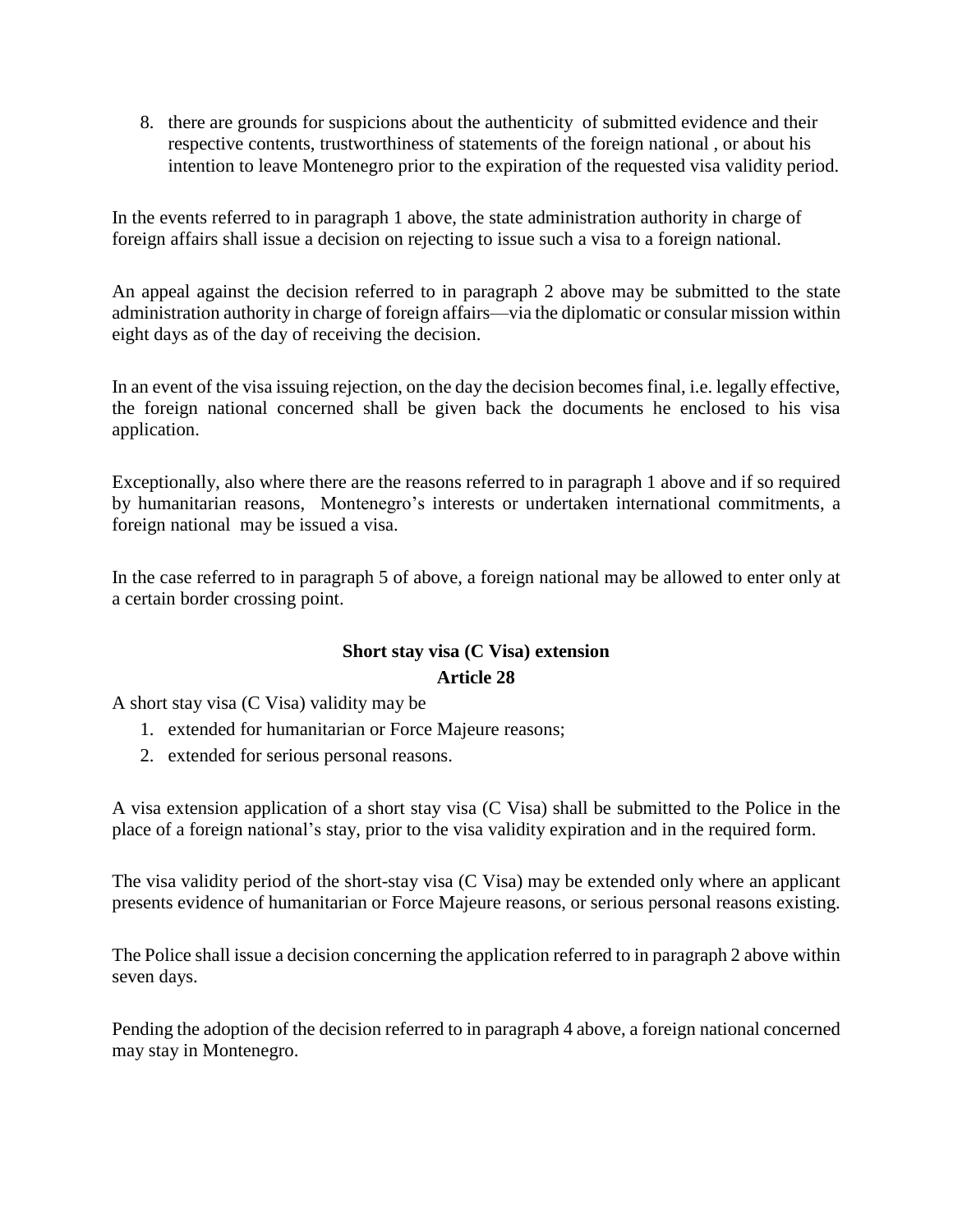In an event of the approval of a visa validity extension for short stay visa (C Visa), the Police shall have the visa sticker affixed to the foreign travel document in accordance with Article 26 of this Law.

The visa extension of the short stay visa (C Visa) shall be refused where there are reasons referred to in Article 27 paragraph 1 of this Law.

If a foreign national withdraws the application referred to in paragraph 2 above, the Police shall abort the procedure.

In the event referred to in paragraphs 7 and 8 above, a foreign national concerned shall be given back the documents he enclosed to his application.

## **Visa annulment and revocation Article 29**

A visa shall be annulled where subsequent findings have shown that requirements for its issuing were not met or where there are serious grounds for a suspicion that the visa was issued based on incorrect and untrue data or false evidence.

A visa shall be revoked where findings have shown that requirements for its issuing are not met any more.

A visa shall be annulled or revoked upon a decision made by either the diplomatic or consular mission or the Police.

A foreign national shall be served his visa annulment or revocation decision.

An appeal against the decision referred to in paragraph 4 above may be submitted to the state administration authority in charge of foreign affairs—via the diplomatic or consular mission and within eight days as of receiving the decision.

Such appeal shall not postpone the enforcement of the decision referred to in paragraph 4 above.

A visa may be revoked also upon a personal request of the foreign national to whom it was issued via decision of a diplomatic or consular mission or the police. In that event, no appeal shall be allowed.

In an event of issuing the decision referred to in paragraph 4 and 7 above, the annulment of the visa sticker affixed to a foreign travel document shall be carried out, in the manner as prescribed by the state administration authority in charge of foreign affairs.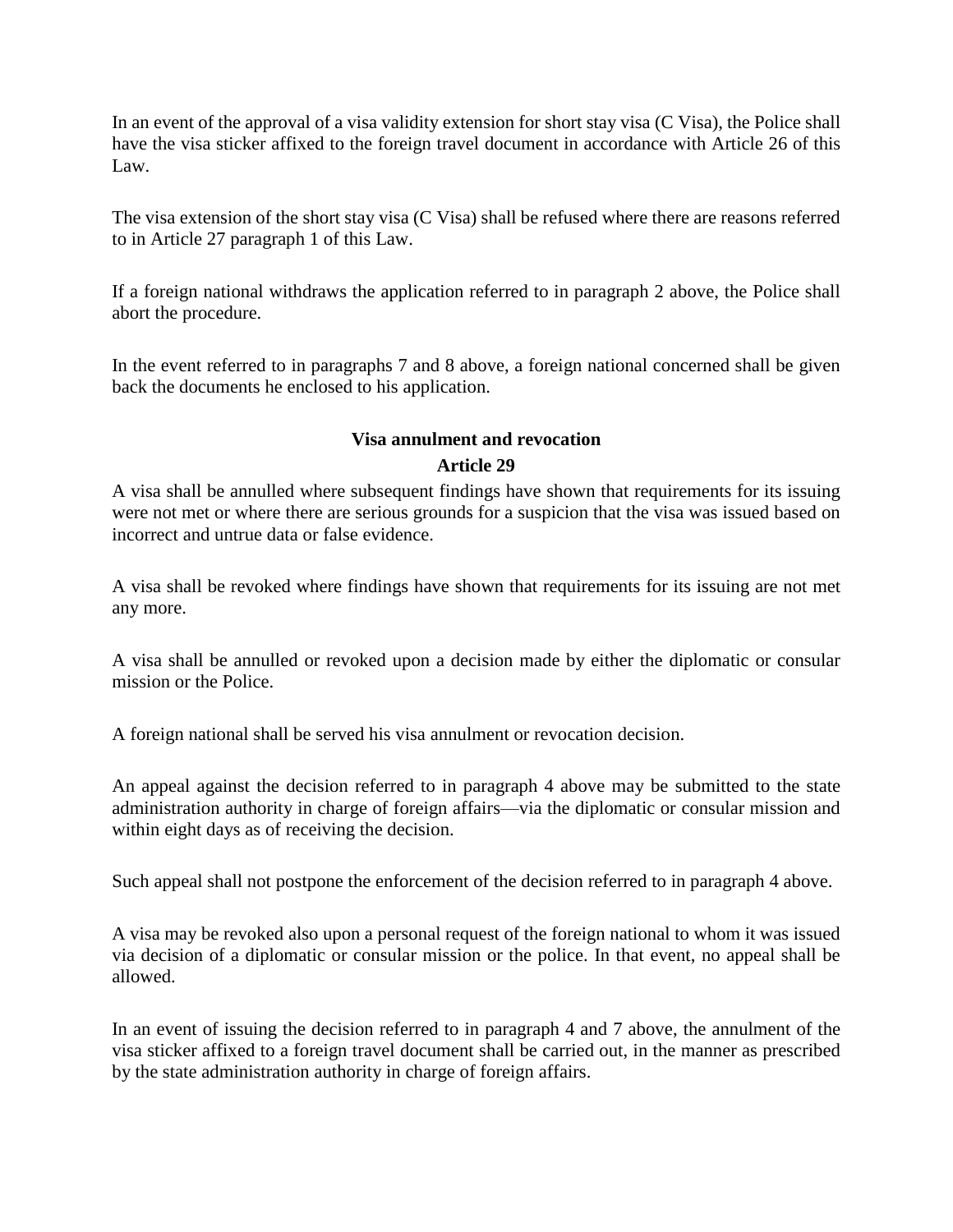## **Visa issuing at border crossing point Article 30**

At a border crossing point and upon his personal request, a foreign national may be issued a short stay visa (C Visa)

- 1. for a 15-day stay;
- 2. for purposes of transit.

The visa referred to in paragraph 1 above may be issued to a foreign national if

- he has not been in situation both to submit a visa application according to Article 21 of this Law and to present the documents proving the existence of unexpected and imperative reasons for entering Montenegro;
- he has made his return to the country of origin or residence or transit certain;
- the reasons referred to in Article 27, paragraph 1, item 1 through 6 and item 8 of this Law, do not exist; and
- his travel document meets the requirements referred to in Article 24, paragraph 1, items 1and 3 of this Law.

When a visa application is submitted at a border crossing point, the applicant does not have to provide travel medical insurance if it cannot be obtained at the border crossing point or in case of entering Montenegro for humanitarian reasons.

## **Visa issuing at the border crossing point to a seafarer**

## **Article 31**

A transit short stay visa (C Visa) shall be issued at a border crossing point to a seafarer if:

- 1) he is the holder of seaman's book or another document that is recognized as the seafarer identification document according to the provisions of international treaties; and
- 2) he meets the requirements referred to Article 30, paragraph 2 indents 1, 2 and 3 of this Law, and he is crossing the border of Montenegro in order to sign on, re-sign on or sign off from a vessel on the board of which he has, will have or had his job as a seafarer.

While applying for the visa referred to in paragraph 1 above, a seafarer need not present his travel medical insurance where it is impossible to obtain it at the border crossing point or in the case where he is entering Montenegro due to humanitarian reasons.

In an event of issuing the visas referred to in paragraph 1 above and paragraph 1 of Article 30 of this Law respectively, the Police shall either affix the visa sticker to a foreign travel document or enter it in the mandatory visa form in accordance with Article 26 of this Law.

## **Rejecting visa application at the border crossing point**

## **Article 32**

By their decision, the Police shall reject the visa applications referred to in paragraph 1 of Articles 30 and 31 of this Law respectively if the prescribed requirements have not been met.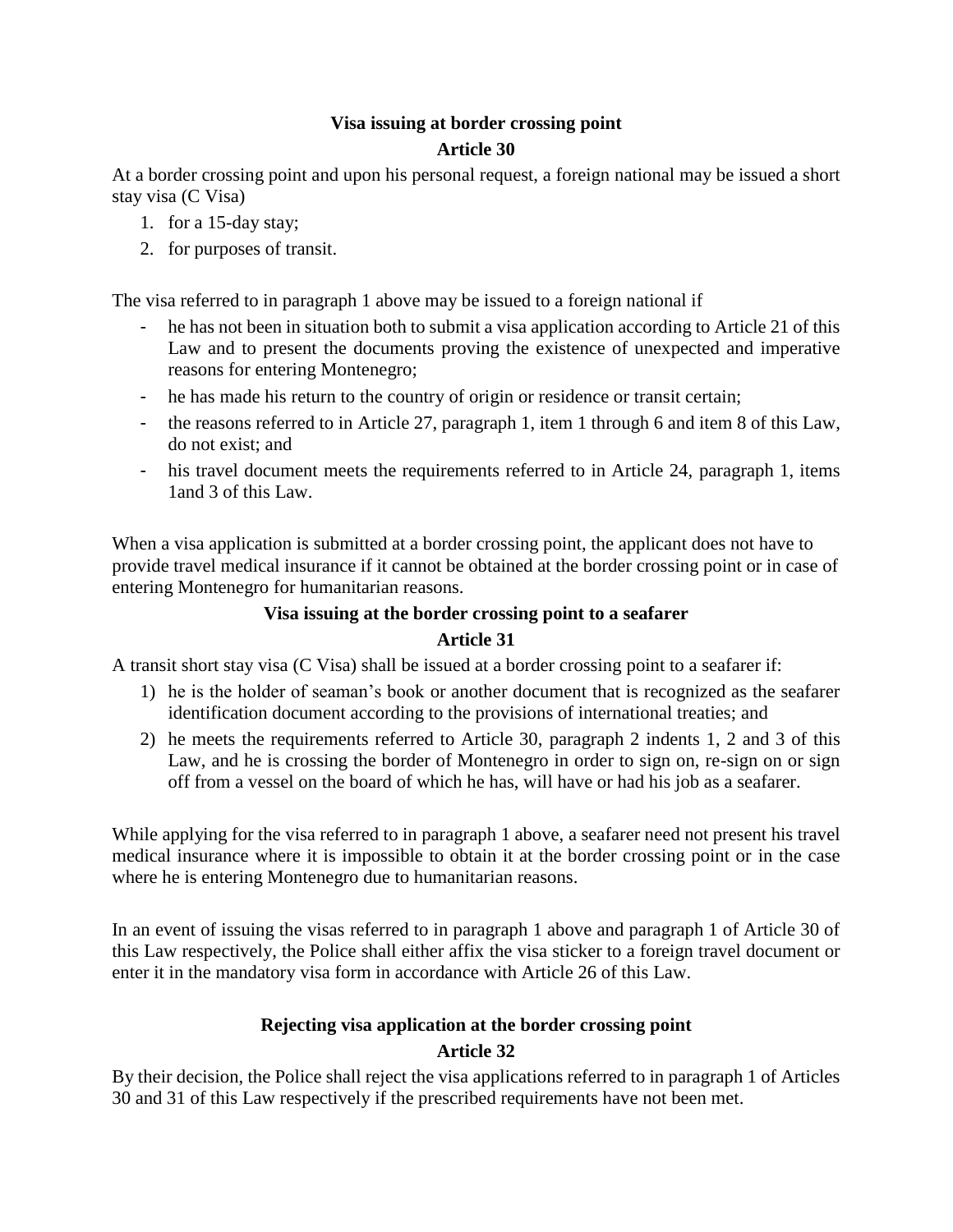The decision referred to in paragraph 1 of this Article may be issued without the foreign national's statement.

An appeal against the decision referred to in paragraph 1 above may be submitted to the state administration authority in charge of foreign affairs—via the nearest diplomatic or consular mission and within eight days as of receiving the decision.

Such appeal shall not postpone the enforcement of the decision referred to in paragraph 1 above.

The Police shall immediately inform the state administration authority in charge of foreign affairs about the submitted visa applications and the issued visas referred to in Articles 30 and 31 of this Law as well as about the visa application rejection decisions referred to in paragraph 1 above.

### **IV. FOREIGN NATIONAL'S RESIDENCE**

# **Types of residence**

#### **Article 33**

In terms of this Law, a foreign national's residence in Montenegro shall be

- 1. a stay of up to 90 days;
- 2. temporary residence;
- 3. permanent residence.

### **1. Stay for up to 90 days**

## **Right to stay for up to 90 days Article 34**

A foreign national may stay in Montenegro for up to 90 days based on a short stay visa (C Visa) or without a visa, according to the visa regime regulation referred to in paragraph 2 of Article 14 of this Law.

In the event referred to in paragraph 1 above, a foreign national may stay in Montenegro for up to 90 days in 180-day period counted as of the day of his first entry, unless otherwise has been provided for by this Law or an international treaty.

A foreign national who stayed in Montenegro for 90 days in accordance with paragraphs 1 and 2 above may re-enter and stay in Montenegro after a 180-day period expiration counted as of the day of the first entry.

### **Reasons for canceling stay of up to 90 days Article 35**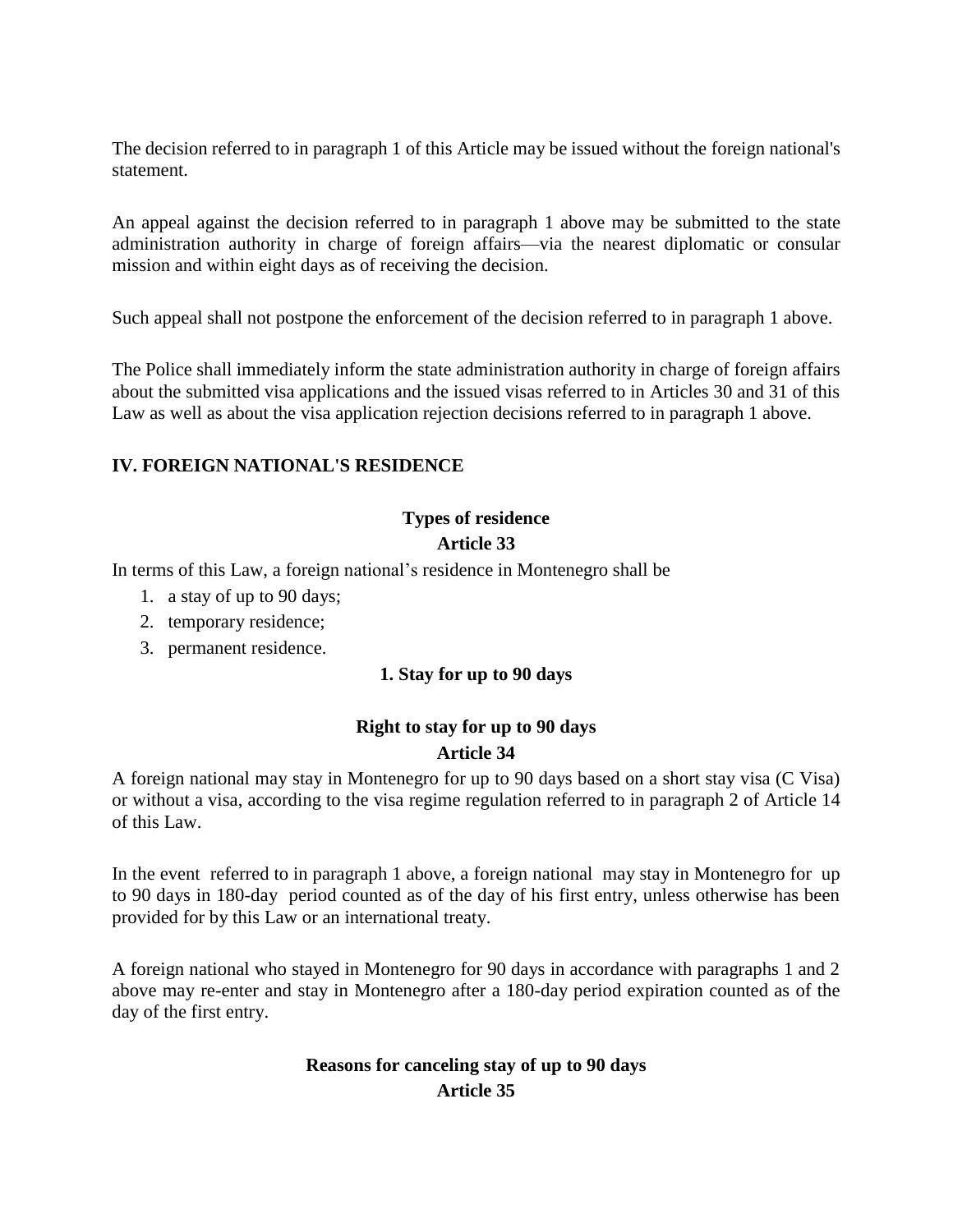A stay of up to 90 days of a foreign national may be cancelled if:

- 1) he does not meet entry and stay requirements in Montenegro as prescribed by this Law;
- 2) this is required by national, or internal security reasons;
- 3) he does not justify the purposes and circumstances of his entry and stay of up to 90 days;
- 4) he has been returned to Montenegro pursuant to an international agreement (readmission), due to an illegal stay;
- 5) there are grounds for suspicions that his stay is not for the purposes for which it was approved;
- 6) he has not settled his financial and legal obligations that became due pursuant to a final judgment rendered by the court.

#### **Deciding upon the up to 90-day stay cancellation**

#### **Article 36**

The Police shall both issue a decision concerning a stay cancellation referred to in Article 35 of this Law and enter such stay cancellation in a foreign travel document.

The decision referred to in paragraph 1 above shall set down the deadline within which the foreign national concerned must leave the territory of Montenegro, while the ban from entering Montenegro may be imposed as well.

The entry ban period referred to in paragraph 2 above may range from 30 days to one year and it shall be counted as of the day of leaving Montenegro.

The Ministry may be presented an appeal against the decision referred to in paragraph 1 above, within eight days as of the day of receiving the decision.

The appeal referred to in paragraph 4 above shall not postpone the decision enforcement.

The Ministry shall set down the manner in which a stay cancellation referred to in paragraph 1 above shall be entered.

# **Long-stay visa (D Visa)-based stay cancellation**

## **Article 37**

The provisions of Articles 35 and 36 of this Law shall be accordingly applied to a foreign national's stay cancellation based on issued long-stay visa (D Visa).

#### **2. Temporary residence**

#### **2.1. Common provisions**

#### **Temporary residence purpose**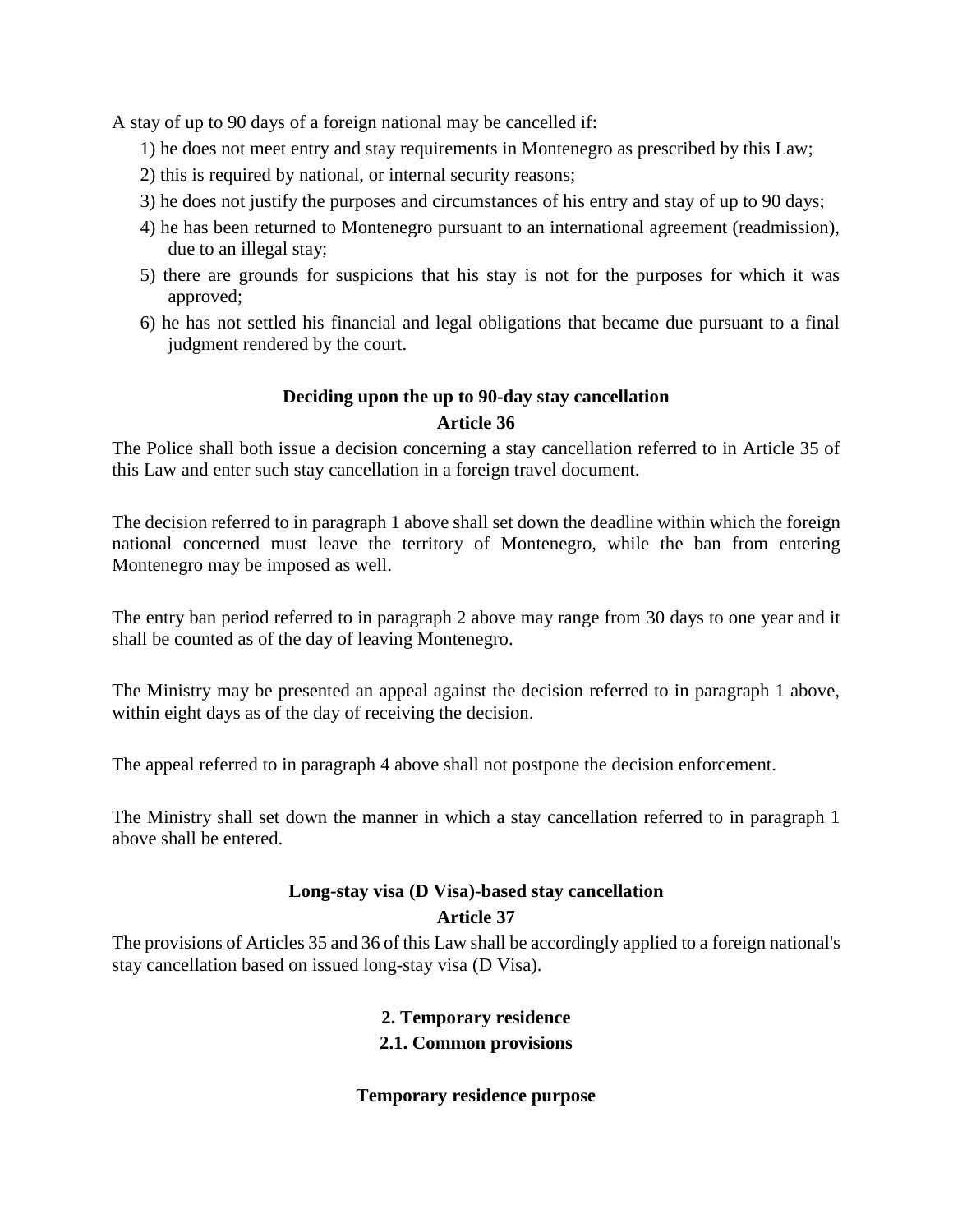#### **Article 38**

A temporary residence may be granted to a foreign national intending to stay in Montenegro for longer than 90 days for the purposes of

- 1) family reunification;
- 2) schooling;
- 3) participation in international student exchange programs or in other youth programs;
- 4) specialization, professional competence training or practical training of foreign nationals;
- 5) scientific research work;
- 6) medical treatment;
- 7) humanitarian reasons;
- 8) exercising the right to enjoy as well as to dispose of a real property owned in Montenegro;
- 9) religious service;
- 10) volunteering in the European Voluntary Service Programme;
- 11) a stateless person's stay;
- 12) work; and
- 13) other events, according to the law and an international treaty.

## **Temporary residence permit**

#### **Article 39**

In the events referred to in Article 38, paragraph 1 items 1 through 11 and item 13 of this Law, a temporary residence permit shall be issued.

A foreign national who has been issued a temporary residence permit may stay in Montenegro according to the purposes for which the temporary residence was granted to him.

## **Temporary residence and work permit Article 40**

In the event referred to in Article 38, paragraph 1 item 12 of this Law, a temporary residence and work permit shall be issued.

In the case referred to in Article 38 paragraph 1 item 13 of this Law a foreign national who according to international law enjoys the privileges and immunity may be issued with a permit for temporary residence and work if this has been regulated by an international agreement.

A foreign national's work in terms of paragraph 1 above shall include employment, seasonal employment and posted worker's work.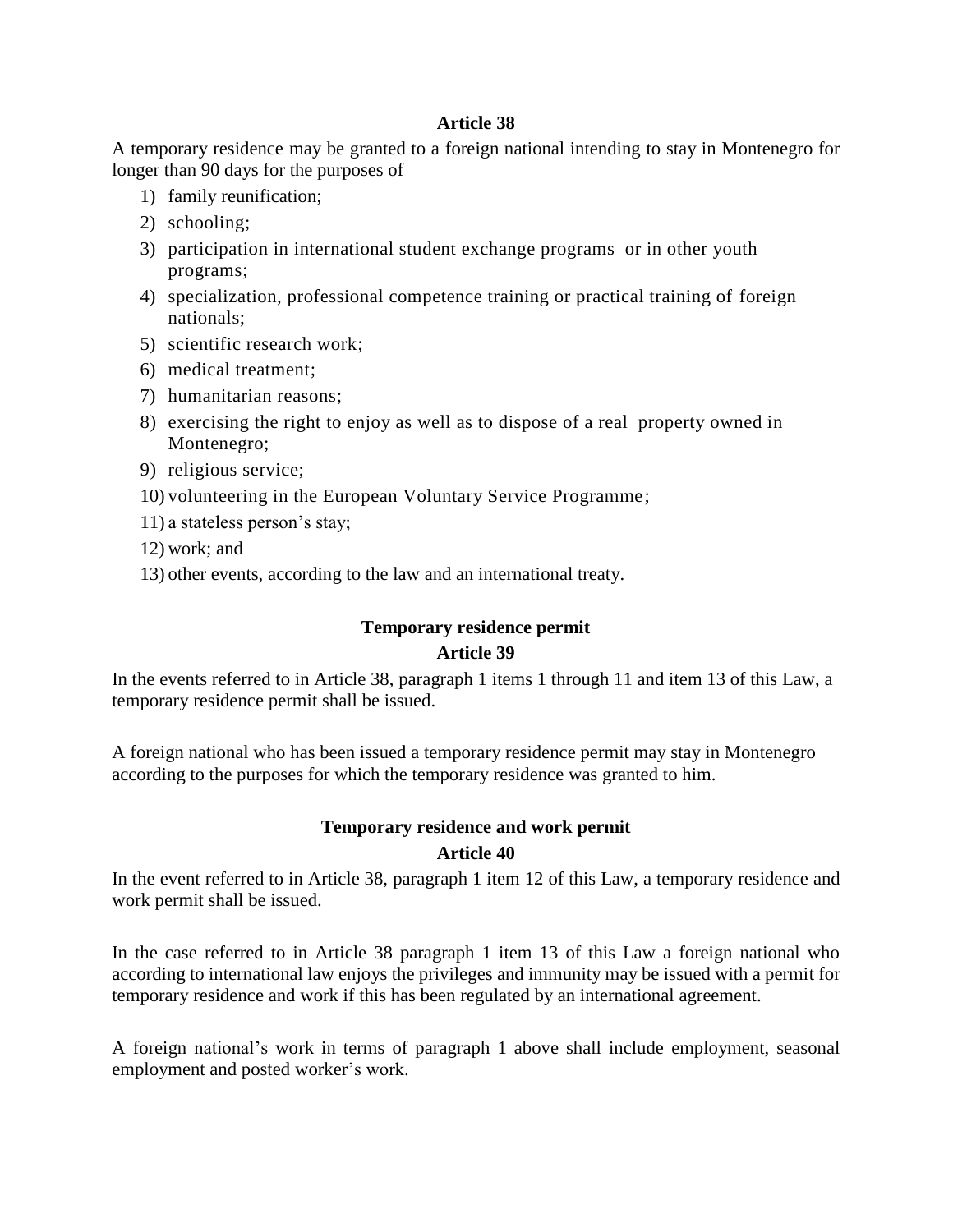Exceptionally, a foreign national may stay and work in Montenegro based on a work registration certificate issued according to this Law.

## **Permit forms Article 41**

The permits referred to in Articles 39 and 40 of this Law shall be considered as public documents by which a foreign national proves that he has been granted temporary residence i.e. temporary residence and work.

The permits referred to in paragraph 1 above shall be issued in the prescribed form, according to the European and international standards, and they shall comprise Montenegro's Coat of Arms; the name "Montenegro"; the permit's designation; protective components; and sections for entering personal and other data.

The data referred to in paragraph 2 above shall be: family name and first name; the unique personal identification number of the foreigner; gender; nationality; day, month and year of birth; the permit's number; the permit issuing date; the permit validity expiration date; personal photo; signature; issuing authority designation; the legal rationale for the permit issuing; information on the right to employment and machine readable data.

Besides the data referred to in paragraph 3 of this Article, a temporary residence and work permit form shall include also the following data: occupation; the employer's designation i.e. first and family name, registered office i.e. address, and tax identification number of the employer.

The Ministry shall enter the data referred to in paragraphs 3 and 4 of this Article in the permit forms.

The data comprising machine readable data shall be set down by the Ministry, according to the ICAO Dos 9303 recommendations.

The cost of developing the permit form referred to in paragraph 1 above shall be borne by the applicant.

The form of the permit for temporary residence and permit for temporary residence and work as well as the amount of the cost referred to in paragraph 7 of this Article, shall be defined by the Ministry.

## **Competence for form developing**

## **Article 42**

The form for temporary residence permit and temporary residence and work permit form shall be developed by the Ministry.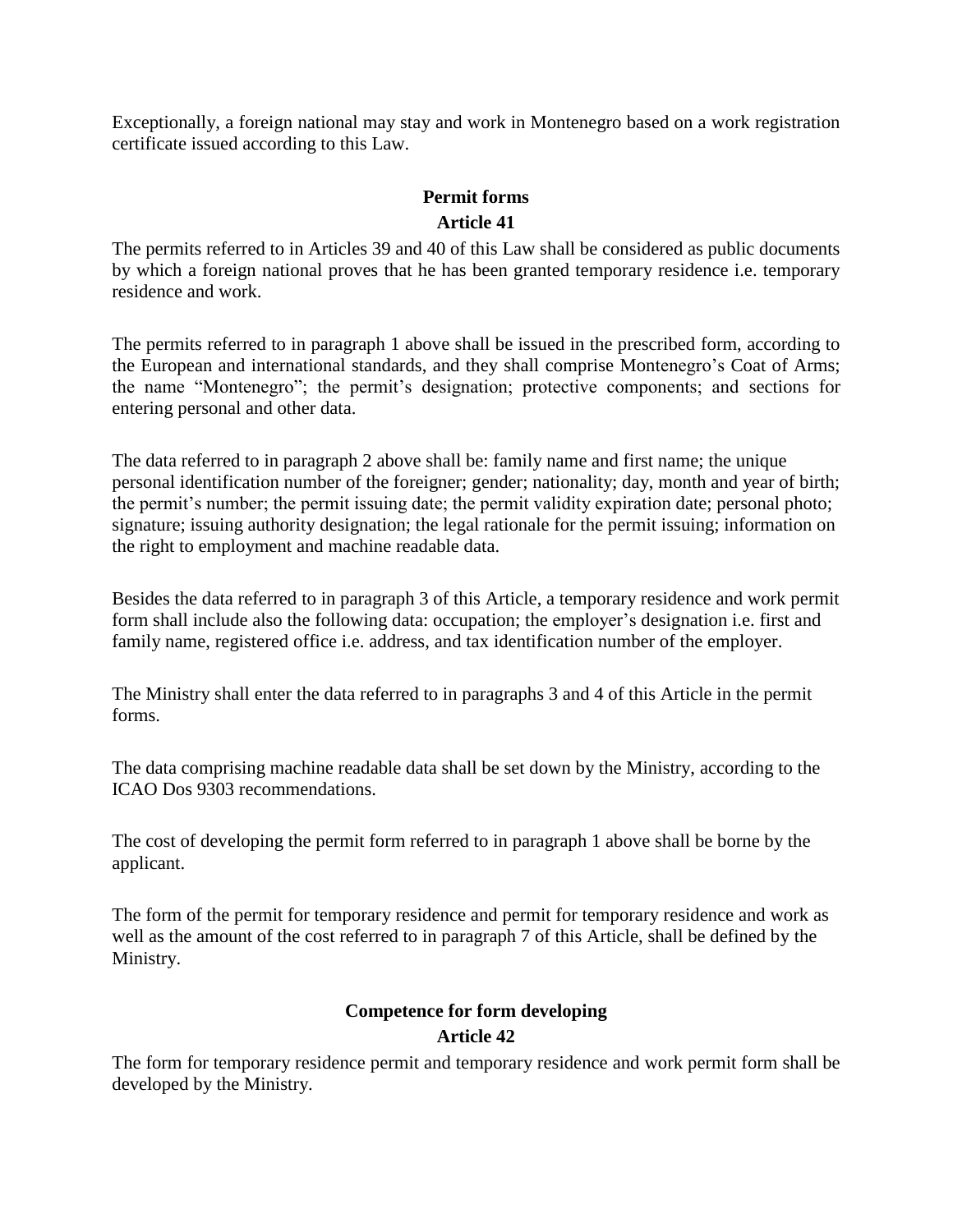The Ministry may entrust developing the permit forms referred to in paragraph 1 above to a legal entity, according to the regulations governing public procurements.

In the event referred to in paragraph 2 above, a contract shall stipulate the Ministry's rights to examine and control documents relating to developing, storing and delivering permit forms.

## **Requirements for permits issuing**

#### **Article 43**

A foreign national may be issued a temporary residence permit and a temporary residence and work permit if:

- 1) he possesses sufficient funds to support himself;
- 2) he has provided accommodation;
- 3) he holds health insurance;
- 4) he holds either a valid foreign travel document or identity card issued to him by another country's competent authority, the validity period of which must be at minimum three months longer than the period of his granted stay, or a stateless travel document;
- 5) he has not been imposed an entry and stay ban in Montenegro;
- 6) in Montenegro he has not been pronounced a final judgment sentencing him to an effective imprisonment longer than six months, for a criminal offence that is pursued ex officio, or a judgment legal effects ceased;
- 7) in his country of origin he has not been pronounced a final judgment sentencing him to an effective imprisonment longer than six months, for a criminal offence that is pursued ex officio, or a judgment legal effects ceased;
- 8) national and/or internal security or public health-related restrictions do not exist;
- 9) he has submitted evidence justifying his permit application.

Where it is about issuing the permit referred to in paragraph 1 above to a foreign national under the age of 16, it shall not be required to supply the evidence referred to in items 6 and 7 of paragraph 1 above.

## **2.2 Temporary residence permit Temporary residence for family reunification Article 44**

A temporary residence permit for family reunification shall be granted to a foreign national who is an immediate family member of a Montenegrin national or who is an immediate family member of another foreign national who has been granted either a permanent residence or a temporary residence in Montenegro.

In terms of paragraph 1 above, immediate family shall be: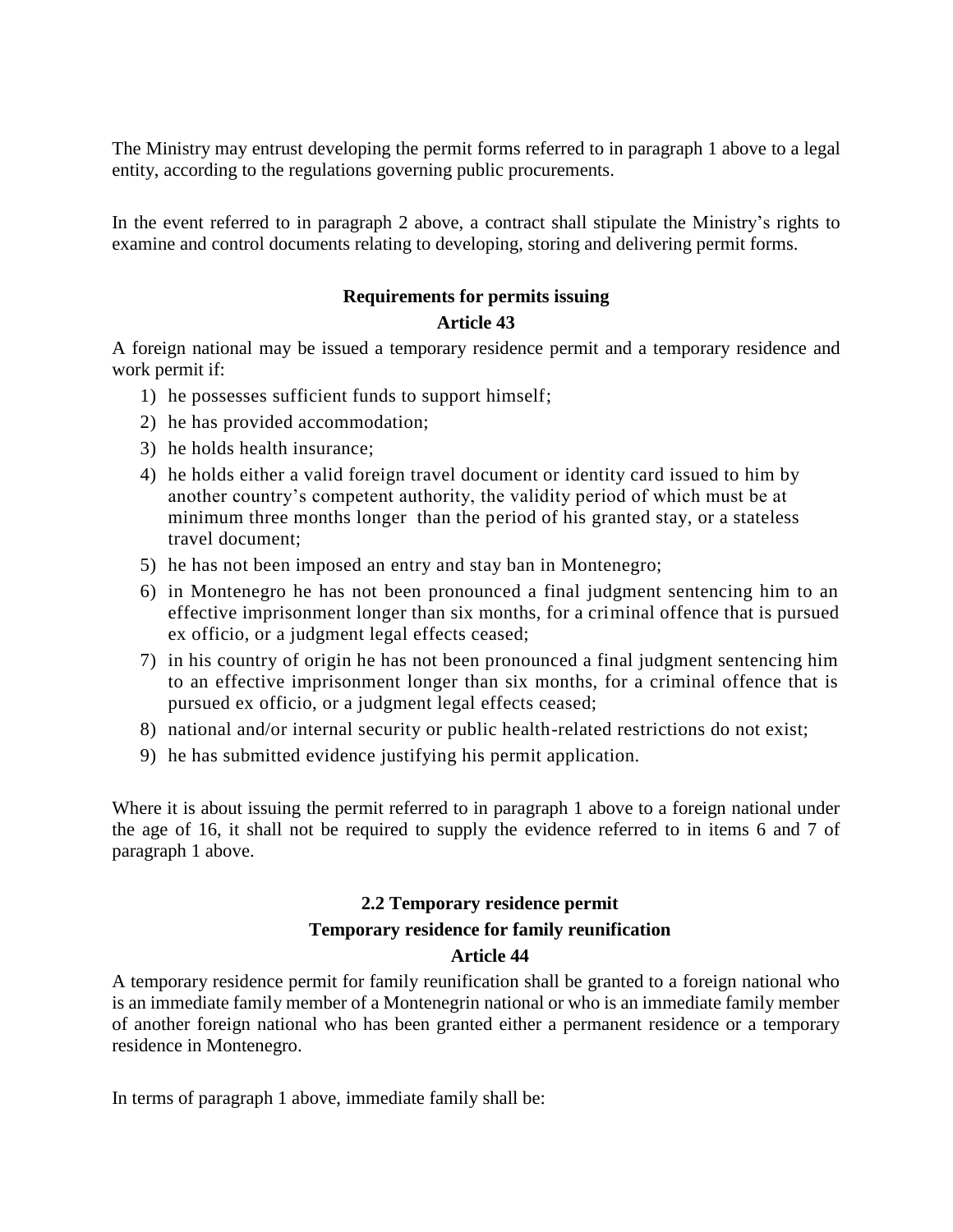- 1. spouses,
- 2. their minor children born in or out of wedlock,
- 3. step children and adopted children until they turn 18,
- 4. parents or adoptive parents of minor children.

With the exception of paragraph 2 above, another relative may also be considered as an immediate family member if there are distinct, personal or humanitarian reasons for family reunification in Montenegro.

In the case of a polygamous marriage, family reunification shall be allowed only to one spouse.

The temporary residence permit referred to in paragraph 1 above shall not be issued to a family member of a foreign national who has been issued a residence and work permit for seasonal employment.

Temporary residence permit for family reunification shall be issued with a validity period not exceeding one year, or until the expiry of the validity period of the temporary residence permit of the foreign national with whom the reunification is requested.

## **Family reunification-based extended stay (autonomous residence) Article 45**

Temporary residence permit for family reunification may be extended where the Montenegrin citizen has deceased, as well as in an event of the dissolution of marriage that lasted continuously for at minimum three years in Montenegro.

Notwithstanding paragraph 1 above the permit for temporary residence for purpose of family reunification may be extended for a foreign national who is a victim of the criminal offence of domestic violence or violence in a family community, regardless of the period of duration of the marriage.

The permit referred to in paragraph 1 above shall be extended, i.e. issued to a child who has attained the age of majority, where he or she fulfills the requirements referred to in items from 1 to 8 of paragraph 1 of Article 43 of this Law and where he or she had a granted temporary residence in Montenegro for a continuous three-year period for purpose of family reunification.

### **Marriage of Convenience**

#### **Article 46**

Temporary residence permit for family reunification shall not be granted to a foreign national if it has been found that the marriage was concluded as one of convenience.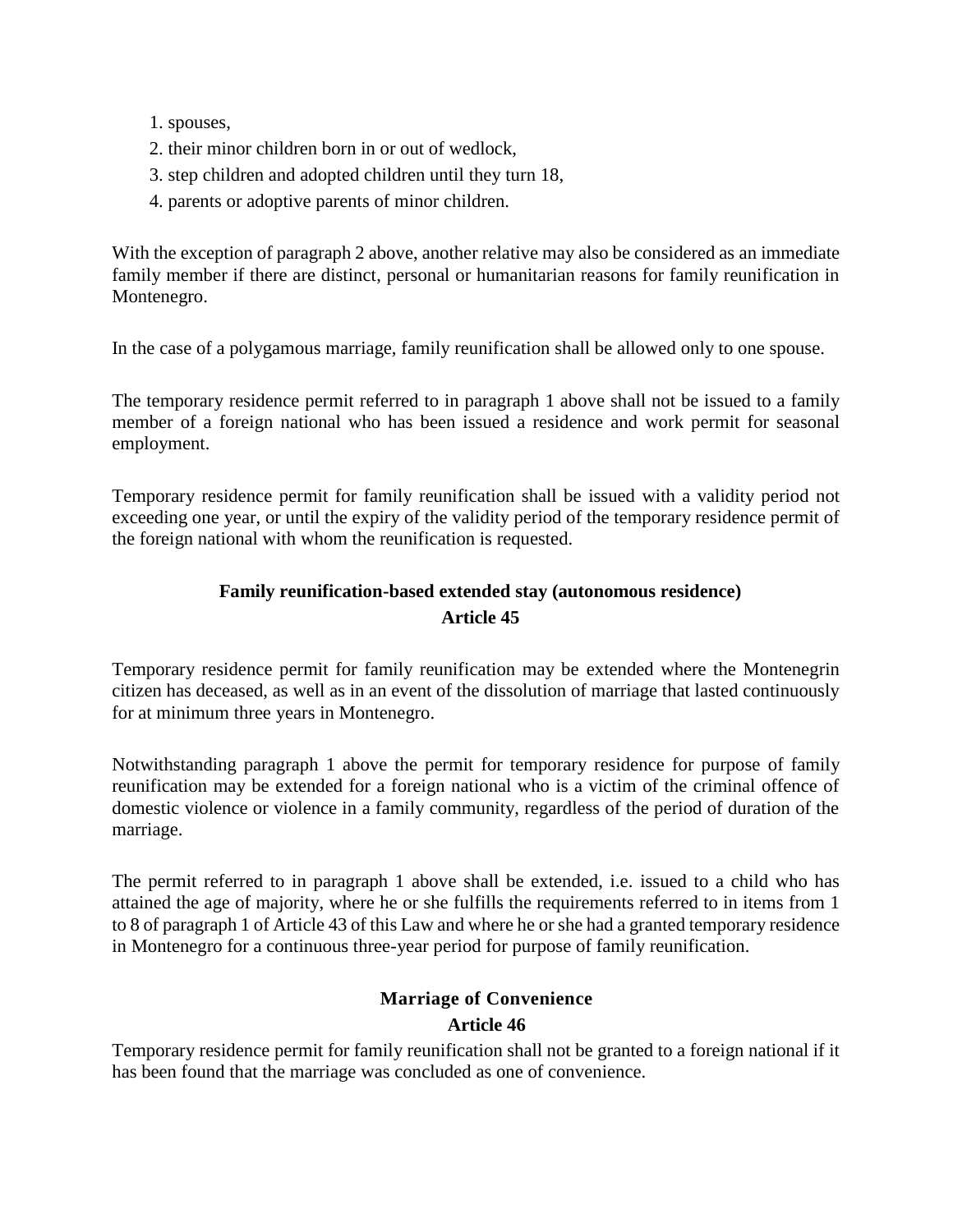In terms of paragraph 1 above, a marriage of convenience is considered to be the marriage that a foreign national entered into with the sole aim of obtaining an entry into or residence in Montenegro contrary to this Law.

Circumstances that may indicate that a marriage is one of convenience are as follows:

- 1) spouses do not observe the marital community;
- 2) spouses fail to fulfill marriage obligations;
- 3) spouses have not met before the conclusion of their marriage;
- 4) spouses do not speak a language they both understand;
- 5) spouses do not provide true personal data;
- 6) funds were given to conclude the marriage, however, not as a custom of giving dowry, where the spouses come from the countries cherishing the tradition of the dowry;
- 7) where there is evidence that the spouses used to conclude marriages of convenience before either in Montenegro or in a foreign country.

## **Temporary residence for schooling Article 47**

A temporary residence permit for schooling may be issued to a foreign national who meets the requirements set down in Article 43 of this Law and who supplies his schooling certificate as evidence substantiating the justification of his application.

The temporary residence referred to in paragraph 1 above—for the purposes of completing the schooling—may be extended for maximum up to two years after the running out of the deadline defined for schooling completion.

In order to have a temporary residence permit issued to a minor foreign national, a parental or guardian or legal representative consent shall be required.

## **Temporary residence for the participation in international pupil and student exchange programs or in other youth programs**

# **Article 48**

A foreign national coming to Montenegro for the participation in international pupil and student exchange programs or in other youth programs may be issued a temporary residence permit if he meets the requirements set down in Article 43 of this Law and if as an evidence to substantiate the justification of his application he supplies also the following:

1) certificate of the state administration authority responsible for the implementation of international treaties on pupil or student exchange programs, corroborating the participation of the foreign national in the international exchange program,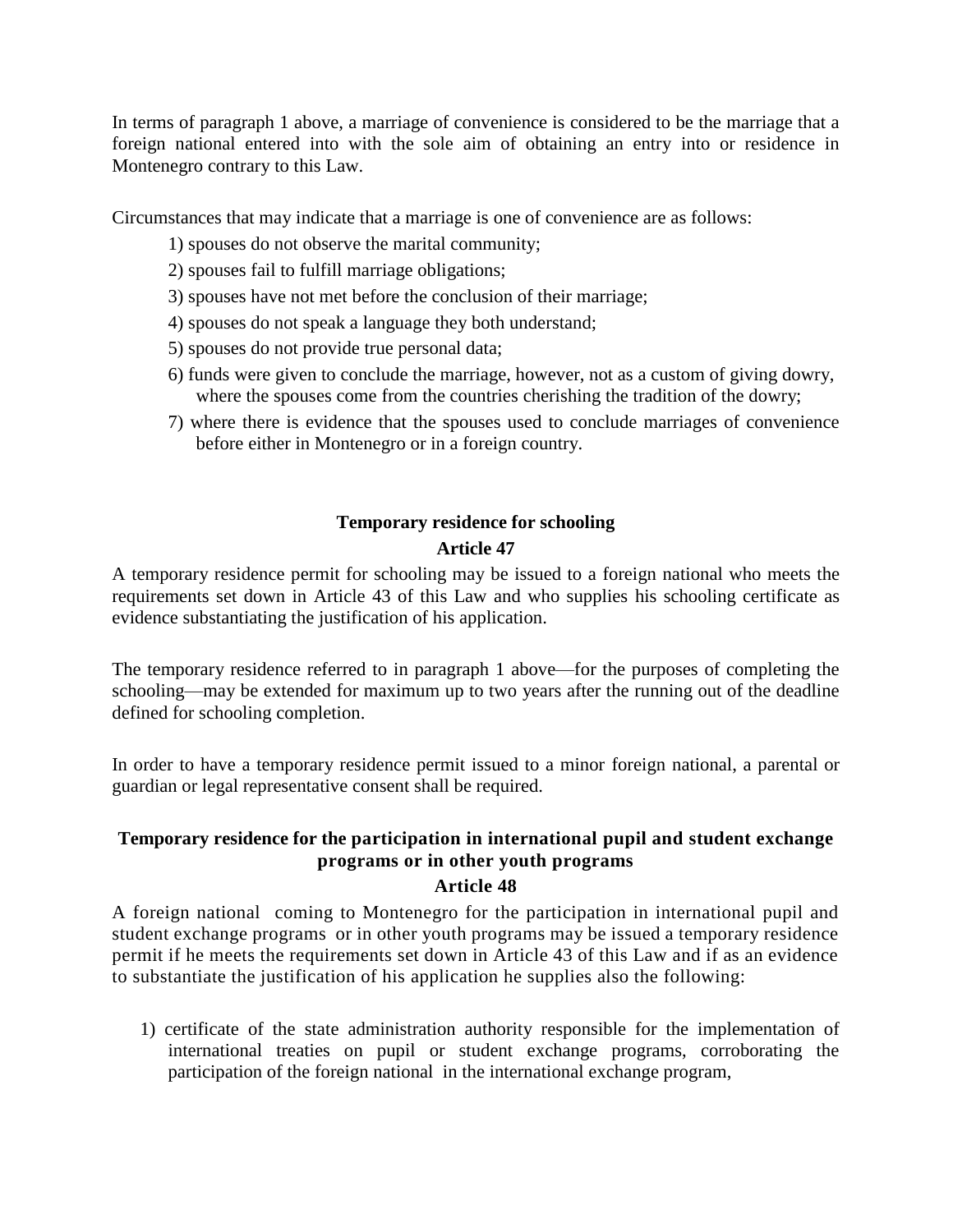2) certificate of a competent authority or institution of financing the costs of schooling or study, support, accommodation and health insurance as well as the costs of return of the foreign national back to the country whose citizen he is.

In order to have the permit referred to in paragraph 1 above issued to a minor foreign national, a parental or guardian or legal representative consent shall be required.

A student who has been issued the permit referred to in paragraph 1 above may work in Montenegro, but no longer than 15 hours a week.

After the completion of studies, the foreign national referred to in paragraph 3 above who meets the requirements set down in Article 43 of this Law may be issued a temporary residence permit in Montenegro for a validity period of nine months in order to seek employment.

More detailed requirements and the manner of issuing a temporary residence permit for participation in international pupil and student exchange programs or other youth programs shall be prescribed by the Ministry, with the consent of the state administration authority competent for education affairs.

## **Temporary residence for specialization, professional training or practical training of foreign national**

#### **Article 49**

A temporary residence permit for specialization, professional training or practical training may be issued to a foreign national who fulfils the conditions as per Article 43 of this Law and evidences the grounds for application by presenting the certificate of the competent authority, institution, or other legal entity in Montenegro that his/her specialization, professional training or practical course was approved, as well as the curriculum of the specialisation, professional training or practical training also defining the duration thereof.

The permit referred to in paragraph 1 of the Article hereof may be issued to a foreign national who has acquired a higher education qualification, for the purpose of professional training of interns, or to a foreign national who studies in another country for the purpose of practical training necessary to acquire a higher education qualification, who fulfils the conditions as per Article 43 of this Law, and who in addition to submitting the confirmation and the curriculum referred to in paragraph 1 of the Article hereof, shall also submit the evidence of education level and qualifications acquired two years prior to filing the application, i.e., the evidence of the obligation to attend practical training for the purpose of acquiring a higher education qualification.

Professional training i.e., the practical training referred to in paragraph 2 of the Article hereof shall be conducted in accordance with the curriculum containing:

1) description of the curriculum for professional training of interns i.e. for the practical training of students, and training i.e. education objectives and phases;

2) length of internship i.e. of practical training;

3) number of hours of professional training of interns, i.e. the hours of practical training;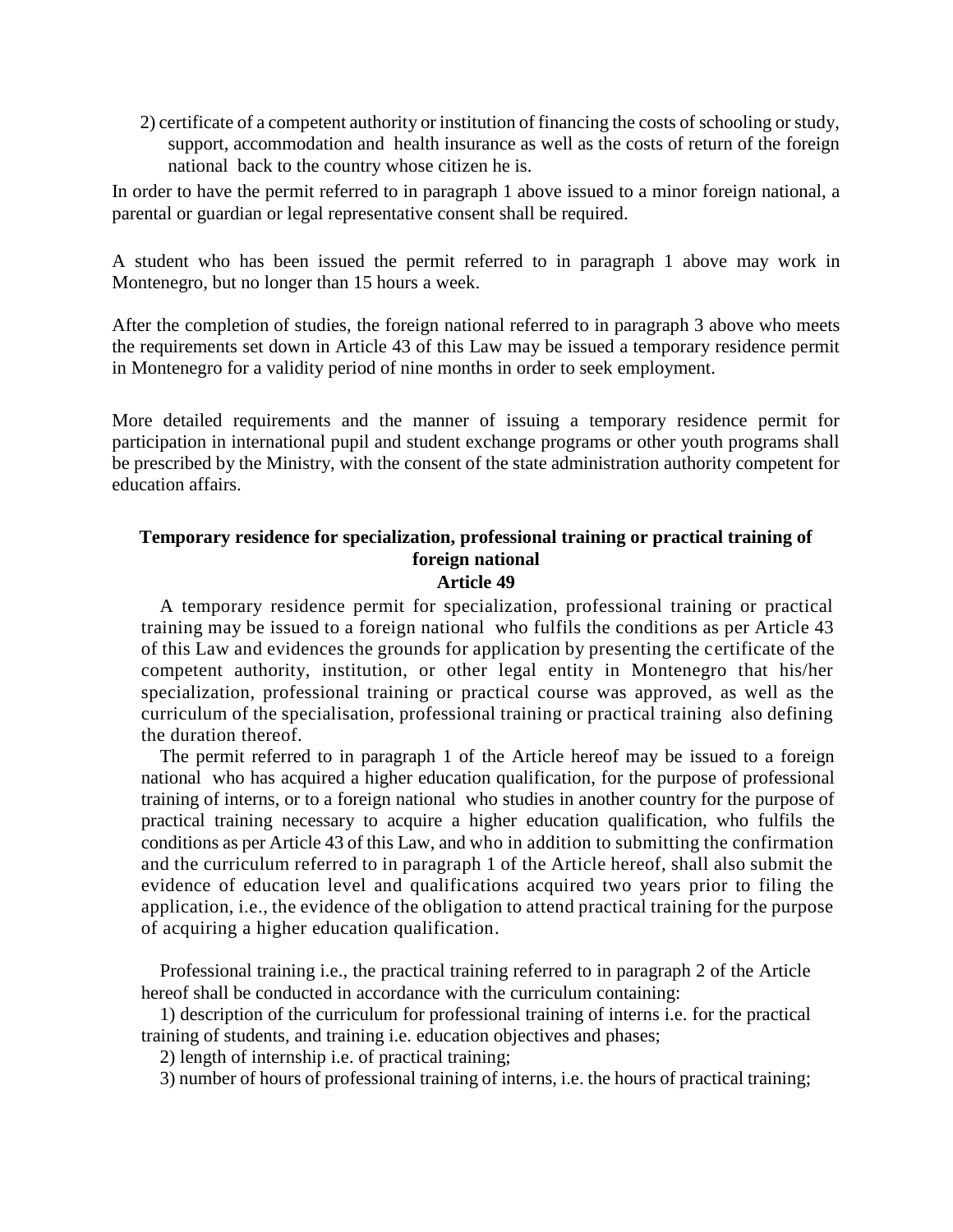4) method of conducting and supervising the professional training of interns, i.e. the practical training;

5) rights and obligations between interns i.e. the students attending the professional training and the employer.

The permit referred to in paragraph 1 of this Article shall be issued to a foreign national who was granted specialisation, professional training or practical training or to a foreign national who was granted professional training of interns or practical training referred to in paragraph 2 of the Article hereof, provided that a prior approval has been obtained from the state administration authority in charge of the matters for which the permit is issued.

### **Temporary residence for scientific and research work Article 50**

A temporary residence permit for scientific and research work may be issued to a foreign researcher who fulfils conditions as per Article 43, paragraph 1 items 1 and 2 and items 4 to 9 of this Law, and evidences the grounds for the application by submitting the contract concluded with a scientific or research institution or institution of higher education or with another legal entity or natural person, in accordance with the Law.

The researcher referred to in paragraph 1 of this Article shall be a foreign national who has acquired an academic title of the Doctor of Philosophy or an appropriate higher education qualification which enables him or her the access to doctoral programmes, and who has been elected by a scientific and research institution or institution of higher education or other legal entity or natural person in Montenegro to carry out scientific and research activities for which such qualification is normally required.

The contract referred to in paragraph 1 of this Article shall include:

1) title or purpose of scientific and research activity or the research area;

2) commencement date and completion date or the assessed duration of the scientific and research activity;

3) obligation of a foreign researcher that he shall complete a scientific and research activity within the agreed period;

4) obligation of a scientific and research institution or institution of higher education or other legal entity or natural person with whom the foreign researcher has concluded the contract that they shall create the conditions for such a foreign national to complete scientific and research activities;

5) information of conducting scientific and research activity in one or more EU member states, if such information is known at the moment of the conclusion of the contract.

Temporary residence permit for scientific and research work shall be issued with the validity period of up to one year.

The foreign researcher who has been issued the temporary residence permit for scientific and research work shall be entitled to the same tax reliefs as the Montenegrin nationals, in accordance with the Law.

The foreign researcher referred to in paragraph 1 of this Article may work as a lecturer or professor, however, not longer than 15 hours a week.

After the completion of the research, the foreign researcher, who meets the conditions as per Article 43 of this Law, may be issued a temporary residence permit in Montenegro with the validity period of nine months, for the purpose of seeking employment.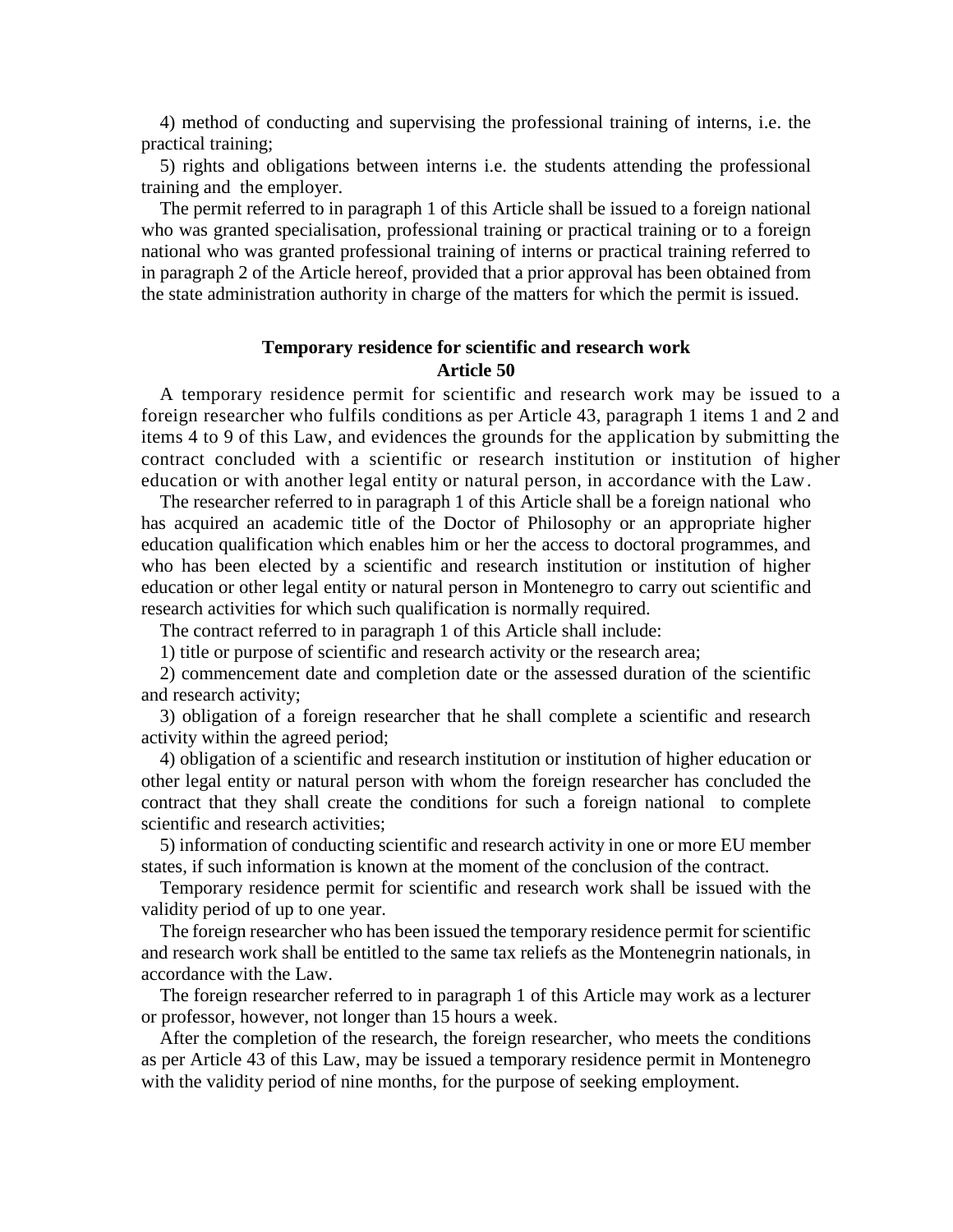A foreign researcher, who has concluded the contract with a scientific and research institution in an EU member state and under such contract his or her stay in such country is approved, may work in Montenegro for the purpose of research without temporary residence and work permit or work registration certificate, up to three months, provided that he or she possesses sufficient funds to support himself or herself and that there are no obstacles in terms of national i.e. internal security or public health.

A foreign researcher, who has concluded the contract with the scientific and research institution in a EU member state, and under such contract his stay in such country is approved, must have a temporary residence permit referred to in paragraph 1 of this Article if he wishes to work in Montenegro for longer than three months for the purpose of conducting a research.

A scientific and research institution, an institution of higher education, other legal entity or natural person who has concluded the contract with a foreign researcher who has been issued the permit referred to in paragraph 1 of this Article shall promptly inform the Ministry of any circumstances which may prevent the enforcement of the contract.

More detailed conditions and manner of issuing temporary residence permit for the purpose of scientific and research work shall be prescribed by the Ministry, with the approval of the state administration authority in charge of scientific affairs.

#### **Temporary residence for medical treatment Article 51**

A temporary residence permit for medical treatment in Montenegro may be issued to a foreign national who fulfils the conditions as per Article 43 hereof and evidences the grounds for his or her application by submitting a certificate issued by healthcare institution in which he or she is to be treated, and which shall also contain the time required for treatment.

A temporary residence permit for medical treatment may be extended for the period which is necessary for the medical treatment of a foreign national.

#### **Temporary residence for humanitarian reasons Article 52**

A temporary residence permit for humanitarian reasons may be issued to:

1) a foreign national presumed to have been the victim of a crime of trafficking in human beings or of a crime of domestic violence;

2) a foreign minor, who has been abandoned or is a victim of organised crime, or is without parental care for other reasons, or is unaccompanied, or according to the employment regulations is illegally employed;

3) a foreign national for particularly justified reasons of humanitarian nature (events of force majeure, severe illness, permanent disability and other justified cases whose circumstances indicate their humanitarian character).

The foreign national referred to in paragraph 1 of this Article does not have to fulfil the conditions as per Article 43 paragraph1 items 1, 2 and 3 of this Law.

A temporary residence permit for humanitarian reasons shall be issued based on the appropriate evidence produced by an international organisation, nongovernmental organisation, or state administration authority who provides assistance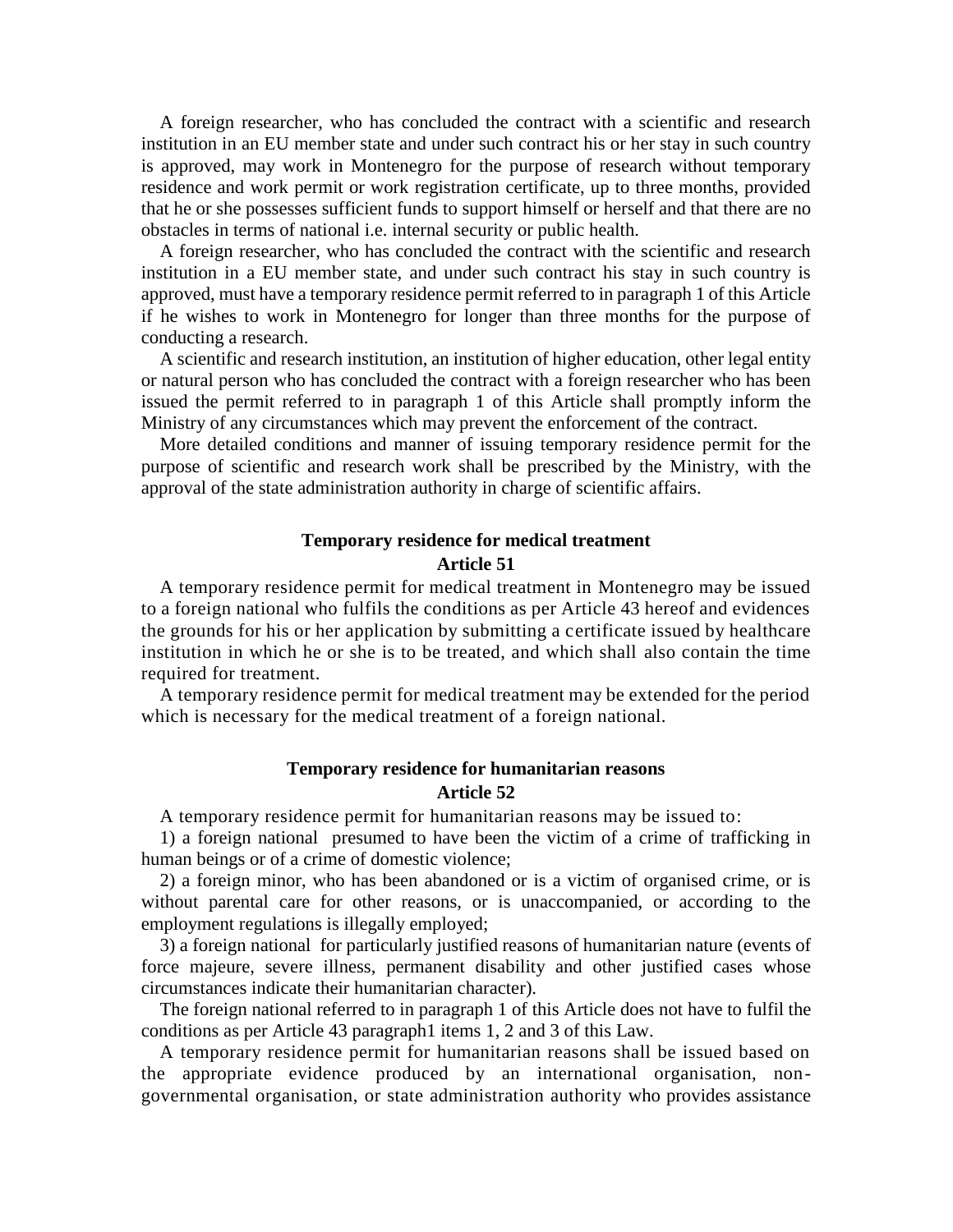and protection to the foreign national referred to in paragraph 1 of this Article, or evidence produced by a competent state authority confirming that the foreign national collaborates in the investigation of criminal offences.

A temporary residence permit for humanitarian reasons shall be issued with the validity period of up to one year and may be extended as long as the reasons referred to in paragraph 1 of this Article exist.

#### **Rights of foreign national with residence granted for humanitarian reasons Article 53**

The foreign national who has been issued a temporary residence permit for humanitarian reasons shall have the right to accommodation, health care, education, work, and financial assistance, in accordance with the Law.

#### **Reflection period Article 54**

The foreign national for whom the police determines to be the victim of the crime of trafficking in human beings shall have the right to decide, within 90 days, whether he or she will cooperate in the criminal procedure or whether he or she will either join criminal prosecution or become a witness in such a procedure (reflection period).

In cooperation with authorities, non-governmental and other organisations that are in charge or that deal with the prevention, education, reporting, and prosecution of the perpetrators and protection of the victims of trafficking in human beings and, in regard to a minor foreign national, in cooperation with the Centre for Social Work, the police shall establish if the foreign national is a victim of a crime of trafficking in human beings.

#### **Protection of foreign nationals with residence granted for humanitarian reasons Article 55**

A foreign national who has been issued a temporary residence permit for humanitarian reasons cannot be subject to forced removal due to an illegal entry or stay in Montenegro.

The foreign national referred to in paragraph 1 of this Article, for whom there is a reasonable concern that by giving a statement in a criminal procedure he or she could be exposed to the threat for his or her life, health, physical integrity or freedom, shall be provided with protection and the exercise of rights in accordance with the law governing witness protection.

A minor foreign national, for whom it has been established to have been the victim of a crime of trafficking in human beings, shall not be returned to any state if, after the evaluation of the threat and his or her security, there are circumstances which indicate that such return would not be in his or her best interest.

## **Temporary residence for use and disposal of the right to real estate Article 56**

A temporary residence permit for use and disposal of the right to real estate possessed by a foreign national in Montenegro may be issued to a foreign national who fulfils the conditions as per Article 43 of this Law and who evidences the grounds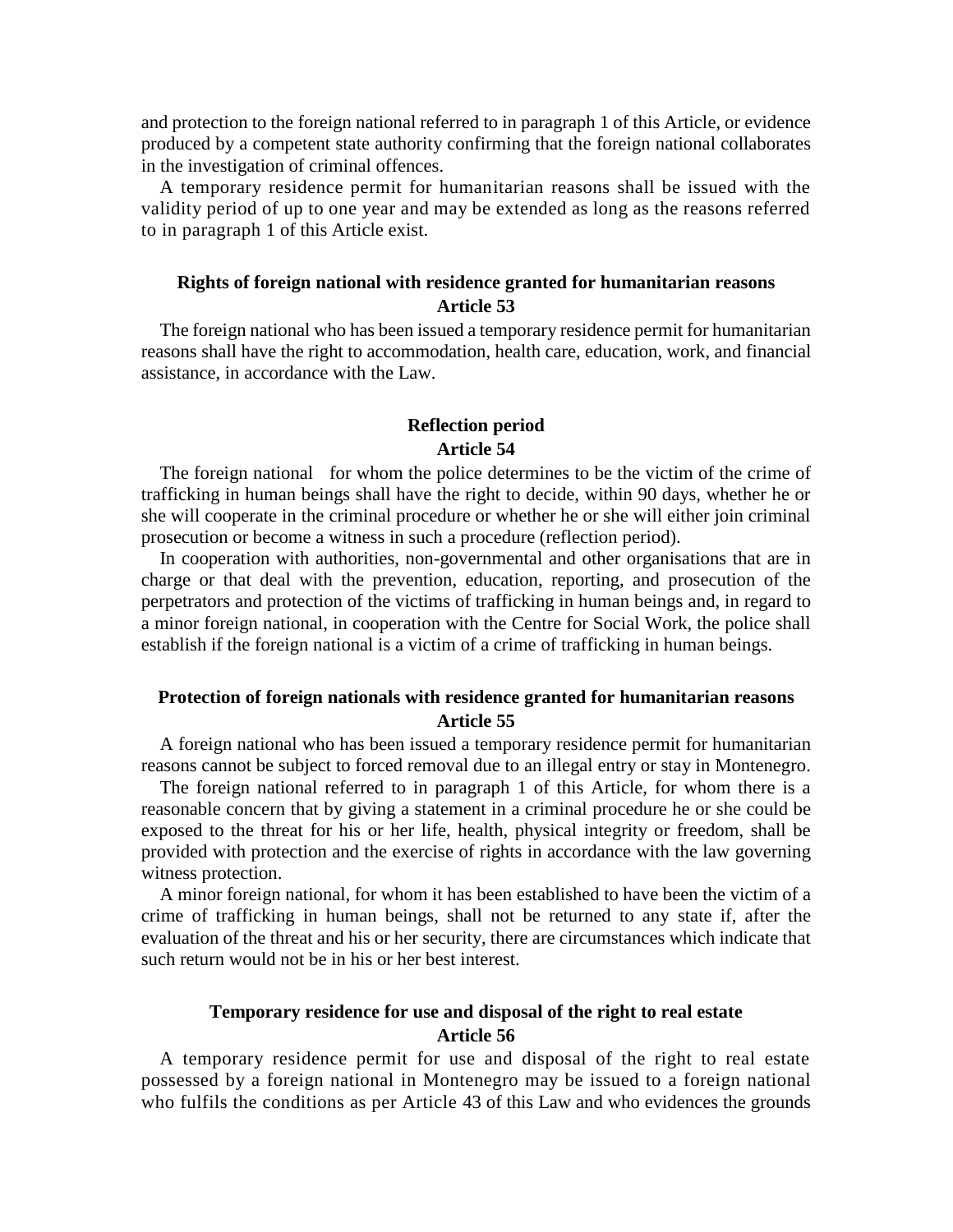for the application by submitting a real estate folio in the land register or other evidence confirming the ownership of such real estate, in accordance with the law governing the real estate cadastre.

The permit referred to in paragraph 1 above may be issued to a foreign national who is a co-owner of ½ of the immovable property.

For the purpose of paragraph 1 of the Article hereof, real estate shall be considered family houses, country cottages, villas, apartments, hospitality industry facilities, residential and office buildings, and business premises.

#### **Temporary residence for the performance of a religious service in Montenegro Article 57**

A temporary residence permit for the performance of a religious service in Montenegro may be issued to a foreign national who fulfils the conditions as per Article 43 of this Law and who evidences the grounds for the application by submitting the confirmation that the religious community in which he or she intends to perform a religious ceremony and religious affairs has registered its activities and seat in Montenegro in accordance with the regulations governing the legal status of religious communities.

#### **Temporary residence for volunteer service within the European Voluntary Service Article 58**

A temporary residence permit for volunteer service within the European Voluntary Service may be issued to a foreign national aged between 18 and 30, who fulfils the conditions as per Article 43 of this Law and who evidences the grounds for the application by submitting the concluded contract on volunteer service signed for the purpose of participation in the volunteer programme.

The European Voluntary Service is a service founded by the European Union, where the European volunteering organisations participate, and which enables young people to carry out volunteer service within the volunteer programme in certain European countries.

Volunteer programme is the accepted activity programme implemented on the principles of solidarity, and its objectives are of the general interest for non-profit purposes, whereas the activities are not paid for, except for the reimbursement of costs, i.e., pocket money.

#### **Establishing the status and issuing of travel document to a stateless person Article 59**

The application for establishing whether the applicant is a stateless person shall be filed to the Ministry personally, in the place of residence, on the prescribed form, whereof a certificate shall be issued.

The application referred to in paragraph 1 of this Article may not be filed by a foreign national who has filed an application for the international protection in Montenegro, or his or her status of a refugee has been recognised in Montenegro, or additional protection has been granted to him or her, in accordance with the Law on Asylum ("Official Gazette of the Republic of Montenegro ", number 45/06), or who has been granted asylum or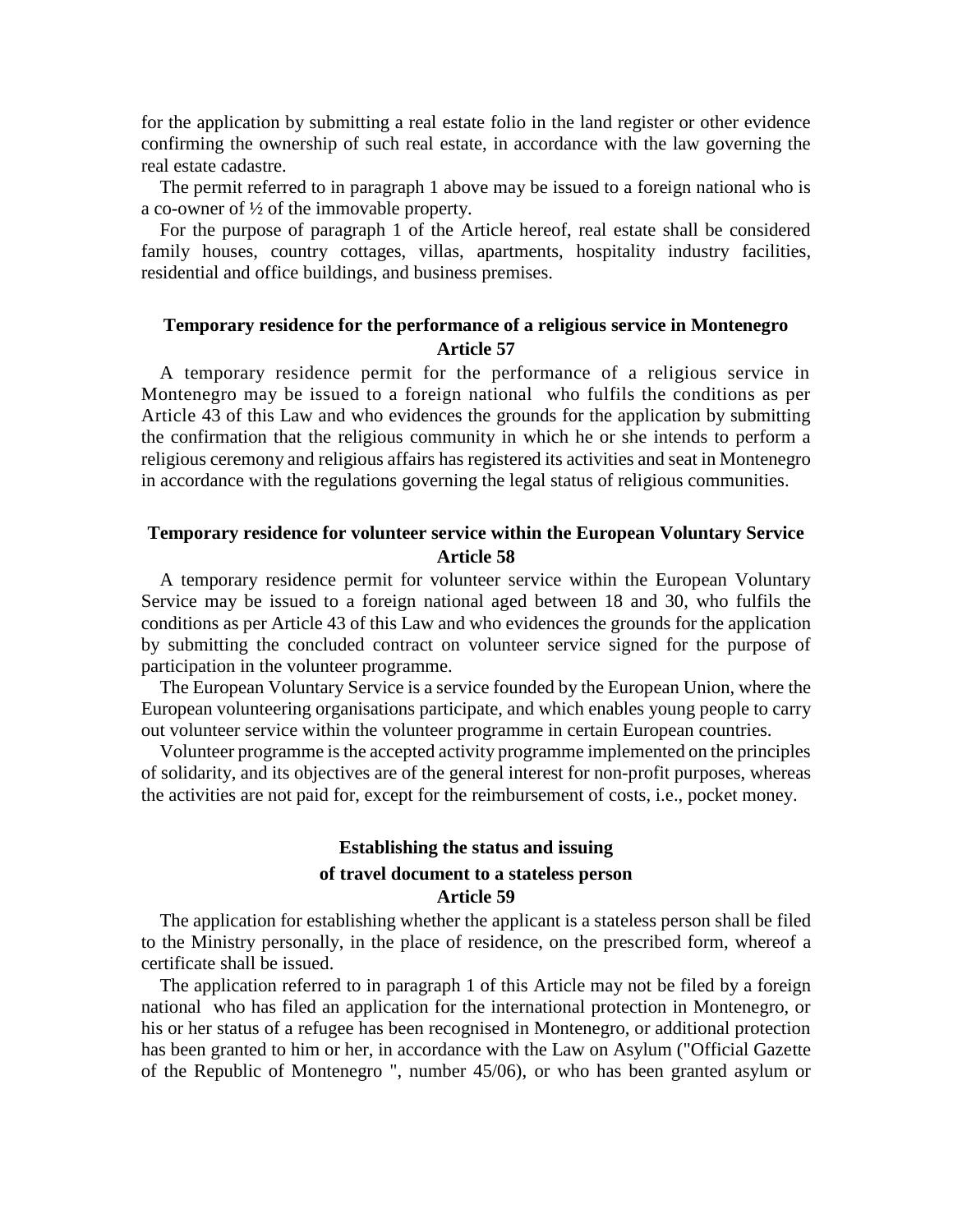subsidiary protection in accordance with the law governing international and temporary protection of foreign nationals.

In the procedure upon the application referred to in paragraph 1 of this Article, the Ministry may obtain or exchange information with the state authorities, state administration authorities, authorities of other states, and international organisations and non-governmental organisations.

The Ministry shall decide on the application referred to in paragraph 1 of this Article by issuing a Decision.

Under its Decision, the Ministry shall reject the application referred to in paragraph 1 of this Article, if:

- in the conducted procedure, it is established that the applicant is the citizen of a particular state, or, that he or she may acquire the citizenship of another state according to the laws of such state;

- this is required due to the reasons of national or internal security.

Against the decision referred to in paragraph 5 of this Article an appeal may be lodged to the Ministry.

the Ministry shall issue to the person who in the conducted procedure is established to be a stateless person, at personal request, a travel document for a stateless person, with a validity period of one year.

The application for the issuing of a travel document referred to in paragraph 7 of this Article shall be submitted to the Ministry in the place of residence, on the prescribed form.

When filing the application referred to in paragraph 8 of this Article, the stateless person shall be photographed, his or her fingerprints of two fingers shall be taken and the digitalised personal signature, in accordance with the law governing the issuing of a personal identity card.

The application under paragraph 1 above shall be decided upon within six months from the day of the duly submission of the application.

The application form referred to in paragraphs 1 and 8 of this Article, more detailed manner of conducting the procedure referred to in paragraph 3 of this Article, and a travel document form for a stateless person, shall be prescribed by the Ministry.

## **Temporary residence of a stateless person**

#### **Article 60**

The stateless person under Article 59 of this Law may be issued a temporary residence permit provided that he or she fulfils the conditions as per Article 43 paragraph 1 items 2 to 5 of this Law, and evidences the grounds for application by submitting the evidence that he or she has been actually residing in Montenegro for a minimum of three years prior to filing the application and that he or she intends to continue his or her stay in Montenegro.

A stateless person may stay in Montenegro based on a travel document for a stateless person or temporary residence permit.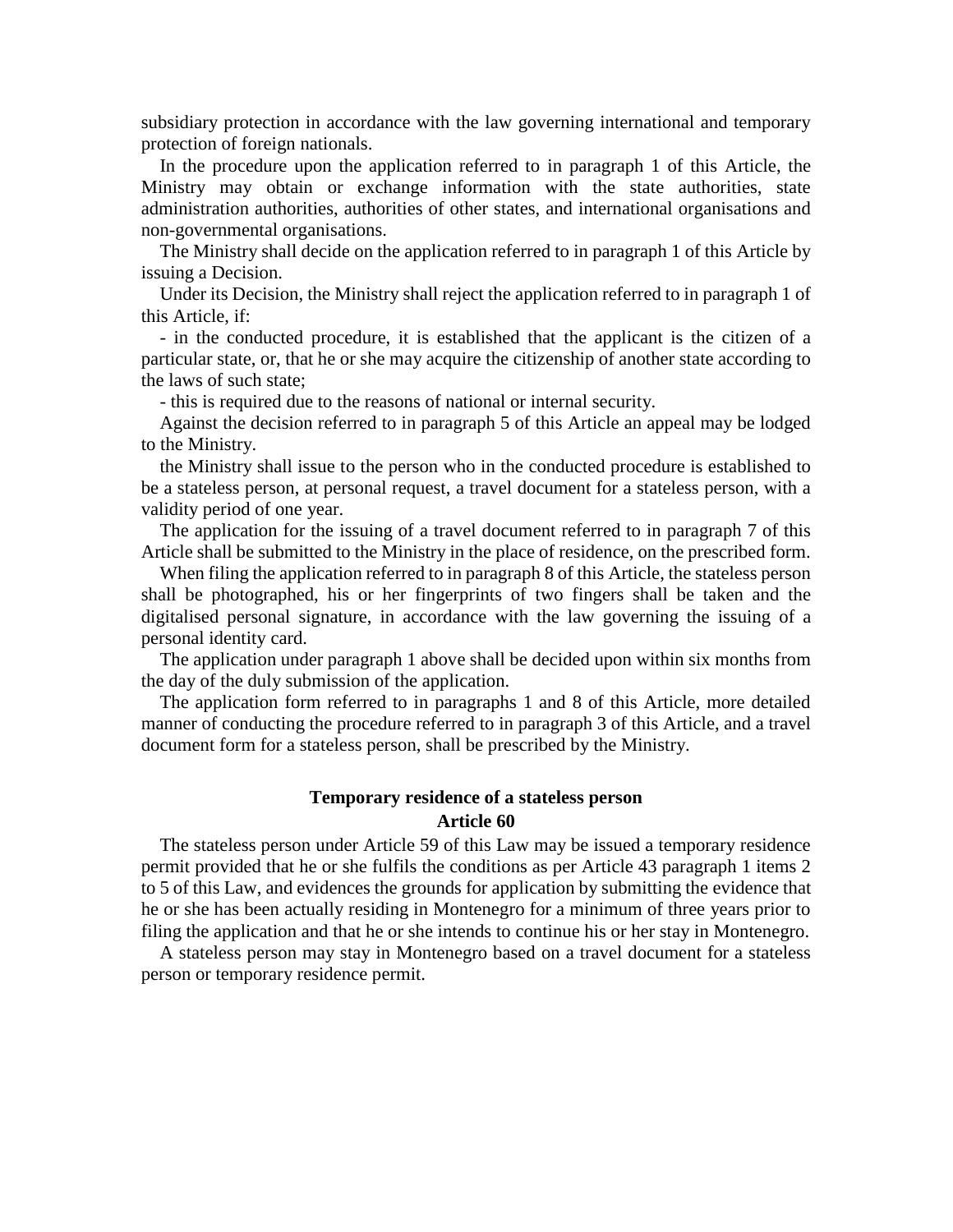#### **Application for issuing of temporary residence permit Article 61**

The application for issuing of a temporary residence permit shall be personally filed by a foreign national, to the Ministry in the place of residence, on a prescribed form, whereof a certificate shall be issued.

In addition to the application referred to in paragraph 1 of this Article, the foreign national shall submit the evidence of the fulfilment of conditions as per Article 43 paragraph 1 items 1, 2, 3, 4, 7 and 9 of this Law.

When filing the application referred to in paragraph 1 of this Article, the foreign national shall be photographed, his or her fingerprints of two fingers shall be taken and the personal digitalised signature, in accordance with the law governing the issuing of a personal identity card.

The fingerprints of two fingers and a signature shall not be taken from children younger than 12 years of age.

The foreign national who prior to the expiry of residence period of 90 days, duly files the application for the issuing of a temporary residence permit, may remain in Montenegro until the issuing of an enforceable decision.

The application form referred to in paragraph 1 of this Article shall be prescribed by the Ministry.

#### **Deciding on the application Article 62**

A temporary residence permit shall be issued by the Ministry, upon previously obtained opinion from the Agency and the police on the existence of any obstacles for the reasons of national or internal security as per Article 43 paragraph 1 item 8 of this Law.

The Agency and the police shall promptly submit to the Ministry the opinion referred to in paragraph 1 of this Article, and not later than ten days from the date of receipt of the request for opinion.

If the Ministry does not receive the opinions referred to in paragraph 2 of this Article within the prescribed period, it shall be considered that there are no obstacles for the issuing of a temporary residence permit.

Decision on the application for the issuing of a temporary residence permit shall be made within 40 days from the date when the application was duly filed.

Decision on the refusal of the application for the issuing of a temporary residence permit shall be made under the Decision.

Against the Decision referred to in paragraph 5 of this Article, an appeal may be lodged to the Ministry within eight days from the date of receipt of the Decision.

More detailed conditions and manner of issuing the temporary residence permit referred to in Articles 44, 45, 47, 49, 51, 52, 56, 57, 58 and 60 of this Law shall be prescribed by the Ministry.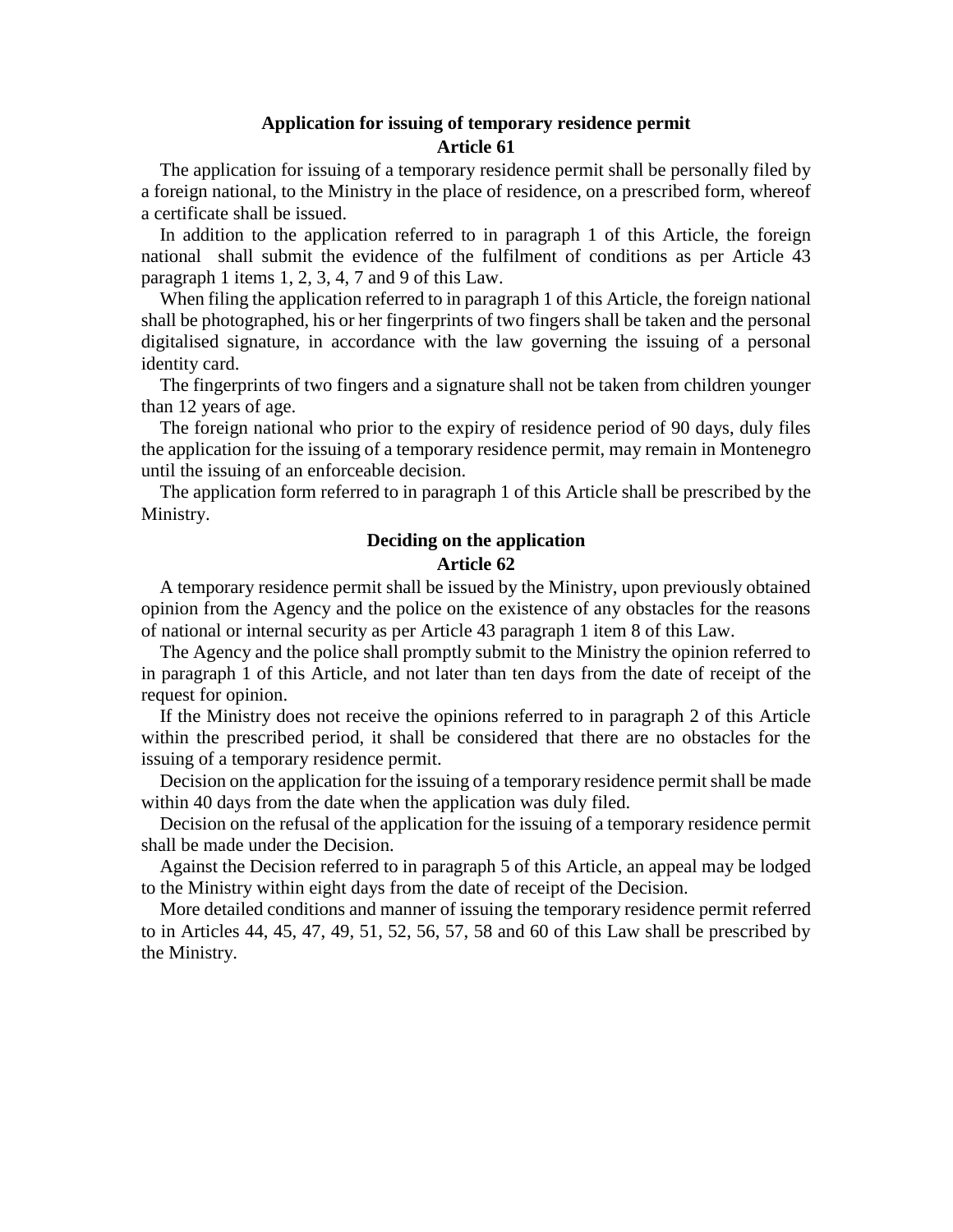#### **Validity Article 63**

A temporary residence permit shall be issued for the validity period of up to one year.

#### **Extension of temporary residence Article 64**

The foreign national shall personally file to the Ministry the application for the extension of a temporary residence permit, in the place of residence, not later than within 30 days prior to the expiry of the validity period of the temporary residence permit.

In addition to the application referred to in paragraph 1 of this Article, submitted shall be a valid foreign travel document or a personal identity card of a foreign national issued by the authority of another country, or a travel document for a stateless person, or a temporary residence permit issued to a stateless person and the evidence of the grounds of application for the issuing of a temporary residence permit, and if five years have passed from the date when the data under Article 61 paragraph 3 of this Law were taken, the foreign national shall also provide those data.

In the event that the application for the extension of the permit is approved, a temporary residence permit shall be issued with the new validity period of up to one year.

The procedure of extension of a temporary residence permit shall be subject to the provisions of Article 62 of this Law.

The application form referred to in paragraph 1 of this Article shall be prescribed by the Ministry.

#### **Termination of validity of the temporary residence permit Article 65**

A temporary residence permit shall cease to be valid:

1) upon the expiry of the validity period;

2) after the reasons for which the permit was issued have ceased to exist;

3) if during his or her temporary residence the foreign national stays outside Montenegro for more than 30 days;

4) if the existence of the reasons as per Article 8 of this Law is subsequently determined;

5) if the foreign national has been imposed a protective measure of expulsion of foreign national from the country, a protective measure of expulsion of foreign national from the territory of Montenegro, or the Decision has been issued as per Article 110 of this Law;

6) if the foreign national does not use his residence in Montenegro for the purpose for which such residence was granted;

7) in the event when a foreign national was granted a temporary residence permit for the purpose of family reunification, and it is subsequently determined that the marriage was arranged for convenience;

8) when a foreign national acquires the right to permanent residence.

Exceptionally from paragraph 1 item 3 of this Article, a temporary residence permit shall not cease to be valid for a foreign national who, for justified reasons, stayed outside Montenegro for up to 90 days, provided that he or she has previously informed the police of the reasons for leaving Montenegro.

Exceptionally from paragraph 1 item 4 of this Article, a temporary residence permit issued for family reunification shall not cease to be valid in the event of a severe illness or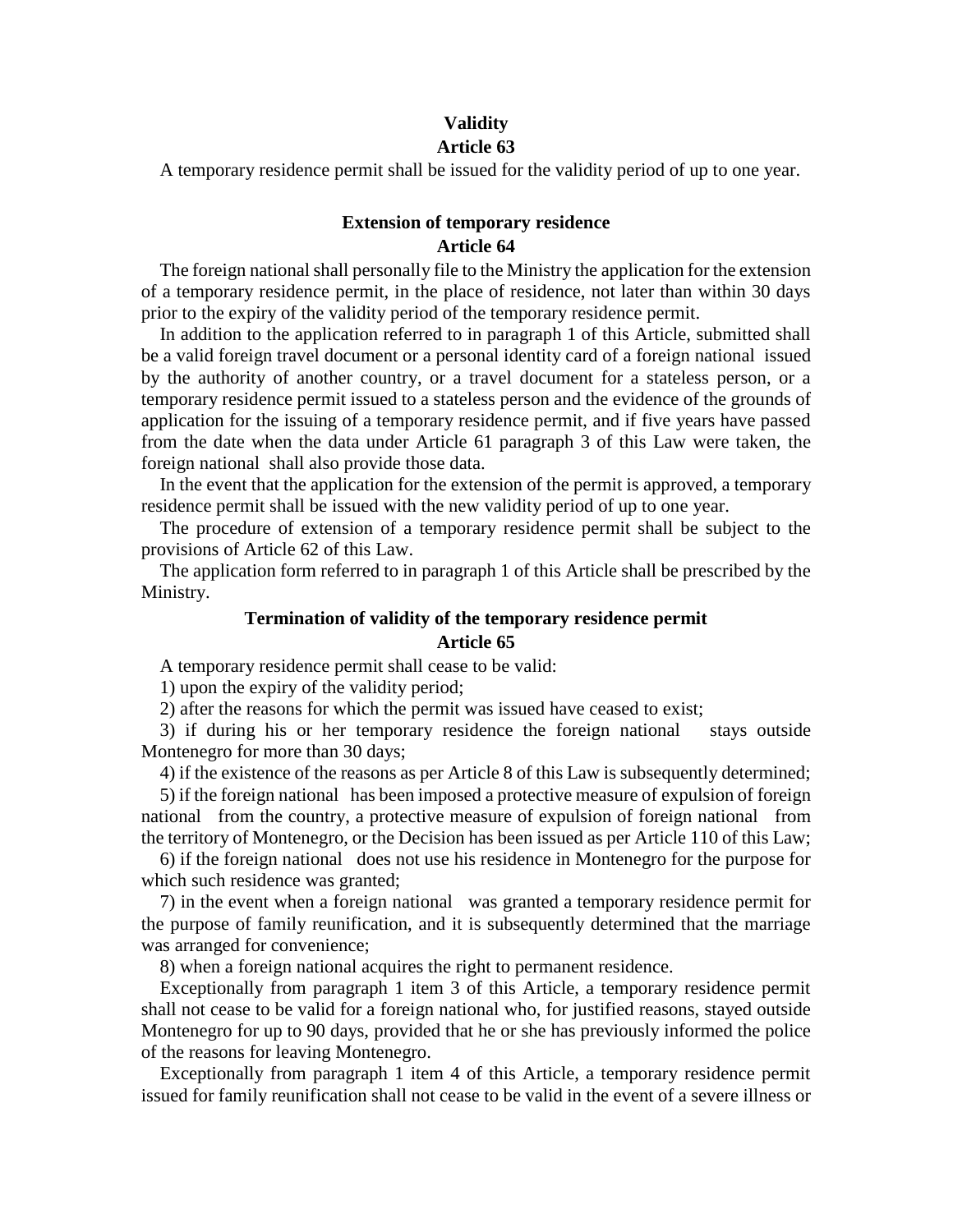disability of a foreign national which has occurred after the issuing of the residence permit.

A temporary residence permit shall not cease to be valid for a foreign national who was granted residence as per Article 38 paragraph 13 of this Law, despite the fact that he has stayed outside Montenegro for longer than 30 or 90 days.

The police shall inform the Ministry of the reasons for termination of temporary residence permit validity referred to in paragraph 1 items 2 to 7 of this Article.

the Ministry shall issue the Decision on the termination of temporary residence permit validity as per paragraph 1 items 2 through 7 of this Article.

The Decision referred to in paragraph 6 of this Article shall determine the period within which the foreign national must leave Montenegro, which may not be longer than 30 days, and also a entry and stay ban in Montenegro may be pronounced for the period of one to five years.

The period of entry and stay ban referred to in paragraph 7 of this Article shall be counted from the date of leaving Montenegro.

Against the Decision referred to in paragraph 6 of this Article an appeal may be lodged to the Ministry, within eight days from the date of receipt of the Decision.

#### **2.3. Temporary residence and work permit**

#### **Temporary residence for work Article 66**

In Montenegro, a foreign national may work under a temporary residence and work permit or work registration certificate, unless otherwise provided for by this Law.

A foreign national may work in Montenegro only on jobs for which the temporary residence and work permit or work registration certificate was issued to him or her, and only for an employer who employs him or her.

Notwithstanding paragraph 2 above, a foreign national may be issued with a permit for temporary residence and work for the purpose of carrying out the duties of an executive director at several employers, in accordance with the regulations governing the area of employment.

The employer may assign the foreign national only to the jobs for which a temporary residence and work permit or work registration certificate was issued to such a foreign national.

In business premises or in the place of work of the foreign national, the employer must keep the copy of the residence and work permit or the copy of the work registration certificate of a foreign national who works for such an employer.

The employer shall inform the Ministry of the termination of foreign national's employment prior to the expiry of the residence and work permit validity, and not later than within eight days from the date of foreign national 's termination of employment.

The employer shall not employ or use the work of a foreign national who illegally resides in Montenegro.

## **Exceptions from the obtainment of permits Article 67**

A foreign national may work in Montenegro without a temporary residence and work permit or work registration certificate, provided that he or she has: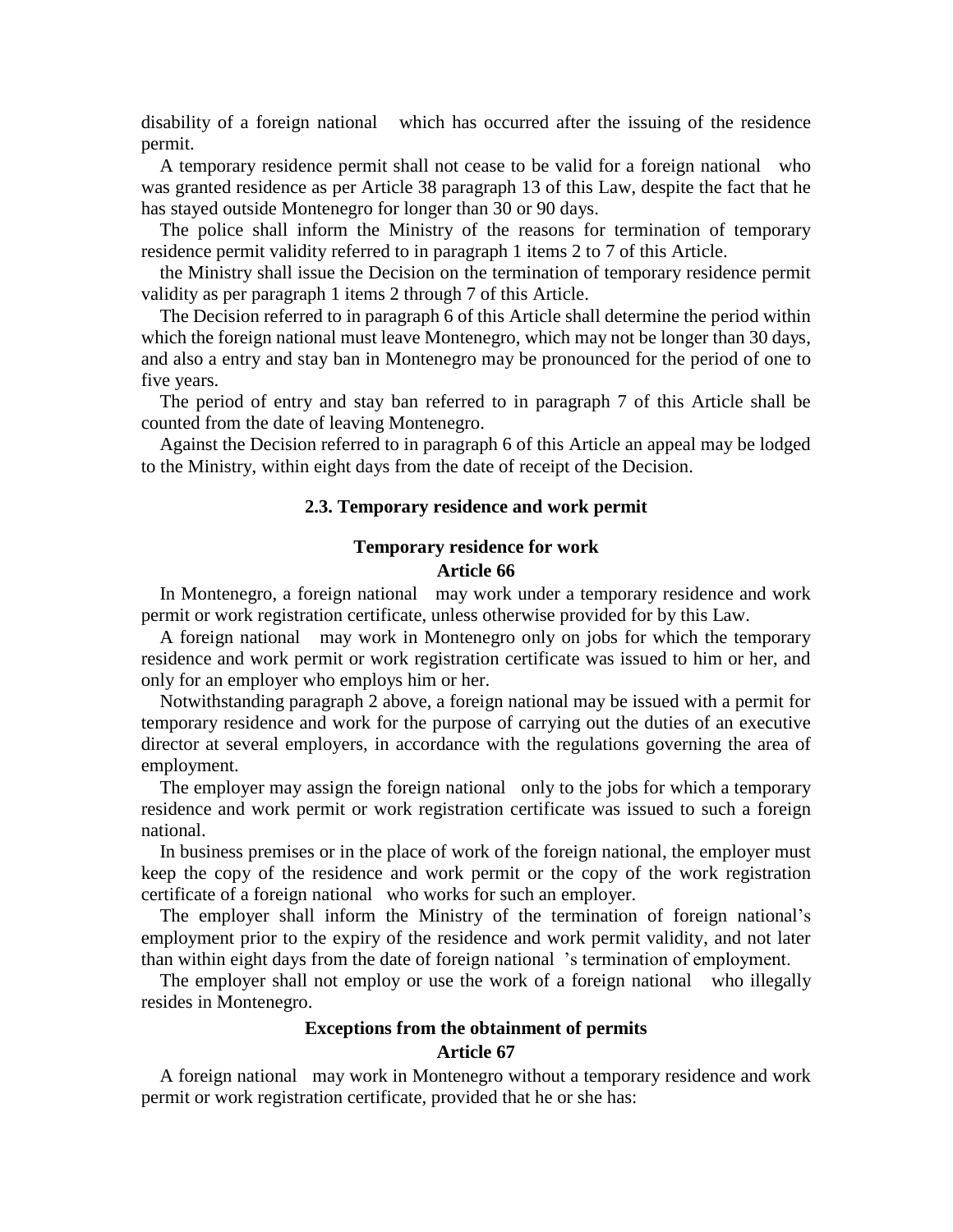1) a temporary residence permit for family reunification with a Montenegrin national or with a foreign national who holds a permanent residence permit, temporary residence permit for scientific and research work, or temporary residence and work permit for movement of person within a foreign company;

2) temporary residence permit for studying;

3) temporary residence permit for humanitarian reasons;

4) temporary residence permit for a stateless person;

5) certificate of registered residence as per Article 152 of this Law;

6) temporary residence permit for a third-country national to whom permanent residence in another member state of the European Union was granted;

7) temporary residence permit for family reunification with the holder of the EU Blue Card as per Article 189 of this Law;

8) a recognised refugee status or granted additional protection in accordance with the Law on Asylum ("Official Gazette of the Republic of Montenegro ", number 45/06), i.e., granted asylum or subsidiary protection or temporary protection in accordance with the law governing international and temporary protection of foreign nationals.

A foreign national who holds a temporary residence permit for family reunification with a foreign national who holds a temporary residence permit for work, may work in Montenegro upon the expiry of one year from the issue date of temporary residence permit.

The foreign national referred to in paragraph 1 of this Article shall have a free access to the labour market of Montenegro, unless otherwise provided for by a special law.

In business premises or in the place of work of the foreign national, the employer must keep the copies of the temporary residence permit, work registration certificate, or evidence of the recognised refugee status and granted additional protection, or evidence of the granted asylum or subsidiary protection or temporary protection referred to in paragraph 1 items 1 through 8 of this Article.

The employer who employs the foreign national referred to in paragraph 1 of this Article shall inform the Ministry thereof, within eight days from the date of employment or beginning of work of the foreign national or from the employment termination of the foreign national.

#### **Purpose of temporary residence and work permits Article 68**

A temporary residence and work permit, according to its purpose, may be issued for:

1) employment of a foreign national ;

2) seasonal work of a foreign national ;

3) work of a posted worker.

A posted worker is a foreign national who, for a limited period of time, works in Montenegro which is not the country in which he or she usually works.

The permit referred to in paragraph 1 item 3 of this Article relates to:

1) provision of the agreed services;

2) movement of person within a foreign company.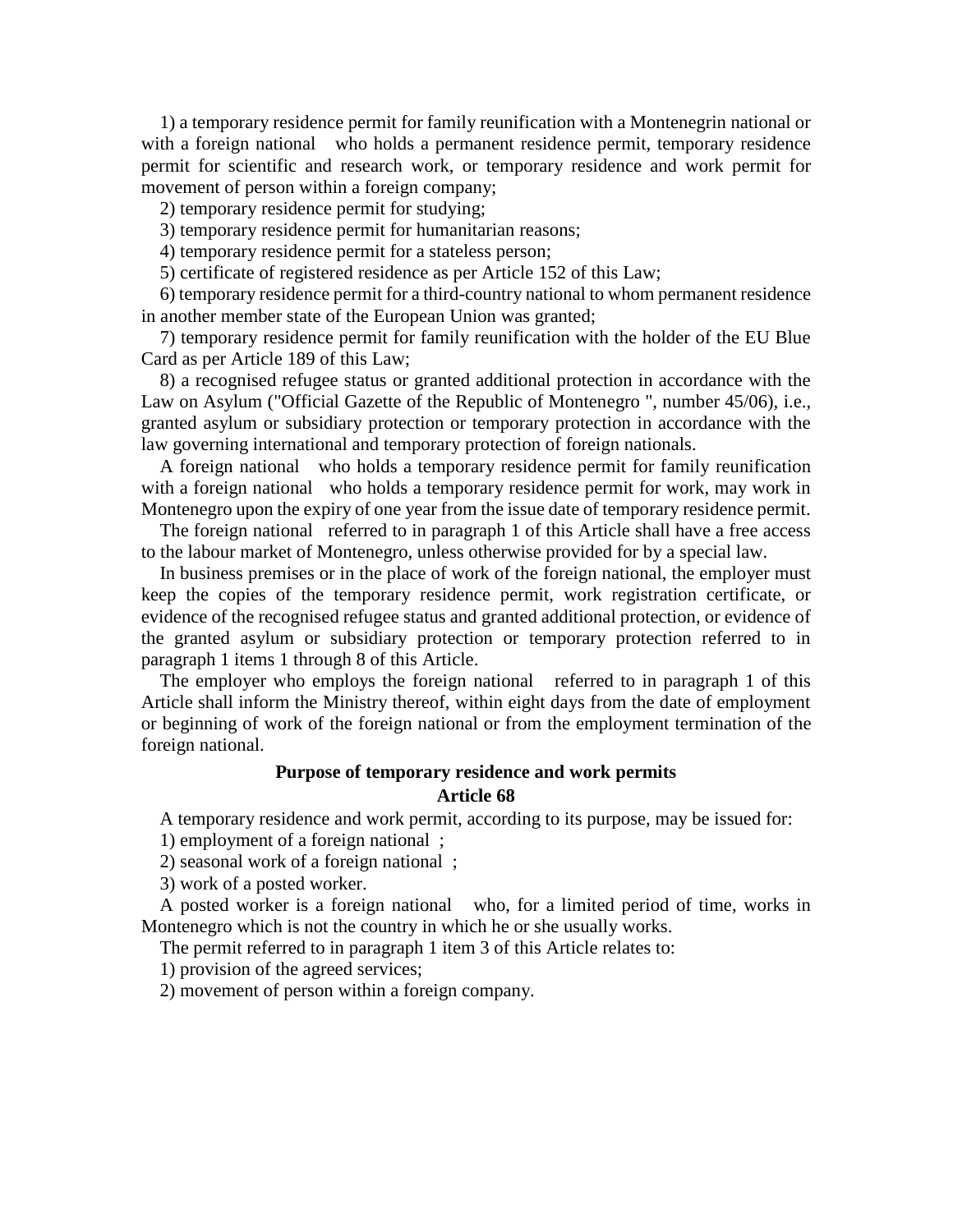## **Conditions for issuing of temporary residence and work permit for employment and seasonal employment**

#### **Article 69**

A temporary residence and work permit for employment and seasonal employment shall be issued to a foreign national who fulfils the conditions as per Article 43 of this Law, and evidences the grounds for application by submitting:

1) written offer of an employer for the employment of a foreign national at a particular job position;

2) evidence of the acquired level of education and qualifications;

3) evidence of medical fitness.

The evidence referred to in paragraph 1 item 1 of this Article shall not be submitted for entrepreneurs and executive directors of business entities where they are the only owners or where they own more than 51% of equity, whereby they shall be obliged to submit, in addition to the application, the evidence of ownership and registration of the entrepreneur or a business entity.

Exceptionally, the permit for temporary residence and work for entrepreneurs and executive directors of business entities where they are the only owners or where they own more than 51% of equity may be issued to a foreign national who is older than 67 years of age.

A temporary residence and work permit for seasonal employment shall not be issued to a foreign national if it is determined that such a foreign national intends to illegally enter another country or does not intend to leave the territory of Montenegro on the date of expiry of the temporary residence and work permit.

A temporary residence and work permit for seasonal employment shall not be issued to a foreign national if:

1) the employer from whom he or she has received the offer more than twice has been punished due to illegal employment or failure to register the work of foreign national;

2) if the bankruptcy procedure of the company which sent him or her the offer is pending or such company has been in bankruptcy;

3) the employer from whom he or she has received the offer does not carry out the business activity; or

4) the employer from which he or she has received the offer has been punished because it failed to meet the liabilities for taxes and contributions for its employees.

#### **Employment of foreign nationals Article 70**

A temporary residence and work permit for employment of a foreign national shall be issued with the validity period of up to one year.

The permit referred to in paragraph 1 of this Article may be extended for a maximum of up to two years.

A temporary residence and work permit for entrepreneurs and executive directors in business entities where they are the only owners or where they own more than 51% of equity may be extended as long as they fulfil the conditions as per Article 43 of this Law.

The employer shall conclude an employment contract with a foreign national, within 24 hours from the date of issuing of the temporary residence and work permit for employment,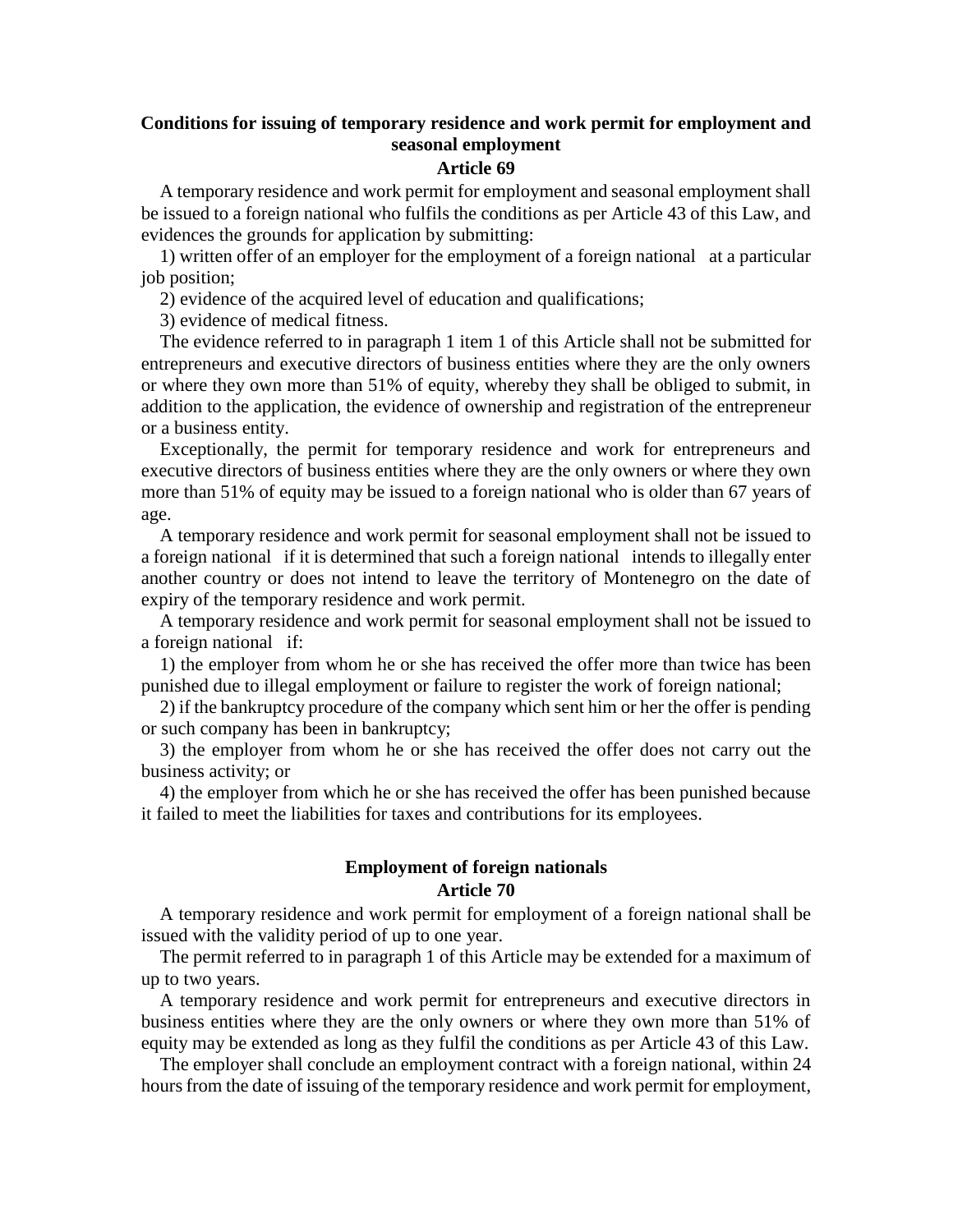and shall register such foreign national for compulsory social insurance, in accordance with the labour regulations.

If the foreign national does not start working within the period referred to in paragraph 4 of this Article, the employer shall inform the Ministry thereof, for the purpose of annulment of the residence and work permit, within no later than three days.

#### **Seasonal employment of foreign nationals Article 71**

Seasonal employment of a foreign national shall mean a temporary employment for the purpose of seasonal works in the business activities of a seasonal character.

The temporary residence and work permit for seasonal employment shall be issued within the time period of one year, and shall have a validity period of up to six months.

Exceptionally, if the performance of seasonal work so requires, the permit referred to in paragraph 2 of this Article may be extended for two more months, for work for the same or another employer, whereby the permit validity period may not exceed eight months within a time period of one year.

The employer shall conclude an employment contract with a foreign national , within eight days from the date of issuing of the temporary residence and work permit for seasonal employment, and shall register such a foreign national for compulsory social insurance, in accordance with the labour regulations.

If the employer fails to conclude the employment contract with the foreign national within the period referred to in paragraph 4 of this Article, he shall notify the Ministry thereof, for the purpose of annulment of the residence and work permit, within no later than three days.

#### **Provision of agreed services by a foreign national Article 72**

A foreign national may provide the services agreed under the contract concluded between a foreign company and a legal entity with the seat in Montenegro to which the services are rendered.

The agreed services may be provided by a foreign national who is registered for carrying out business or other activities in another country, under the contract concluded with a legal entity which has a seat in Montenegro (hereinafter: "independent expert").

The agreed services may be provided by a foreign national who is employed by a foreign company referred to in paragraph 1 of this Article.

#### **Conditions for issuing of temporary residence and work permit for the provision of agreed services**

#### **Article 73**

A temporary residence and work permit for the provision of agreed services shall be issued to a foreign national who fulfils the conditions as per Article 43 of this Law, and who evidences the grounds for application by submitting the following documents, which must be translated into the Montenegrin language by a certified translator:

1) contract on the provision of agreed services;

2) evidence that he or she is employed by a foreign company;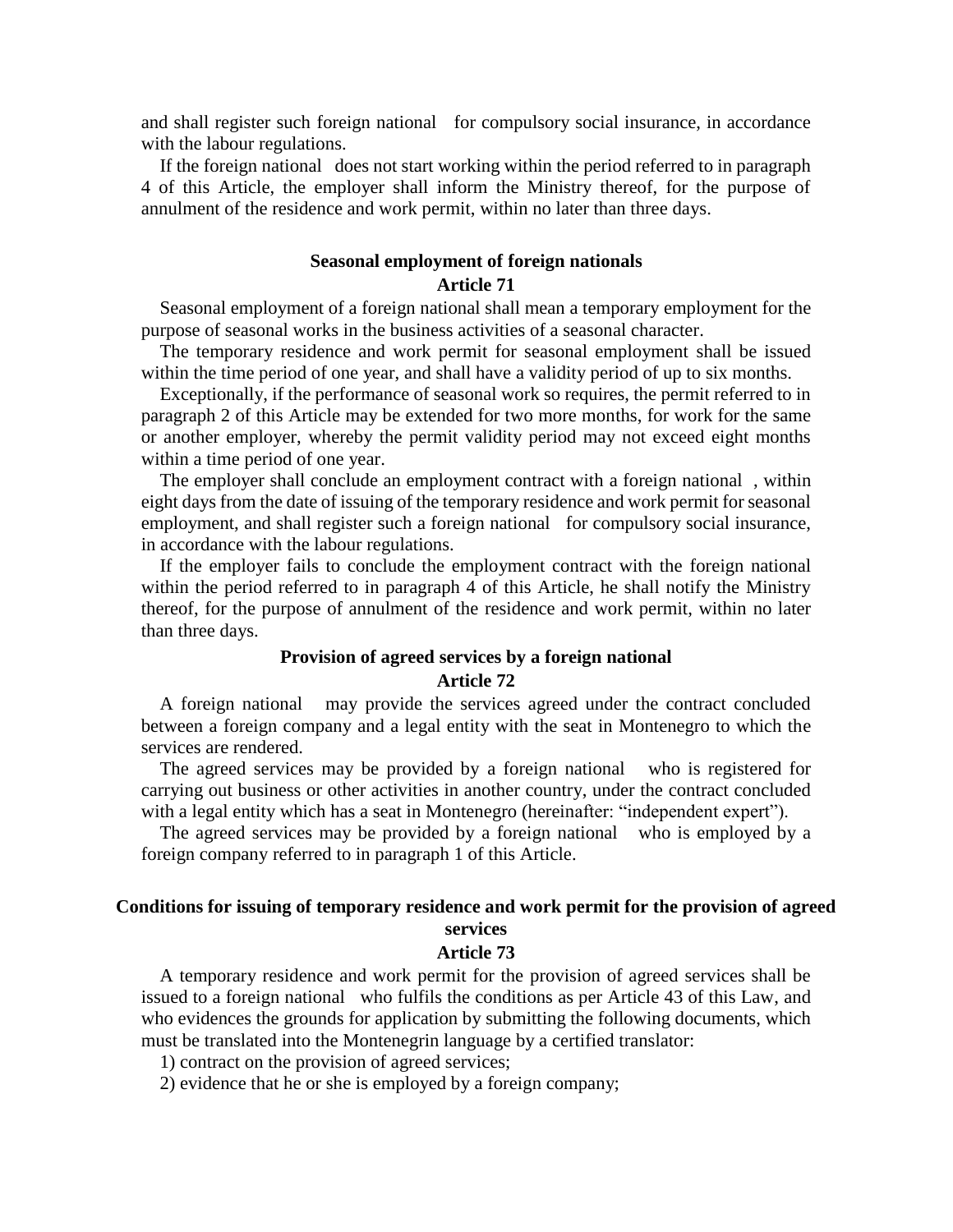3) evidence that he or she has at least one year of work experience in a particular area which is the subject matter of the service contract;

4) evidence that he or she possesses professional qualifications in the events when this is necessary for the provision of services in accordance with the law governing the provision of services in Montenegro;

5) evidence on social insurance issued by the competent authority.

The evidence referred to in paragraph 1 item 2 of this Article shall not be submitted by an independent expert.

A temporary residence and work permit for the provision of agreed services shall be issued with the validity period of up to one year and may be extended until the completion of the agreed services, that is, for no longer than two years.

#### **Movement of persons within a foreign company Article 74**

A foreign company may temporary post its employee for work to a part of foreign company or to a foreign company which it has founded and which is registered in Montenegro, provided that such an employee has at least:

- worked for one year on a job position of a manager or a specialist;

- worked for three months in the capacity of an intern with university education who is posted to such company for professional training and during such time receives wage allowances.

For the purpose of paragraph 1 of this Article, manager is a person who performs the managerial activities, or is a member of the management of a foreign company, or manages or runs an organisational unit under the decisions and the instructions of the management or shareholders of the company, or performs the activities of monitoring and control of the professional or managerial staff, and has authority to employ, dismiss and other authorities in connection with the organisation of the work of employees.

For the purpose of paragraph 1 of this Article, a specialist shall mean a person who possesses professional knowledge necessary for the operations of a foreign company, including the possession of a high level of professional development, appropriate professional experience, and possible membership in an authorised professional association.

#### **Conditions for issuing temporary residence and work permit for movement of persons within a foreign company**

#### **Article 75**

A temporary residence and work permit for movement of persons within a foreign company shall be issued to a foreign national who fulfils the conditions as per Article 43 of this Law and who evidences the grounds for application by submitting the following documents, which must be translated in the Montenegrin language by a certified translator:

1) evidence of temporary posting and fulfilment of the conditions as per Article 74 of this Law;

2) evidence of social insurance issued by the competent authority;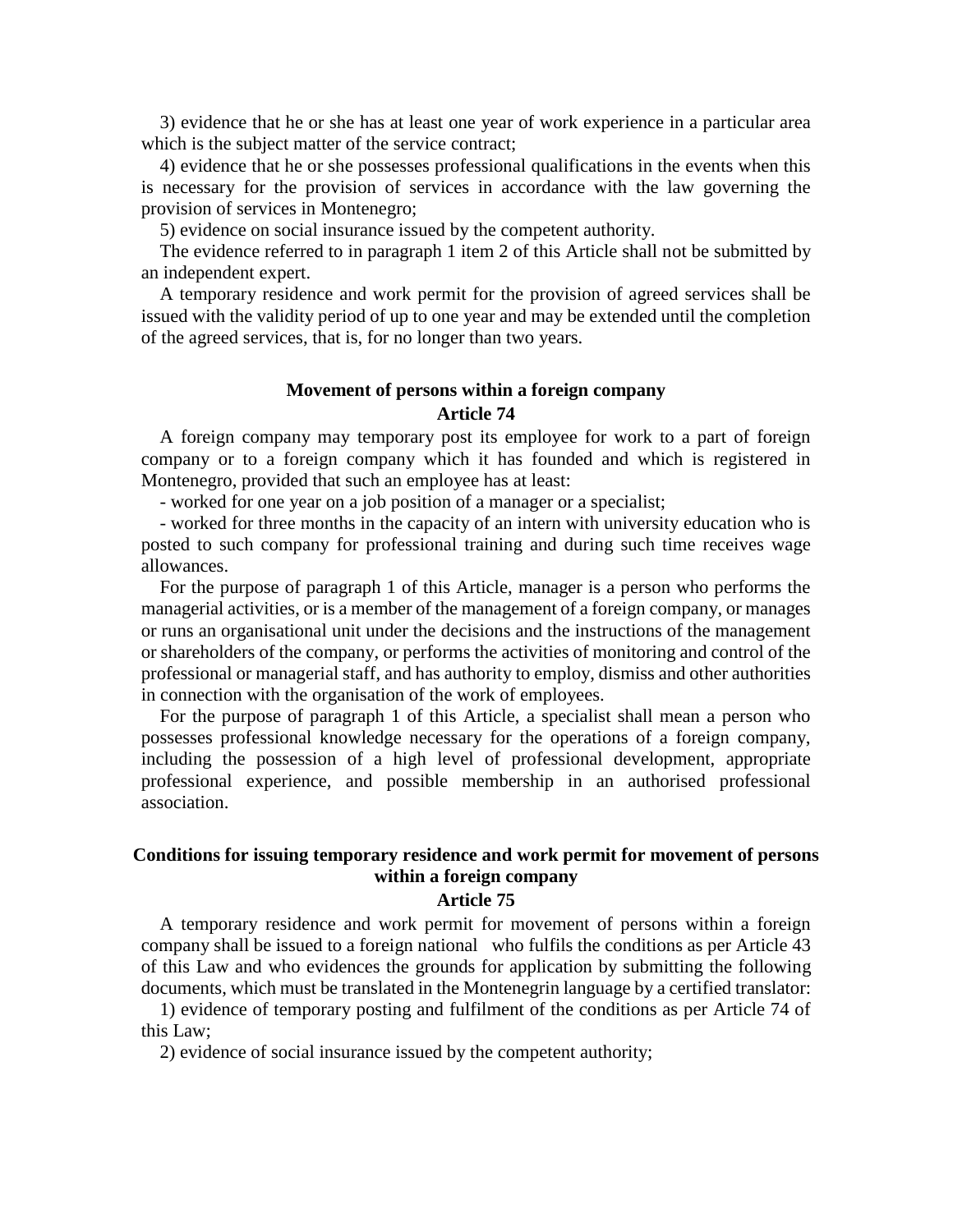3) agreement on training of interns as per Article 74 paragraph 1 indent 2 of this Law, which contains the duration and manner of training the intern, and the manner of supervision over the training of interns, as well as the intern training curriculum;

4) evidence that a foreign company is a founder of a company in Montenegro or part of a foreign company to which he or she is posted;

5) evidence that upon the expiry of the temporary posting as per Article 74 of this Law, the foreign national shall be returned for work to the foreign company from which he was temporary posted.

A temporary residence and work permit for movement of persons within a foreign company shall be issued to the foreign national as per Article 74 paragraph 1 indent 1 of this Law with the validity period of up to one year, and may be extended until the completion of business activities, that is, for a maximum of up to two years.

A temporary residence and work permit for movement of persons within a foreign company shall be issued to the foreign national as per Article 74 paragraph 1 indent 2 of this Law with the validity period of up to one year, and may be extended for a maximum of one more year.

A temporary residence and work permit for movement of persons within a foreign company shall not be issued to a foreign national if:

1) the submitted evidence has been obtained by fraud or has been forged;

2) the main reason for founding a company in Montenegro or part of a foreign company is to facilitate the entry of a foreign national referred to in Article 74 paragraph 1 of this Law;

3) the deadline as per paragraphs 2 and 3 of this Article has expired;

4) the employer has been punished due to illegal employment and failure to register the work of a foreign national.

#### **Annual quota for work of foreign nationals**

#### **Article 76**

Annual number of temporary residence and work permits for foreign national s (hereinafter: "annual quota") shall be determined by the Government, in accordance with the migration policy, status and movements on the labour market in Montenegro, not later than until 30 November of the current year for the subsequent year.

The annual quota shall determine the business activities where the foreign nationals may be employed.

Within the annual quota, the annual quota for employment and for seasonal employment of foreign nationals shall be separately determined.

#### **Determination of annual quota Article 77**

The annual quota shall be determined on the proposal of the state administration authority in charge of labour affairs, upon previously obtained opinions of the Employment Agency of Montenegro (hereinafter: "Agency"), state administration authorities in charge of particular business activities for which annual quota is determined, and the Social Council.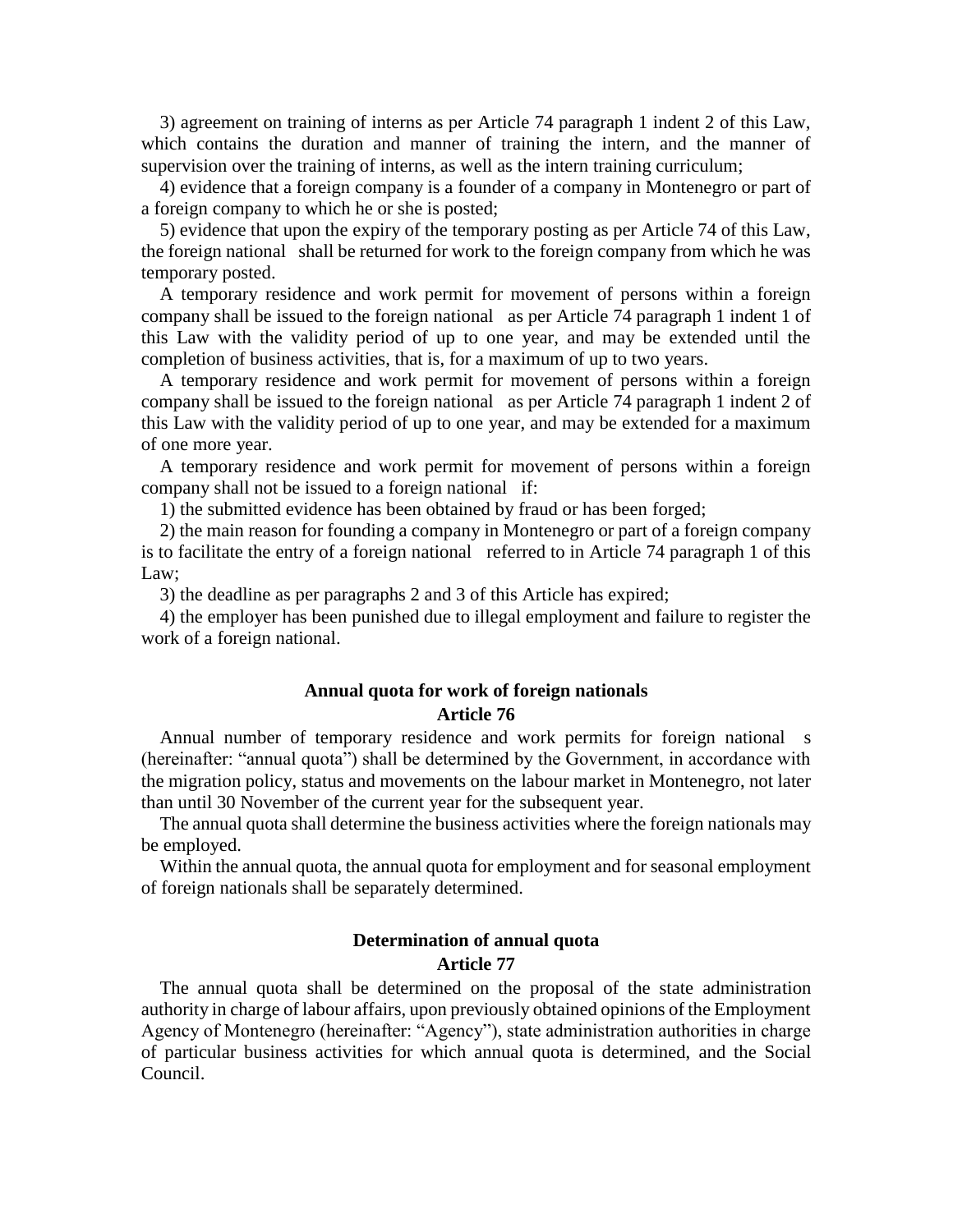The Government may restrict the annual quota, increase the number, or make rearrangements by purposes, if that is conditioned by the changed ratio between labour market supply and demand or due to special conditions in particular business activities.

The criteria and the procedure for determining the annual quota shall be determined by the Government, upon the proposal of the state administration authority in charge of labour affairs.

### **Work of a foreign national beyond the annual quota Article 78**

A temporary residence and work permit beyond the annual quota may be issued to a foreign national:

1) who carries out business activities in Montenegro under an international treaty concluded between Montenegro and other state, under the condition of reciprocity;

2) who teaches in the educational institutions in the language and script of the members of minority nations and other national minority communities;

3) a professional athlete or sports worker who works in Montenegro in accordance with the law governing sports;

4) an executive director of a company and an entrepreneur who is registered in Montenegro in accordance with the law governing the form of carrying out business activities and their registration;

5) who possesses higher education and is employed by the employer at managerial job positions;

6) who is temporarily posted as a manager, a specialist or an intern, in accordance with Article 74 of this Law;

7) for the purpose of provision of the agreed services as per Article 72 of this Law;

8) with domicile in a neighbouring country, who is employed and works in Montenegro and at least once a week returns to the place of domicile (daily migrant);

9) who is included in the implementation of development projects from the list of development projects determined by the Government, upon the proposal of the administration authority in charge of development projects, not later than until 30 November of the current year for the subsequent year.

### **Application for issuing of temporary residence and work permit Article 79**

The application for issuing of temporary residence and work permit shall be submitted to the Ministry, personally by a foreign national, in the place of residence, on a prescribed form.

In addition to the evidence of the grounds of application as per Article 73 and Article 75 of this Law, together with the application referred to in paragraph 1 of this Article, the foreign national shall submit the evidence of the fulfilment of conditions as per Article 43 paragraph 1 items 1, 2, 3, 4, 7 and 9 of this Law.

When filing the application referred to in paragraph 1 of this Article, the foreign national shall be photographed, his fingerprints of two fingers shall be taken as well as the personal digitalised signature, in accordance with the law governing the issuing of a personal identity card.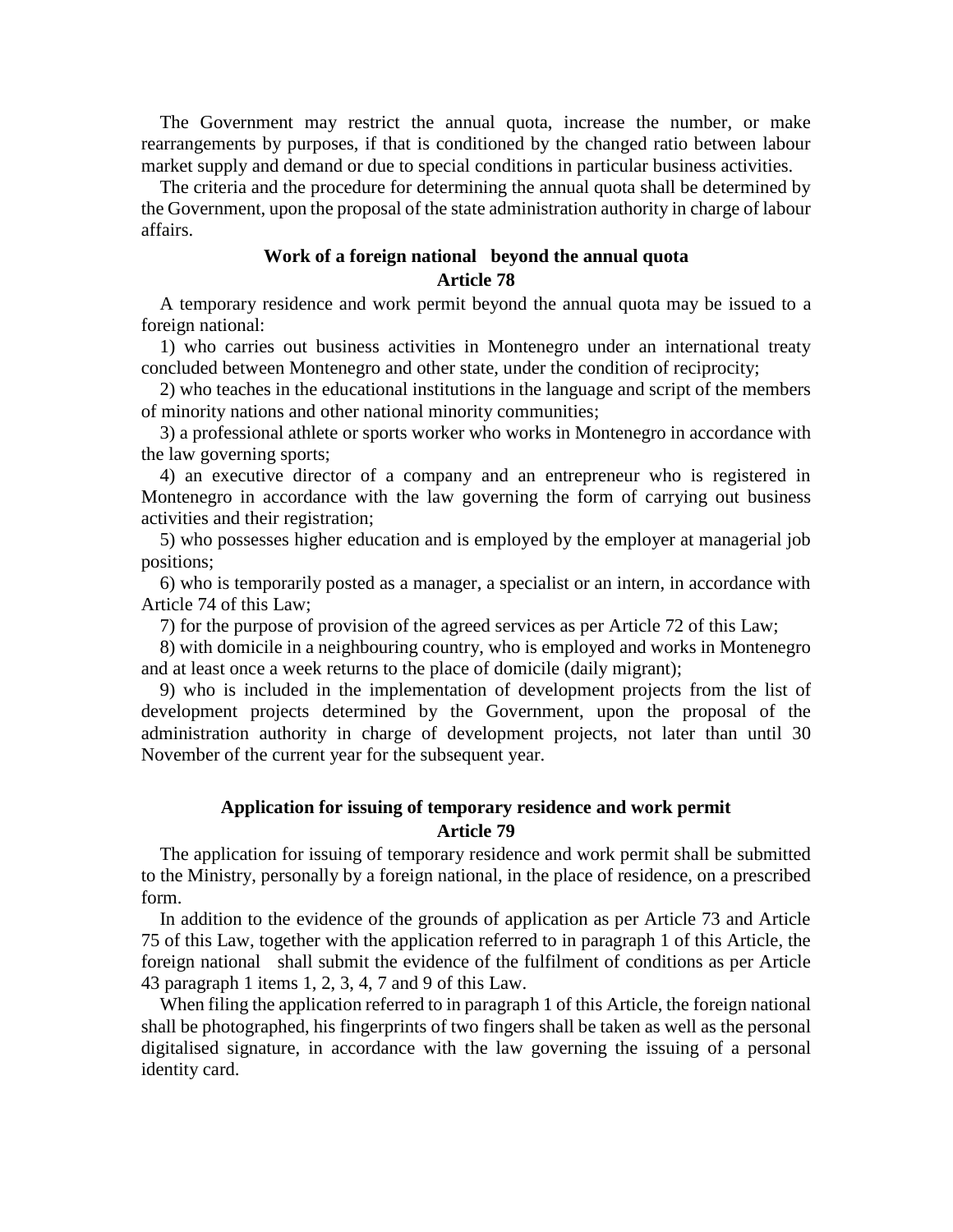Exceptionally, the application for the issuing of temporary residence and work permit may also be filed by an employer in the place of the intended residence of a foreign national.

The Ministry shall issue a certificate of the acceptance of the application for issuing of temporary residence and work permit, and such certificate shall contain the determined deadline within which the applicant may take over the permit.

In the event that the application is filed in accordance with paragraph 4 of this Article, the foreign national shall report to the Ministry in the place where the application was submitted, within five days from the date of the certificate issuing, for the purpose of providing the information referred to in paragraph 3 of this Article. Otherwise, the employer shall be considered to have waived the application.

The foreign national who has been issued visa for a longer stay (visa D) for the purpose of work, shall file the application for the issuing of a temporary residence and work permit, within ten days from the date of visa issuing.

The foreign national who has duly filed the application for the issuing of a temporary residence and work permit prior to the expiry of his stay of 90 days, may remain in Montenegro until the issuing of an enforceable decision.

The application form referred to in paragraph 1 of this Article shall be prescribed by the Ministry.

# **Deciding upon the application for issuing of**

### **temporary residence and work permit**

#### **Article 80**

A temporary residence and work permit shall be issued by the Ministry, in accordance with Article 62 paragraphs 1, 3 and 5 of this Law.

The Agency and the police shall promptly submit to the Ministry the opinion referred to in Article 62 paragraph 2 of this Law and not later than within seven days from the date of receipt of the request for opinion.

Decision on the application for the issuing of a temporary residence and work permit shall be made within 15 days from the date when the application was duly filed.

Exceptionally from paragraph 3 of this Article, decision on the application for the issuing of a temporary residence and work permit for seasonal employment to a foreign national to whom the permit for seasonal employment has been issued at least two times in the past five years, shall be made within ten days.

If the applicant for the issuing of temporary residence and work permit fails to take over such permit not later than within five days upon the expiry of the period indicated in the permit referred to in Article 79 paragraph 5 of this Law, the applicant shall be considered to have waived the application.

Against the decision on the rejection of the application for issuing of the temporary residence and work permit an appeal may be lodged to the Ministry, within eight days from the date of receipt of the decision.

Exceptionally from paragraph 6 of the Article hereof, an administrative procedure may be initiated against the decision on the rejection of the application for the issuing of temporary residence and work permit due to the fact that the annual quota has been reached.

The Ministry shall prescribe more detailed conditions and the manner of issuing temporary residence permit.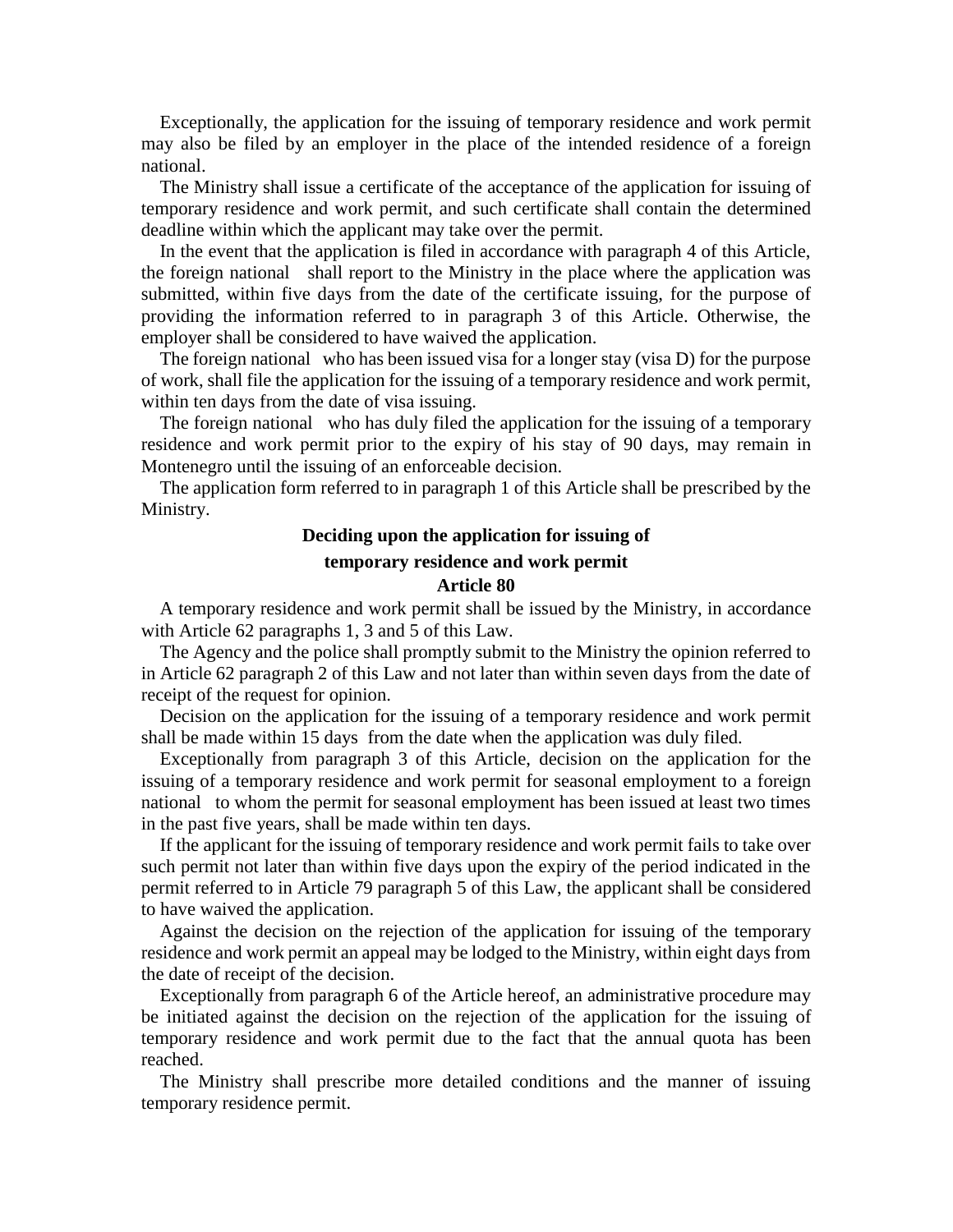## **Filing the application for issuing of temporary residence and work permit for seasonal employment, and delivery thereof**

#### **Article 81**

The foreign national shall file the application for the issuing of temporary residence and work permit for seasonal employment to the Ministry, through diplomatic or consular mission in the country of origin.

The application referred to in paragraph 1 of this Article shall be filed by the foreign national, personally.

In addition to the application referred to in paragraph 1 of this Article, the foreign national shall be obliged to submit the evidence of the fulfilment of conditions as per Article 43 paragraph 1 items 1, 2, 3, 4, 7 and 9 of this Law, and the evidence of the grounds for application as per Article 69 paragraph 1 items 1 and 3 of this Law.

When filing the application referred to in paragraph 1 of this Article, the foreign national shall be photographed, his or her fingerprints of two fingers shall be taken and as well as the digitalised personal signature, in accordance with the law governing the issuing of a personal identity card.

The diplomatic or consular mission shall issue to the foreign national the certificate of the receipt of application for issuing of temporary residence and work permit referred to in paragraph 1 of this Article, which shall contain a defined period within which the applicant may take over the permit.

The temporary residence and work permit shall be delivered to the foreign national through a diplomatic or consular mission.

More detailed conditions and the manner of filing the application for issuing of the permit referred to in paragraph 1 of this Article, and the delivery of such permit, shall be prescribed by the Ministry.

### **Application for extension of temporary residence and work permit Article 82**

A foreign national or an employer shall file the application for extension of temporary residence and work permit to the Ministry, in the place of residence of the foreign national, in the seat of the employer in Montenegro, or in the place of work of the foreign national, not later than within 30 days prior to the expiry of the validity period of the temporary residence and work permit.

In addition to the application referred to in paragraph 1 of this Article, submitted shall be a valid travel document or personal identity card of the foreign national issued by the competent authority of another country, and the evidence of the grounds of application for the issuing of temporary residence and work permit, and if five years have passed from the date when the data as per Article 79 paragraph 3 of this Law have been taken, the foreign national shall also provide those data.

In addition to the evidence referred to in paragraph 2 of this Article, for the purpose of extension of the temporary residence and work permit for employment and seasonal employment, the evidence shall be submitted that the liabilities for taxes and contributions during the validity period of the temporary residence and work permit have been met.

If the application for extension of the temporary residence and work permit is approved, the temporary residence and work permit with the new validity period of up to one year shall be issued.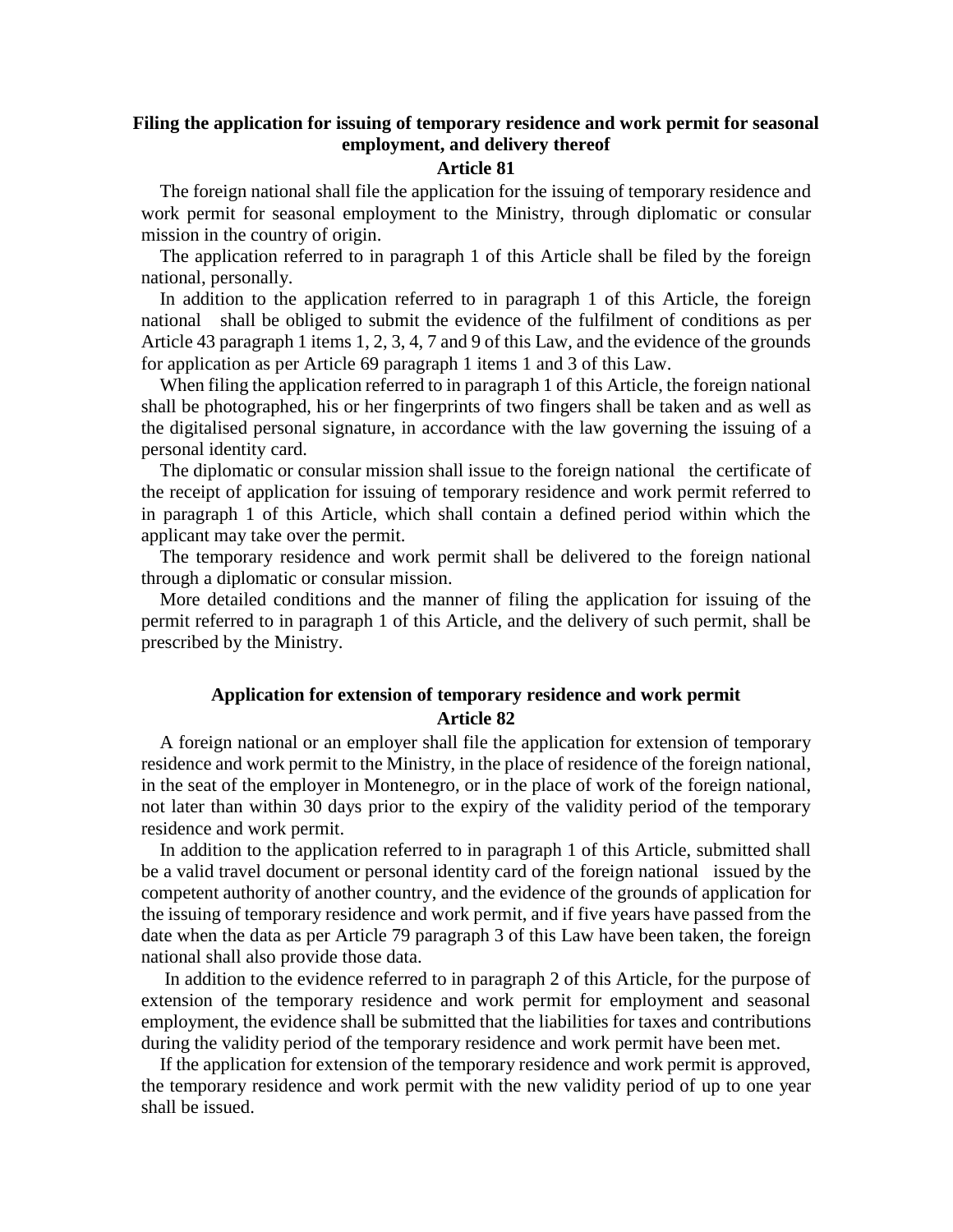The procedure of extension of temporary residence and work permit shall be subject to the provisions of Article 80 of this Law.

The application form for the extension of the temporary residence and work permit shall be prescribed by the Ministry.

### **Termination of temporary residence and work permit Article 83**

A temporary residence and work permit shall cease to be valid:

1) upon the expiry of the validity period;

2) upon the termination of employment contract or the contract on the provision of the agreed services, or upon the termination of the decision on temporary posting;

3) if a foreign national carries out business activities for which the temporary residence and work permit has not been issued to him;

4) if the existence of the reasons as per Article 8 of this Law is subsequently determined;

5) if the foreign national has been pronounced a protective measure of expulsion of foreign national from the country, a protective measure of expulsion of foreign national from the territory of Montenegro, or the Decision has been issued as per Article 110 of this Law:

6) if during temporary residence the foreign national stays outside Montenegro for longer than 30 days;

7) if the employer from whom he has received the offer has been punished due to illegal employment or failure to register the work of foreign national;

8) if the bankruptcy procedure of the company which sent him or her the offer is pending or such a company has been in bankruptcy;

9) if the employer from whom he has received the offer does not carry out the business activity;

10) if the employer from which he has received the offer has been punished because it failed to meet the liabilities for taxes and contributions for its employees;

11) if the main reason for founding a company or part of a foreign company in Montenegro is to facilitate the entry of a foreign national referred to in Article 74 paragraph 1 of this Law; or

12) when the foreign national acquires the right to a permanent residence.

Exceptionally from paragraph 1 item 6 of this Article, a temporary residence and work permit shall not cease to be valid for a foreign national who, for justified reasons, stayed outside Montenegro for up to 90 days, provided that he or she has previously informed the police of the reasons for leaving Montenegro.

A temporary residence and work permit shall not cease to be valid for the foreign national as per Article 78 paragraph 1 items 3,4, 5, 8 and 9 of this Law, despite the fact that he has stayed outside Montenegro for longer than 30 i.e. 90 days.

The police, labour inspection, employer, and other authorities which, within their competence, may establish the existence of the reasons for termination of temporary residence and work permit validity referred to in paragraph 1 items 2 through 6 of this Article, shall inform the Ministry thereof.

The Ministry shall issue a decision on the termination of the validity of temporary residence and work permit referred to in paragraph 1 items 2 through 6 of this Article.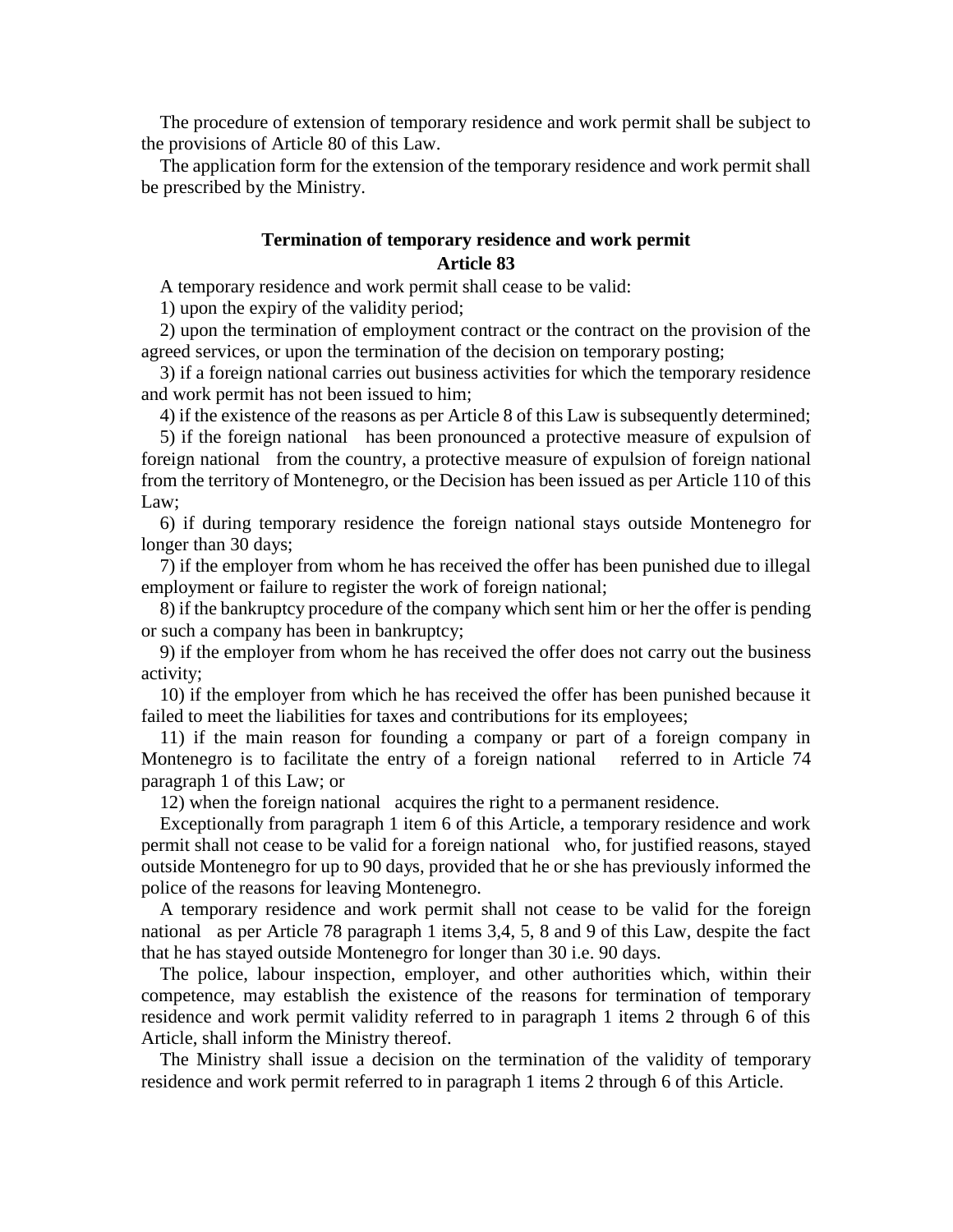The decision referred to in paragraph 5 of this Article shall determine the time limit within which the foreign national must leave Montenegro, which may not be longer than 30 days, and in the events referred to in paragraph 1 items 3, 4 and 5 of this Article, also an entry and stay ban in Montenegro may be pronounced for the period from one to five years.

The period of the entry ban referred to in paragraph 6 of this Article shall become effective from the date of leaving Montenegro.

Against the decision referred to in paragraph 5 of this Article an appeal may be lodged to the Ministry, within eight days from the date of receipt of the decision.

### **Annulment of temporary residence and work permit Article 84**

Temporary residence and work permit shall be annulled:

1) if it has been issued based on the untrue information on a foreign national or employer;

2) in the event as per Article 70 paragraph 5 and Article 71 paragraph 5 of this Law; or

3) if the foreign national does not use his residence in Montenegro for the purpose for which the residence was granted to him.

The decision on the annulment of the temporary residence and work permit shall be issued by the Ministry.

Against the decision referred to in paragraph 2 of this Article an appeal may be lodged to the Ministry, within eight days from the date of receipt of the decision.

The appeal shall not postpone the execution of the decision.

# **Work registration certificate**

#### **Article 85**

Under the work registration certificate issued in Montenegro, the following foreign nationals may reside and work for up to 90 days, within the time period of one year:

1) those who perform business activities in Montenegro under international agreements concluded between Montenegro and an international organisation or the European Union on the professional and technical assistance or under the other ratified international treaties;

2) founders, members of controlling and managing bodies and executive bodies of a company as well as auditors engaged by such company;

3) those invited to participate in a scientific and research project of importance for Montenegro as professors or lecturers and scientists;

4) lecturers participating in organized professional meetings and seminars;

5) civil and military servants of governments of other countries coming to Montenegro under an cooperation agreement with the Government;

6) those performing the services for which higher education or specialised knowledge and experience is required, provided that a prior approval was obtained from the state administration authority in charge of business activity for which the service is rendered;

7) those performing research activities in Montenegro approved by the Government;

8) correspondents accredited in Montenegro or foreign media reporters;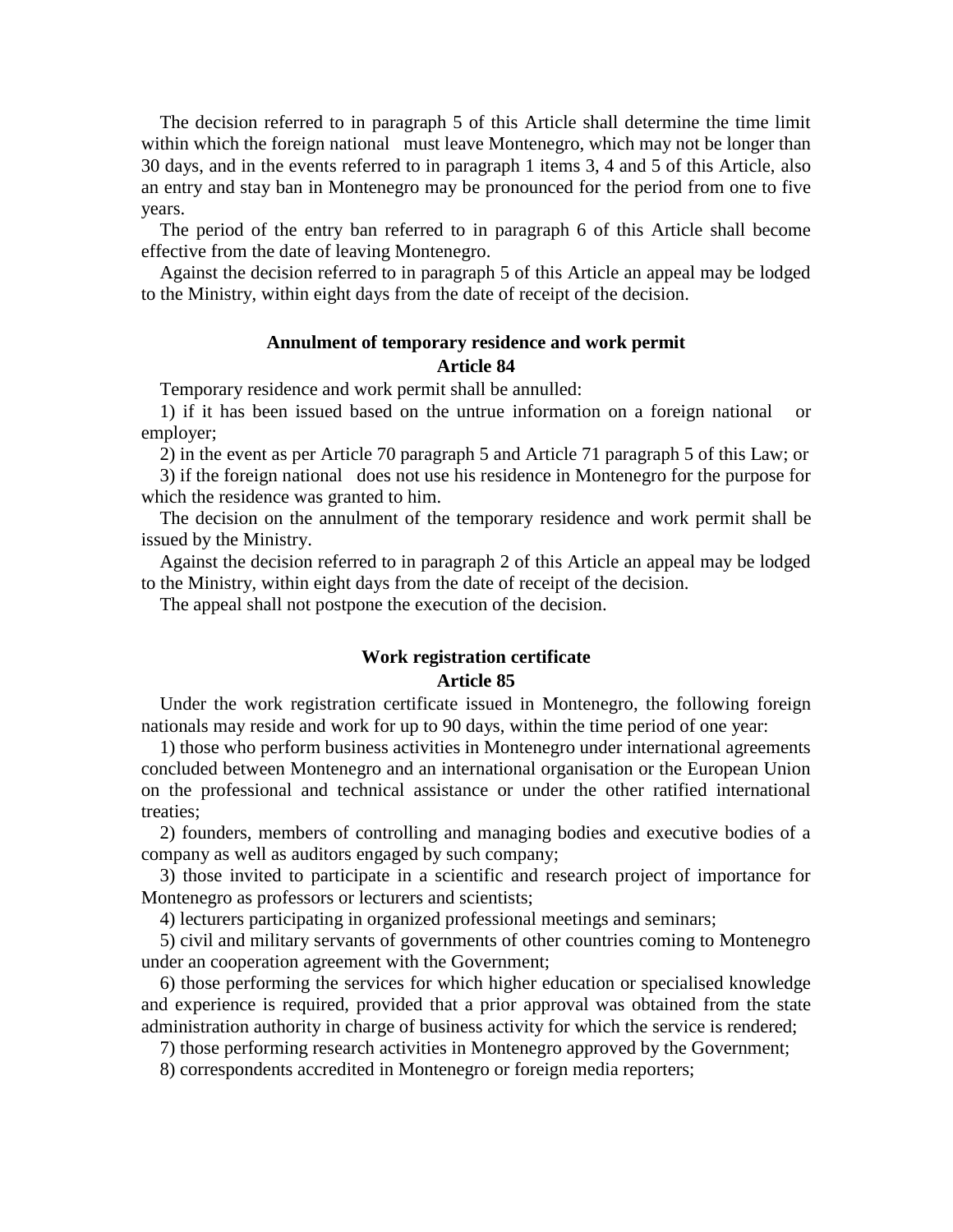9) artists and technical staff for opera, ballet, theatre, concerts, fine arts and other cultural events, if they do not stay in Montenegro for longer than 30 days i.e. three months a year, with interruptions;

10) authors and performers in the area of film, television, music, music and performing, dancing and ballet industry, as well as accompanying technical staff, if they do not stay in Montenegro for longer than 30 days i.e. three months a year, with interruptions;

11) employees of a foreign company who conduct additional training and professional development of employees, as well as employees who take additional trainings and professional development in a legal entity with the seat in Montenegro which is connected with a foreign company by business or ownership;

12) those coming to Montenegro for the participation in sports competitions;

13) those carrying out the activities of delivery, assembly, and servicing of machinery and equipment, if their work does not last longer than 30 days uninterruptedly i.e. three months a year in total, with interruptions;

14) those participating in fair or exhibition events where their employer exhibits;

15) pupils or students who carry out their apprenticeship in Montenegro under the international pupil i.e. student exchange agreement;

16) those active in registered humanitarian organisations;

17) service providers negotiating the sale of services or concluding service agreements;

18) staff of a circus or an amusement park.

Legal entities and natural persons using the services of the foreign national referred to in paragraph 1 of this Article shall have a concluded agreement or other evidence of doing business with a foreign national or foreign employer who posts a foreign national to Montenegro for work, prior to coming of such a foreign national to Montenegro.

Prior to the beginning of work of the foreign national referred to in paragraph 1 of this Article, legal entities and natural persons referred to in paragraph 2 of this Article shall submit the application for work registration at the place of business or in the seat of the employer, whereof the Ministry shall promptly issue the work registration certificate.

Under the issued work registration certificate, a foreign national may work on the entire territory of Montenegro for the same employer or service recipient.

The Ministry shall prescribe more detailed conditions for the issuing of work registration certificate, work registration application form, and the work registration certificate form.

### **3. Permanent residence**

## **Right to permanent residence**

#### **Article 86**

A permanent residence permit may be issued to a foreign national who, until the date of filing the application for the permit issue, has legally resided in Montenegro, for uninterrupted five years, based on:

- granted temporary residence;

- recognized refugee status or granted additional protection in accordance with the Law on Asylum ("Official Gazette of the Republic of Montenegro ", number 45/06), or the granted asylum or subsidiary protection in accordance with the law governing international and temporary protection of foreign nationals.

Exceptionally, a permanent residence permit may be issued to a foreign national who, until the date of filing the application for the issuing of permit, had a granted temporary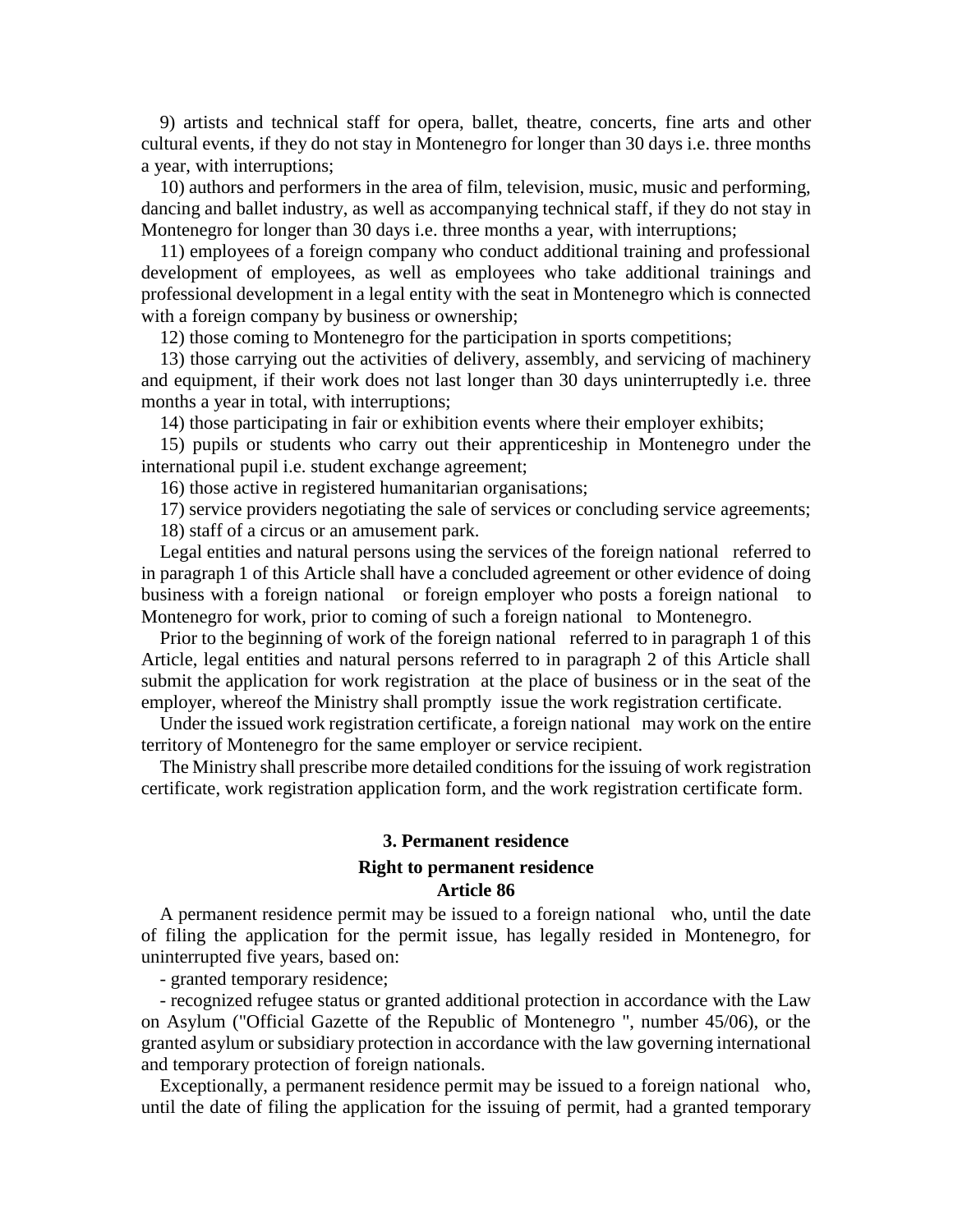residence in Montenegro for less than five years uninterruptedly, if required by humanitarian reasons or if that is in the interest of Montenegro.

The foreign national shall be considered to have uninterruptedly resided in Montenegro when in the period of five years he was absent from Montenegro several times, up to ten months in total, or was absent one time, up to six months.

If a foreign national previously had the temporary residence granted in Montenegro for schooling or specialization, professional training or practical training, only a half of the time spent under the granted temporary residence shall be taken into account as the time necessary for granting a permanent residence.

For the time necessary for granting permanent residence to a foreign national to whom asylum or subsidiary protection has been granted in accordance with the law governing international and temporary protection of foreign nationals, a half of the time that has passed from the filing of application for international protection until the issuing of the decision under which the international protection is granted shall be taken into account. If the time from the filing of application for international protection until the issuing of the decision under which the international protection is granted was longer than 18 months, such entire time shall be taken into account.

### **Right of children to permanent residence Article 87**

A permanent residence permit may be issued to a child:

1) whose one parent, at the time of his or her birth, is a Montenegrin national and domiciled in Montenegro;

2) whose both parents, at the time of his or her birth, have a granted permanent residence;

3) whose one parent, at the time of his or her birth, has a granted permanent residence, whereas the other parent is either unknown or dead.

#### **Conditions for issuing of permanent residence permit Article 88**

A foreign national may be issued a permanent residence permit if he:

1) has a valid travel document i.e. a travel document for a stateless person;

2) has permanent, regular and sufficient funds to support himself;

3) has health insurance;

4) has accommodation provided for;

5) has knowledge of the Montenegrin language at the level which enables elementary communication.

A foreign national shall not be issued a permanent residence permit if the reasons of national i.e. internal security so require.

The test of the Montenegrin language referred to in paragraph 1 item 5 of this Article shall be conducted by a higher education institution which carries out the Montenegrin Language and Literature Programme in accordance with a special curriculum adopted by the National Education Council.

A foreign national, who until the date of filing the application for the issuing of a permanent residence permit has legally resided in Montenegro for five years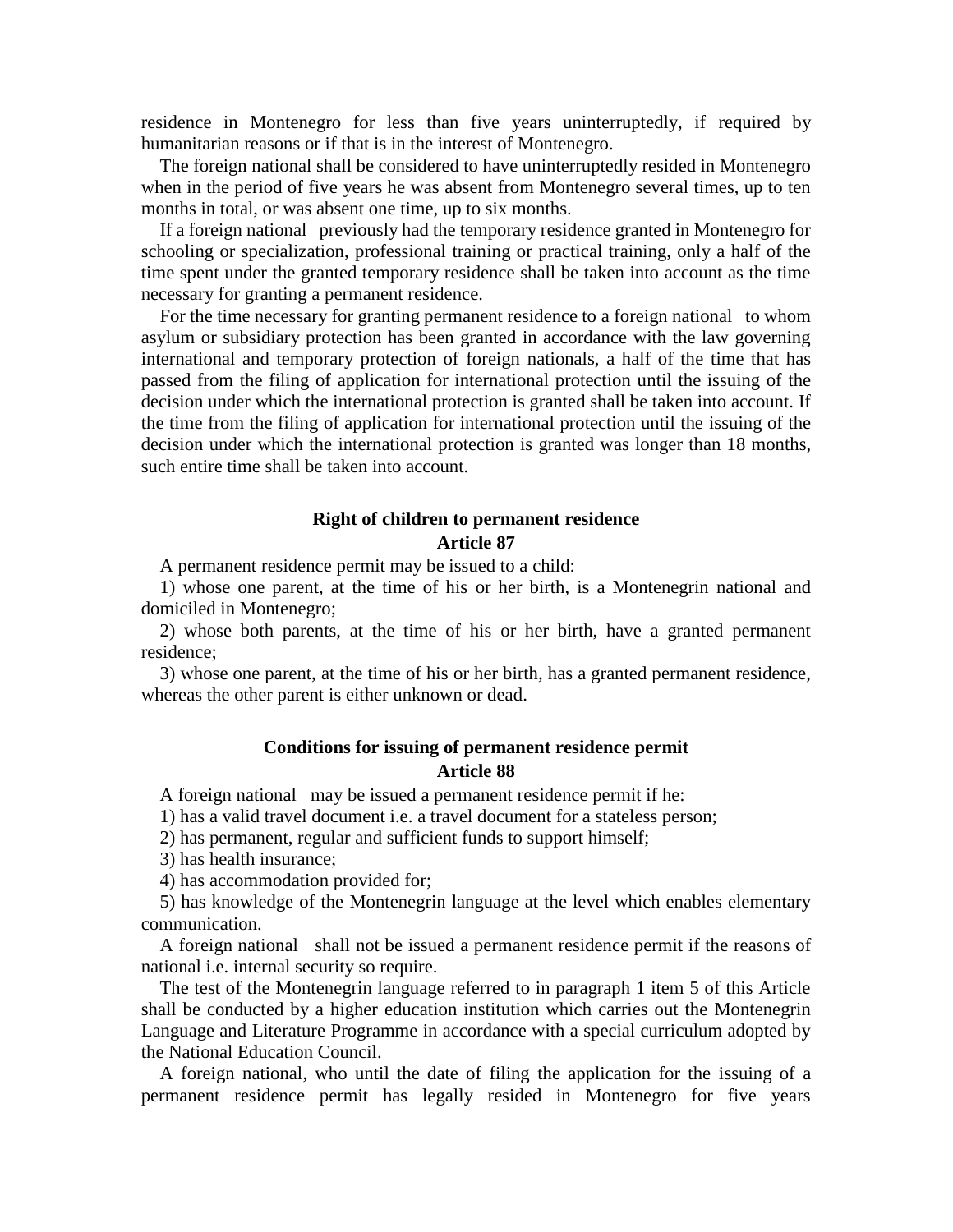uninterruptedly, based on the recognized refugee status or granted additional protection in accordance with the Law on Asylum ("Official Gazette of the Republic of Montenegro ", number 45/06), i.e., based on the granted asylum or subsidiary protection in accordance with the law governing international and temporary protection of foreign nationals, shall not be obliged to meet the conditions referred to in paragraph 1 item 1 and 3 of this Article.

### **Filing the application for issuing of permanent residence permit Article 89**

The application for issuing of a permanent residence permit shall be personally filed to the Ministry by a foreign national, in the place of residence, on the prescribed form.

The application referred to in paragraph 1 of this Article for the child referred to in Article 87 paragraph 1 items 1 and 2 of this Law shall be filed by one parent, with the approval of another parent, and for the child referred to in Article 87 paragraph 1 item 3, by one parent.

At the moment of filing the application for the issuing of permanent residence permit a foreign national must have a granted temporary residence, recognized refugee status, or granted additional protection, in accordance with the Law on Asylum ("Official Gazette of the Republic of Montenegro ", number 45/06), i.e., a granted asylum or subsidiary protection in accordance with the law governing international and temporary protection of foreign nationals.

In addition to the application referred to in paragraph 1 of this Article, a foreign national shall submit the evidence of the fulfilment of conditions as per Article 88 of this Law.

The evidence on the fulfilment of the conditions under Article 88 paragraph 1 item 5 of this Law shall not be submitted for a foreign national younger than the age of 14 and older than the age of 65.

When filing the application referred to in paragraph 1 of this Article, the foreign national shall be photographed, his or her fingerprints of two fingers shall be taken as well as the personal digitalised signature, in accordance with the law governing the issuing of a personal identity card.

Fingerprints of two fingers and signature shall not be taken from the children younger than 12 years of age.

### **Deciding on the application for issuing of permanent residence permit Article 90**

A permanent residence permit shall be issued by the Ministry, upon previously obtained opinion from the Agency and the police on any obstacles for the reasons of national i.e. internal security as per Article 88 paragraph 2 of this Law.

The Agency and the police shall promptly submit to the Ministry the opinion referred to in paragraph 1 of this Article, and not later than 60 days from the date of receipt of the request for opinion.

If the Ministry does not receive the opinions referred to in paragraph 2 of this Article within the prescribed period, it shall be considered that there are no obstacles for the issuing of a permanent residence permit.

Decision on the application for issuing of a permanent residence permit shall be made within six months from the date when the application was duly filed.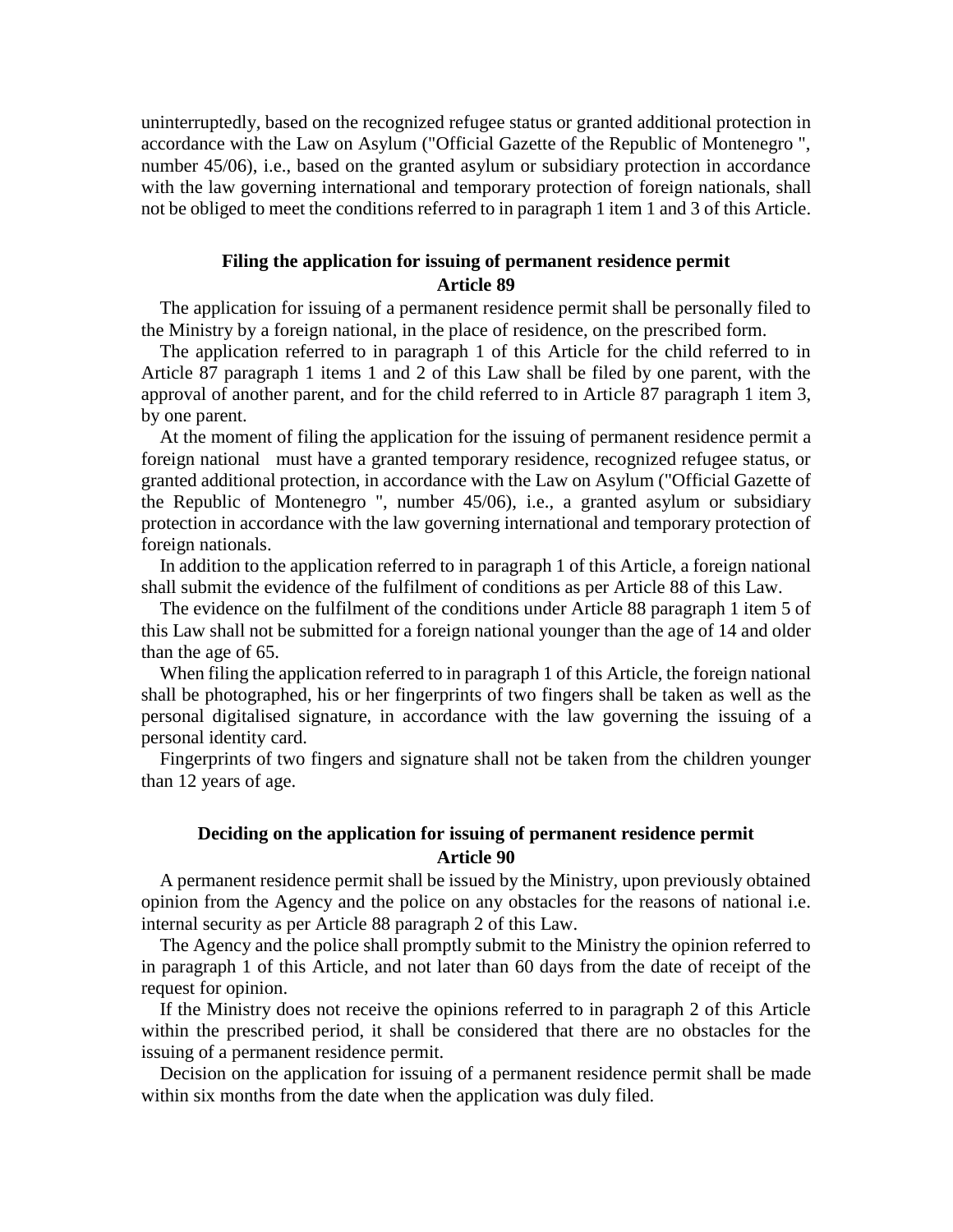Decision on the rejection of the application for issuing of a permanent residence permit shall be made under a decision.

Against the decision referred to in paragraph 5 of this Article, administrative procedure may be initiated.

Permanent residence shall not be granted to the foreign national whose refugee status or additional protection was revoked, that is, whose asylum or subsidiary protection was annulled after the application was filed.

The manner of issuing a permanent residence permit and the application form referred to in Article 89 of this Law shall be prescribed by the Ministry.

### **Duration of permanent residence Article 91**

A foreign national shall be granted permanent residence in Montenegro for an indefinite period.

A permanent residence permit shall be issued with the validity period of five years, with the obligation of extension.

The application for extension of the permit referred to in paragraph 2 of this Article shall be submitted within eight days from the date of expiry of permit validity.

To a foreign national younger than four years of age, a permanent residence permit shall be issued with the validity period of two years.

#### **Permanent residence permit form**

#### **Article 92**

Permanent residence permit is a public document with which a foreign national evidences that he is granted permanent residence in Montenegro.

The permit referred to in paragraph 1 of this Article shall be issued on a prescribed form containing: the coat of arms of Montenegro, designation "Montenegro ", designation of permit, and protective elements and sections for entry of personal and other data.

The data referred to in paragraph 2 of this Article shall be: surname, name, unique foreign national 's identification number, sex, citizenship, day, month and year of birth, permit number, date of issue, expiry date, photograph, signature, name of issuing authority, and machine readable record.

The entry of the data referred to in paragraph 3 of this Article in the permit form shall be made by the Ministry.

The data containing machine readable record shall be determined by the Ministry in accordance with the recommendations ICAO Dos 9303.

The costs of the preparation of permit form referred to in paragraph 1 of this Article shall be borne by the applicant.

Permanent residence permit form shall be prepared by the Ministry, in accordance with Article 42 of this Law.

### **Rights of a foreign national with granted permanent residence Article 93**

A foreign national holding a permanent residence permit shall have the right to: 1) work, work placement, and the rights during unemployment;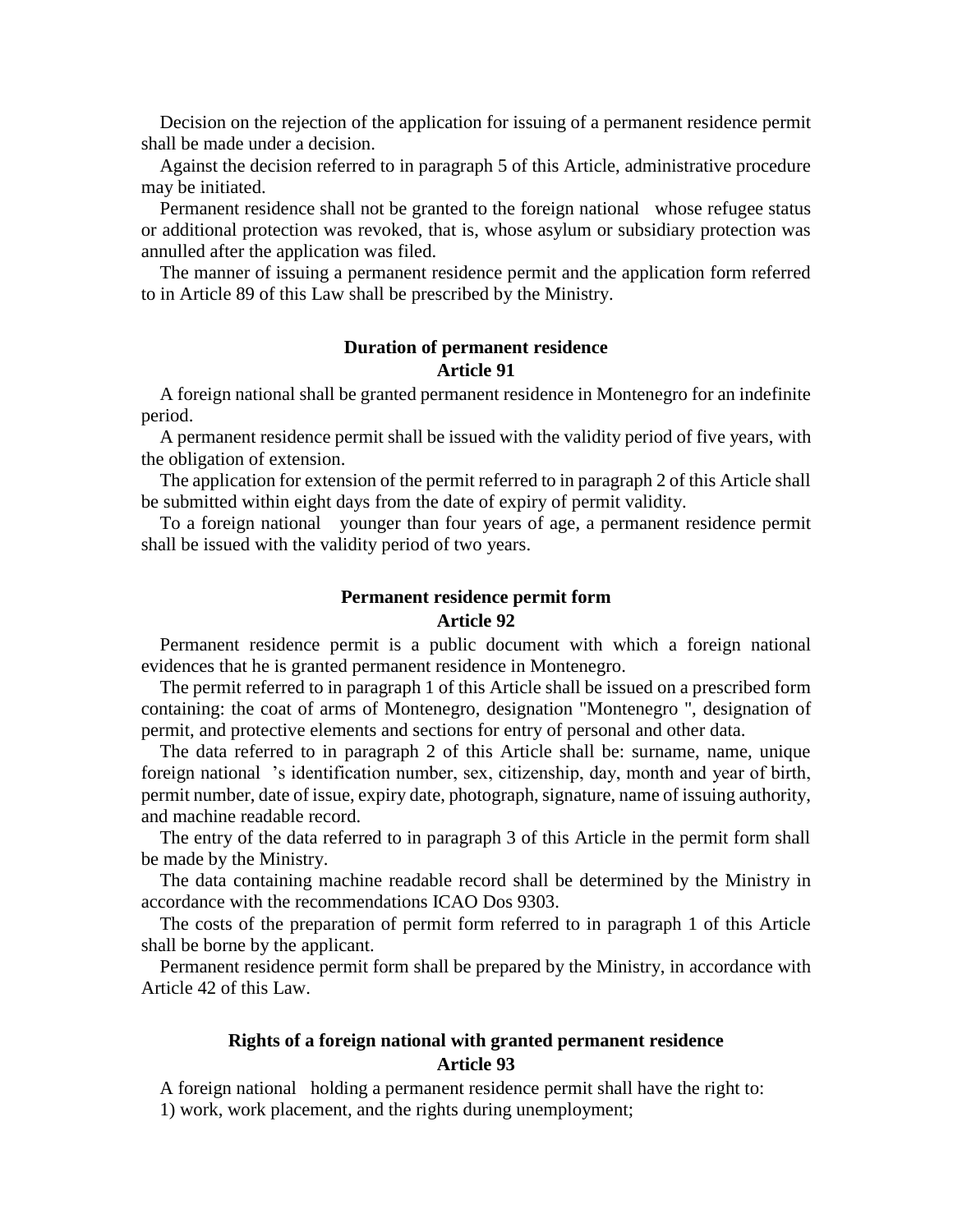2) education and professional development;

3) recognition of diplomas and certificates;

4) social assistance, health and pension insurance;

5) tax reliefs in accordance with the law;

6) access to the goods and services market;

7) freedom of association, connection and membership in organisations which represent the interests of workers or employers.

The rights referred to in paragraph 1 of this Article shall be exercised in accordance with the laws governing the manner of exercising such rights.

### **Termination of permanent residence Article 94**

Permanent residence shall terminate if:

1) the foreign national has been convicted in Montenegro by a final judgement pronouncing non-suspended term of imprisonment exceeding six months, for a criminal offence prosecutable *ex officio*;

2) that is required for the reasons of national i.e. internal security;

3) the foreign national has provided false information on identity or the permanent residence permit has been issued based on the untrue information on the foreign national;

4) the foreign national has been pronounced a protective measure of expulsion of foreign national from the country, a protective measure of expulsion of foreign national from the territory of Montenegro, or the Decision has been issued as per Article 110 of this Law;

5) it is established that the foreign national has moved from Montenegro or has uninterruptedly stayed in another country for longer than one year;

6) the foreign national has abandoned permanent residence;

7) the foreign national has acquired Montenegrin citizenship.

The foreign national whose permanent residence has terminated in accordance with paragraph 1 items 5 and 6 of this Article may be re-issued the permanent residence permit if, prior to filing the new application for issuing of permanent residence permit, he has lawfully resided in Montenegro for uninterrupted three years, under the granted temporary residence.

A foreign national whose permanent residence has terminated in accordance with paragraph 1 item 5 of this Article may be re-issued the permanent residence permit if it is established that he stayed outside Montenegro longer than one year as a victim of trafficking in human beings (illicit marriage).

The Ministry shall issue the decision on the termination of permanent residence referred to in paragraph 1 items 1 through 5 of this Article.

Prior to issuing the decision referred to in paragraph 3 of this Article, the following shall be particularly taken into account:

1) duration of stay in Montenegro;

2) personal, family, economic and other circumstances;

3) foreign national's age;

4) consequences of termination of permanent residence on the foreign national and members of his or her family;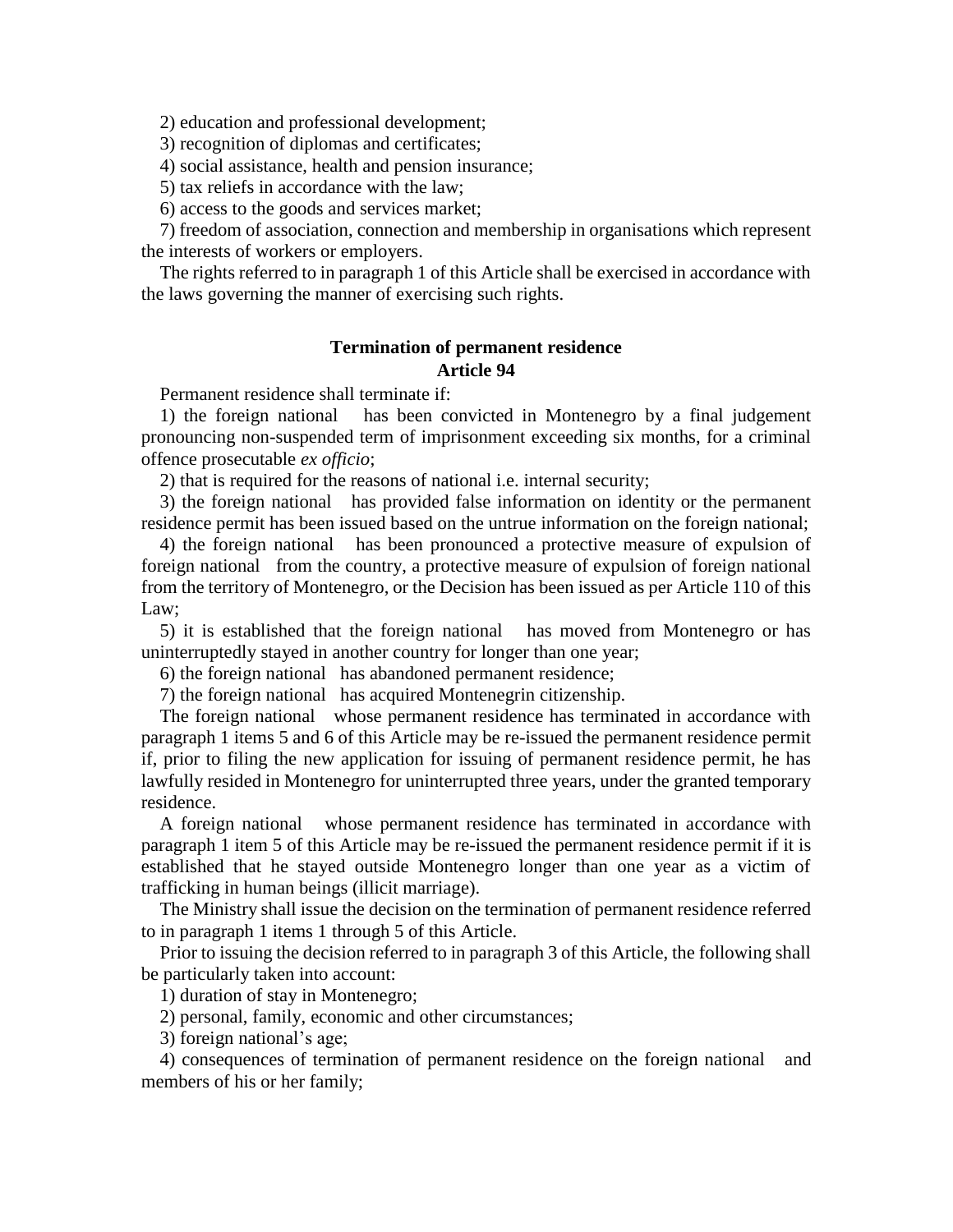5) connection with the country of residence or lack of connection with the country of origin.

The decision referred to in paragraph 3 of this Article shall determine the time limit within which the foreign national must leave Montenegro, and which may not exceed 30 days from the date of submission of the decision, and in the events referred to in paragraph 1 items 2 through 5 of this Article, an entry and stay ban in Montenegro may also be pronounced for the period from one to five years.

The time of entry ban referred to in paragraph 5 of this Article shall start running from the date of leaving Montenegro.

Against the decision referred to in paragraph 3 of this Article an administrative procedure may be initiated.

### **Obstacles for the reasons of national security Article 95**

The existence of reasons i.e. obstacles in terms of national security referred to in Article 8 paragraph 1 item 9, Article 10, Article 16 paragraph 3, Article 27 paragraph 1 item 6, Article 35 paragraph 1 item 2, Article 43 paragraph 1 item 8, Article 50 paragraph 8, Article 59 paragraph 5, Article 88 paragraph 2, Article 94 paragraph 1 item 2, Article 107 paragraph 2 item 6, Article 111 paragraph 3 item 4, Article 121 paragraph 2 item 5, Article 130 paragraph 2, Article 136 paragraph 6, Article 137 paragraph 5, Article 143 paragraph 1 item 4, Article 149 paragraph 1 item 2, Article 150 paragraph 1 item 3, Article 161 paragraph 1 item 3 and paragraph 3 and Article 174 paragraphs 2 and 5 of this Law, shall be determined by the Agency which shall submit its opinion thereof to the Ministry or to the police, unless otherwise provided for by this Law.

The reasons or obstacles in terms of national security referred to in paragraph 1 of this Article, Article 19 paragraph 3, Article 62 paragraph 1, Article 90 paragraph 1, Article 158 paragraph 2, Article 164 paragraph 3, Article 171 paragraph 3, Article 186 paragraph 3 and Article 197 paragraph 1 of this Law, shall exist if the person:

1) carries out or has carried out the activities which could lead to the commission of criminal offences against humanity and other resources protected by the international law;

2) carries out the activities which could lead to the commission of criminal offences against the constitutional system and security of Montenegro;

3) belongs or has belonged to the organizations and groups advocating violent change of the constitutional system or acting in the manner which threatens human rights and freedoms stipulated by the Constitution;

4) publically advocates and disseminates ideas which incite national, religious or racial discrimination;

5) belongs or has belonged to the organisations and organized criminal groups which prepare or commit criminal offences or supports such organisations and groups in any other way;

6) has or has had connections or maintains connections with persons who unauthorisedly collect classified and other data, terrorists, saboteurs, members of organized criminal groups, or persons for whom there is a reasonable doubt that they belong to such groups;

7) does not respect the state of Montenegro and its symbols, fails to execute decisions of courts, state administration authorities and other authorities, or circumstances point out that such person would not respect the legal system of Montenegro after being issued a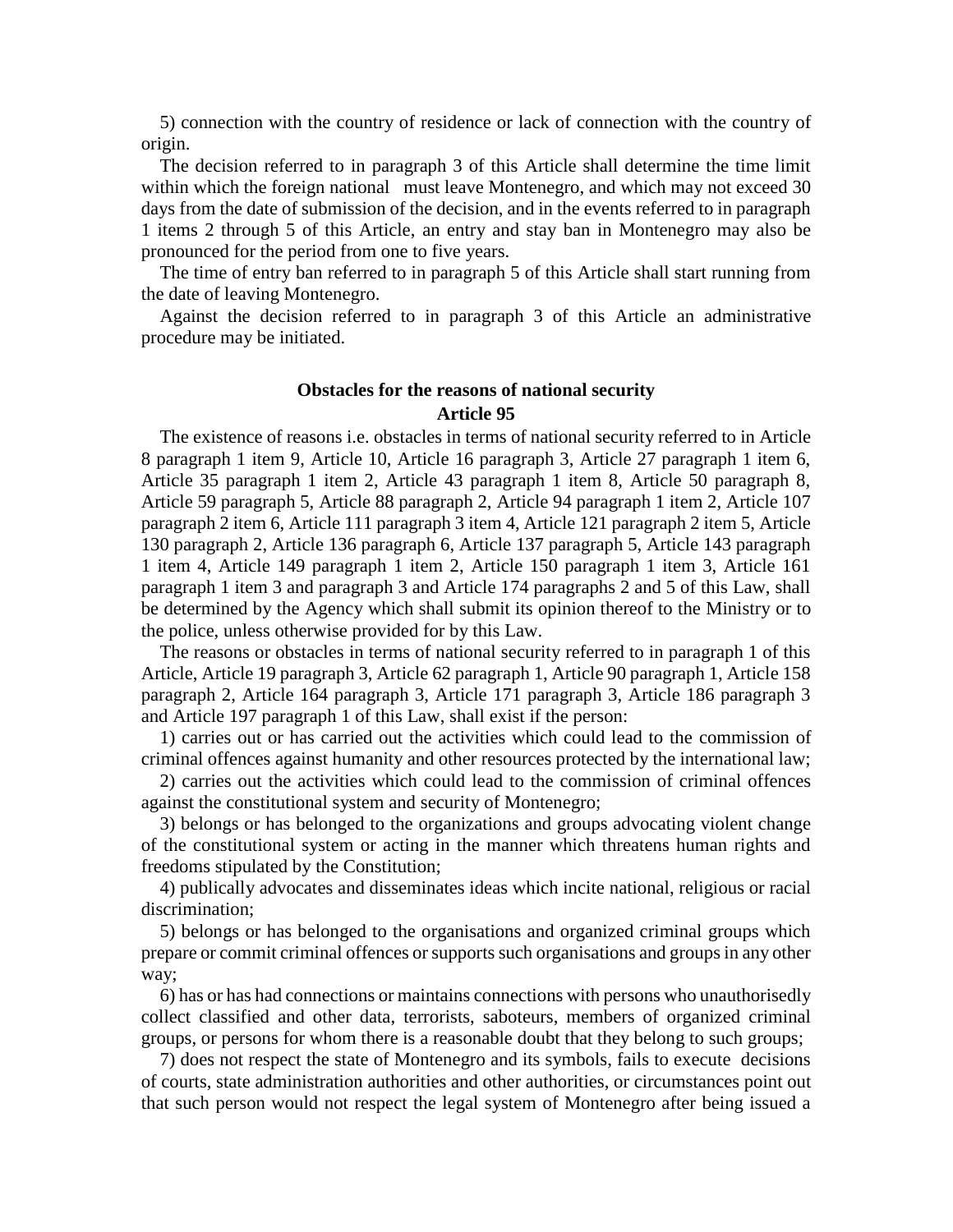temporary residence permit, temporary residence and work permit, and permanent residence permit;

8) carries out other activities which may pose a threat to national and international security.

When based on the opinion of the Agency, the Ministry or the police issues the decision that there are reasons i.e. obstacles referred to in paragraph 2 of this Article, such reasons shall not be specified in the rationale of the decision.

#### **V. REGISTRATION AND DEREGISTRATION OF RESIDENCE FOR FOREIGN NATIONAL**

#### **Filing application for registration and deregistration Article 96**

A foreign national who has been issued a long-stay visa (visa D) or who stays in Montenegro for up to 90 days in accordance with Article 34 of this law, shall file the application for registration of residence on a prescribed form, in the place where he or she intends to stay.

In the event that the foreign national who has been issued a temporary residence permit, a temporary residence and work permit, and a permanent residence permit, intends to temporarily stay in another place in Montenegro for longer than three days, he or she shall file the application for registration of residence.

The foreign national referred to in paragraph 1 of this Article shall file the application for registration of residence also in the event when he or she intends to stay in another place in Montenegro for longer than 24 hours.

The foreign national shall file to the police the application for registration referred to in paragraphs 1, 2 and 3 of this Article, within 24 hours from his or her arrival to the place of residence.

The foreign national referred to in paragraphs 1, 2 and 3 of this Article shall file to the police the application for deregistration of residence, on a prescribed form, within 24 hours prior to leaving the place of residence.

The application for deregistration of residence shall not be filed if the foreign national leaves the place of residence upon the expiry of the time of residence specified in the application.

For a child, the registration and deregistration referred to in paragraphs 1 through 5 of this Article shall be filed by a foreign national parent, adoptive parent, guardian, foster parent or the persons to whom the child is entrusted for care, raising, upbringing and education.

The registration and deregistration referred to in paragraphs 1 through 5 of this Article shall contain the following data: surname and name; sex; place, country and date of birth; citizenship; unique identification number; place of residence and address (street and number, number of entrance and apartment i.e. street and house number); date and hour of registration and time of stay; date and hour of deregistration; type, number, validity period of foreign travel document or personal identity card issued by the competent authority of another country; country issuing foreign travel document or other document; type, number, validity period and place of visa issue; date and place of entry into Montenegro; surname, name and unique identification number of the user of the facility where the foreign national stays and other data, as necessary.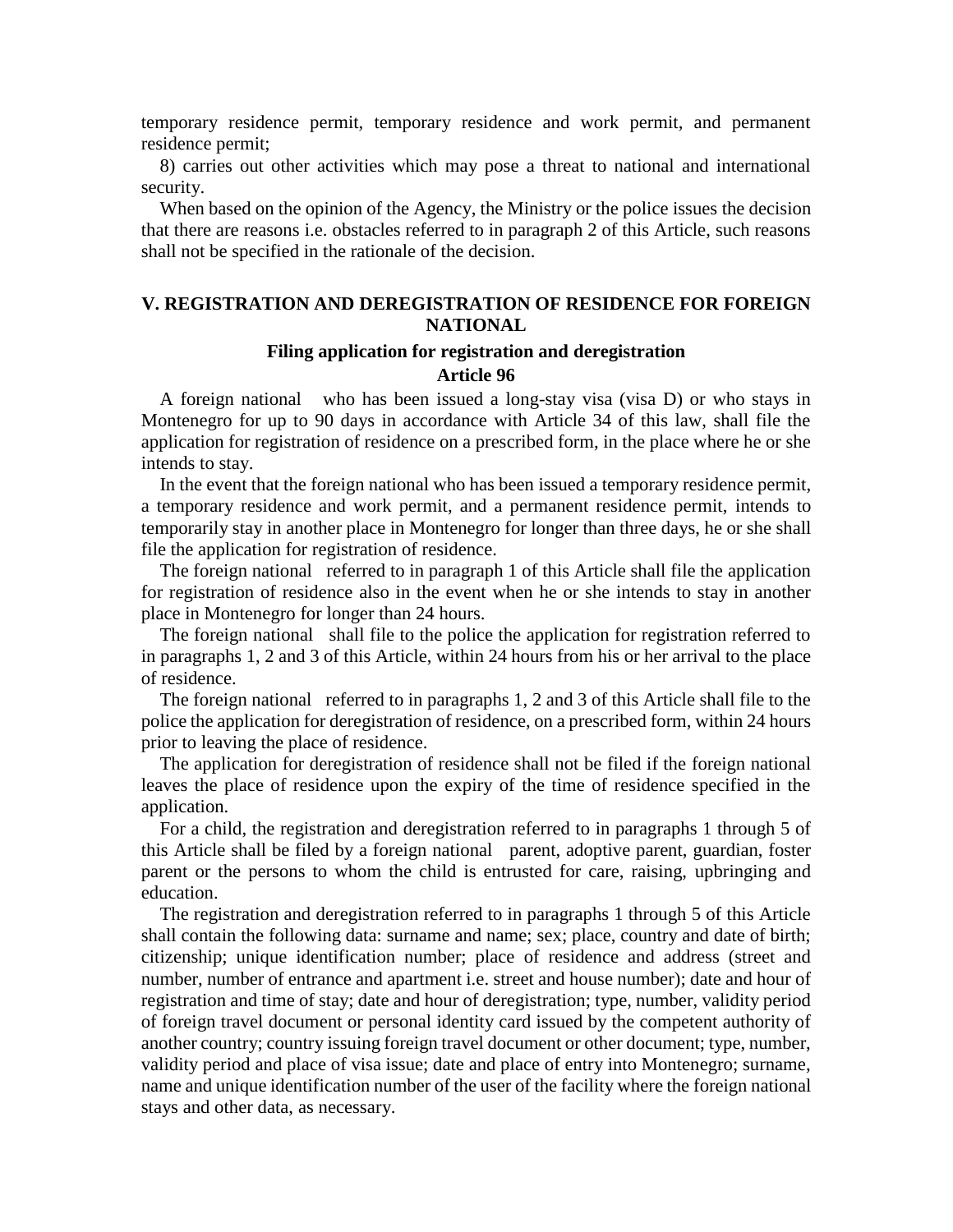The application form for registration and deregistration of residence for a foreign national referred to in paragraphs 1 and 5 of this Article shall be prescribed by the Ministry.

#### **Filing the application for registration and deregistration by the accommodation provider Article 97**

In the event when a foreign national uses the services of an accommodation provider, the obligation to file the application for registration and deregistration of residence for the foreign national referred to in Article 96 of this Law shall be on the accommodation provider.

The application for registration and deregistration referred to in paragraph 1 of this Article shall be filed to the police, on the prescribed forms, in the place where the residence of foreign national is registered, within 12 hours from the arrival, in accordance with Article 99 of this Law.

The application for registration and deregistration referred to in paragraph 1 of this Article, in addition to data as per Article 96 paragraph 8 of this Law, shall also contain the following data: name and seat i.e. surname and name of the accommodation provider; name of accommodation facility; tax identification number of accommodation provider; registration number i.e. identification number of accommodation provider and address to which the foreign national is registered i.e. from which he is deregistered.

The foreign national using the accommodation services referred to in paragraph 1 of this Article shall provide the accommodation provider with the data referred to in Article 96 paragraph 8 of this Law.

For a legally incapacitated foreign national, the data referred to in paragraph 4 of this Article shall be provided to the accommodation provider by a parent, guardian or family member of such foreign national.

Exceptionally from paragraphs 1 and 2 of this Article, when registering or deregistering the residence of an organized group of foreign nationals which comprises of a minimum of ten foreign nationals, and when their stay does not last longer than eight days, a list of group members may be submitted which shall contain, for each member, the data referred to in paragraph 3 of this Article.

The accommodation provider shall check the truthfulness of data by inspecting a foreign travel document and shall specify true data in the application for registration and deregistration of residence.

The forms referred to in paragraph 2 of this Article shall be prescribed by the Ministry, with the prior approval of the state administration authorities in charge of tourism affairs.

#### **Records of accommodation provider Article 98**

The accommodation provider shall keep the records on foreign nationals to whom he or she provides the accommodation services.

In the records referred to in paragraph 1 of this Article the accommodation provider shall enter the data referred to in Article 97 paragraph 3 of this Law, and such data must be accurate.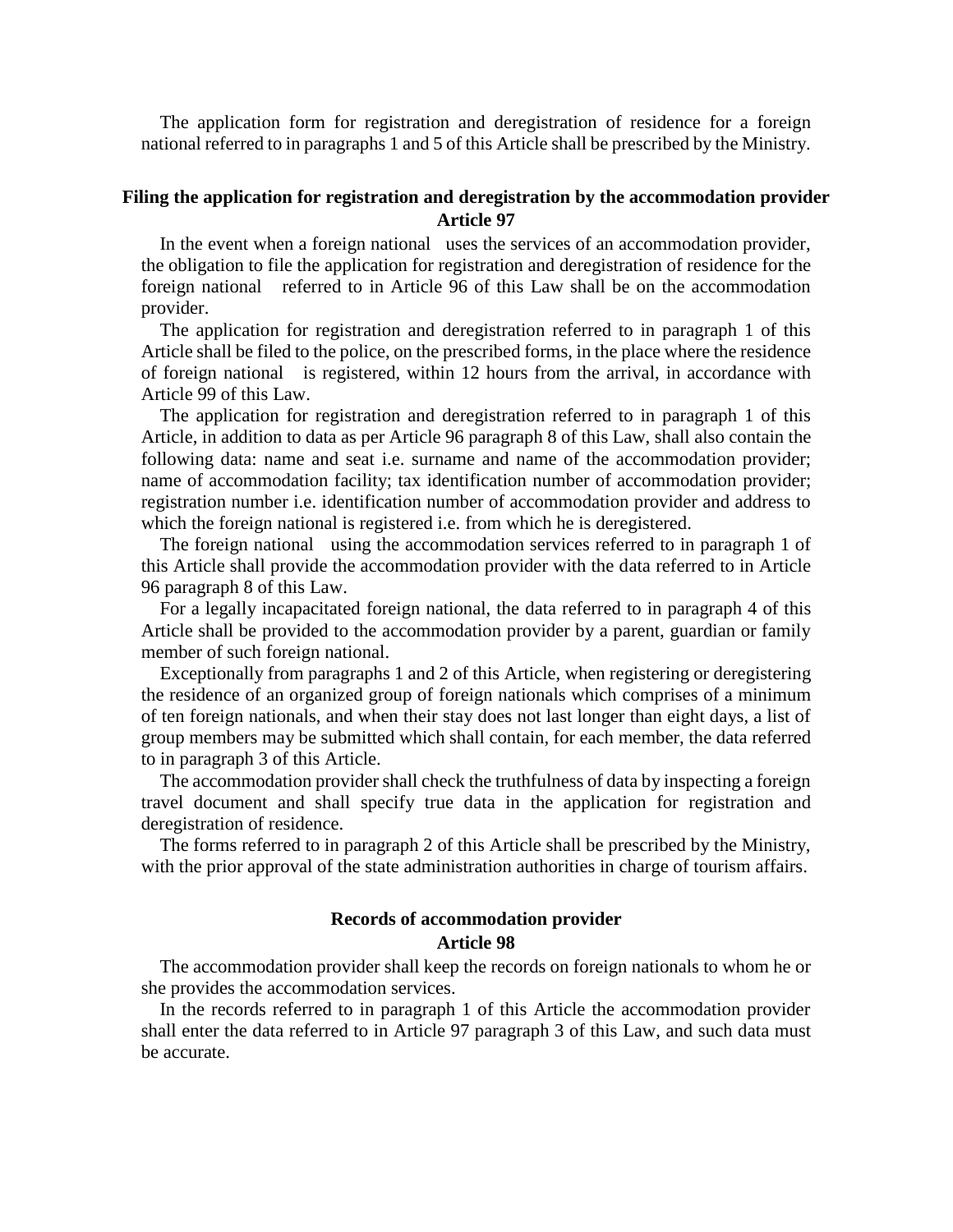The data referred to in paragraph 2 of this Article shall be kept for two years from the date of their entry in the records, after which the accommodation provider shall delete them.

The accommodation provider shall enable the police to inspect the records referred to in paragraph 1 of this Article.

The content and manner of keeping the records referred to in paragraph 1 of this Article shall be prescribed by the Ministry.

### **Manner of filing the application for registration and deregistration Article 99**

The accommodation provider shall electronically file the application for registration and deregistration of residence for a foreign national, and if they are not technically capable to submit the application in such manner, the accommodation provider may submit the application for registration and deregistration of residence through a tourist organisation referred to in Article 100 of this Law or to the police, on a prescribed from, in writing.

The lack of technical capabilities referred to in paragraph 1 of this Article shall be determined by the police, whereof a certificate shall be issued to the accommodation provider.

The accommodation provider shall submit the certificate referred to in paragraph 2 of this Article when registering or deregistering the residence of a foreign national, on a prescribed form, and in writing.

Exceptionally from paragraph 1 of this Article, the accommodation providers in a household or village household may submit the registration and deregistration of residence electronically or through a tourist organization referred to in Article 100 of this Law, without the obligation of the police referred to in paragraph 2 of this Article.

The manner of filing the application for registration and deregistration of residence for a foreign national shall be prescribed by the Ministry.

### **Filing the application for registration through a tourist organisation Article 100**

A foreign national residing in Montenegro for tourist purposes, who does not use the services of an accommodation provider, may file the application for registration and deregistration of residence for a foreign national in accordance with this Law, through a tourist organization in the place of residence, and if there is no tourist organization founded in the place of residence, through a competent local government authority.

The tourist organization or the competent authority of the local government referred to in paragraph 1 of this Article shall electronically submit to the police the application for registration or deregistration, promptly upon its receipt.

The filing of the application for registration and deregistration through a tourist organization or the competent local government shall not be charged.

More detailed manner of filing the application for registration or deregistration referred to in paragraph 1 of this Article shall be prescribed by the Ministry, with the prior approval of the state administration authority in charge of tourism affairs.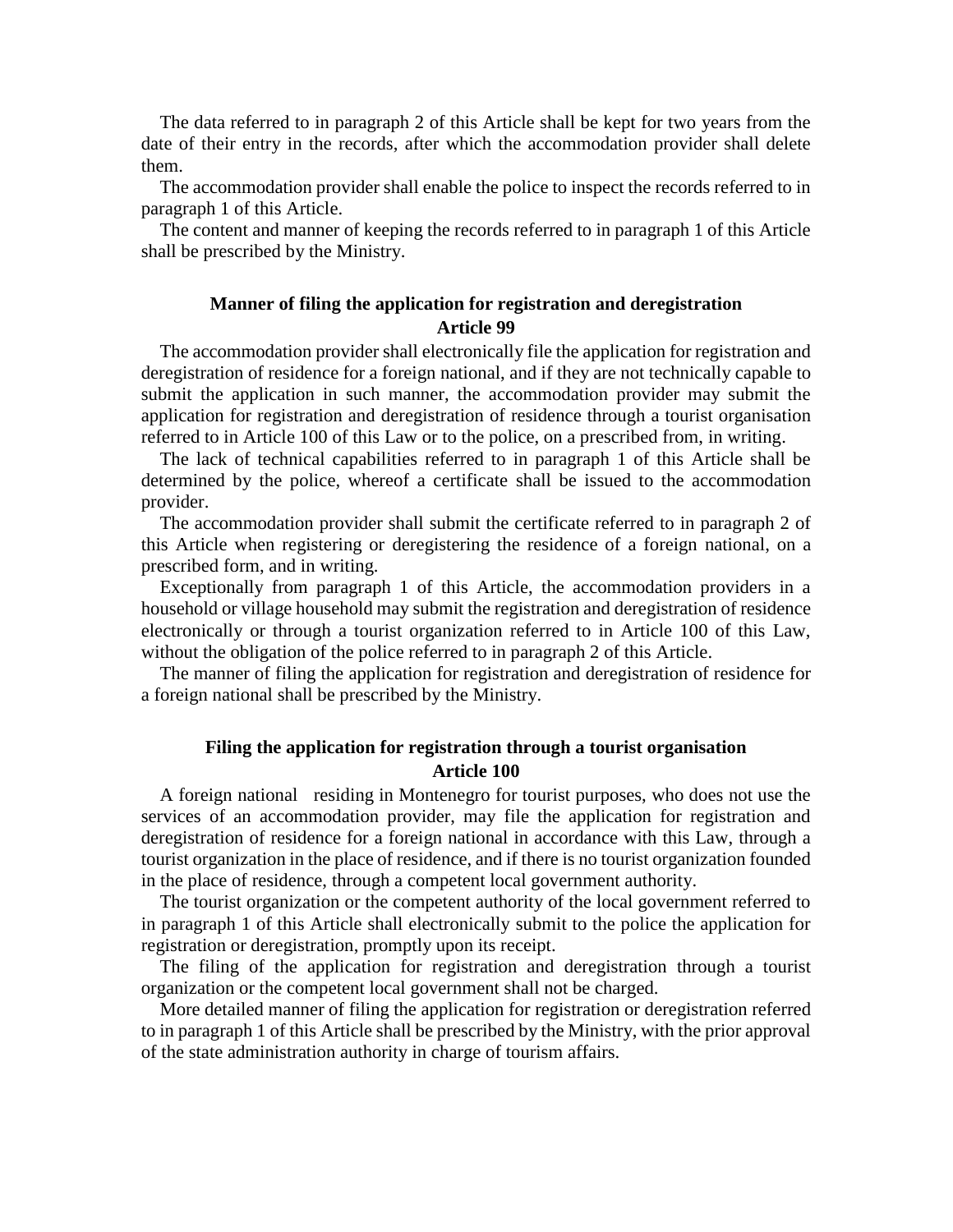### **Other obligations regarding filing the application for registration and deregistration Article 101**

A company, an entrepreneur and a person visited by a foreign national with residence of up to 90 days and to whom accommodation is provided for longer than 12 hours, shall file to the police the application for registration and deregistration of residence for such foreign national, within 12 hours from the arrival i.e. departure of the foreign national.

A healthcare institution admitting a foreign national for medical treatment shall file to the police the application for registration of residence for such foreign national, within 12 hours from the hour of admission of the foreign national for treatment, unless the foreign national has registered his or her stay.

Upon the completed treatment, the healthcare institution shall file to the police the application for deregistration of residence for the foreign national , within the time limit referred to in paragraph 2 of this Article.

A healthcare or other institution shall have the obligation referred to in paragraphs 2 and 3 of this Article in the event that a foreign national is accommodated in such an institution for enforcement of a security measure i.e. a protective measure.

Administration authority in charge of enforcement of prison sentence and institution and organization where juvenile prison sentence and institutional corrective measure are enforced, shall file to the police the application for registration and deregistration of residence for foreign national, within 12 hours from the admission i.e. release of the foreign national.

The application for registration and deregistration of residence for the foreign national referred to in paragraphs 1 through 5 of this Article shall be filed on the forms referred to in Article 97 paragraph 2 of this Law.

### **Registration validity period Article 102**

The registration of residence shall be valid until the expiry of the residence duration specified in the application.

If the registration of residence does not specify the duration of residence, and the application for deregistration has not been filed, the registration of residence shall be valid for six month, i.e. for the foreign national with the residence of up to 90 days, it shall be valid up to the expiry of such residence.

Upon the expiry of the duration of residence specified in the registration of residence, i.e. upon the expiry of six months, or the expiry of residence of up to 90 days, the residence shall be deregistered *ex officio*.

### **Events when the registration of residence is not mandatory Article 103**

The application for registration of residence shall not be filed for the foreign national who is:

1) accommodated in the reception centre for victims of violence;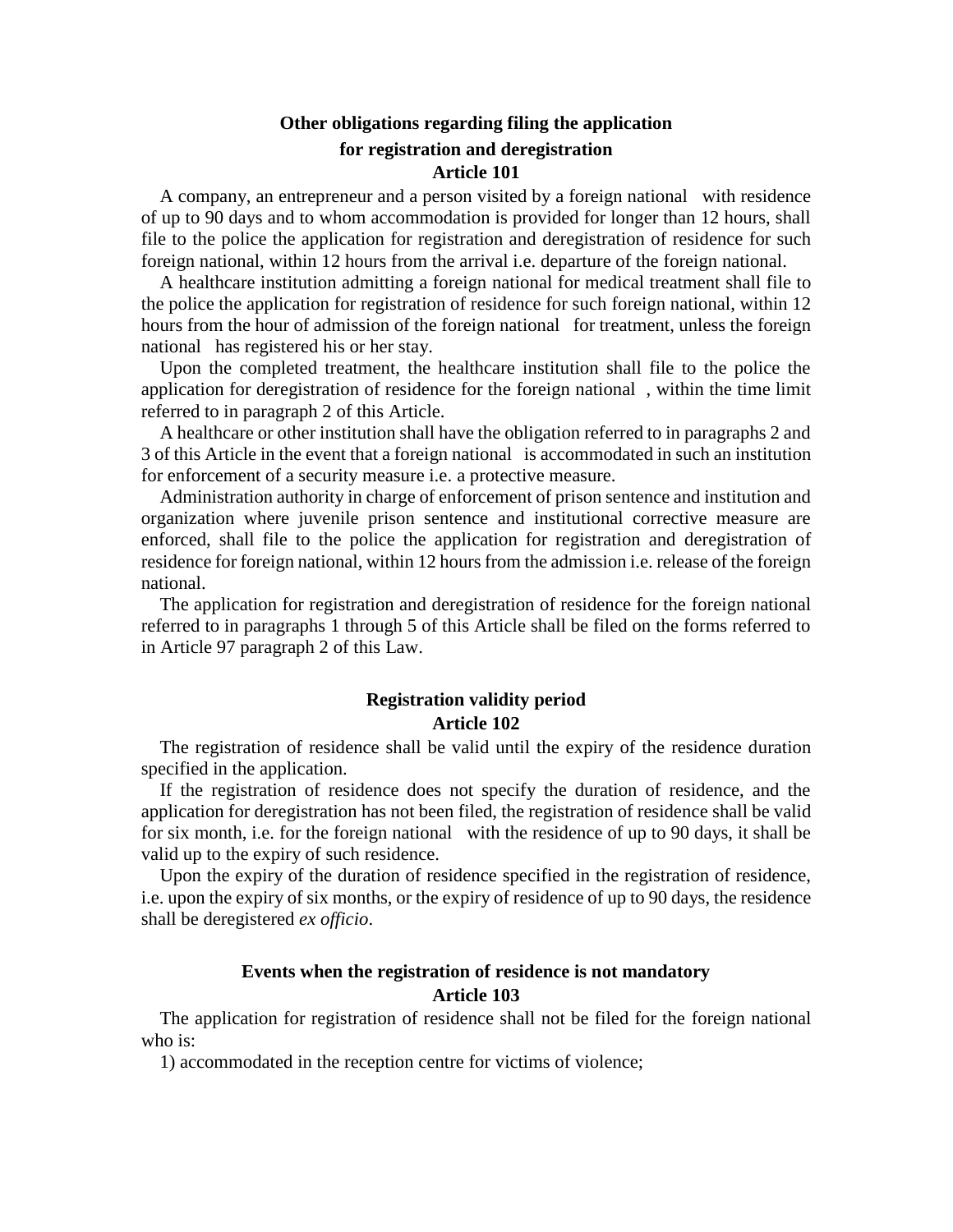2) a member of a unit for protection, rescue and assistance, if upon the invitation of the state authorities he or she participates in the elimination of consequences of a natural disaster.

## **VI. ILLEGAL ENTRY, STAY AND DEPARTURE FROM MONTENEGRO Duty of a foreign national to leave Montenegro Article 104**

A foreign national who has illegally entered i.e. illegally stays in Montenegro must leave its territory promptly or within the period defined for him or her in accordance with this Law.

The illegal entry to Montenegro shall be considered made if the foreign national crosses the state border outside the place or time designated for crossing of the state border or avoids or attempts to avoid the border control.

In accordance with this Law, an illegal stay in Montenegro shall be considered the stay of the foreign national who fails to fulfil or no longer fulfils the conditions for entry and stay prescribed by this Law.

The foreign national shall be considered to have left Montenegro by entering the country that he or she came from or another country where he or she was granted the entry.

If the foreign national considers that he or she legally resides in Montenegro, he or she shall be obliged to provide the evidence thereof.

#### **Obligation to inform Article 105**

The competent state authority who has initiated the misdemeanour proceedings or criminal proceedings against the foreign national for the acts prosecutable *ex officio,* shall promptly inform the police of the initiation and completion of the proceedings.

The competent state authority who has issued a decision under which a foreign national is found guilty of a committed misdemeanour or criminal offence prosecutable *ex* officio, shall promptly, upon issuing the decision, inform the police thereof.

The administrative authority in charge of enforcement of the imprisonment sentence shall, at least 48 hours before releasing the foreign national, inform the police thereof.

### **Measures for ensuring return Article 106**

In accordance with this Law, the measures for ensuring the return of a foreign national shall be:

1) voluntary departure from Montenegro;

2) expulsion of the foreign national ;

3) entry and stay ban;

4) forced removal;

5) restriction on freedom of movement;

6) obligation of the foreign national in the return procedure;

7) other measures stipulated by this Law.

Measures referred to in paragraph 1 of this Article shall be enforced by the police.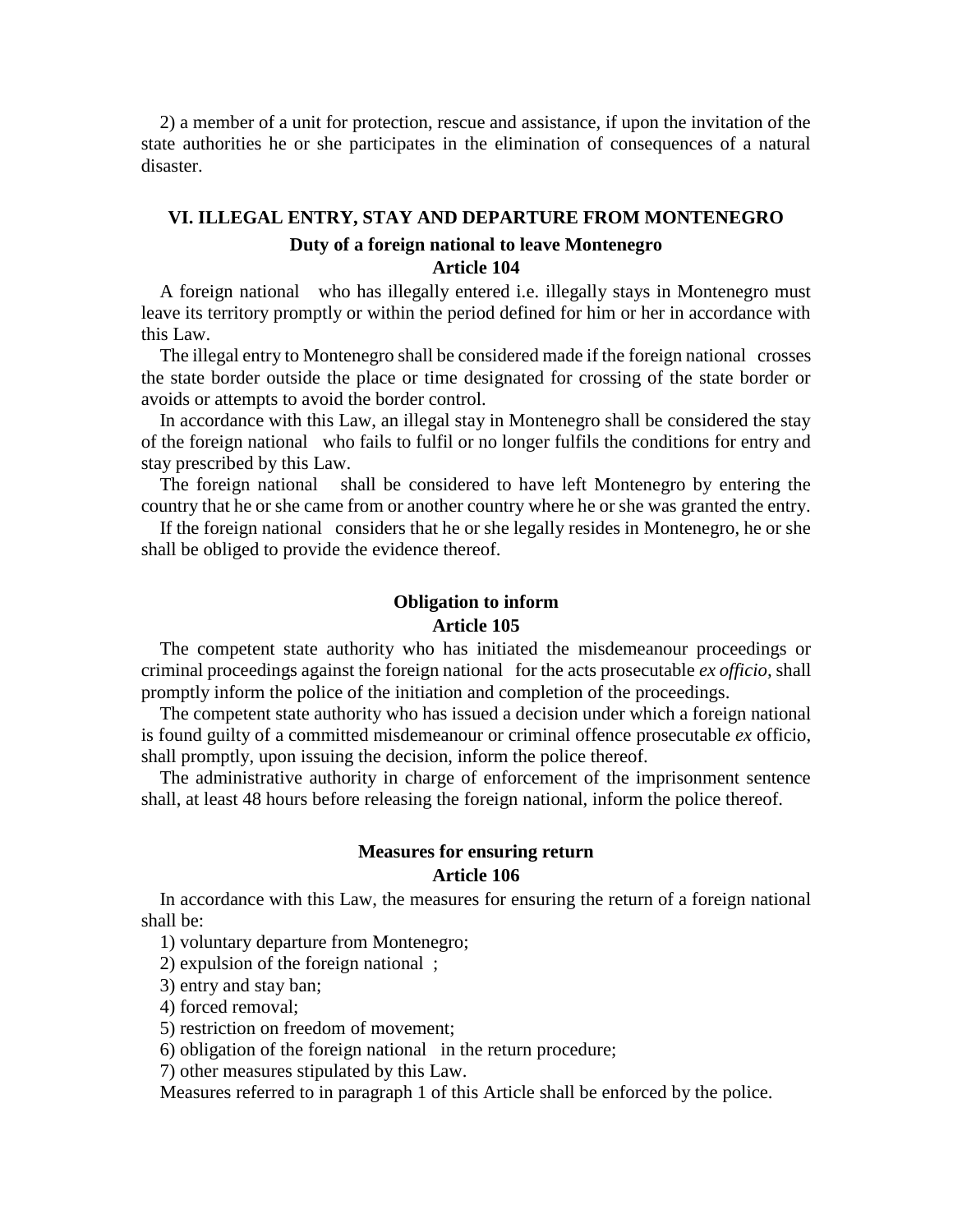### **Decision on return Article 107**

The police shall issue and deliver the decision on return to the foreign national who illegally stays in Montenegro.

The foreign national referred to in paragraph 1 of this Article shall not be issued the decision on return if:

1) he or she has been pronounced an additional security measure for the expulsion of foreign national from Montenegro or protective measure of expulsion of foreign national from the territory of Montenegro due to a criminal offence or misdemeanour with elements of violence;

2) he or she has illegally entered Montenegro and the circumstances based on which he or she would be allowed to stay in Montenegro do not exist;

3) he or she has been issued the decision on the refusal of entry in accordance with Article 8 of this Law;

4) the procedure for his or her extradition is pending under an international treaty;

5) there is a risk of evasion of obligation to leave Montenegro or if the foreign national prevents the enforcement of forced removal and return referred to in Article 125 of this Law;

6) his or her application for temporary residence permit has been rejected as evidently unfounded or such rejection is required for the reasons of national i.e. internal security of Montenegro.

The decision referred to in paragraph 1 of this Article shall determine the period within which a foreign national shall be obliged to leave Montenegro voluntarily and which may not be shorter than seven days or longer than 30 days.

The period for voluntary leaving of Montenegro defined in the decision on return may be extended by the police, upon the application of a foreign national , however not longer than 90 days, taking into account the circumstances of that particular case, notably the duration of stay, family and social ties, or whether the foreign national has children who attend school.

Regarding the extension of the time limit referred to in paragraph 4 of this Article, the foreign national shall be informed in writing.

If prior to leaving Montenegro the foreign national, for whom the decision on return was issued, has been granted residence, the decision on return shall cease to be valid upon the issuing of the decision on granting residence.

In the decision on return, the police may pronounce to the foreign national the entry and stay ban, taking into account relevant circumstances of each individual case, and such ban may not be shorter than 30 days or longer than five years.

The foreign national referred to in paragraph 1 of this Article shall leave Montenegro within the time limit defined in the decision on return, and when leaving Montenegro shall register with the officer working on the border crossing point.

In the procedure, the foreign national who illegally stays and who does not understand the Montenegrin language shall be provided with the translation into the language he or she understands i.e. into the language which he or she is reasonably expected to understand.

The decision on return shall be translated upon the request of the foreign national.

The decision on return may be issued even without conducting the misdemeanour proceedings against the foreign national who illegally stays in Montenegro.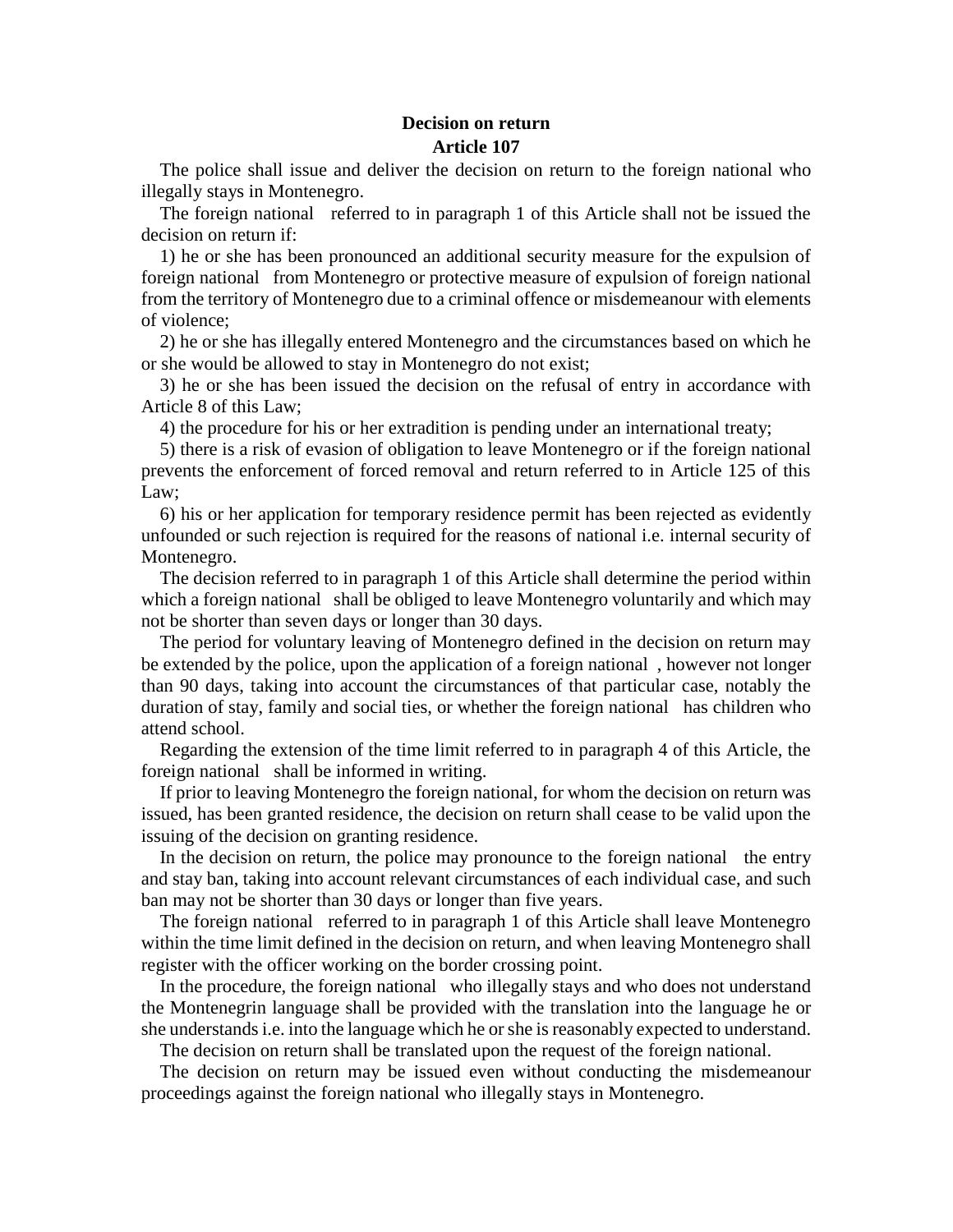#### **Appeal against the decision on return Article 108**

Against the decision on return an appeal may be lodged to the Ministry, within five days from the date of receipt of the decision.

The Ministry shall decide on the appeal referred to in paragraph 1 of this Article within 15 days from the date of receipt of the appeal.

### **Voluntary departure from Montenegro Article 109**

Voluntary departure from Montenegro defined in the decision on return as per Article 107 of this Law shall mean the departure of a foreign national to the country of origin, the country from which he or she has entered Montenegro, or another country where he or she will be admitted.

The foreign national who illegally stays in Montenegro shall have the right to apply for voluntary departure from Montenegro.

In the event referred to in paragraph 2 of this Article, the foreign national shall have the right to ask for the assistance of an international or non-governmental organization dealing with providing aid to foreign nationals who voluntarily depart from Montenegro.

In order to encourage voluntary departure from Montenegro referred to in paragraph 2 of this Article:

- The Ministry may conclude agreements with the competent authorities of other countries and with international organizations for the implementation of international treaties, as well as with non-governmental organisations;

- the police may annul the decision on the expulsion of foreign national i.e. annul or shorten the entry and stay ban;

- the police may provide a travel document and a travel ticket for return, and necessary financial assistance.

If the foreign national who illegally stays in Montenegro has applied for voluntary departure from Montenegro after the decision on expulsion referred to in Article 4 indent 2 of this Article has been annulled, the police shall issue a decision on voluntary return.

The Ministry shall prescribe a more detailed manner and procedure for voluntary departure.

### **Expulsion of foreign national Article 110**

If the foreign national fails to leave Montenegro within the time limit defined in the decision on return, the police shall issue the decision on the expulsion of foreign national.

The police shall issue the decision on expulsion of foreign national in the event referred to in Article 107 paragraph 2 items 5 and 6 of this Law.

The police may issue the decision on expulsion of foreign national under a final decision of the competent state authority, if the foreign national:

1) violates regulations governing employment and work of foreign nationals;

2) aids in the illegal entry, transit or stay;

3) enters a marriage of convenience;

4) breaches the regulations governing prevention of violence at sports events, public law and order, weapons, or drug abuse;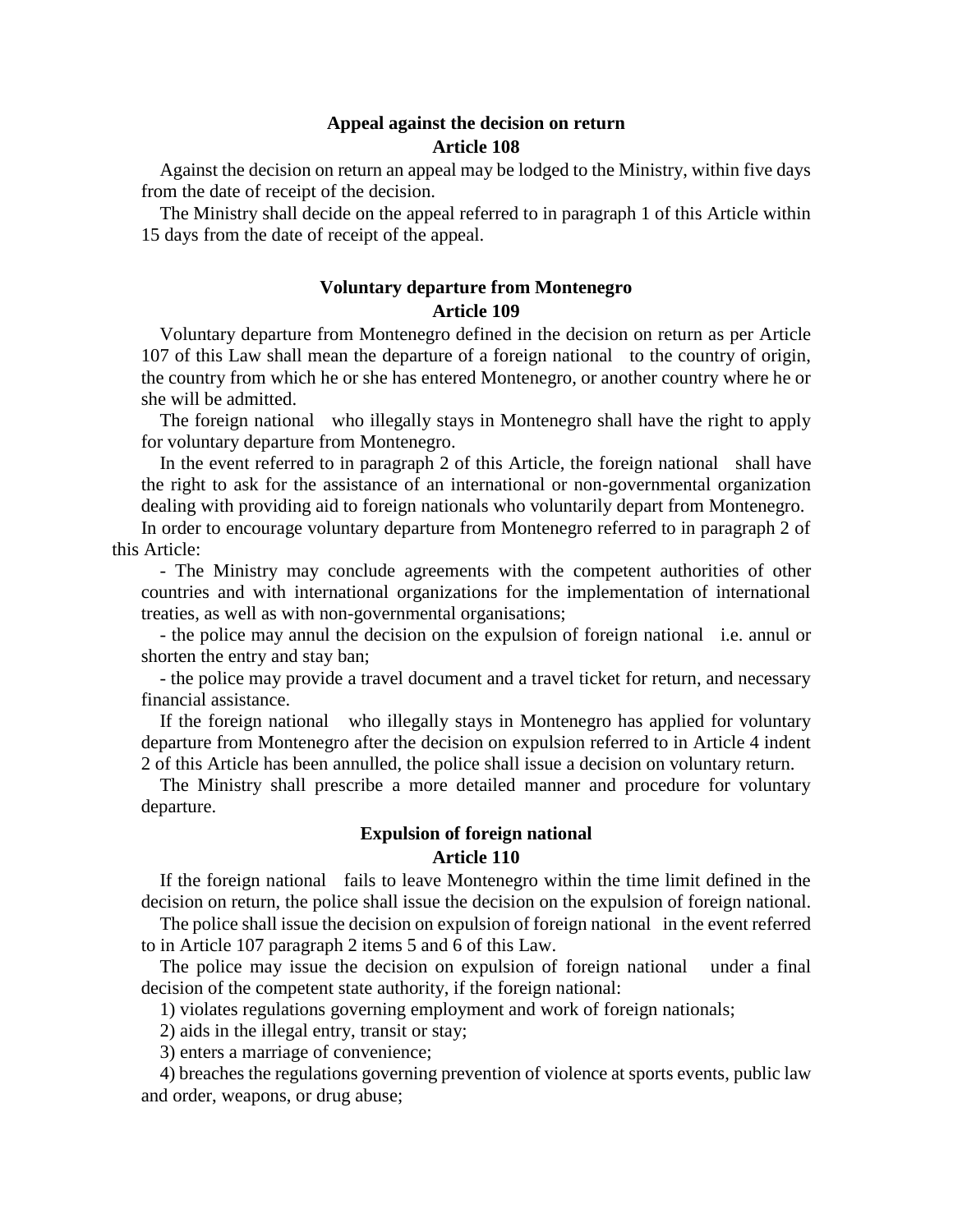5) evades tax liabilities;

6) commits a criminal offence prosecutable *ex officio*;

7) has been convicted of a criminal offence in the first degree in another country, which is also punishable under Montenegrin regulations;

8) repeats misdemeanours;

9) commits a misdemeanour with the elements of violence.

The entry and stay ban in Montenegro shall be pronounced under the decision on expulsion of foreign national, which may not be shorter than three months or longer than 20 years, and forced removal from Montenegro shall be determined.

The decision on expulsion may be issued even without the conducting of the misdemeanour proceedings against the foreign national who illegally stays in Montenegro.

The police shall inform the Ministry of the issuing of the decision on expulsion of foreign national in the events referred to in paragraph 3 of this Article, for the purpose of annulment of the residence permit.

In the course of the procedure for issuing the decision on expulsion, the foreign national who has illegally stayed and worked shall be informed of the possibilities to receive wage allowances and payment of contributions he or she is entitled to in accordance with the labour regulations, as well as of the legal remedies for the protection of such rights.

In the procedure, the foreign national who illegally stays and who does not understand the Montenegrin language shall be provided with the translation into the language he or she understands or into the language which he or she is reasonably expected to understand.

The decision on expulsion shall be translated upon the request of the foreign national.

Against the decision on expulsion of foreign national an appeal may be lodged to the Ministry, within five days from the date of receipt of the decision.

#### **Protection against expulsion Article 111**

The decision on expulsion of foreign national may not be issued in the events as per Article 116 paragraphs 1 and 2 of this Law.

When issuing a decision on expulsion, duration of stay shall be taken into account, as well as private or family life, economic connections and the level of social and cultural integration of foreign national in Montenegro, as well as his connections with the country of origin. When it comes to an unaccompanied foreign national minor, the circumstances referred to in Article 116 paragraph 3 of this Law shall also be taken into account.

The decision on expulsion of foreign national who has been granted a permanent residence in Montenegro, three years of temporary residence for family reunification with Montenegrin national or with a foreign national with permanent residence, may be issued only if:

1) due to an intentionally committed criminal offence, the foreign national has been convicted by a final judgement pronouncing a non-suspended term of imprisonment exceeding one year;

2) due to an intentionally committed criminal offence, the foreign national has been convicted several times in the period of five years, by a final judgement to a term of imprisonment in the total duration of minimum three years;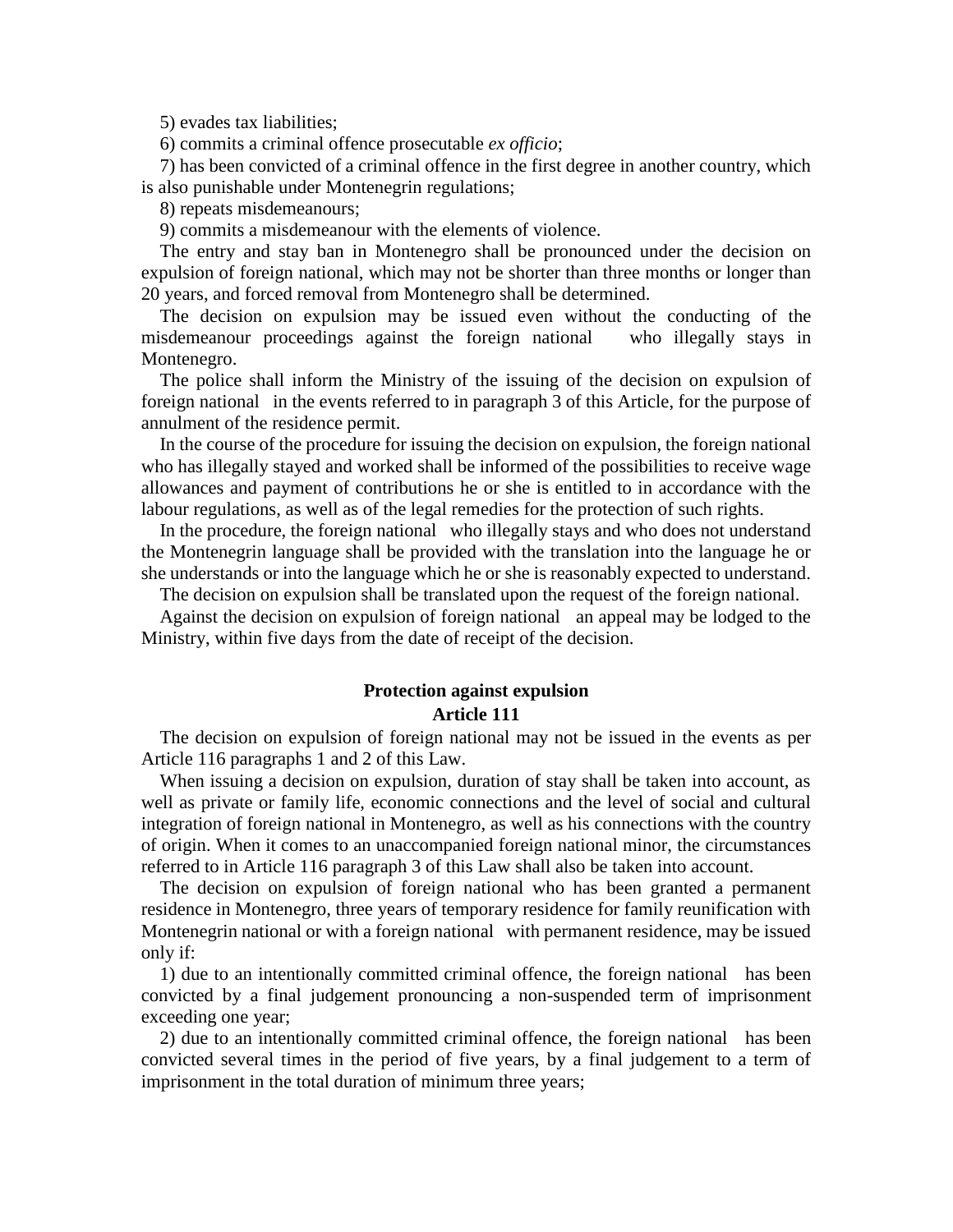3) due to a criminal offence against the values protected by the international law, the foreign national has been convicted of an unconditional term of imprisonment;

4) it is required for the reasons of national security.

The police shall inform the Ministry of the issuing of the decision on expulsion of foreign national in the events referred to in paragraph 3 of this Article, for the purpose of annulment of the residence permit.

### **Revocation and shortening of the entry and stay ban Article 112**

The entry and stay ban referred to in Article 107 paragraph 7 and Article 110 paragraph 4 of this Law shall be effective from the date when the foreign national has left Montenegro and shall cease to be valid upon the expiry of the time for which it has been imposed.

The police may issue the decision revoking or shortening the period of entry and stay ban, if the reasons have ceased to exist or if the circumstances based on which the decision on expulsion was issued have changed.

A foreign national may submit the application for revoking or shortening of the entry and stay ban referred to in paragraph 2 of this Article upon the expiration of a half of the time of the pronounced entry and stay ban, and in any case upon the expiration of 3 years of the commencement of the entry and stay ban.

Upon the application of a foreign national, the police may revoke or shorten the entry and stay ban, on humanitarian grounds, or upon the application of a foreign national if the foreign national proves that he or she has voluntarily enforced the decision on return.

An appeal may be lodged against the decision on rejecting the application referred to in paragraphs 3 and 4 of this Article, whereof the Ministry shall decide.

### **Free legal aid Article 113**

In the procedure before the Administrative Court of Montenegro (hereinafter: "Administrative Court") in connection with the decision on expulsion, a foreign national shall be entitled to free legal aid in accordance with the law governing free legal aid.

#### **Forced removal Article 114**

A foreign national shall be subject to forced removal from Montenegro:

1) if the decision on his or her expulsion referred to in Article 110 paragraphs 1, 2 and 3 of this Law has been issued;

2) in the events referred to in Article 107 paragraph 2 items 1 through 4 of this Law.

The foreign national referred to in paragraph 1 of this Article shall be escorted by the police officers for the purpose of leaving Montenegro.

A foreign national subject to forced removal shall not hinder the forced removal in any way.

In order to ensure that the forced removal is carried out with the observance of the fundamental human rights of the foreign national subject to forced removal, a forced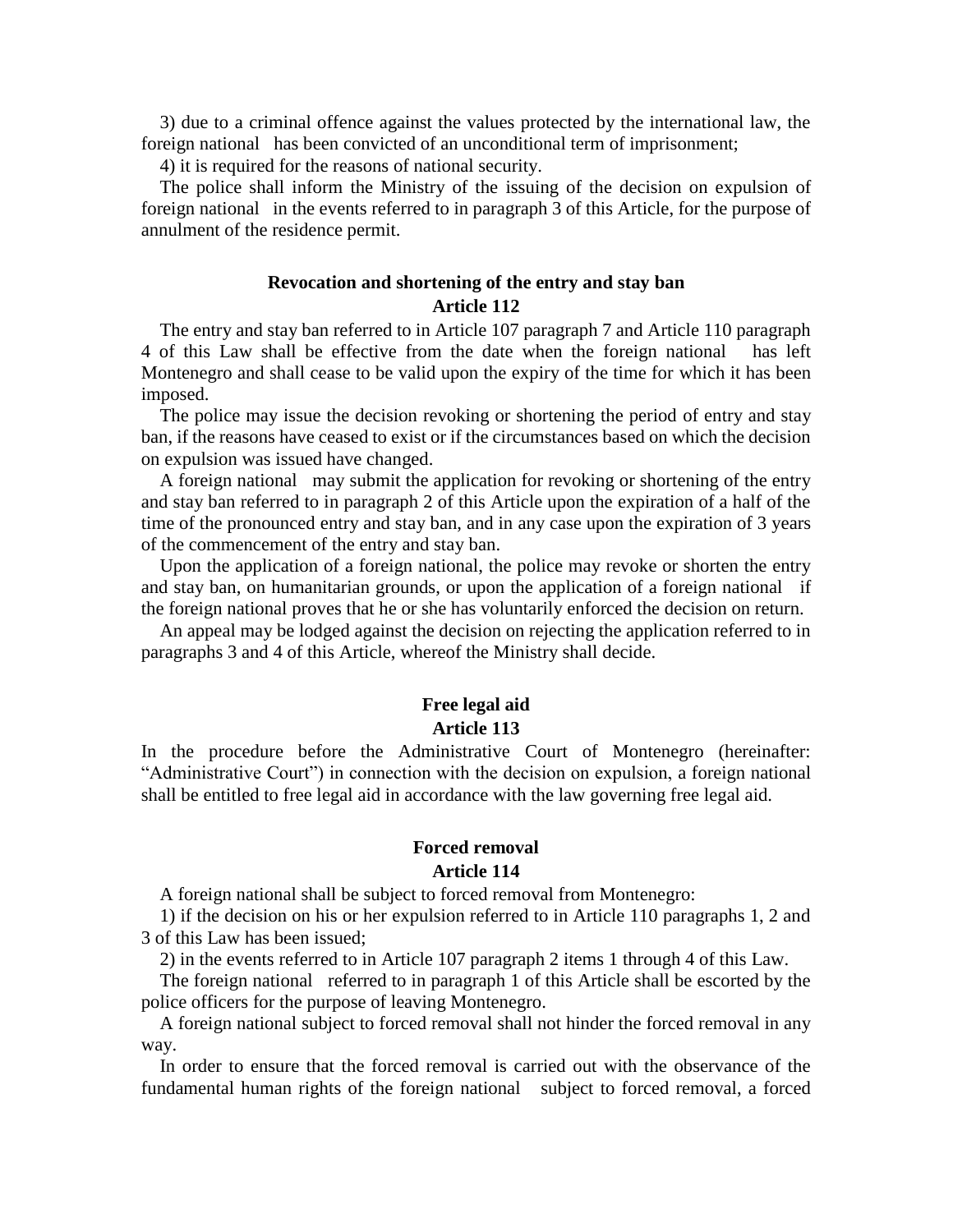removal may be technically recorded, and the foreign national shall be informed of the purpose of recording.

Carrying out of forced removal and of measures for the protection of human rights and freedoms of the foreign national who is subject to forced removal shall be monitored by the Protector of Human Rights and Freedoms of Montenegro (hereinafter: "Protector of Human Rights and Freedoms"), in accordance with the Law.

To the Protector of Human Rights and Freedoms, the police shall:

- submit the information of the time, place and manner of forced removal of foreign national and of the document under which a foreign national is forcibly removed;

- upon application of the Protector in connection with the conducting of forced removal and measures for the protection of human rights and freedoms of the foreign national who is subject to forced removal, make available all data within the competence of the police, enable direct inspection of the official records, documents and data, and submit the copies of the requested records and documents, regardless of the classification level;

- enable free access to all premises accommodating the foreign nationals who are subject to forced removal.

The police shall cooperate with the Protector of Human Rights and Freedoms in carrying out the activities referred to in paragraph 5 of this Article.

In the course of forced removal, the police may cooperate with state administration authorities, competent authorities of other states, or with international and nongovernmental organisations.

For efficient supervision over forced removal, the Ministry may conclude agreements with the competent bodies of other states and international organisations for the purpose of implementation of international treaties, as well as with non-governmental organisations.

A foreign national may be forcibly removed to:

- the country of his or her origin,

- the country from which he or she came to Montenegro,

- another country where he or she will be accepted, upon his consent.

The Ministry shall prescribe more detailed manner and procedure for forced removal.

## **Forced removal under the decision of the member state of the European Union on expulsion of foreign national**

### **Article 115**

A foreign national with the granted temporary residence in Montenegro shall be subject to forced removal if it is established that the EU member state has issued against him or her a legally effective decision on expulsion:

1) because he or she was convicted of a criminal offence and pronounced the term of imprisonment of minimum one year;

2) because he or she is suspected to have committed or intended to commit a criminal offence in the first degree;

3) because of the violation of the provisions on entry and stay of the law of such state.

The EU member state who has issued the decision on expulsion shall be informed of the forced removal of the foreign national.

The provisions of paragraph 1 of this Article shall not apply to the nationals of an EU member state, their family members, and to the family members of Montenegrin nationals.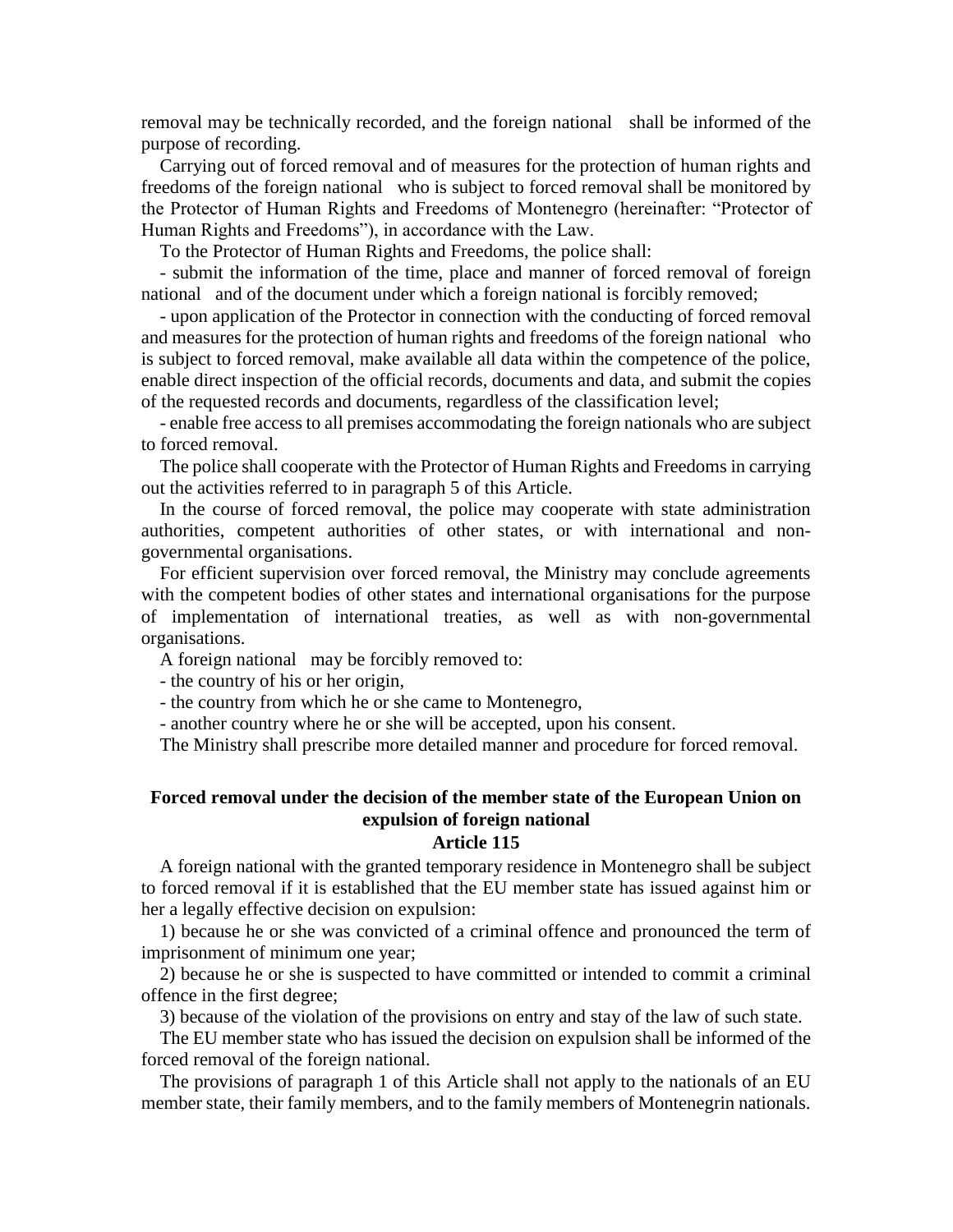### **Prohibition of forced removal Article 116**

It shall be prohibited to forcibly remove a foreign national to a state where his or her life or freedom would be jeopardised on account of his or her race, religion or nationality, membership in a particular social group or political opinion or where he or she might be exposed to torture or inhuman and degrading treatment or punishment, or where he could be subject to a death penalty, and to a state where he or she would be in danger of being subject to forced removal to the country of origin.

It shall be prohibited to forcibly remove a foreign national if that would be contrary to the Convention for the Protection of Human Rights and Fundamental Freedoms, the European Convention for the Prevention of Torture and Inhuman or Degrading Treatment or Punishment, the Convention on the Rights of the Child, and the Convention on the Exercise of Children's Rights.

Taking into account the best interests of the child, an unaccompanied foreign national minor shall be subject to forced removal to a state in which he or she shall be handed over to a member of his or her family, to an appointed guardian, or to an institution for receiving children.

### **Temporary postponement of forced removal Article 117**

A forced removal may be temporarily postponed if the foreign national's identity has not been established, if his or her forced removal would produce serious consequences on his or her health, due to the impossibility of transportation, or for other justified reasons due to which the foreign national may not be subject to forced removal.

The decision on the temporary postponement of forced removal shall be issued by the police.

The decision referred to in paragraph 2 of this Article may define the following obligations:

1) depositing travel instruments, travel documents and travel tickets;

2) depositing particular financial means;

3) prohibition to leave particular address where his or her accommodation is;

4) reporting to the police at a particular time.

The decision referred to in paragraph 2 of this Article shall determine the time of postponement, which may not be longer than six months.

In the event that the forced removal is temporarily postponed, the obligation of the foreign national to leave Montenegro shall continue to be effective.

During temporary postponement of forced removal, the foreign national shall have the right to health care in accordance with the regulations governing health care.

A foreign national minor shall have the right to education for the period for which his or her forced removal has been temporarily postponed, in accordance with the regulations governing the area of education.

### **Annulment of temporary postponement of forced removal Article 118**

Temporary postponement of forced removal may be annulled if the reasons for temporary postponement of forced removal as per Article 117 paragraph 1 of this Law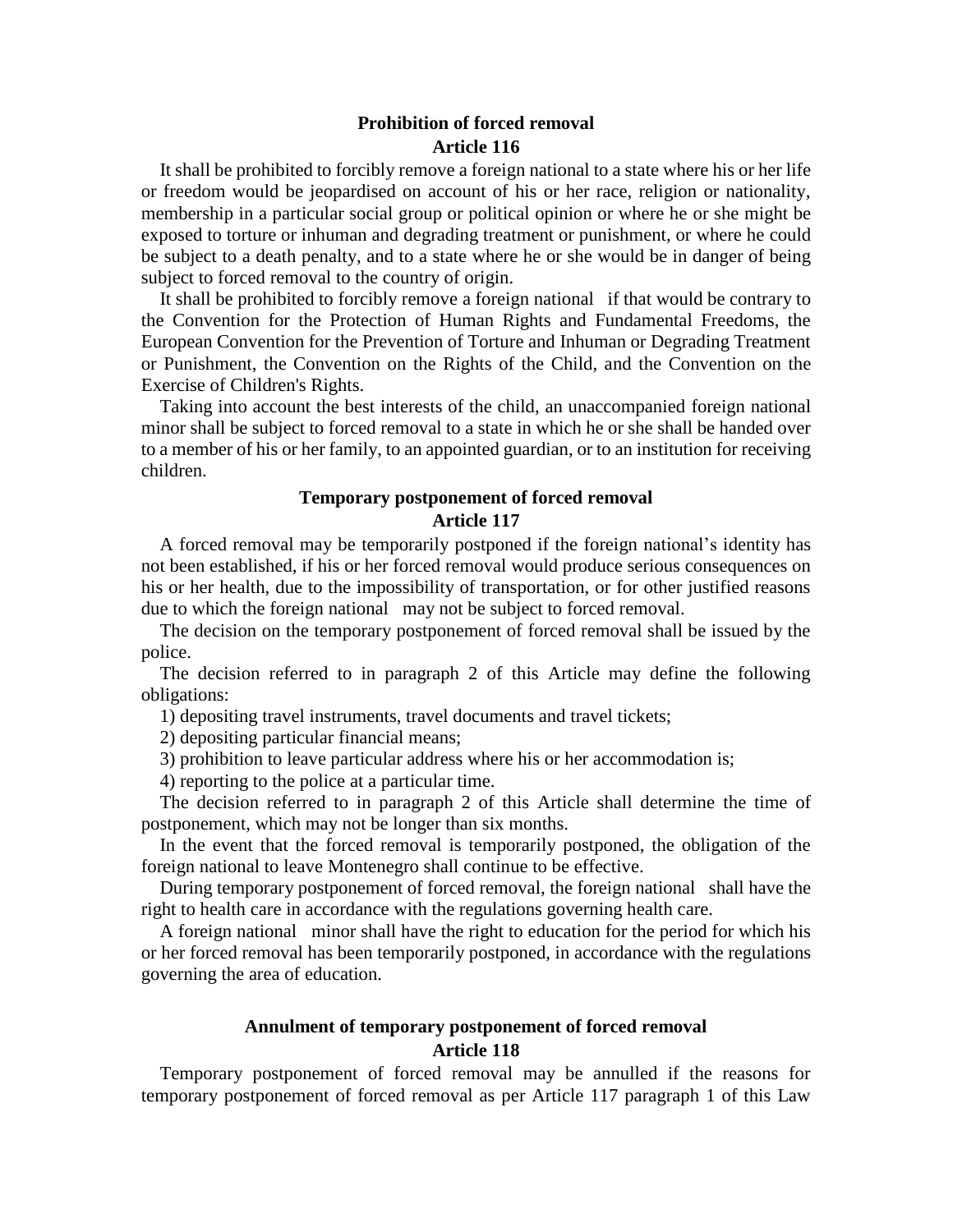have ceased to exist, or the foreign national fails to meet the obligations as per Article 117 paragraph 3 of this Law.

The decision on annulment of the temporary postponement of forced removal shall be issued by the police.

Against the decision on the annulment of temporary postponement of forced removal, an appeal may be lodged to the Ministry, within eight days from the date of receipt of the decision.

The appeal referred to in paragraph 3 of this Article shall not postpone the execution of the decision.

### **Termination of temporary postponement of forced removal Article 119**

Temporary postponement of forced removal shall terminate:

1) upon the expiry of the time for which the foreign national was imposed temporary postponement of forced removal;

2) upon the annulment of the decision on temporary postponement of forced removal;

3) if the residence of a foreign national has become legal.

The foreign national referred to in paragraph 1 items 1 and 2 of this Article shall be subject to forced removal.

### **Joint flights of the EU member states Article 120**

The Ministry shall organise and take part in joint flights of the EU member states for the purpose of forced removal by air.

### **Assistance to the EU member state in forced removal by air Article 121**

At the request of the competent authority of an EU member state, the police shall provide assistance in the case of transit for the purpose of forced removal by air.

The request for assistance referred to in paragraph 1 of this Article shall be rejected if:

1) a foreign national who is subject to forced removal was accused in Montenegro of having committed a criminal offence or if a warrant of his or her deprivation of liberty was issued, so that he or she might start serving his or her prison sentence;

2) it is not possible to organise transit through other states or admission in the country of destination;

3) it is necessary to change flights in Montenegro from one airport to another;

4) forced removal is not possible for practical reasons;

5) that is required for the reasons of national i.e. internal security or public health, or if that would be contrary to the international interests of Montenegro;

6) in the event referred to in Article 116 of this Law.

In the event when the provision of assistance referred to in paragraph 1 of this Article has started, it shall be discontinued if the grounds referred to in paragraph 2 of this Article are subsequently discovered.

A request for assistance referred to in paragraph 1 of this Article may be rejected if: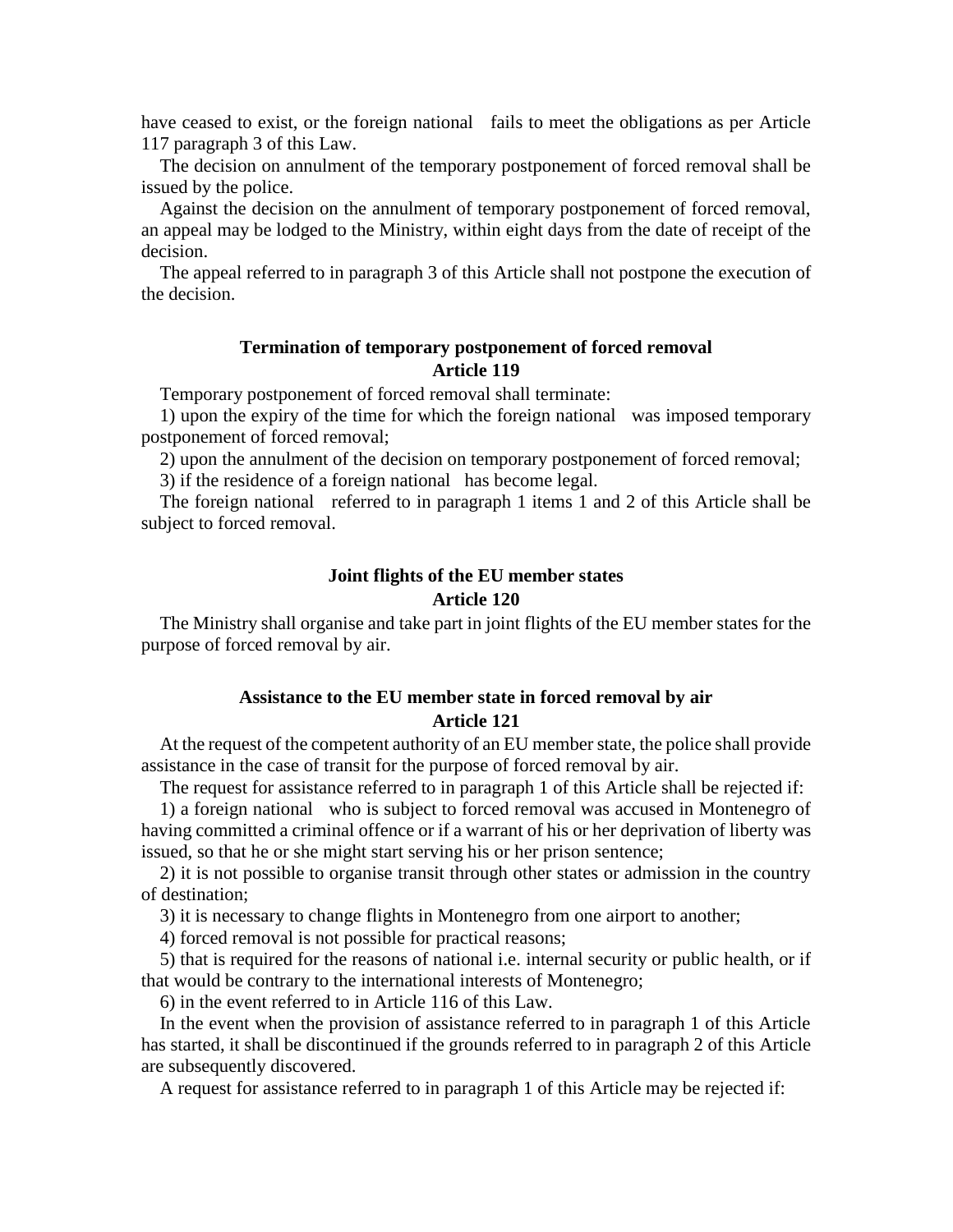1) a foreign national may be subject to forced removal by a direct flight to the country of destination;

2) the request was not submitted at the latest two days before transit;

3) the request was not submitted on a prescribed form;

4) the request is incomplete;

5) the transit will take longer than 24 hours.

In the events referred to in paragraph 4 items 1 and 2 of this Article, the request for assistance may not be rejected if particularly urgent and well-founded reasons exist.

#### **Notification of actions upon the request for assistance**

#### **in forced removal by air**

#### **Article 122**

Notification of actions upon the request referred to in Article 121 of this Law shall be submitted within two days, and in justified cases, this period may be extended by two more days.

The notification rejecting the request for assistance shall include the reasons for rejection.

## **Granting residence to a foreign national for whom the EU member state has issued the decision on expulsion**

### **Article 123**

If an EU member state has issued the decision on expulsion of a foreign national, in the procedure of granting visas, the state administration authority in charge of foreign affairs and the Ministry shall pay attention to the interests of such state.

### **Restricting the freedom of movement Article 124**

A foreign national may be deprived of liberty, brought in, and detained for up to 24 hours, only if that is necessary to ensure his or her presence in the procedure of cancellation of stay of up to 90 days and in the procedure of annulment of temporary postponement of forced removal.

A foreign national subject to forced removal may be deprived of liberty, brought in, and detained for up to 48 hours.

The police shall issue the decision on the deprivation of liberty of the foreign national referred to in paragraphs 1 and 2 of this Article.

After deprivation of liberty, the foreign national shall immediately be notified of the reasons for deprivation of liberty and that he or she may request the diplomatic or consular mission of the state of his nationality to be notified of such deprivation of liberty, unless that is otherwise provided for by an international treaty.

The competent centre for social work and the diplomatic or consular mission of the state of nationality shall be promptly notified of the deprivation of liberty of an unaccompanied foreign national minor.

Against the decision referred to in paragraph 3 of this Article a complaint may be lodged to the Administrative Court.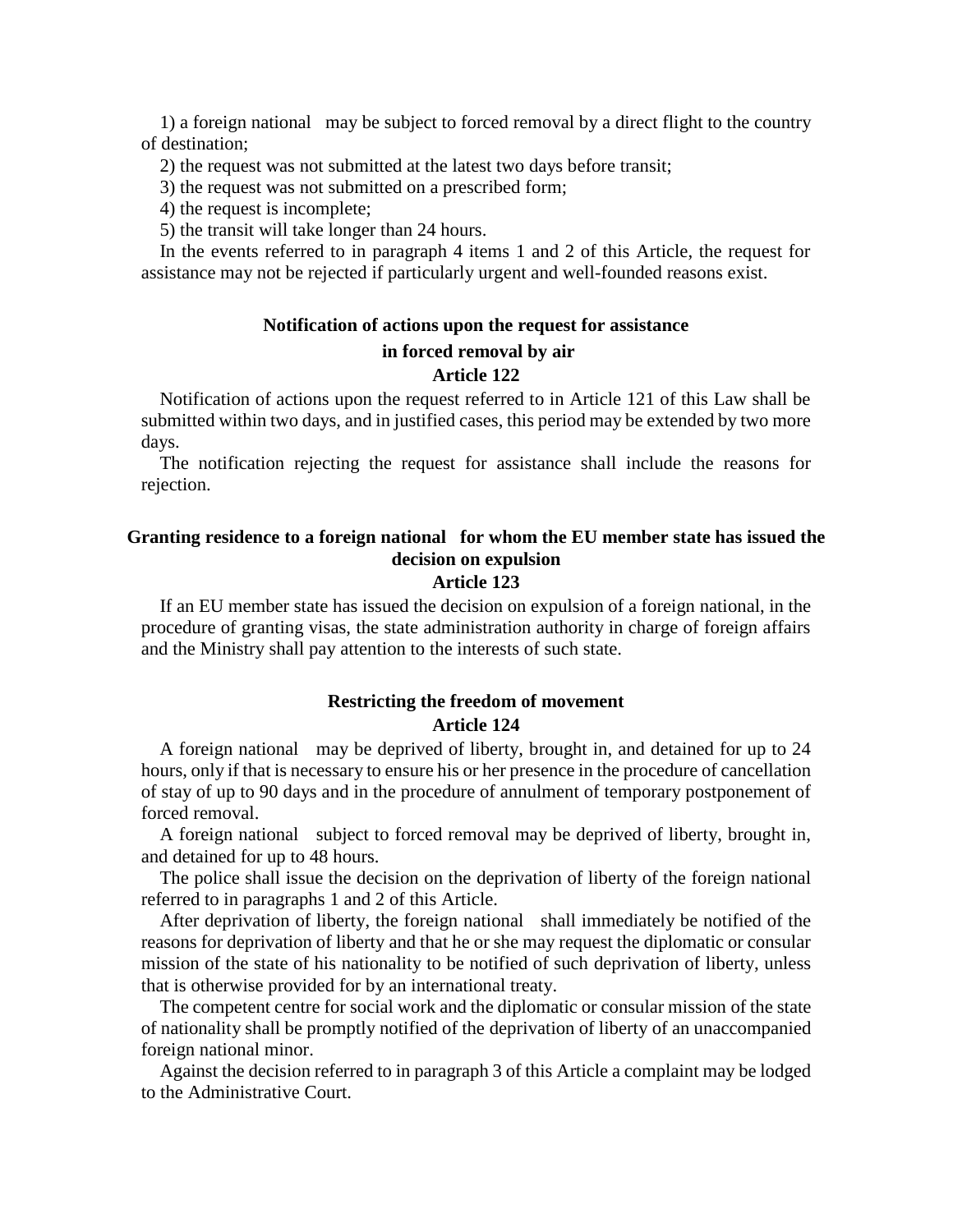The procedure before the Administrative Court shall be urgent.

A foreign national shall be released as soon as the grounds for deprivation of liberty and detention cease to exist, and not later than upon the expiry of the time limit referred to in paragraphs 1 and 2 of this Article, except when actions are taken to enforce forced removal, or when the decision on accommodation in the reception centre referred to in Article 125 of this Law has been issued.

### **Accommodation of foreign nationals in the reception centre Article 125**

The police shall restrict the freedom of movement for a foreign national for whom it is not possible to be removed forcibly or whose return may not be ensured by the enforcement of milder measures, by accommodating such a foreign national in the reception centre for foreign nationals (hereinafter: "Reception centre"), and particularly if there is a risk that the obligation to leave Montenegro will be evaded or if the foreign national prevents the enforcement of forced removal and return.

The circumstances indicating the existence of a risk that the obligation referred to in paragraph 1 of this Article will be evaded, are that the foreign national:

1) has not left Montenegro within the deadline defined in the decision;

2) has entered Montenegro prior to the expiry of the of entry and stay ban;

3) does not possess or has destroyed the document evidencing his or her identity;

4) has used a forged or other person's document;

5) has stated that he or she shall not meet the obligation to leave Montenegro;

6) does not have sufficient financial means;

7) does not have an ensured accommodation;

8) has been convicted for a criminal offence.

For the purpose of paragraph 1 of this Article, the foreign national shall be considered to have prevented the enforcement of the forced removal and return if:

1) he or she failed to observe the obligations defined in the decision on the enforcement of milder measures;

2) he or she has refused to provide personal data and documents necessary for forced removal or has provided false data.

### **Milder measures Article 126**

For the purpose of Article 125 of this Law, milder measures shall mean:

1) depositing of travel instruments, travel documents and travel tickets;

2) depositing of particular financial means;

3) prohibition to leave particular address where his or her accommodation is;

4) reporting to the police at a particular time.

The decision on the enforcement of milder measures shall be issued by the police.

The decision shall determine the obligations referred to in paragraph 1 of this Article which are appropriate for the circumstances of that particular case, and which shall be effective until the forced removal.

Against the decision on the enforcement of milder measures a complaint may be filed to the Administrative Court, within five days from the date of the decision delivery.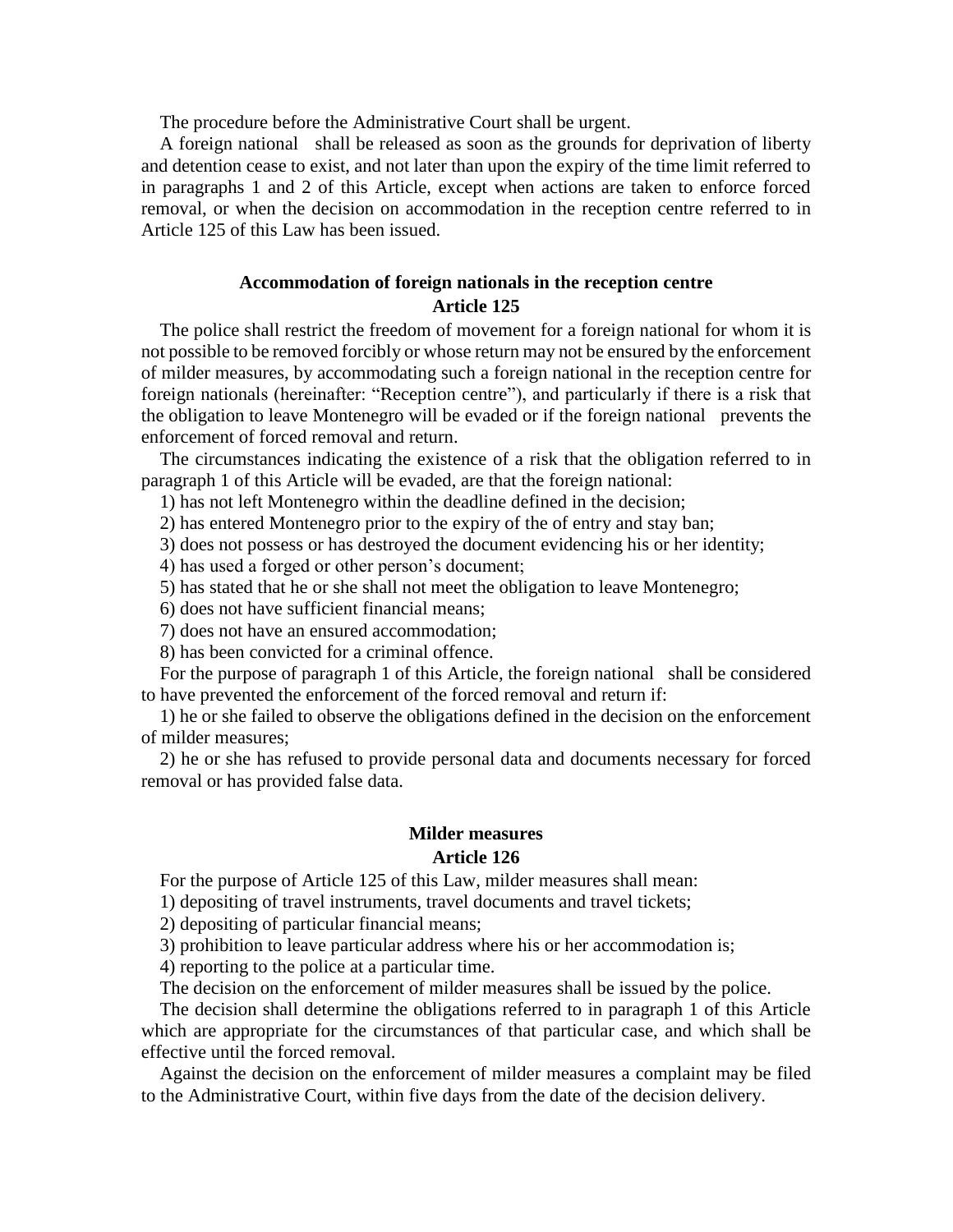During the enforcement of milder measures, the police may ensure the accommodation and support, funds and other financial means for the foreign national, or regarding such measures conclude agreements with international organisations or non-governmental organisations.

In the event of a large-scale entry or illegal stay in Montenegro, the decision on ensuring the temporary accommodation of foreign nationals who are subject to milder measures shall be issued by the Government.

### **Decision on accommodating a foreign national in a reception centre Article 127**

The police shall issue the decision on the accommodation of a foreign national in the reception centre.

The accommodation in the reception centre may last only for the time required for forced removal and during the performance of activities aimed at forced removal, and not longer than six months.

Against the decision referred to in paragraph 1 of this Article a complaint may be lodged to the Administrative Court, within five days from the date of submission of the decision.

The procedure before the Administrative Court shall be urgent.

### **Extending accommodation in the reception centre Article 128**

The accommodation in the reception centre may be shortened or extended for a maximum of 12 more months, if the foreign national refuses to cooperate or is late with the obtainment of necessary documents from another country.

The decision on shortening or extending the duration of accommodation in the reception centre referred to in paragraph 1 of this Article shall be issued by the police.

Against the decision referred to in paragraph 2 of this Article a complaint may be lodged to the Administrative Court, within five days from the date of decision delivery.

The procedure before the Administrative Court shall be urgent.

### **Right to visit in a reception centre Article 129**

The representatives of state authorities and foreign diplomatic and consular missions whose nationals have been accommodated in the reception centre, and the representatives of international and non-governmental organisations dealing with the protection of human rights of persons whose freedom of movement is restricted, shall be enabled to visit the reception centre and inspect the conditions in the reception centre and the extent to which human rights are observed.

### **Authority to carry out searches and take biometric data Article 130**

In the procedure of forced removal or accommodation of a foreign national in the reception centre, the police officers shall be authorised to search a foreign national and his personal possessions without a court warrant if the foreign national is suspected of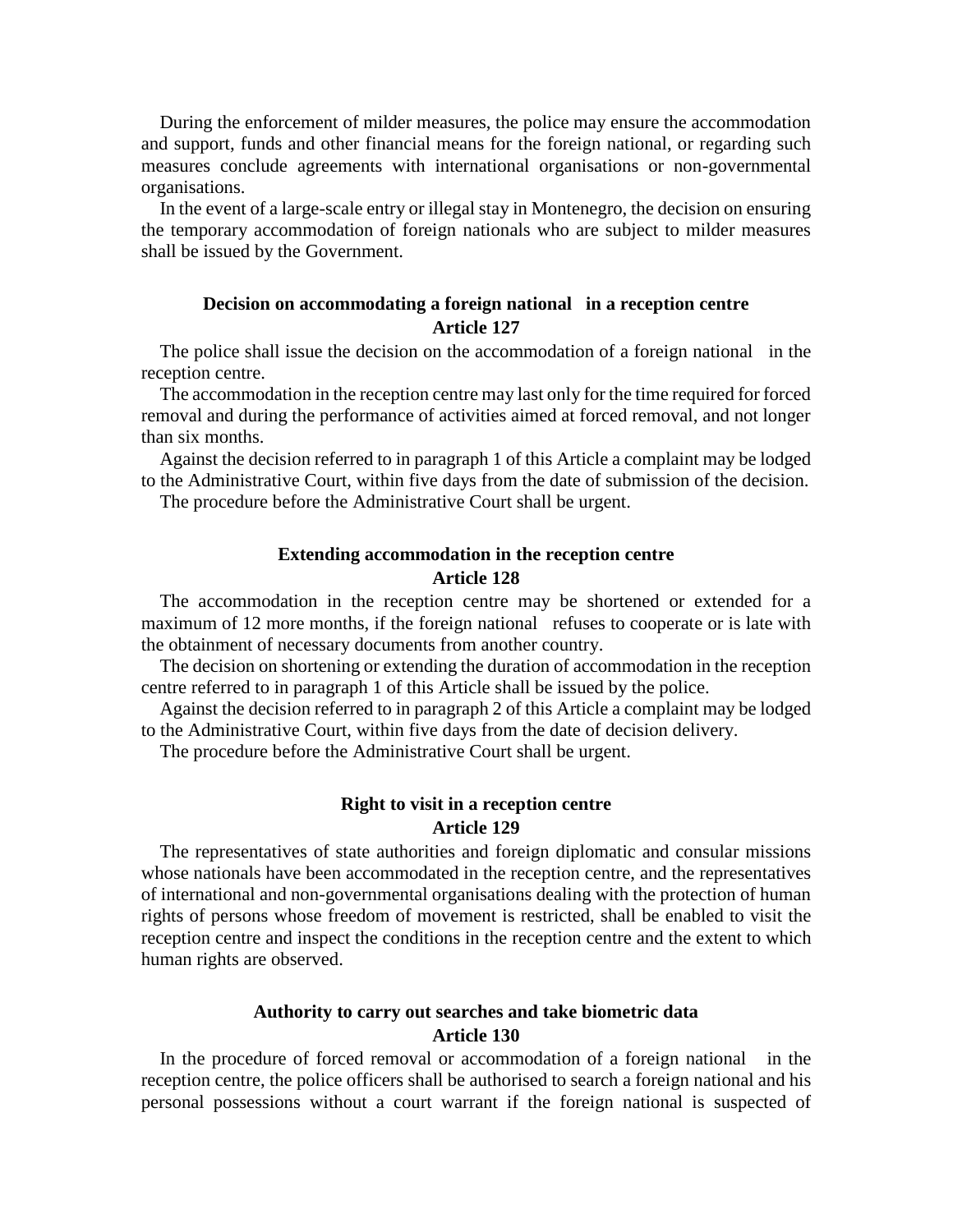possessing weapons or objects that might be used in an attack, or is suspected that he or she would discard, hide or destroy the objects that may be used as evidence in a criminal or misdemeanour proceedings and in the procedure of forced removal.

The foreign national who illegally stays and does not have an identity document or there is a doubt as to his or her identity, fingerprints and a photograph may be taken, without his or her approval, if that is in the interest of national i.e. internal security, protection of the economic interests of the country, protection of health and moral values, or protection of rights and freedoms of others.

### **Rights and obligations of a foreign national in the reception centre Article 131**

A foreign national cannot leave the reception centre without permission and shall observe the rules of stay of the reception centre.

A foreign national in the reception centre is entitled to health care in accordance with the regulation on health care.

A foreign national who believes that he or she has been subjected to torture or other cruel, inhuman or degrading treatment or punishment by the staff or other detainees of the reception centre, may address the Protector of Human Rights and Freedoms.

The rules of stay and house rules of the reception centre shall be prescribed by the Ministry.

## **Stricter police supervision Article 132**

To a foreign national accommodated in the Reception centre stricter police supervision may be imposed if he or she:

1) leaves the reception centre without permission or if there is a reasonable doubt that he or she will attempt to leave the reception centre;

2) physically attacks other foreign nationals, police officers, or other employees of the reception centre;

3) attempts to harm himself or herself;

4) behaves inappropriately, grossly offends and disparages other foreign nationals, police officers or other employees of the reception centre on any grounds;

5) prepares or fabricates the objects for attack, self-harm or escape from the reception centre;

6) engages in the preparation of intoxicating drugs in the reception centre;

7) intentionally damages clothes and other objects and means he or she has been given in the reception centre for use;

8) intentionally damages technical and other equipment in the reception centre;

9) intentionally interferes with the operation of technical equipment (audio-visual and lighting) installed in the premises for the purpose of physical and technical protection;

10) constantly refuses to obey orders of the police officers and fails to observe the effective legal regulations or otherwise grossly breaches the rules of stay of the reception centre.

A stricter police supervision shall include the restriction of freedom of movement of the foreign national in the reception centre and may be imposed for not longer than seven days.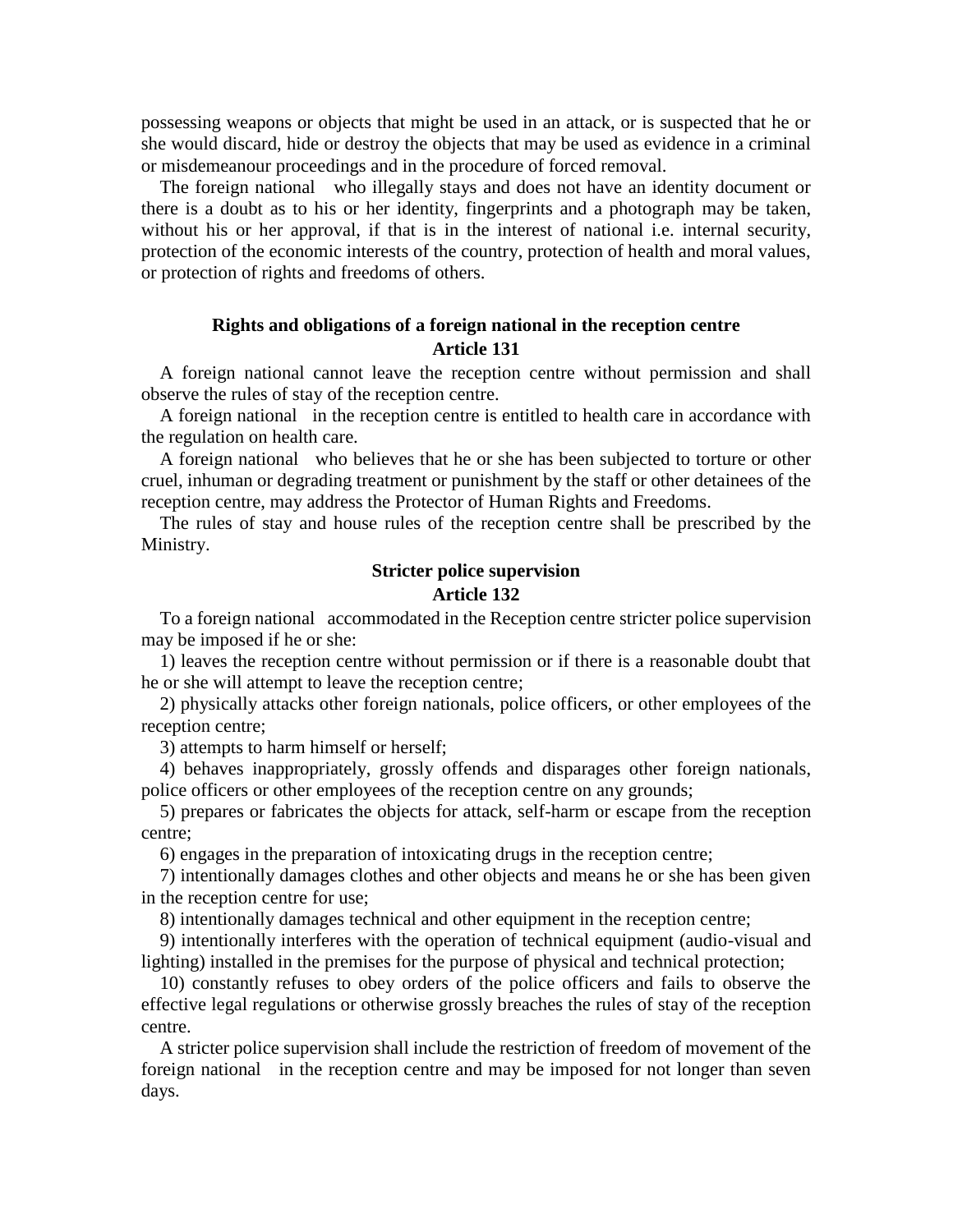The decision on a stricter police supervision shall be issued by the police.

Upon the issuing of the decision referred to in paragraph 3 of this Article, the police shall promptly submit to the Ministry the case files on the stricter police supervision, on the same day, or if the decision was issued on a non-business day, on the first business day.

The Ministry shall decide on the removal or extension of a stricter police supervision on the first subsequent business day at latest from the date of submission referred to in paragraph 4 of this Article.

The decision referred to in paragraph 3 of this Article shall be delivered to the foreign national who, against such decision, may file a complaint to the Administrative Court, within five days from the date of delivery.

The procedure before the Administrative Court shall be urgent.

The police shall lift stricter police supervision after the reasons referred to in paragraph 1 of this Article cease to exist.

If the Ministry decides to extend the stricter police supervision, upon the expiry of each seven days of such supervision, the police and the Ministry shall act in accordance with paragraphs 4 and 5 of this Article.

### **Release from and re-accommodation in the reception centre Article 133**

A foreign national shall be promptly released from the reception centre if:

1) the reasons for the accommodation in the reception centre as per Article 125 paragraph 1 of this Law no longer exist,

2) it is reasonably expected that it shall not be possible to forcibly remove the foreign national within the deadlines defined in this Law.

The police shall submit to the Ministry the case files on the accommodation of a foreign national in the reception centre, not later than ten days prior to the expiry of three months from the date of accommodation of the foreign national in the reception centre.

Within ten days from the date of receipt of the case files referred to in paragraph 2 of this Article, the Ministry shall decide under the decision on release of the foreign national from the reception centre.

In the event of release referred to in paragraph 1 of this Article, the foreign national who was accommodated in the reception centre for the total duration of 18 months may be accommodated in the reception centre again, if due to the changed circumstances it can be reasonably expected that he or she will be able to be forcibly removed, and the reasons as per Article 125 paragraph 1 of this Law exist.

### **Procedure with minors Article 134**

An unaccompanied foreign national minor and a foreign national minor younger than 14 years of age may be accommodated in the appropriate institution only if the forced removal cannot be ensured in any other way.

A foreign national minor older than 14 years of age, accompanied by a family member, may be accommodated in the reception centre only if the forced removal cannot be ensured in any other way.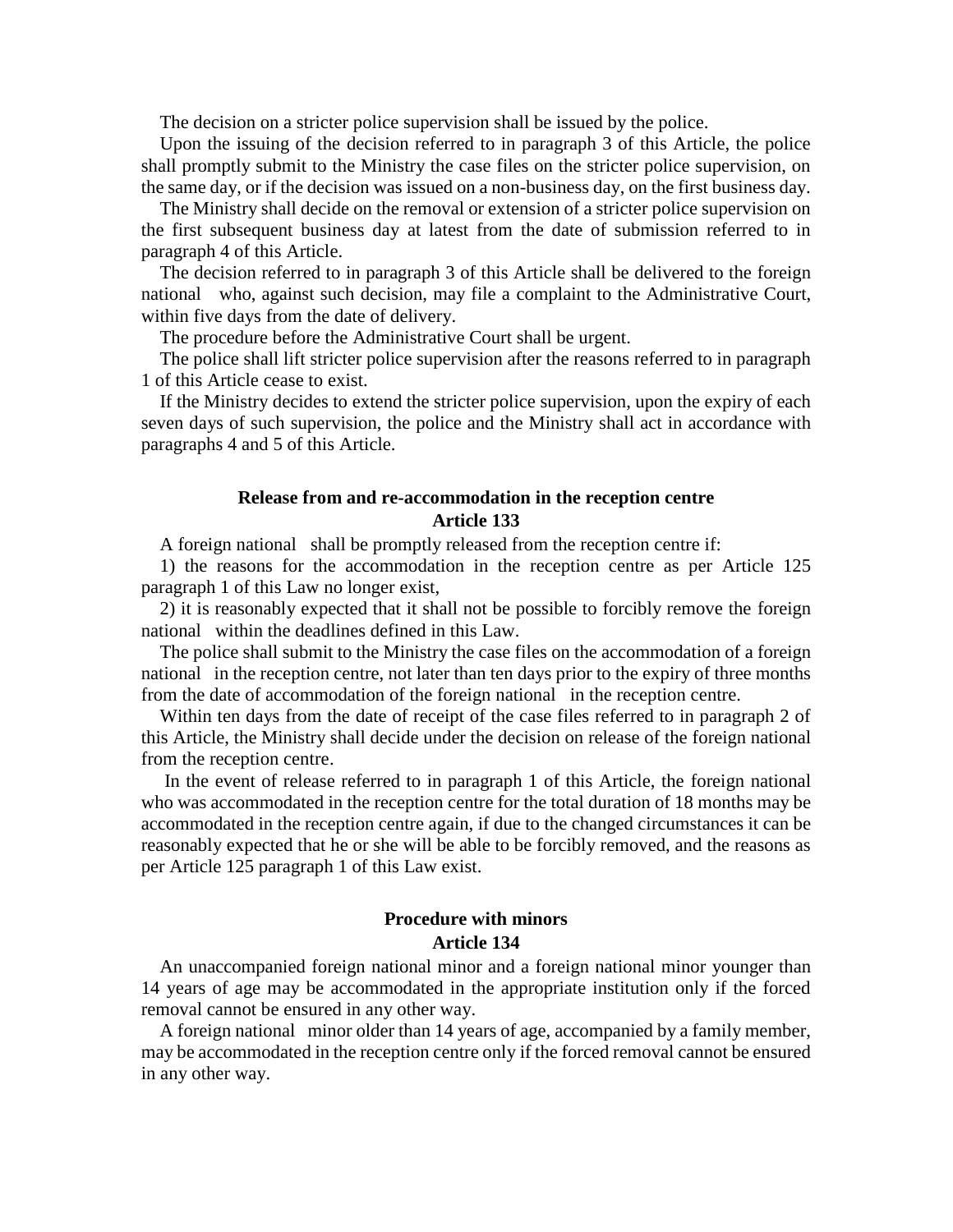The foreign national referred to in paragraphs 1 and 2 of this Article shall be accommodated in the premises suitable for the accommodation of a minor.

The members of the same family shall be accommodated in the reception centre, in the separate common room.

Stricter police supervision may be imposed on a foreign national minor, but only if he or she is accompanied by a parent or a legal guardian, whereby the attention must be paid to the best interests of the child.

The foreign national minor referred to in paragraphs 1 and 2 of this Article shall be provided with conditions appropriate for his or her age, and with the right to education in accordance with regulations governing education.

If there is a reasonable doubt as to whether the foreign national referred to in paragraphs 1 and 2 of this Article is under age, the age of such person may be investigated.

### **Compensation of costs Article 135**

The costs of accommodation in the reception centre and the costs occurred during the forced removal shall be borne by the foreign national.

The costs referred to in paragraph 1 of this Article shall be settled from the funds taken from the foreign national on his or her admission to the reception centre, and from the other funds in possession of the foreign national.

If the foreign national does not possess any funds to settle the costs referred to in paragraph 1 of this Article, the costs shall be settled by:

1) a natural person or legal entity who assumed the obligation to bear the costs of the foreign national's stay;

2) the carrier who has not transported the foreign national in accordance with Article 13 paragraphs 2 and 3 of this Law;

3) the organizer of tourist or business travels as per Article 13 paragraph 4 of this Law;

4) an employer who has employed the foreign national contrary to this Law.

The amount of the costs of accommodation in the reception centre and the costs which have occurred on the occasion of the forced removal, shall be determined by the police trough a decision according to actual costs.

The costs which cannot be collected from the foreign national in the manner referred to in paragraphs 2 and 3 of this Article shall be borne by the budget of Montenegro.

### **Procedure with the foreign national with granted residence in the EU member state Article 136**

For a foreign national who illegally stays in Montenegro and to whom the residence is granted in an EU member state, the police shall issue the decision under which he or she shall be obliged to leave Montenegro and return to the EU member state where his or her residence is granted, and the deadline within which he or she shall be obliged to leave Montenegro shall be determined.

In the event that the foreign national for whom the decision referred to in paragraph 1 of this Article was issued fails to leave Montenegro within the deadline defined in such decision, the police shall issue the decision on return.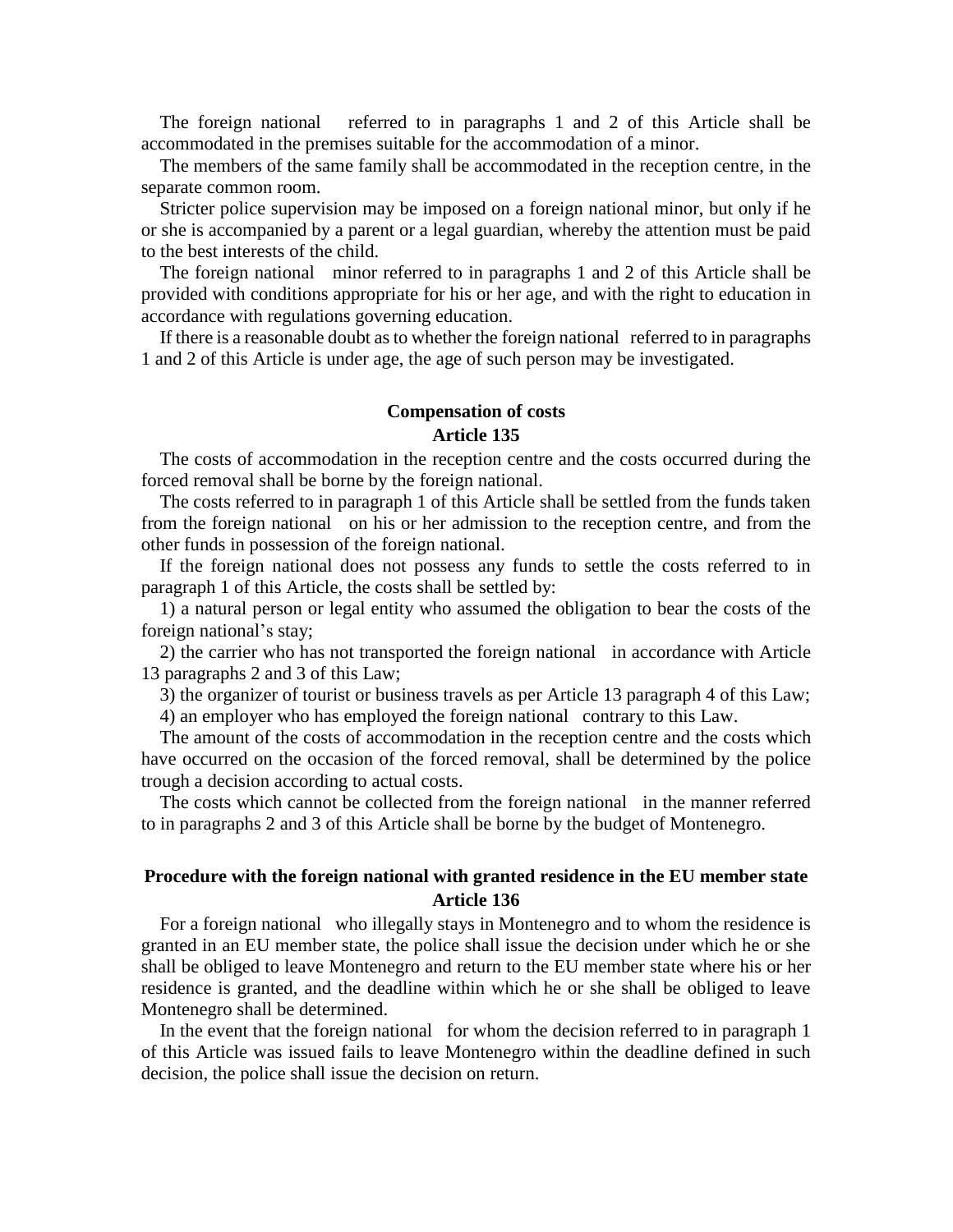Prior to issuing the decision referred to in paragraph 2 of this Article, it shall be checked if the foreign national still has a granted residence in the EU member state.

In the procedure of issuing the decision referred to in paragraph 2 of this Article, the provisions on the issuing of the decision on return as per Article 107 of this Law shall accordingly apply.

In the event that the foreign national for whom the decision referred to in paragraph 2 of this Article was issued fails to leave Montenegro within the deadline defined in such decision, he or she shall be subject to forced removal.

The foreign national whose residence in Montenegro has terminated for the reasons of national i.e. internal security or who has been convicted after a final judgement for a criminal offence, may also be subject to forced removal to another state if such removal is not contrary to Article 116 of this Law.

## **Procedure with the foreign national with granted international protection in an EU member state**

### **Article 137**

For a foreign national whose permanent residence in Montenegro has terminated and who was granted international protection in an EU member state, the decision on leaving Montenegro shall be issued.

Prior to issuing the decision referred to in paragraph 1 of this Article, it shall be verified if the foreign national still has granted international protection in an EU member state.

In the procedure of issuing the decision referred to in paragraph 1 of this Article, the provisions on the issuing of the decision on return as per Article 107 of this Law shall accordingly apply.

In the event that the foreign national for whom the decision referred to in paragraph 1 of this Article was issued fails to leave Montenegro within the deadline defined in such decision, he or she shall be subject to forced removal.

The foreign national whose permanent residence in Montenegro has terminated for the reasons of national or internal security or who has been convicted after a final judgement for a criminal offence and who has granted international protection in an EU member state, may also be subject to forced removal to another state if such removal is not contrary to Article 116 of this Law.

### **Special protection Article 138**

When applying the measures for ensuring the return of a foreign national , the best interest of a foreign national minor and other vulnerable persons referred to in paragraph 2 of this Article shall be taken into account, as well as family life and health condition of the foreign national who is subject to such measures.

During the procedure of forced removal of a foreign national , particular attention shall be paid to foreign national minors, unaccompanied foreign national minors, persons with special needs, persons with disabilities, elderly persons, pregnant women, single parents with minor children, and the persons who were exposed to torture, rape or other severe forms of psychological, physical or sexual violence.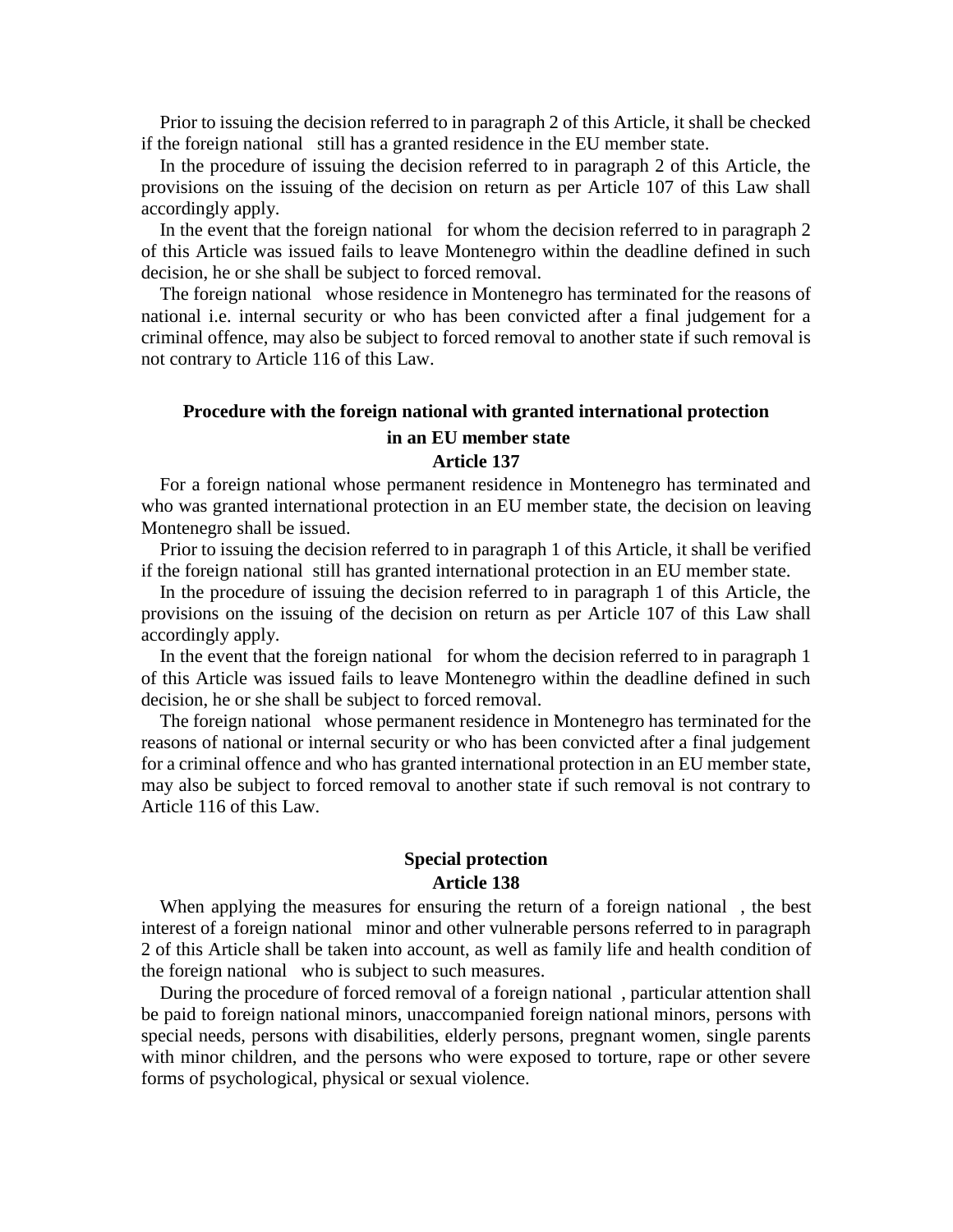When applying the measures for the return of an unaccompanied foreign national minor, the competent centre for social work and a diplomatic or consular mission of the state whose national the minor is, shall be promptly informed thereof.

A more detailed manner and implementation of the procedure for special protection of foreign national minors when ensuring the application of the measures for return shall be prescribed by the Ministry, with the approval of the state administration authority in charge of the affairs of labour and social welfare, health, and education.

#### **VII. DOCUMENTS FOR A FOREIGN NATIONAL Documents**

## **Article 139**

The documents which may be issued to a foreign national shall be an emergency travel document for foreign national and a special travel document for foreign national.

### **Emergency travel document for foreign national Article 140**

Emergency travel documents for foreign national shall be issued to a foreign national who does not possess a valid travel document, if:

1) his or her Montenegrin citizenship is terminated, for the purpose of going abroad;

2) he or she has lost a foreign travel document or has been otherwise left without it, whereas the state of his or her citizenship has neither any diplomatic or consular mission in Montenegro nor its interests are represented by another state, for the purpose of going abroad;

3) ) when abroad, he or she has lost a travel document for foreign national issued by the diplomatic or consular mission of Montenegro or the Ministry, for the purpose of his or her return to Montenegro;

4) he or she is subject to forced removal.

Exceptionally, an emergency travel document for foreign national may be issued to a foreign national in other cases, provided that there are reasonable grounds therefor.

An emergency travel document for foreign national in cases referred to in paragraph 1 items 1, 2 and 3 of this Article shall be issued upon the application of the foreign national , and in the event referred to in paragraph 1 item 4 of this Article it shall be issued *ex officio*.

When filing the application in cases referred to in paragraph 1 items 1, 2 and 3 of this Article, and when conducting forced removal in the case referred to in paragraph 1 item 4 of this Article, the foreign national shall be photographed, his or her fingerprints of two fingers shall be taken, as well as his or her digitalised personal signature, in accordance with the law governing the issuing of a personal identity card.

### **Competence for issuing emergency travel document Article 141**

An emergency travel document for foreign national shall be issued by:

1) the Ministry, in the events referred to in Article 140 paragraph 1 items 1, 2 and 4 and paragraph 2 of this Law;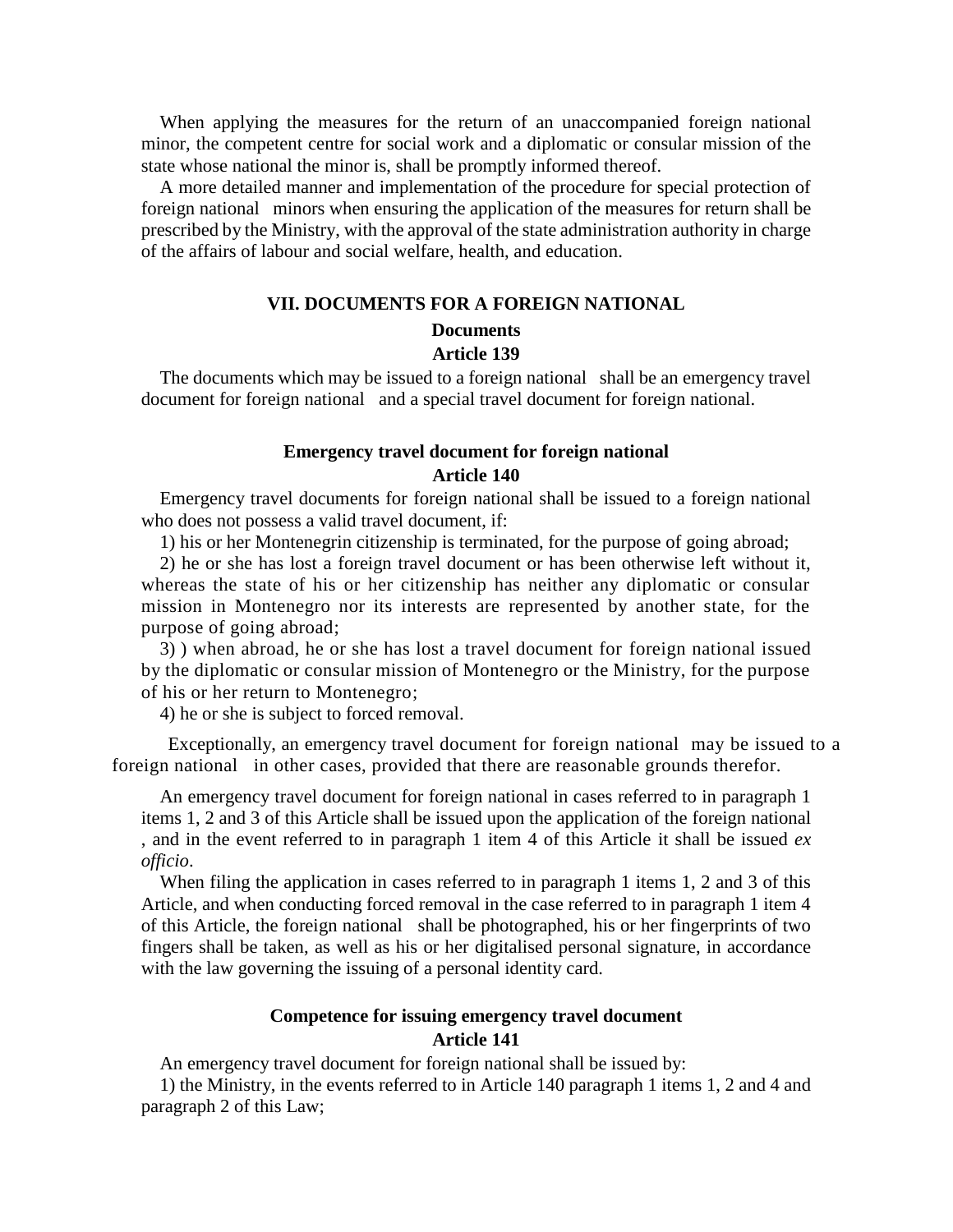2) diplomatic or consular mission, with the prior approval of the Ministry, in the events referred to in Article 140 paragraph 1 item 3 of this Law.

An emergency travel document for foreign national shall be issued with the validity period of up to 30 days.

The form of the emergency travel document for foreign national shall be prescribed and prepared by the Ministry.

#### **Special travel documents for foreign national Article 142**

A special travel document for foreign national may be issued to a foreign national upon his or her application who in Montenegro had a recognised refugee status or granted additional protection in accordance with the Law on Asylum ("Official Gazette of the Republic of Montenegro ", number 45/06), i.e. granted asylum or subsidiary protection in accordance with the law governing international and temporary protection of foreign nationals, and who was granted permanent residence in accordance with this law, provided that he or she is not able to obtain the travel document from the state of his or her citizenship.

A special travel document for foreign national shall be issued by the Ministry, with the validity period of up to five years.

The form of the special travel document shall be prescribed and prepared by the Ministry.

## **Rejection of the application for the issuing of emergency travel document and special travel document for foreign national**

#### **Article 143**

An emergency travel document for foreign national and a special travel document for foreign national as per Articles 140 and 142 of this Law shall not be issued to a foreign national, if:

1) criminal or misdemeanour proceedings has been instituted against him or her;

2) he or she has been sentenced to imprisonment or a fine, until he or she serves the term of imprisonment or pays such fine;

3) he or she has not met due property and legal liabilities under a final court decision;

4) that is required for the reasons of national i.e. internal security or public health;

5) that is dictated by international obligations of Montenegro.

Notwithstanding paragraph 1 of this Article, an emergency travel document may be issued to a foreign national whose forced removal is underway.

The decision on the rejection of application for the issuing of documents referred to in Articles 140 and 142 of this Law shall be issued by the Ministry.

In the event referred to in paragraph 1 item 3 of this Law, the decision on the rejection of application for the issuing of documents referred to in Articles140 and 142 of this Law shall be issued by the Ministry, if in the procedure of issuing an emergency travel document or a special travel document, the Ministry learns that due property and legal liabilities have not been met under the final decision of the court.

Against the decision referred to in paragraph 3 of this Article, a foreign national may lodge an appeal to the Ministry, within eight days from the date of receipt of the decision.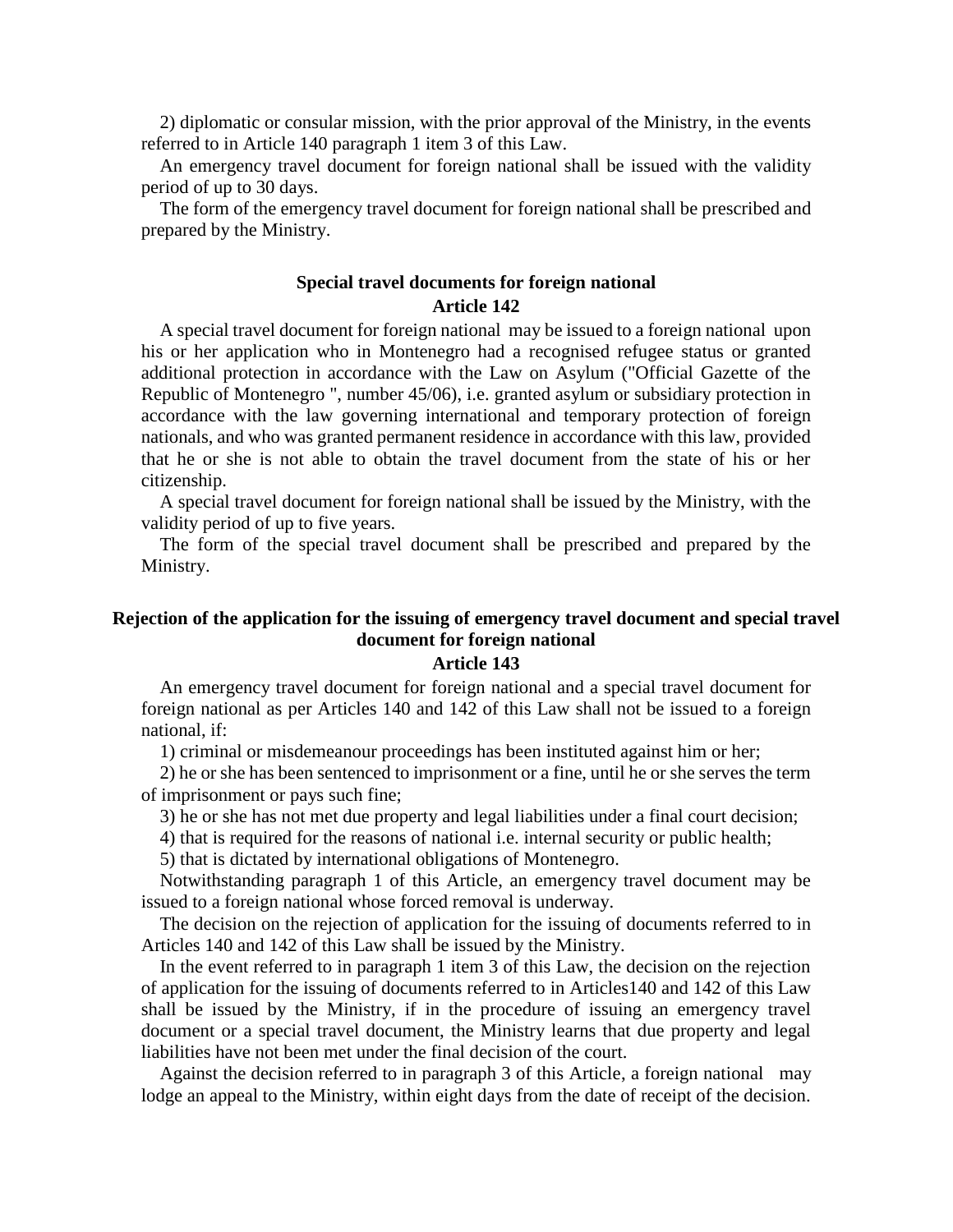### **Seizure of an emergency travel document and of a special travel document Article 144**

A foreign national's emergency travel document for foreign national or a special travel document for foreign national shall be seized if the police establishes the existence of any of the reasons as per Article 143 paragraph 1 of this Law.

Against the decision as per paragraph 1 of this Article an appeal may be lodged to the Ministry, within eight days from the date of receipt of the decision.

The appeal referred to in paragraph 2 of this Article shall not postpone the execution of the decision.

#### **VIII. IDENTITY DOCUMENTS**

#### **Purpose of documents and ban on giving such documents**

#### **to other persons for use**

#### **Article 145**

A foreign national shall prove identity with a foreign travel document, a valid identity card issued by a competent authority of another state, a temporary residence permit, a temporary residence and work permit, and a permanent residence permit.

A foreign national shall carry with him or her the document referred to in paragraph 1 of this Article and shall present it upon the request of the authorized official.

A foreign national may neither give his or her identity document to another person for use nor use an invalid document or another person's document as his or her own.

A foreign national shall use his or her personal name which is entered in the document referred to in paragraph 1 of this Article.

### **Replacement of identity documents Article 146**

A foreign national shall replace a temporary residence permit, a temporary residence and work permit, and a permanent residence permit:

1) in the event of change in his or her personal data;

2) if the document is damaged or in a worn out condition and may no longer serve its purpose;

3) when a photograph does not correspond to the foreign national's appearance.

A foreign national shall file the application for the replacement of document within eight days of the day of the occurrence of the circumstances referred to in paragraph 1 of this Article.

The application referred to in paragraph 2 of this Article shall be filed to the Ministry.

### **Obligation to return documents**

#### **Article 147**

A foreign national shall return to the Ministry a temporary residence permit, a temporary residence and work permit, and a permanent residence permit, if:

- the permit has ceased to be valid;

- he or she has been granted Montenegrin citizenship;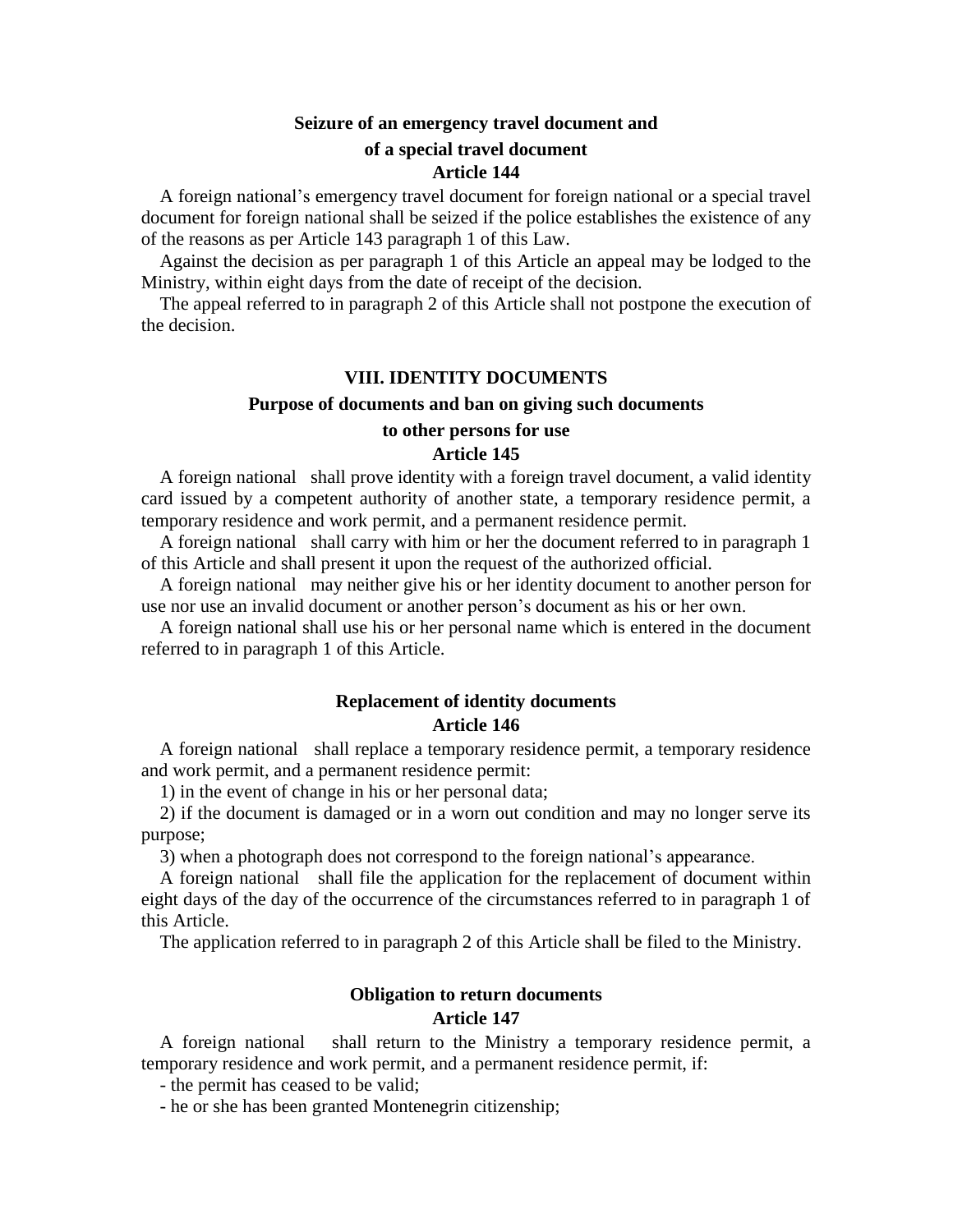- he or she is moving out of Montenegro or voluntarily leaves Montenegro;

- he or she was issued the decision on the termination of permit validity;
- the decision on his or her expulsion has been issued; or
- he or she is subject to forced removal.

### **Disappearance of identity documents Article 148**

A foreign national shall promptly inform the Ministry or the nearest diplomatic or consular mission of the disappearance of the document referred to in Article 145 paragraph 1 of this Law.

The authorities referred to in paragraph 1 of this Article shall issue the decision on announcing the missing travel document invalid.

The number of document announced invalid shall be published in the "Official Gazette of Montenegro ".

The costs of publishing referred to in paragraph 3 of this Article shall be borne by the foreign national.

#### **Temporary seizure of identity documents Article 149**

The police shall temporarily seize the document as per Article 145 paragraph 1 of this Law, if:

1) a foreign national is reasonably suspected of having committed a criminal offense for which he or she is prosecuted *ex officio* or of having committed a misdemeanour;

2) that is required for the reasons of national i.e. internal security or public health; or

3) he or she has failed to settle due property and legal liabilities under a final court decision.

The police shall issue a certificate of the temporary seizure of document referred to in paragraph 1 of this Article.

The police shall keep the document seized in accordance with paragraph 1 of this Article as long as the reasons for which it has been temporarily seized exist.

### **IX. ENTRY, EXIT, MOVEMENT, STAY AND WORK OF THE NATIONALS OF THE EU MEMBER STATES**

#### **Entry into and leaving Montenegro**

#### **by the nationals of an EU member state**

#### **Article 150**

A national of an EU member state may enter Montenegro if:

1) he or she has a valid foreign travel document or personal identity card issued by the competent authority of such state;

2) he or she is not banned from entering and staying in Montenegro;

3) there are no grounds in relation to national i.e. internal security or public health.

A national of an EU member state may enter Montenegro without a visa or granted temporary residence.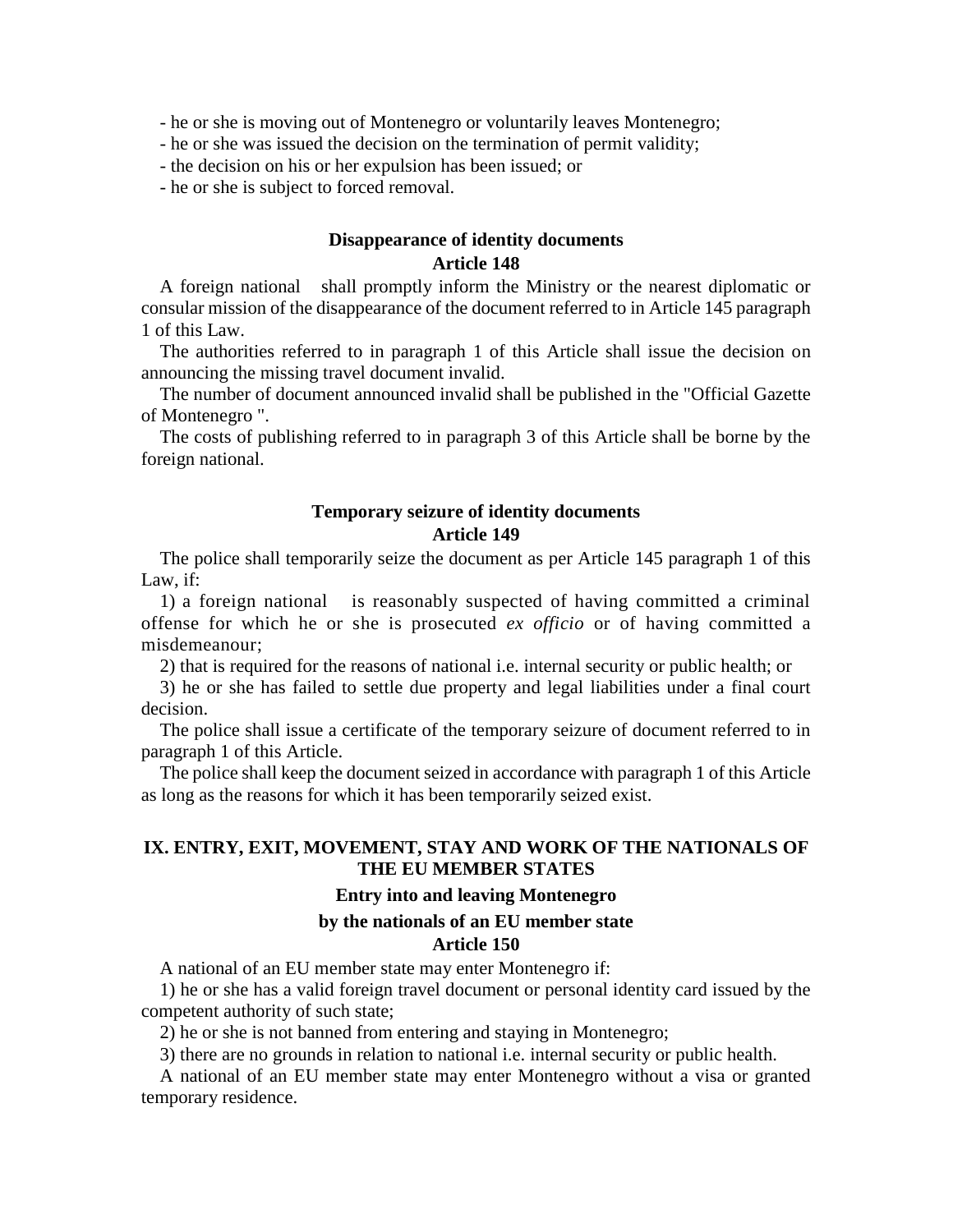If a national of an EU member state does not have the documents referred to in paragraph 1 item 1 of this Article, the police shall provide him or her with the opportunity to acquire necessary documents or otherwise prove that he or she is a national of the EU member state.

A national of an EU member state with the valid travel document or personal identity card issued by the competent authority of such state shall have the right to leave Montenegro for the purpose of travelling to another member state.

### **Stay of a national of an EU member state for up to 90 days Article 151**

The national of an EU member state shall have the right to stay in Montenegro for up to 90 days from the date of entry into Montenegro, provided that he or she has a valid travel document or a personal identity card issued by a competent authority of such state.

### **Application for residence registration of a national of an EU member state Article 152**

A national of an EU member state may stay in Montenegro for longer than 90 days:

1) for work or entrepreneurial activity;

2) for studying or professional training;

3) if he or she has enough funds to support himself or herself or his or her family members during his or her stay in Montenegro and has social insurance in Montenegro, regardless of the purpose of stay;

4) if he or she is a family member of a national of an EU member state.

## **Application for residence registration for the purpose of work**

#### **or entrepreneurial activity Article 153**

An application for residence registration for the purpose of work or entrepreneurial activity a national of an EU member state shall personally submit to the Ministry, in the place of residence, on a prescribed form.

In addition to the application referred to in paragraph 1 of this Article, the national of an EU member state shall submit:

1) a valid travel document or personal identity card issued by the competent authority of such state;

2) employment contract concluded with the employer or the evidence that he or she has been registered as an entrepreneur, in accordance with the law governing the forms of carrying out entrepreneurial activities and their registration.

The certificate of residence registration referred to in paragraph 1 of this Article shall be issued by the Ministry.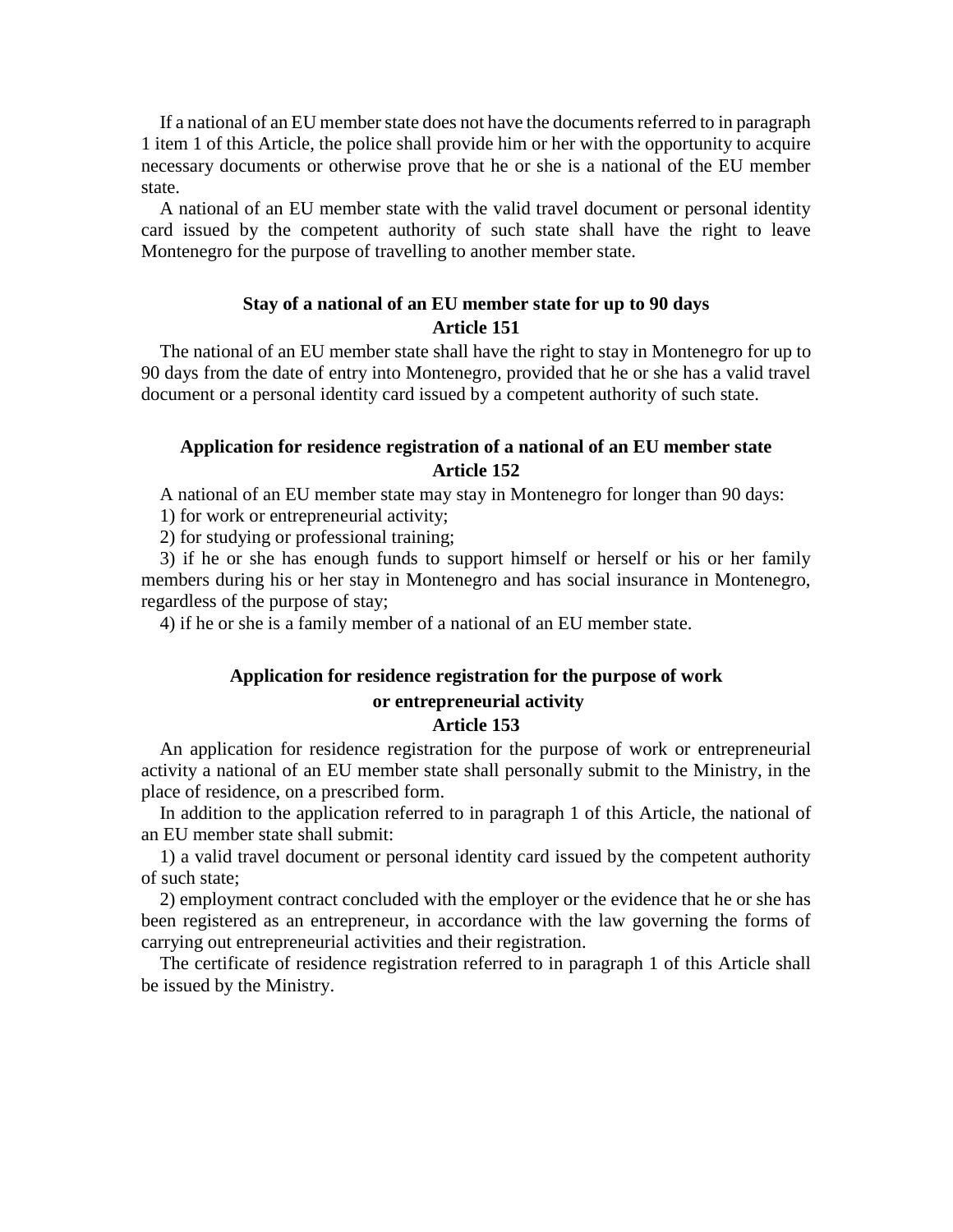### **Termination of employment for a national of an EU member state Article 154**

A national of an EU member state, whose employment has terminated or who no longer carries out entrepreneurial activity, shall continue to stay in Montenegro under the certificate referred to in Article 153 paragraph 3 of this Law, if:

1) he or she is temporarily incapable of work due to illness or any kind of accident;

2) the need for his or her work has ceased to exist through no fault of his or hers, and he or she has worked in Montenegro for a minimum of one year and was registered with the competent authority as an unemployed person;

3) he or she becomes involved in the professional training programme which relates to the previous employment.

A national of an EU member state, whose fixed-term employment contract concluded for a term shorter than 12 months has terminated, and who is registered with the competent authority as an unemployed person, or if in the first 12 months of work in Montenegro under permanent employment contract he or she lost their job through no fault of his or hers and is registered as an unemployed person, shall continue to stay in Montenegro under the certificate referred to in Article 153 paragraph 3 of this Law, up to six months after the employment termination.

Paragraph 2 of this Article shall also apply to the national of an EU member state who is seasonally employed or is employed by the employer in another EU member state, and who provides the agreed services in Montenegro.

### **Application for residence registration for purpose of studying or professional training Article 155**

A national of an EU member state shall personally submit to the Ministry the application for residence registration for purpose of studying or professional training, in the place of residence, on a prescribed form.

In addition to the application referred to in paragraph 1 of this Article, a national of an EU member state shall submit:

1) a valid foreign travel document or personal identity card issued by a competent authority of such state;

2) evidence of possessing the means to support himself or herself and his or her family members;

3) evidence that he has health insurance;

4) certificate issued by the institution of higher education confirming that he or she studies in Montenegro.

The amount of funds used to support himself or herself referred to in paragraph 2 item 2 of this Article may not be lower than the amount of funds provided for social welfare received by a Montenegrin national, in accordance with the regulations governing social welfare.

The certificate of residence registration referred to in paragraph 1 of this Article shall be issued by the Ministry.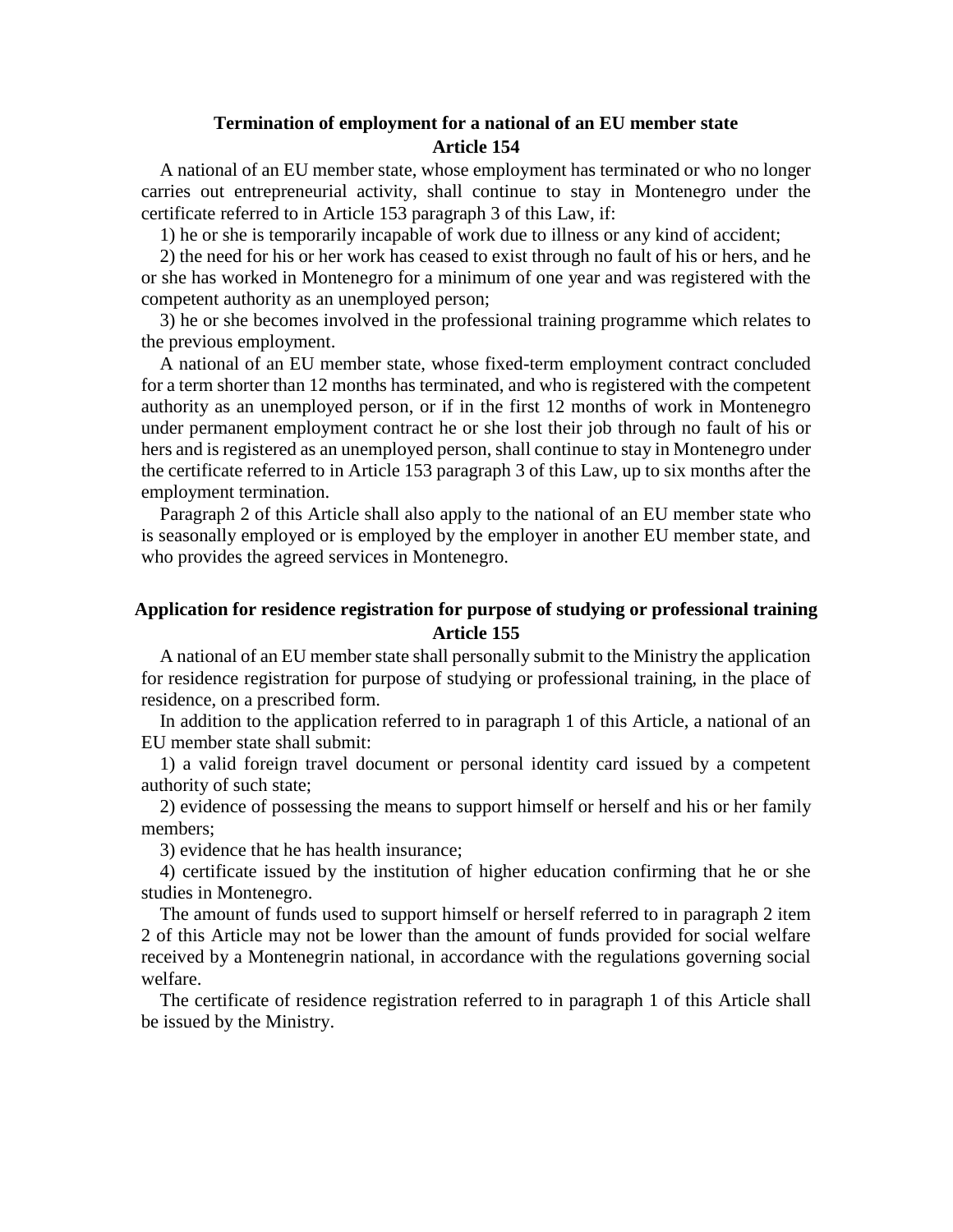# **Application for residence registration of a national of an EU member state who possesses sufficient funds to support himself or herself**

#### **Article 156**

A national of an EU member state shall personally file to the Ministry the application for residence registration in the event as per Article 152 paragraph 1 item 3 of this Law, in the place of residence, on the prescribed form.

In addition to the application referred to in paragraph 1 of this Article, the national of the EU member state shall submit:

1) a valid foreign travel document or a personal identity card issued by a competent authority of such state;

2) evidence that he or she has taken out health insurance for himself or herself and for his or her family members;

3) evidence of possessing sufficient means to support himself or herself and his or her family members while residing in Montenegro.

The amount of funds used to support himself or herself referred to in paragraph 2 item 3 of this Article may not be lower than the amount of funds provided for social welfare received by a Montenegrin national, in accordance with the regulations governing social welfare.

The certificate of residence registration referred to in paragraph 1 of this Article shall be issued by the Ministry.

#### **Application for residence registration of a family member**

#### **of a national of an EU member state Article 157**

A family member of a national of an EU member state shall personally file to the Ministry the application for residence registration in the event as per Article 152 paragraph 1 item 4 of this Law, in the place of residence, on the prescribed form.

Within the meaning of paragraph 1 of this Article, a family member shall be considered the persons as per Article 178 paragraph 3 of this Law.

In addition to the application referred to in paragraph 1 of this Article, a family member of the national of an EU member state shall submit:

1) a valid foreign travel document or personal identity card issued by the competent authority of such state;

2) evidence of possessing means to support himself or herself and his or her family members;

3) evidence that he or she, who has applied for the residence in Montenegro in accordance with this Law, is a family member of the national of the EU member state.

Exceptionally, the evidence referred to in paragraph 3 item 2 of this Article shall not be submitted by the family member of a national of an EU member state who stays in Montenegro for purpose of work or entrepreneurial activity.

The certificate of residence registration referred to in paragraph 1 of this Article shall be issued by the Ministry.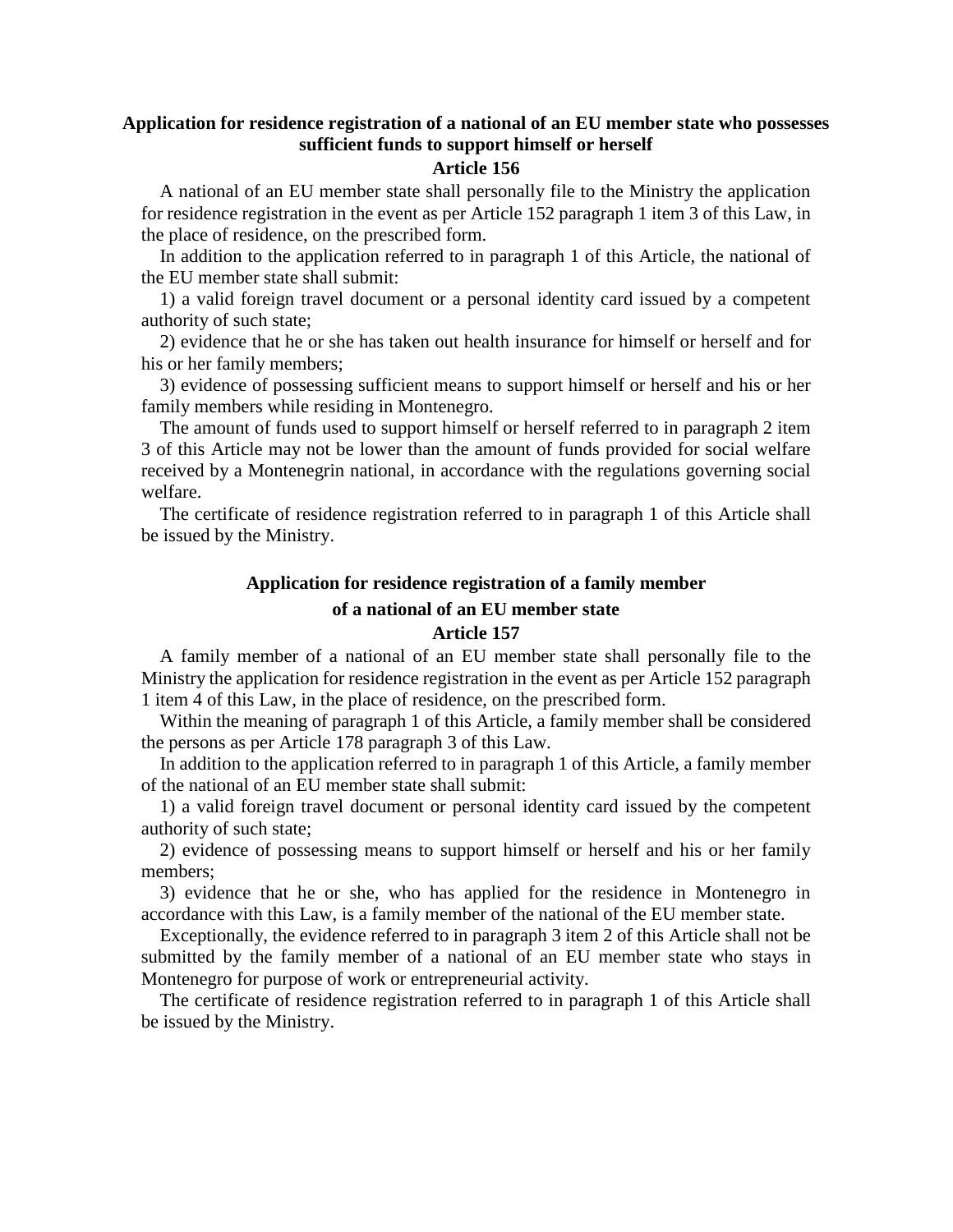#### **Procedure after applying for residence registration Article 158**

The certificate of residence registration as per Article 153 paragraph 3, Article155 paragraph 4, Article 156 paragraph 4 and Article 157 paragraph 5 of this Law shall be issued within ten days from the date of application filing.

The certificate of residence registration referred to in paragraph 1 of this Article shall be issued upon previously obtained opinion of the Agency and the police on the existence of any obstacles for the reasons of national i.e. internal security.

The Agency and the police shall promptly submit to the Ministry the opinion referred to in paragraph 2 of this Article, and not later than seven days from the date of receipt of the request for opinion.

If the Ministry does not receive the opinions referred to in paragraph 3 of this Article within the prescribed period, it shall be considered that there are no obstacles for the issuing of a certificate of residence registration.

On the rejection of the application for the issuing of certificate of residence registration referred in Article 153 paragraph 3, Article 155 paragraph 4, Article 156 paragraph 4 and Article 157 paragraph 5 of this Law, the Ministry shall decide by issuing a decision.

Against the decision referred to in paragraph 5 of this Article an appeal may be lodged to the Ministry, within eight days from the date of receipt of the decision.

#### **Termination of validity of the certificate of residence registration Article 159**

The certificate of residence registration of a national of an EU member state and of a member of his or her family shall cease to be valid if:

1) he or she is banned from entering and staying in Montenegro;

2) he or she was issued the certificate based on the untrue data or concealment of the actual objective and circumstances which were decisive for the issuing of the certificate;

3) the reasons on the grounds of which the certificate was issued have ceased to exist;

4) he or she deregisters his or her stay in Montenegro.

The police shall inform the Ministry of the reasons referred to in paragraph 1 items 2, 3 and 4 of this Article.

The Ministry shall issue the decision on the termination of validity of the certificate of residence registration.

When deciding on the termination of validity of the certificate of residence, the duration of stay, as well as personal, family, economic and other circumstances shall be particularly taken into account.

Against the decision referred to in paragraph 3 of this Article an appeal may be lodged to the Ministry, within eight days from the date of receipt of the decision.

# **Application forms and certificate**

# **Article 160**

The certificate referred to in Article 153 paragraph 3, Article 155 paragraph 4, Article 156 paragraph 4 and Article 157 paragraph 5 of this Law shall be issued on a prescribed form.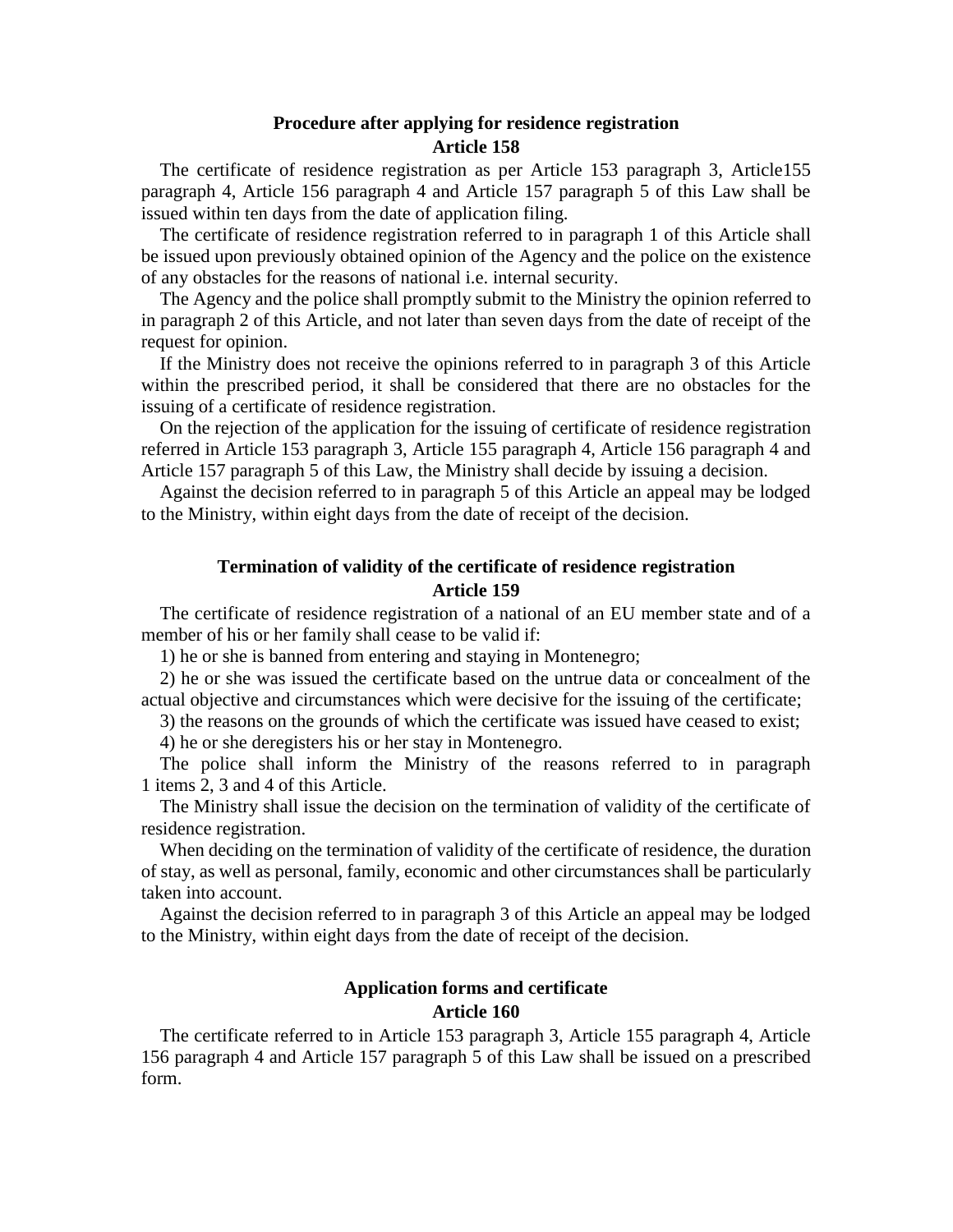The Ministry shall prescribe the content and the form of the application for residence registration as per Article 153 paragraph 1, Article 155 paragraph 1, Article 156 paragraph 1 and Article 157 paragraph 1 of this Law and the certificate form referred to in paragraph 1 of this Article.

# **Entry into Montenegro by a third-country national who is a family member of a national of an EU member state**

#### **Article 161**

A family member of an EU member state national, who is a third-country national, may enter Montenegro for family reunification with a national of an EU member state if:

1) he or she has a valid travel document and issued visa, if visa is required, unless otherwise provided for by an international treaty;

2) he or she is not banned from entering and staying in Montenegro;

3) the reasons of national i.e. internal security or public health do not exist.

If a family member of an EU member state national who is a third country national, does not have the documents referred to in paragraph 1 item 1 of this Article, the police shall enable him or her to acquire the necessary document or otherwise prove that he or she is entitled to the freedom of movement and stay in the European Union as a family member of the national of the EU member state.

To the third-country national, who is a family member of the EU member state national, the police may issue a visa at the border crossing point, provided that the reasons of national i.e. internal security or public health do not exist. A third-country national, who is a family member of an EU member state national, shall be exempted from payment of the fee for visa issuing, in accordance with the law governing administrative fees.

The family member of the EU member state national, who is a third-country national with granted temporary residence in Montenegro, shall not need the visa to enter Montenegro.

A family member of an EU member state national, who is a third-country national with a valid foreign travel document issued by the competent authority of the third country, shall have the right to leave Montenegro for the purpose of travel to another EU member state.

# **Stay for up to 90 days for a third-country national who is a family member of the EU member state national**

#### **Article 162**

A third-country national, who is a family member of an EU member state national, shall have the right to stay in Montenegro for up to 90 days from the date of entry in Montenegro, provided that he holds a valid foreign travel document issued by the competent authority of the third country.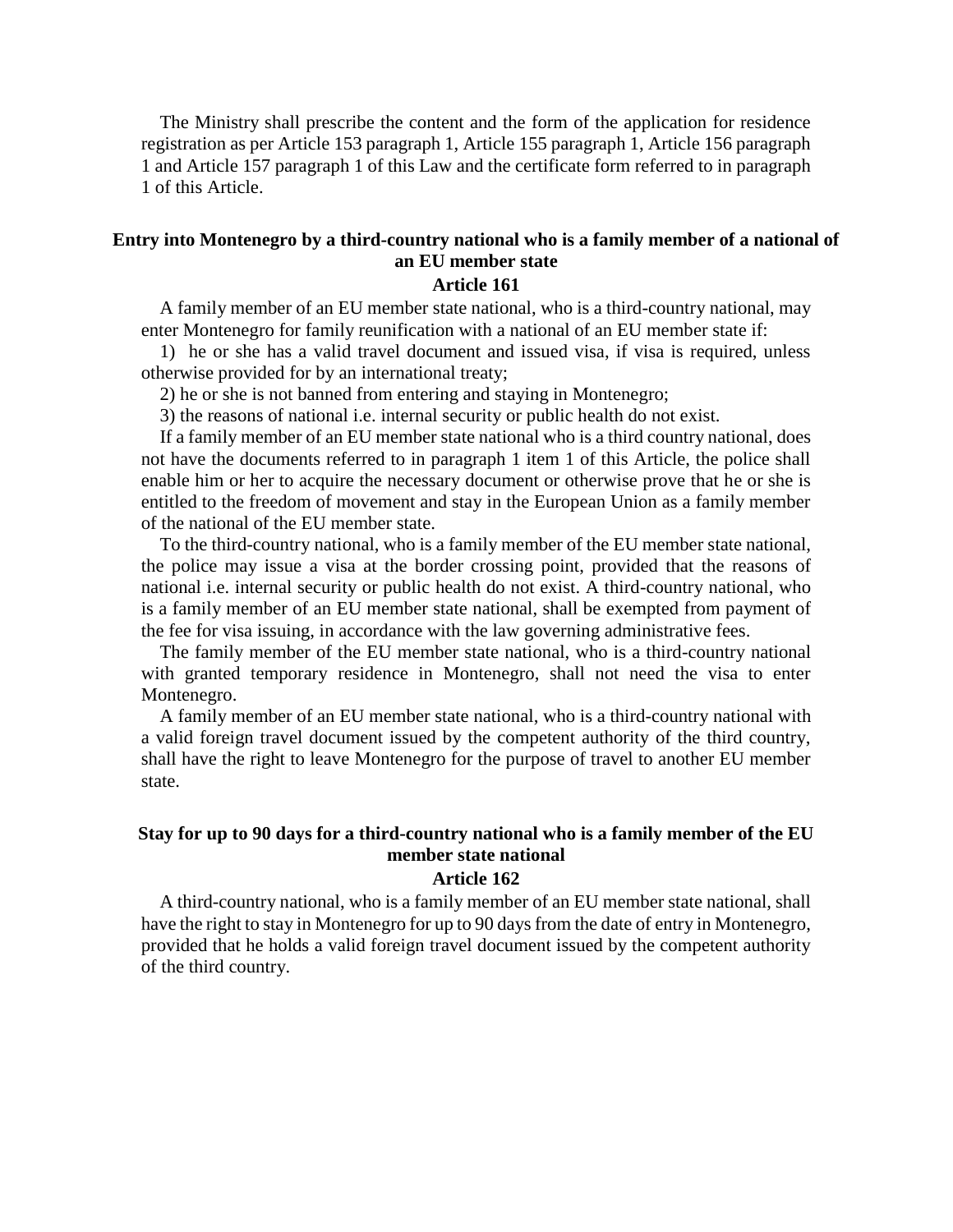# **Application for the issuing of temporary residence permit for a third-country national**

#### **who is a family member of an EU member state national Article 163**

A third-country national, who is a family member of an EU member state national, may be granted temporary residence if he or she has entered together with the EU member state national or is joining the EU member state national who temporarily stays in Montenegro for any of the reasons referred to in Article 152 paragraph 1 item 1, 2 and 3 of this Law.

A third-country national, who is a family member of an EU member state national, shall personally file to the Ministry the application for the issuing of a temporary residence permit, in the place of residence, on a prescribed form.

In addition to the application referred to in paragraph 2 of this Article, a third-country national, who is a family member of an EU member state national, shall submit:

1) a valid travel document;

2) an evidence of possessing the means to support himself or herself and his or her family members;

3) an evidence that he or she is a family member of the EU member state national.

Exceptionally, the evidence referred to in paragraph 3 item 2 of this Article shall not be submitted if the person referred to in paragraph 1 of this Article is a family member of the EU member state national who holds the certificate of residence registration for purpose of work or entrepreneurial activity.

When filing the application referred to in paragraph 2 of this Article, the national of the member state of the European Union shall be photographed, his or her fingerprints of two fingers shall be taken as well as his or her personal digitalised signature, in accordance with the law governing the issuing of a personal identity card.

Fingerprints of two fingers and digitalised personal signature shall not be taken from the children younger than 12 years of age.

The person referred to in paragraph 1 of this Article, who prior to the expiry of 90-day stay duly files the application for the issuing of temporary residence permit, may stay in Montenegro until the decision upon application is issued.

The application form referred to in paragraph 2 of this Article shall be prescribed by the Ministry.

## **Deciding on application Article 164**

Upon the receipt of the application for the issuing of a temporary residence permit as per Article 163 of this Law, the Ministry shall issue the certificate which shall determine the deadline within which the applicant may take over the permit.

The Ministry shall decide on the application for the issuing of a temporary residence permit as per Article 163 of this Law, within 20 days from the date when the application was duly filed.

The Ministry shall issue a temporary residence permit for a family member of an EU member state national, who is a third-country national, with the prior opinion of the existence of obstacles for the reasons of national i.e. internal security obtained from the Agency and the police.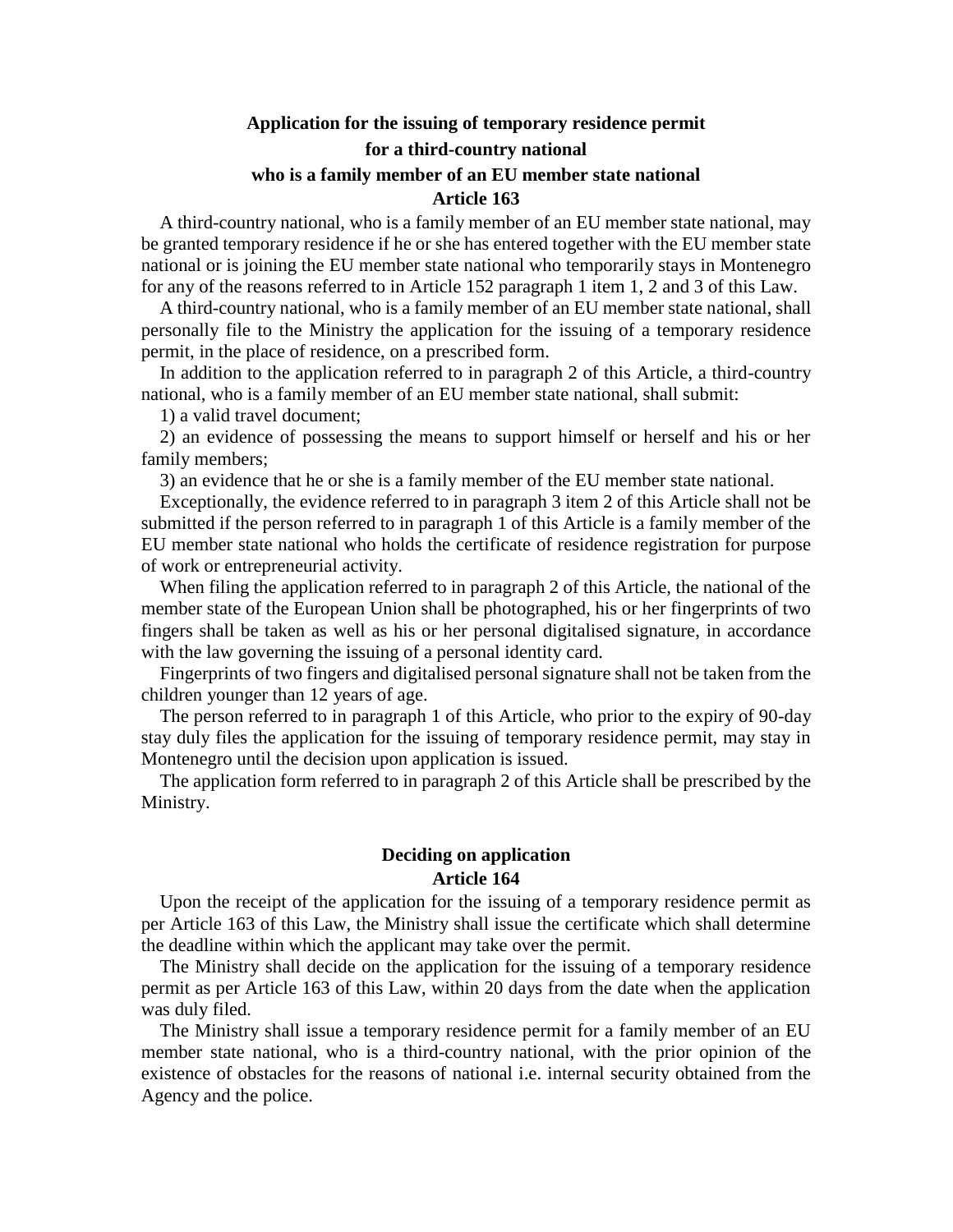The Agency and the police shall promptly submit to the Ministry the opinion referred to in paragraph 3 of this Article, and not later than seven days from the date of receipt of the request for opinion.

If the Ministry does not receive the opinions referred to in paragraph 4 of this Article within the prescribed period, it shall be considered that there are no obstacles for the issuing of a temporary residence permit referred to in paragraph 3 of this Article.

The permit referred to in paragraph 3 of this Article shall be issued with the validity period of five years or for a shorter period, if the foreign national who has been issued the permit intends to stay in Montenegro for a period shorter than five years.

The Ministry shall decide on the rejection of the application for the issuing of the permit referred to in paragraph 3 of this Article by issuing a decision.

Against the Decision referred to in paragraph 7 of this Article, an appeal may be lodged to the Ministry within eight days from the date of receipt of the Decision.

# **Extension of the right to temporary residence of a family member who is the national of the EU member state Article 165**

In the event of death of the EU member state national whose residence was registered in accordance with this Law, or in the event of his or her departure from Montenegro, his or her family member, who is an EU member state national, shall keep the right to temporary residence if he or she proves that he or she is employed in Montenegro or carries on entrepreneurial activity and has funds for support and health insurance for himself or herself or his or her family members, or if he or she is studying or attends professional training and submits evidence that he or she has funds for support and health insurance for himself or herself and his or her family members.

In the event of death of a EU member state national whose residence was registered in accordance with this Law, his or her family member, who is a third-country national, shall keep the right to temporary residence if he or she stayed in Montenegro with the EU member state national for at least one year and proves that he or she is employed in Montenegro or carries on entrepreneurial activity or has funds for support and health insurance for himself or herself and his or her family members.

In the event that an EU member state national dies or leaves Montenegro, his or her children and the other parent taking care of such children shall keep the right to temporary residence, regardless of their citizenship, if the children stay in Montenegro and are enrolled in an educational institution, until the completion of their schooling.

In the event of a divorce or marriage annulment, the spouse of an EU member state national, who is an EU member state national, shall keep the right to temporary residence if he or she is employed in Montenegro or carries out entrepreneurial activity and has funds for support and health insurance for himself or herself and his or her family members, or if he or she is studying or attends professional training and submits the evidence that he or she has funds for support and health insurance for himself or herself and his or her family members.

In the event of a divorce or marriage annulment, the spouse of the EU member state national, who is a third-country national, and who is employed in Montenegro or carries out entrepreneurial activity, and submits evidence that has funds for support and health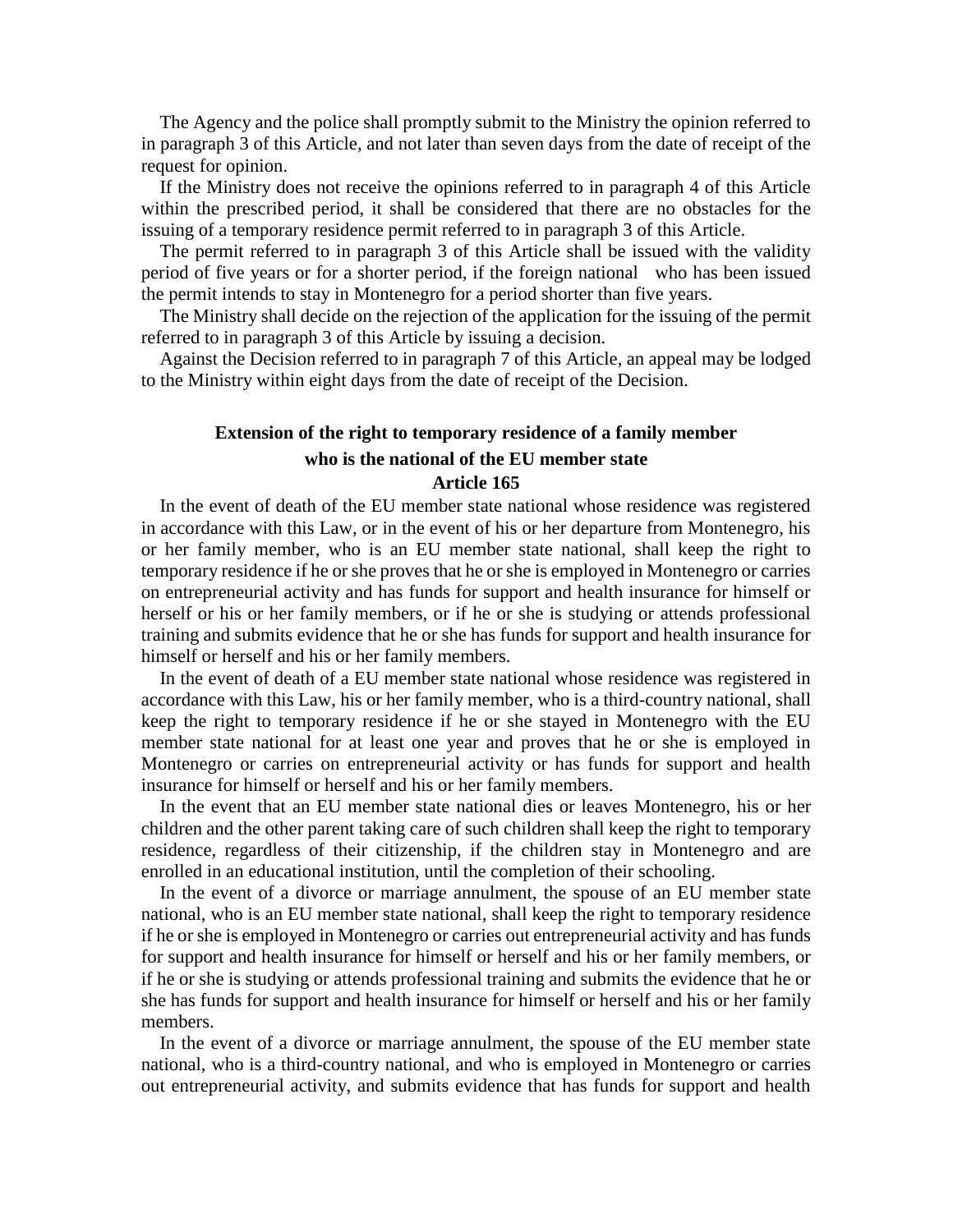insurance for himself or herself or his or her family members, shall keep the right to temporary residence:

1) if the marriage lasted at least three years, where the spouses spent a minimum of one year in Montenegro;

2) in the event of enforcement of a parental right over the children of the EU member state national who were entrusted to his or her custody by the agreement between spouses or under the court decision;

3) in the event of enforcement of a parental right over the minor children who stay in Montenegro and who are entrusted for care and custody to another parent by the agreement of the spouses or under the court decision;

4) due to extremely difficult circumstances such as domestic violence.

### **Termination of temporary residence permit validity for a third-country national who is a family member of the EU member state national**

#### **Article 166**

A temporary residence permit of a family member of the EU member state national, who is a third-country national, shall cease to be valid if:

1) he or she is banned from entering and staying in Montenegro;

2) he or she is granted temporary residence based on the untrue data or concealment of the actual objective and circumstances which were decisive for granting permanent residence;

3) the reasons for which he or she was issued a temporary residence permit have ceased to exist;

4) he or she deregisters his or her stay in Montenegro;

5) he or she has stayed outside Montenegro during the period of temporary residence for longer than six months per year;

6) during the validity period of temporary residence he or she has stayed outside Montenegro for longer than one year, uninterruptedly, unless he or she was absent for justifiable reasons such as pregnancy, birth of children, critical illness, studying, professional training, posting for work to another country or military service.

Of the reasons referred to in paragraph 1 items 2 through 6 of this Article the police shall inform the Ministry.

The Ministry shall issue the decision on the termination of temporary residence validity.

When deciding on the termination of a temporary residence permit validity, duration of stay and personal, family economic and other circumstances shall be particularly taken into account.

Against the decision referred to in paragraph 3 of this Article, the appeal may be lodged to the Ministry within eight days from the date of the decision receipt.

# **Permanent residence of an EU member state national Article 167**

A permanent residence permit may be issued to an EU member state national who until the date of the submission of application for the issuing of the permit has legally resided in Montenegro, for five years uninterruptedly, under the certificate of residence registration.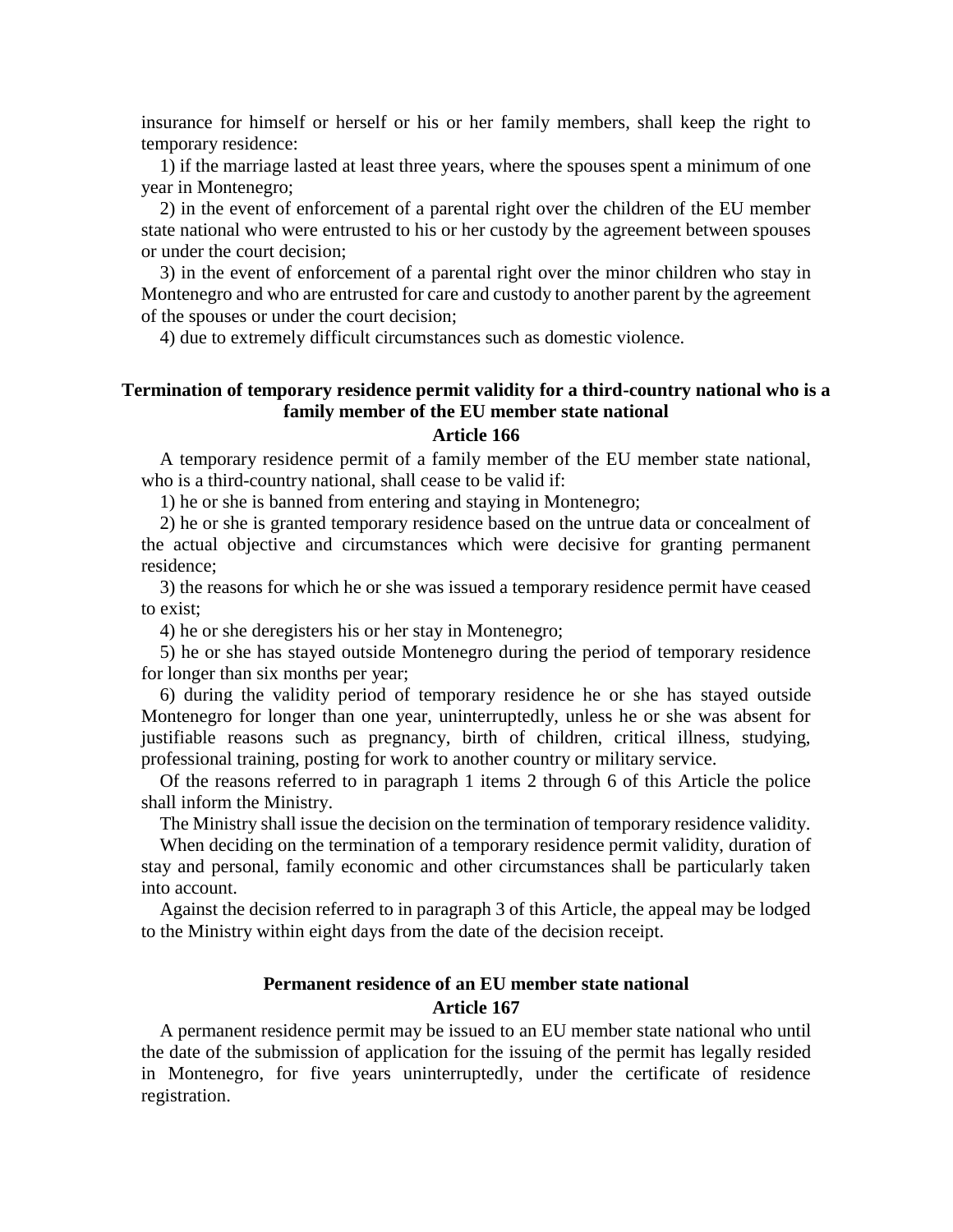The EU member state national shall be considered to have uninterruptedly resided in Montenegro even when in the period of five years, he or she was absent from Montenegro more than once in the total duration of up to one year, or for six months during one year, or was absent from Montenegro due to the military service.

Exceptionally from paragraph 1 of this Article, a permanent residence permit may be issued to the EU member state national if:

1) he or she has temporarily stayed in Montenegro for work or entrepreneurial activity and has stopped working due to the fact that the conditions have been met for his or her old-age pension in Montenegro, and has been previously employed in Montenegro for a minimum of one year and has uninterruptedly resided in Montenegro for longer than three years;

2) he or she is temporarily retired and has been previously employed in Montenegro for a minimum of one year and has uninterruptedly resided in Montenegro for longer than three years;

3) he or she has temporarily stayed in Montenegro for work or entrepreneurial activity and has stopped working due to permanent work incapacity, and has uninterruptedly resided in Montenegro for longer than two years;

4) he or she has temporarily stayed in Montenegro for work or entrepreneurial activity and has stopped working due to permanent work incapacity which is a consequence of a work-related injury or occupational disease based on which he or she has acquired disability pension in Montenegro, irrespective of the duration of his or her stay in Montenegro;

5) he or she has temporarily stayed in Montenegro for work or entrepreneurial activity and after three years of uninterrupted work and residence in Montenegro, became employed in another EU member state, kept the temporary residence in Montenegro, and returns to Montenegro at least once a week.

An uninterrupted stay in Montenegro as per paragraph 3 items 1, 2, 3 and 5 of this Article shall also be considered the period of residence for work or entrepreneurial activity of an EU member state national who has worked in another EU member state and has kept his or her residence in Montenegro.

The unemployment period recorded with the competent employment authority which has occurred through no fault of the EU member state national, and the period of incapacity for work due to illness or injury, shall be included in the employment period.

An EU member state national as per paragraph 3 items 1, 2, 3 and 5 of this Article, whose spouse, with whom he or she jointly stays in Montenegro, has Montenegrin citizenship or his or her Montenegrin citizenship was terminated upon the solemnization of marriage, shall be granted permanent residence regardless of the duration of stay and employment in Montenegro.

# **Permanent residence of a third-country national who is a family member of an EU member state national**

#### **Article 168**

A permanent residence permit may be issued to a third-country national who is a family member of the EU member state national if until the date of filing the application for the issuing of permit he or she has legally resided in Montenegro with the EU member state national, for five years uninterruptedly, based on the granted temporary residence.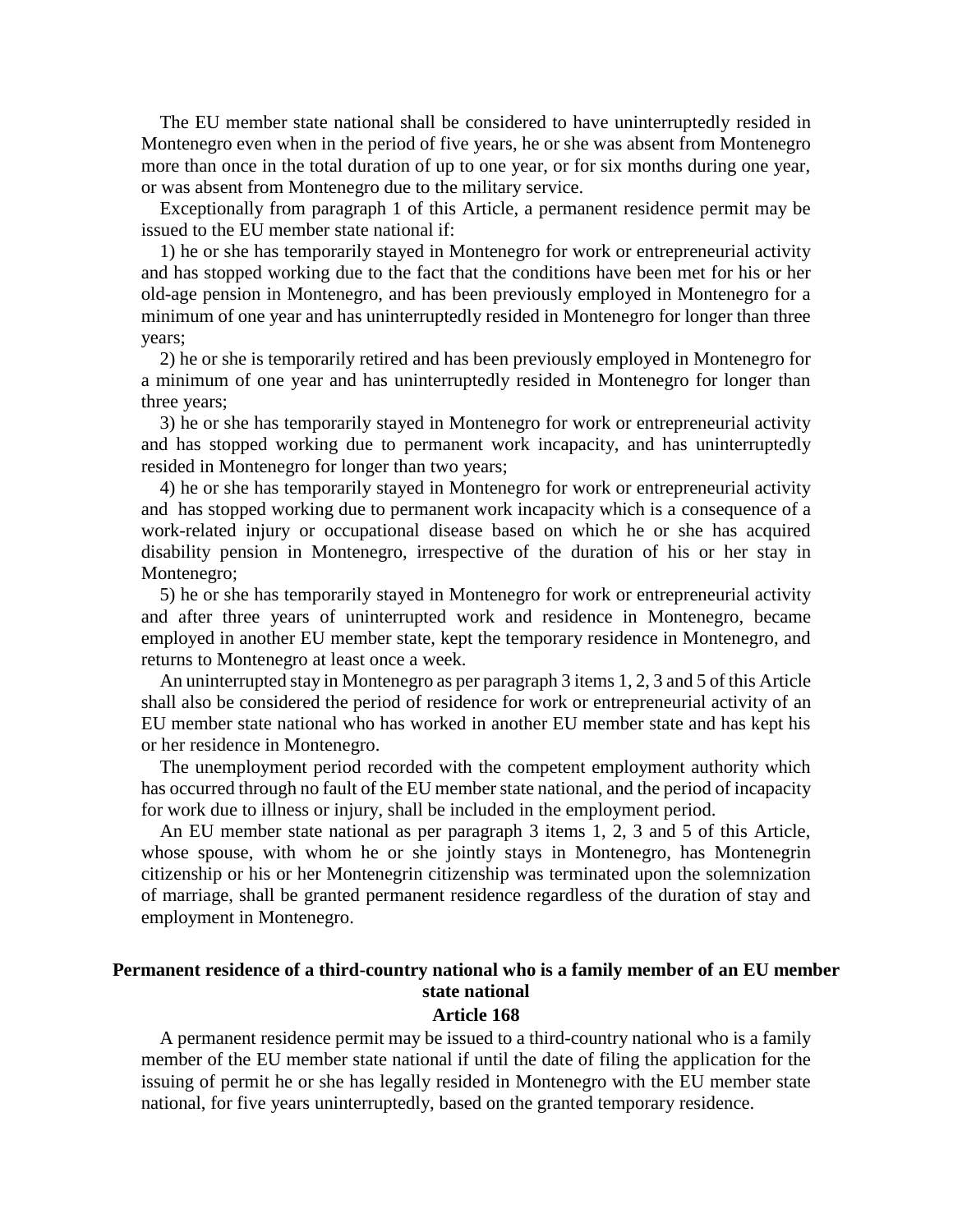A third-country national who is a family member of the EU member state national shall be considered to have uninterruptedly resided in Montenegro even when in the period of five years, he or she was absent from Montenegro more than once in the total duration of up to one year or for six months during one year, or was absent from Montenegro due to the military service.

Exceptionally from paragraph 1 of this Article, a permanent residence permit may be issued to a third-country national who is a family member of the EU member state national, if:

1) the national of the EU member state with whom he or she has resided in Montenegro died during the temporary residence, for the purpose of work which has lasted for two uninterrupted years prior to death or for a shorter period if death occurred as a consequence of a work-related injury or occupational disease;

2) he or she has lost Montenegrin citizenship after marriage with the EU member state national who is employed or carries on entrepreneurial activity.

A family member who has acquired the right to permanent residence in accordance with Article 167 paragraph 1 of this Law, and who resides in Montenegro with an EU member state national, shall have the right to permanent residence, regardless of the duration of temporary residence in Montenegro.

# **Application for the issuing of permanent residence permit to an EU member state national Article 169**

An EU member state national shall personally file the application to the Ministry for the issuing of a permanent residence permit, in the place of residence, on a prescribed form.

In addition to the application referred to in paragraph 1 of this Article, an EU member state national shall submit:

1) a valid travel document or a personal identity card issued by the competent authority of such state;

2) evidence that he or she meets the conditions as per Article 167 of this Law.

When filing the application referred to in paragraph 1 of this Article, the national of the EU member state shall be photographed, his or her fingerprints of two fingers shall be taken as well as his or her personal digitalised signature, in accordance with the law governing the issuing of a personal identity card.

Fingerprints of two fingers and signature shall not be taken from the children younger than 12 years of age.

# **Application for the issuing of a permanent residence permit to a third-country national who is a family member of an EU member state national Article 170**

A third-country national who is a family member of an EU member state national shall personally file to the Ministry the application for the issuing of permanent residence permit, in the place of residence, on a prescribed form.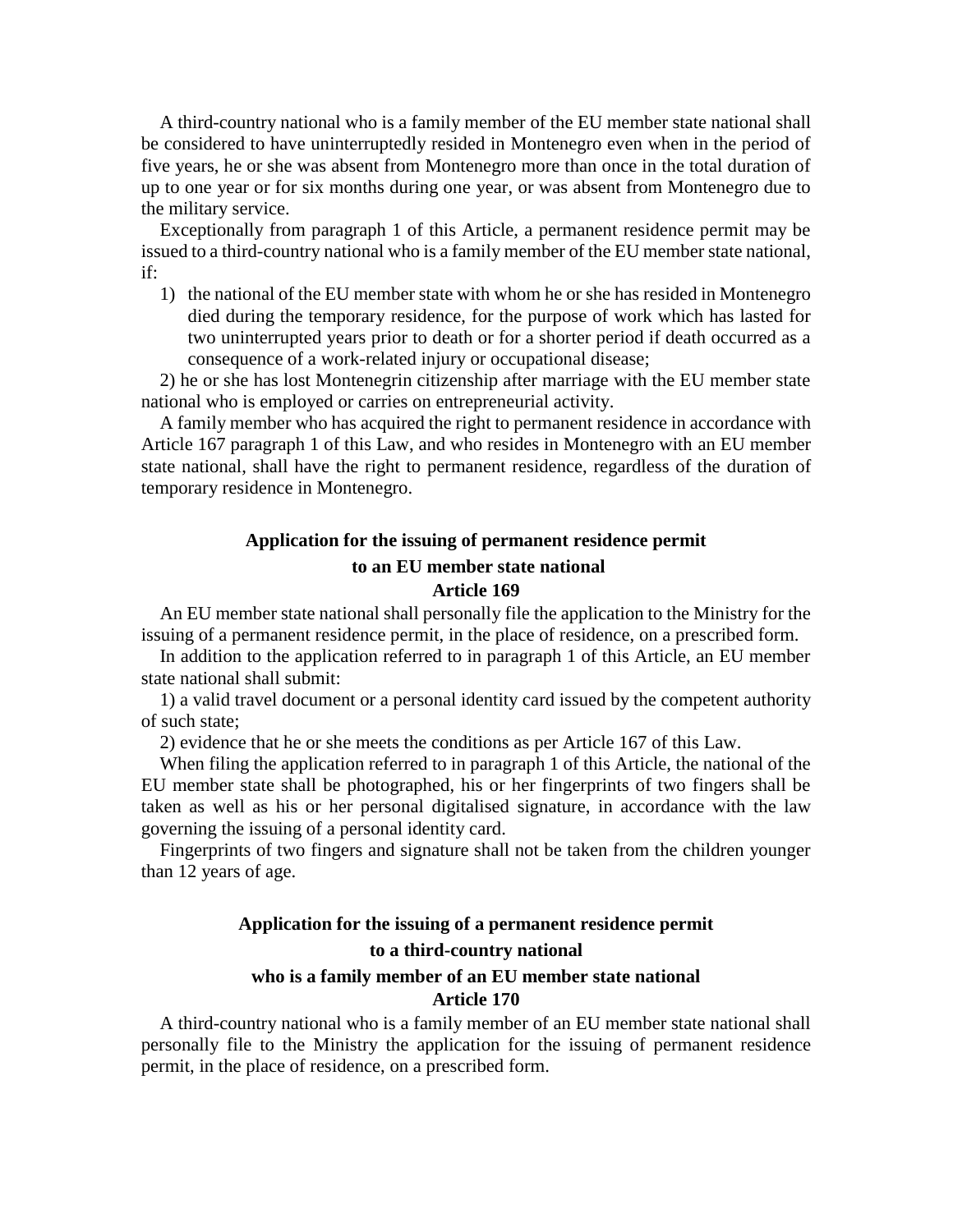In addition to the application, the person referred to in paragraph 1 of this Article shall submit a valid foreign travel document and evidence that he or she meets the conditions as per Article 168 of this Law.

When the person referred to in paragraph 1 of this Article files the application, he or she shall be photographed, his or her fingerprints of two fingers shall be taken as well as his or her personal digitalised signature, in accordance with the law governing the issuing of a personal identity card.

Fingerprints of two fingers and signature shall not be taken from the children younger than 12 years of age.

The application form referred to in Article 169 paragraph 1 of this Article and paragraph 1 of this Article shall be prescribed by the Ministry.

### **Deciding on the application for the issuing of permanent residence permit to an EU member state national**

#### **Article 171**

Upon the receipt of the application for the issuing of a permanent residence permit to an EU member state national, the Ministry shall issue the certificate which shall determine the deadline within which the applicant may take over the permit.

The Ministry shall decide on the application for the issuing of a permanent residence permit to the EU member state national, as soon as possible, not later than within 3 months from the date when the application was duly filed.

The Ministry shall issue a permanent residence permit to an EU member state national, with the prior opinion of the existence of obstacles for the reasons of national i.e. internal security obtained from the Agency and the police.

The Agency and the police shall promptly submit to the Ministry the opinion referred to in paragraph 3 of this Article, and not later than 60 days from the date of receipt of the request for opinion.

If the Ministry does not receive the opinions referred to in paragraph 3 of this Article within the prescribed period, it shall be considered that there are no obstacles for the issuing of a permanent residence permit.

A permanent residence permit shall be issued with the validity period of ten years.

The Ministry shall decide on the rejection of the application for the issuing of a permanent residence permit to an EU member state national, by issuing a decision.

Against the Decision referred to in paragraph 7 of this Article, an administrative procedure may be initiated.

# **Deciding on the application for the issuing of permanent residence permit to a thirdcountry national who is a family member**

#### **of an EU member state national**

#### **Article 172**

On the application for the issuing of a permanent residence permit to a third-country national who is a family member of an EU member state national, the Ministry shall decide within six months from the date when the application was duly filed.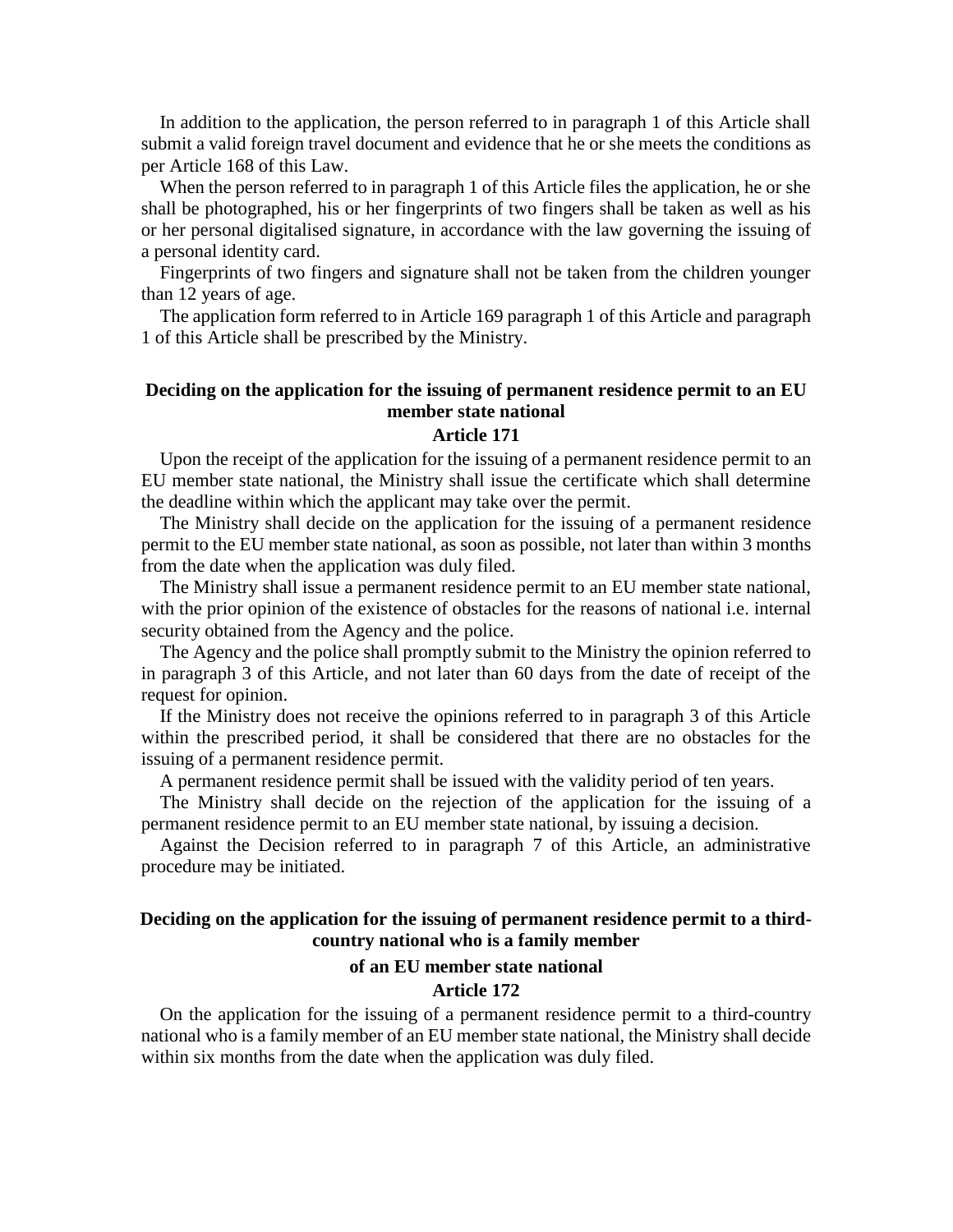The decision on the application for the issuing of a permanent residence permit referred to in paragraph 1 of this Article shall be subject to Article 171 paragraphs 2 through 8 of this Law.

# **Termination of permanent residence for an EU member state national and for a thirdcountry national who is his or her family member**

#### **Article 173**

Permanent residence shall be terminated for an EU member state national, if:

1) his or her entry and stay in Montenegro is banned;

2) it is established that he or she has uninterruptedly resided outside Montenegro for more than two years.

The Ministry shall issue the decision on the termination of permanent residence.

Against the decision referred to in paragraph 2 of this Article an administrative procedure may be initiated.

The provisions of paragraphs 1, 2 and 3 of this Article shall also apply to the termination of permanent residence of a third-country national who is a family member of an EU member state national.

# **Expulsion of an EU member state national and a member of his or her family Article 174**

To an EU member state national and his or her family member a decision on return may be issued, the deadline for voluntary departure from Montenegro may be defined or extended, i.e. an entry and stay may ban be imposed in accordance with Article 107 of this Law.

An EU member state national and his or her family member may be expelled from Montenegro if this is required for the reasons of national i.e. internal security or public health.

An EU member state national and his or her family member may not be expelled from Montenegro if the disease which poses a threat to public health has occurred three months after his or her entry to Montenegro.

When issuing a decision on expulsion of an EU member state national and his or her family member, duration of stay and personal, family, economic and other circumstances, the level of his or her social and cultural integration in Montenegro, age, health condition, and his or her connections with the country of origin shall be particularly taken into account.

The decision on expulsion of an EU member state national and his or her family member who is granted permanent residence in Montenegro or who uninterruptedly and legally resides in Montenegro for ten years or is a minor may be issued only if the reasons of national i.e. internal security exist, or if that is in the best interest of a foreign national minor.

An EU member state national and his or her family member shall be considered to illegally stay in Montenegro if they stay in Montenegro during the period of entry and stay ban within the meaning of Article 110 paragraph 4 of this Law.

Under the decision on expulsion referred to in paragraph 2 of this Article the deadline for leaving Montenegro may not be shorter than 30 days.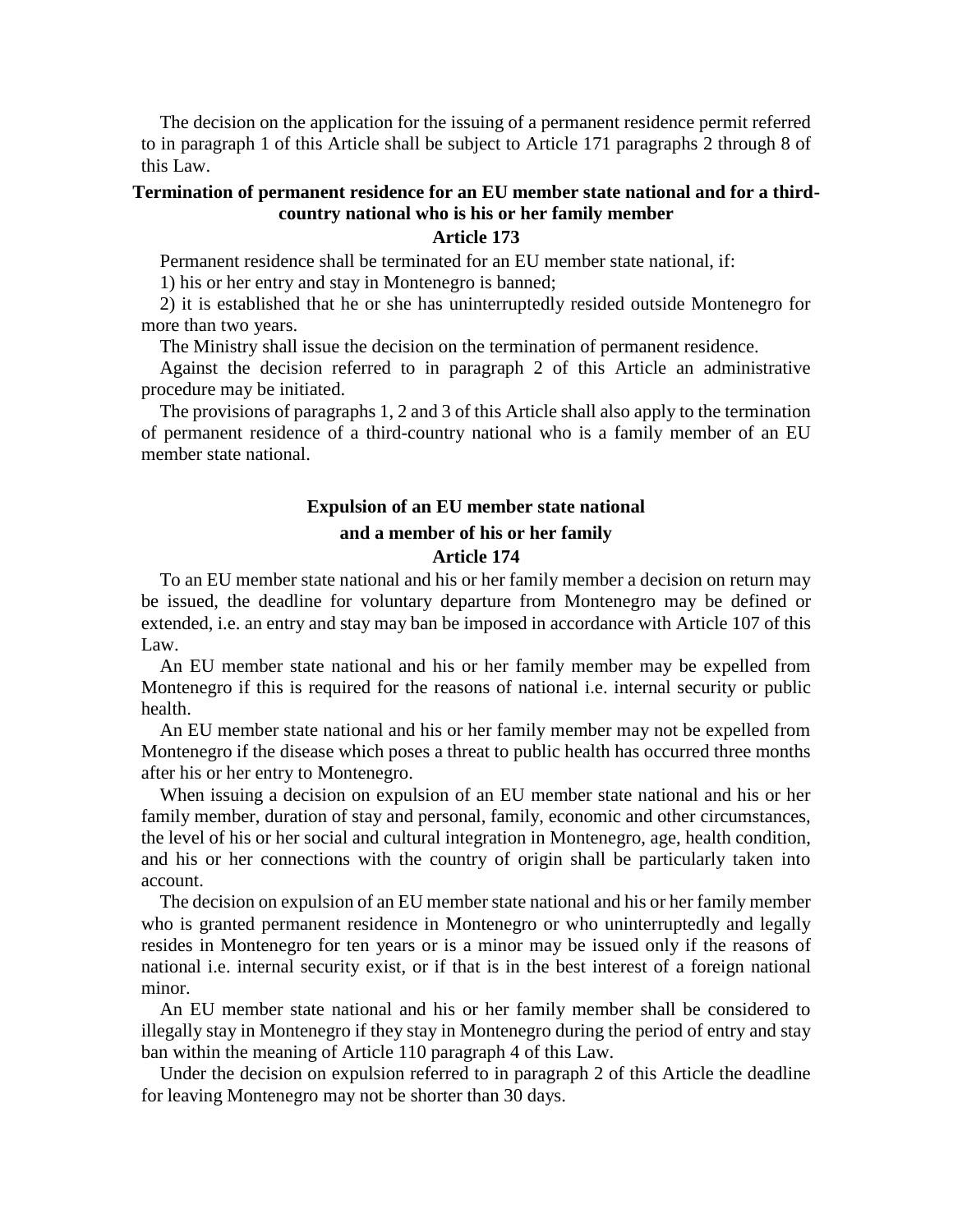# **Stay ban of an EU member state national and his or her family member Article 175**

An EU member state national and his or her family member shall not stay in Montenegro during the period of the entry and stay ban, unless it is necessary that he or she personally presents his or her case in the procedure of deciding on his or her expulsion.

An EU member state national and his or her family member, who is banned from entering and staying in Montenegro, may file the application for annulment and shortening of the entry and stay ban, three years from the issuing of enforceable decision pronouncing the entry ban, whereby he or she shall submit the evidence that the circumstances due to which the decision on the entry ban was issued have materially changed.

If the decision on the expulsion of an EU member state national and his or her family member is not enforced within two years, the police shall check if the reasons referred to in paragraph 2 of this Article exist and if the police establishes that such reasons exist, they shall annul the decision on expulsion.

### **Purpose of documents issued to EU member state nationals and members of their family Article 176**

Certificate of residence registration, temporary residence permit and permanent residence permit issued to an EU member state national, a family member of an EU member state national, who is the national of the EU member state, and to a third-country national who is a family member of an EU member state national, shall be public documents with which the foreign national evidences that he or she has been granted temporary i.e. permanent residence in Montenegro.

An EU member state national and his or her family member shall carry with them the documents referred to in paragraph 1 of this Article and shall present them upon the request of the authorized official.

An EU member state national and his or her family member who does not carry with him or her the document referred to in paragraph 1 of this Article or any other identity document, shall provide appropriate details of himself or herself, upon the request of the police officer.

An EU member state national and his or her family member shall neither give the documents referred to in paragraph 1 of this Article to other person for use nor use an invalid document or other person's document as his or her own.

The termination of validity of documents referred to in paragraph 1 of this Article shall not constitute the grounds for the termination of residence or expulsion from Montenegro.

The obligations of foreign national and actions in the event of disappearance of documents referred to in paragraph 1 of this Article shall be subject to Article 148 of this Law.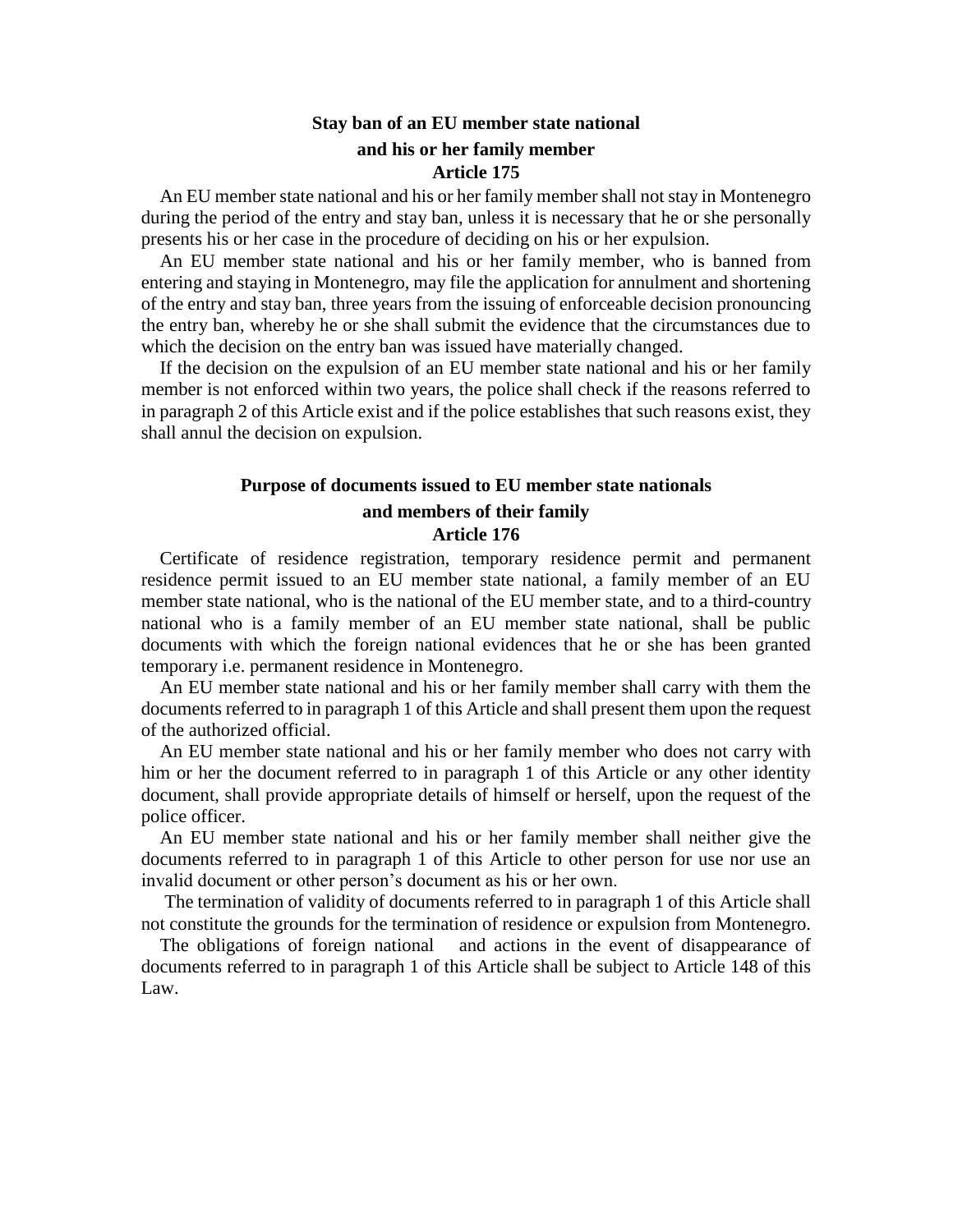# **Application forms and temporary and permanent residence forms for EU member state nationals and their family members**

#### **Article 177**

A temporary residence permit and a permanent residence permit issued to an EU member state national, a family member of an EU member state national, who is a EU member state national, and a third-country national who is a family member of an EU member state national, shall be issued on a prescribed form which shall contain: the coat of arms of Montenegro, name "Montenegro ", name of permit, and protective elements and sections for entry of personal and other data.

The data referred to in paragraph 1 of this Article shall be: surname, name, unique foreign national 's identification number, sex, citizenship, day, month and year of birth, permit number, date of issuing, expiry date, photograph, signature, name of issuing authority, and machine readable record.

The entry of the data referred to in paragraph 2 of this Article into the permit form shall be made by the Ministry.

The data containing machine readable record shall be determined by the Ministry in accordance with the recommendations ICAO Dos 9303.

Permit forms referred to in paragraph 1 of this Article shall be prepared by the Ministry, in accordance with Article 42 of this Law.

The costs for the preparation of permit forms referred to in paragraph 1 of this Article shall be borne by the applicant.

Permit forms referred to in paragraph 1 of this Article and the amount of fee referred to in paragraph 6 of this Article shall be prescribed by the Ministry.

# **Rights of EU member state nationals and of their family members Article 178**

An EU member state national as well as his or her family member, who has the right to reside in Montenegro, regardless of whether he or she is an EU member state national or not, shall be equal to the rights of the Montenegrin nationals, in accordance with the Treaty on the Functioning of the European Union.

When issuing the documents on stay in accordance with this Law, the persons referred to in paragraph 1 of this Article shall be exempted from the payment of the fee in accordance with the Law governing administrative fees.

Within the meaning of paragraph 1 of this Article, the following shall be considered as family:

1) spouses;

2) children of up to and including 21 years of age or dependants, as well as children of spouses or partners;

3) relatives in a direct line who are dependants, as well as relatives in a direct line of spouses or partners;

4) a person who in the country from which he or she came from is a dependant, or a household member of an EU member state national, or when severe medical reasons strictly require an EU member state national to personally care for a family member.

The provisions of this Law relating to the EU member state nationals shall also relate to the nationals of Iceland, the Principality of Liechtenstein, Kingdom of Norway, and the Swiss Confederation.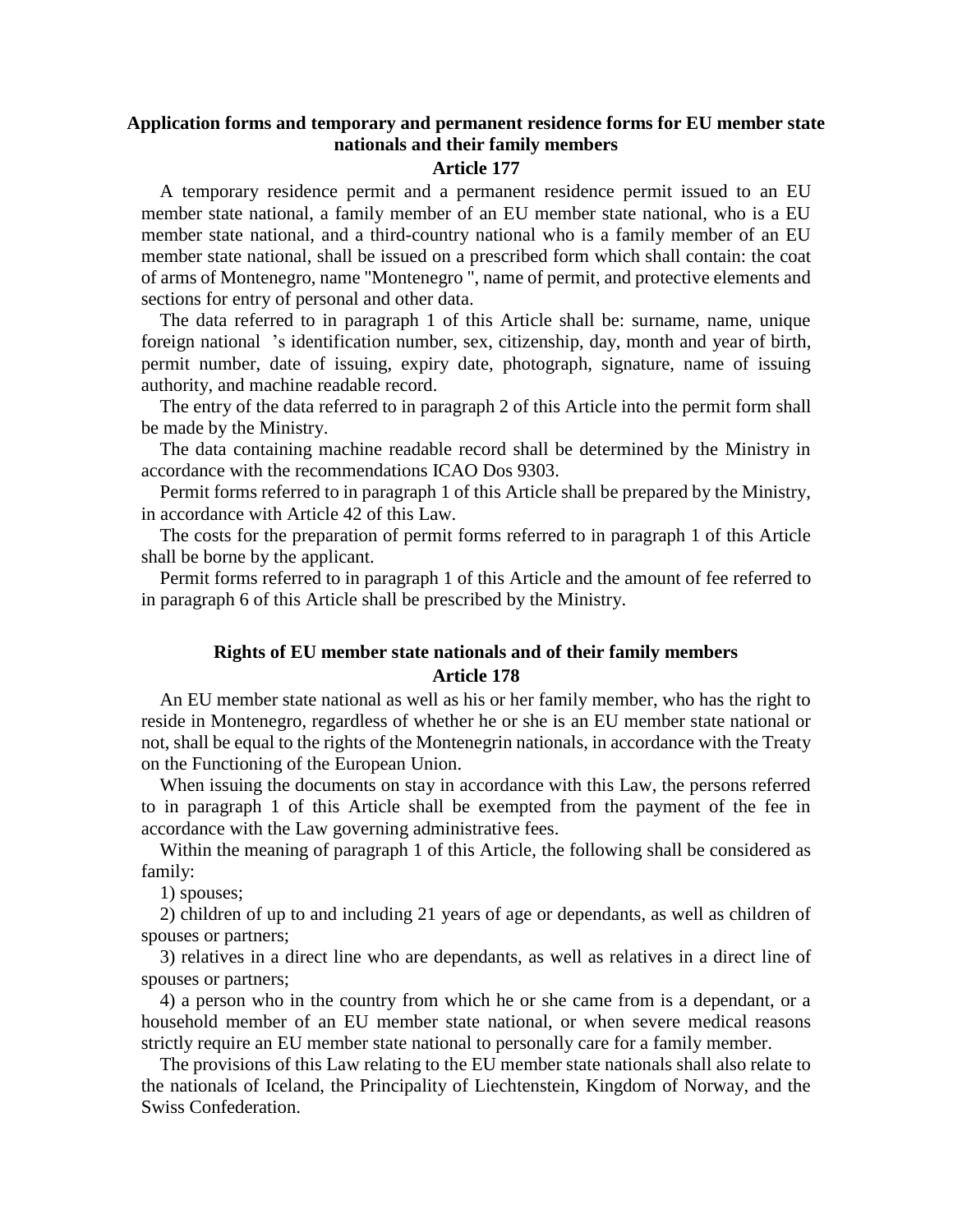### **X. STAY AND WORK OF THIRD-COUNTRY NATIONALS WITH GRANTED PERMANENT RESIDENCE IN ANOTHER EU MEMBER STATE AND OF THEIR FAMILY MEMBERS**

#### **Entry and stay of third-country nationals with granted permanent residence in another EU member state**

#### **Article 179**

A third-country national with granted residence in another EU member state may stay in Montenegro for up to 90 days from the day of entry into Montenegro, i.e. until the expiry of the period for which visa or residence permit has been issued to him or her by another EU member state, if the validity period of visa or residence permit is shorter than 90 days.

A third-country national referred to in paragraph 1 of this Article, who intends to stay in Montenegro for longer than 90 days, shall prior to the expiry of visa or residence permit validity period issued by another EU member state, file to the Ministry the application for the issuing of a temporary residence permit.

# **Application for the issuing of temporary residence permit to a third-country national with permanent residence granted in another EU member state**

#### **Article 180**

A third-country national as per Article 179 of this Law shall personally file to the Ministry the application for the issuing of a temporary residence permit, in the place of residence, on the form as per Article 61 paragraph 6 of this Law.

In addition to application referred to in paragraph 1 of this Article, a third-country national shall submit the evidence of the fulfilment of conditions as per Article 43 paragraph 1 items 1, 2, 3, 4, 7 and 9 of this Law.

When filing the application referred to in paragraph 1 of this Article, the third-country national shall be photographed, his or her fingerprints of two fingers shall be taken and as well as his or her digitalised personal signature, in accordance with the law governing the issuing of a personal identity card.

Fingerprints of two fingers and signature shall not be taken from the children younger than 12 years of age.

A third-country national who duly files the application for the issuing of a temporary residence permit prior to the expiry of 90-day stay, may stay in Montenegro until it is decided on the application.

# **Application for issuing of a temporary residence permit for a family member of a thirdcountry national with permanent residence granted in another EU member state Article 181**

A family member of a third-country national with permanent residence granted in another EU member state shall personally file to the Ministry the application for the issuing of a temporary residence permit, on the form referred to in Article 61 paragraph 6 of this Law.

Within the meaning of paragraph 1 of this Article, a family member shall be persons referred to in Article 44 paragraph 2 of this Law.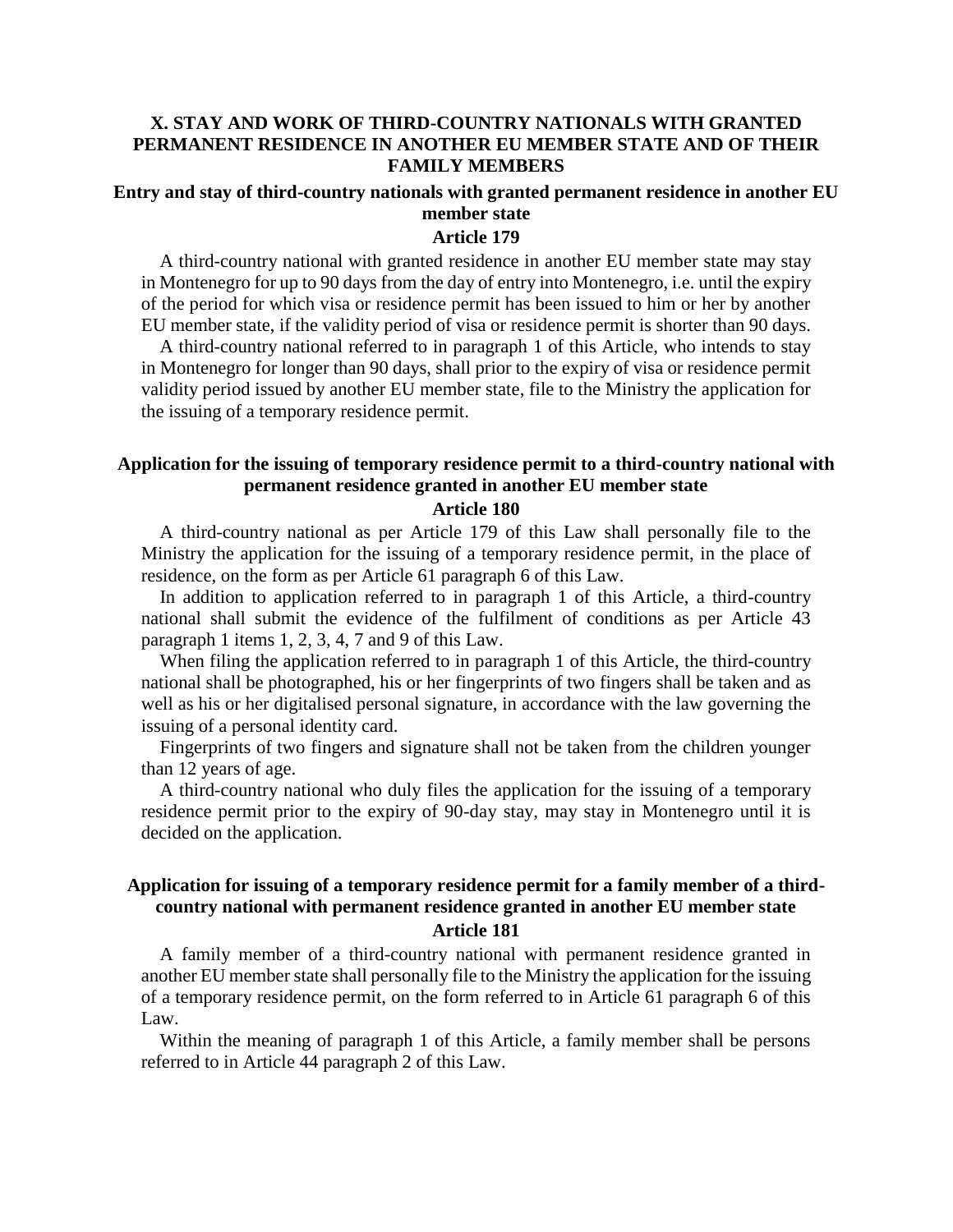In addition to the application referred to in paragraph 1 of this Article, a family member of a third-country national shall submit the evidence on the fulfilment of conditions as per Article 43 paragraph 1 items 1, 2, 3, 4, 7 and 9 of this Law, as well as:

1) evidence that his temporary residence is granted in another EU member state;

2) evidence that he or she is a family member of a third-country national with granted permanent residence in another EU member state.

The application referred to in paragraph 1 of this Article shall be subject to Article 180 paragraphs 3, 4 and 5 of this Law.

#### **Deciding on the application for the issuing of a temporary residence permit to a thirdcountry national with permanent residence granted in another EU member state and to his or her family member**

#### **Article 182**

The decision on the application as per Articles 180 and 181 of this Law and the issuing of a temporary residence permit for a third-country national with permanent residence granted in another EU member state and to his or her family member shall be subject to Article 62 of this Law.

The extension of temporary residence, termination of permit, and expulsion of foreign national referred to in paragraph 1 of this Law shall be accordingly subject to the provisions of this Law relating to temporary residence of an EU member state national.

#### **Notifying the other EU member state Article 183**

Of the issued temporary residence permit to a third-country national with permanent residence granted in another EU member state and to his or her family member, of the extension of the temporary residence, and of the expulsion of such persons, the Ministry shall notify the competent authority of another EU member state where permanent residence is granted to a third-country national.

# **XI. STAY AND WORK OF THIRD-COUNTRY NATIONALS WITH HIGHER EDUCATION QUALIFICATIONS**

# **Employment of a third-country national**

# **who possesses higher education qualifications Article 184**

A third-country national with higher education qualifications who possesses necessary i.e. appropriate expertise and a temporary residence and work permit, may become employed in Montenegro in accordance with the regulations on employment.

Higher education qualification shall be considered a qualification acquired upon the completion of an appropriate study programme, in accordance with the regulations governing higher education.

Temporary residence and work permit of a third-country national with higher education qualifications (hereinafter: "EU Blue Card") shall be issued to a foreign national who meets the conditions referred to in paragraph 1 of this Article and Article 43 of this Law.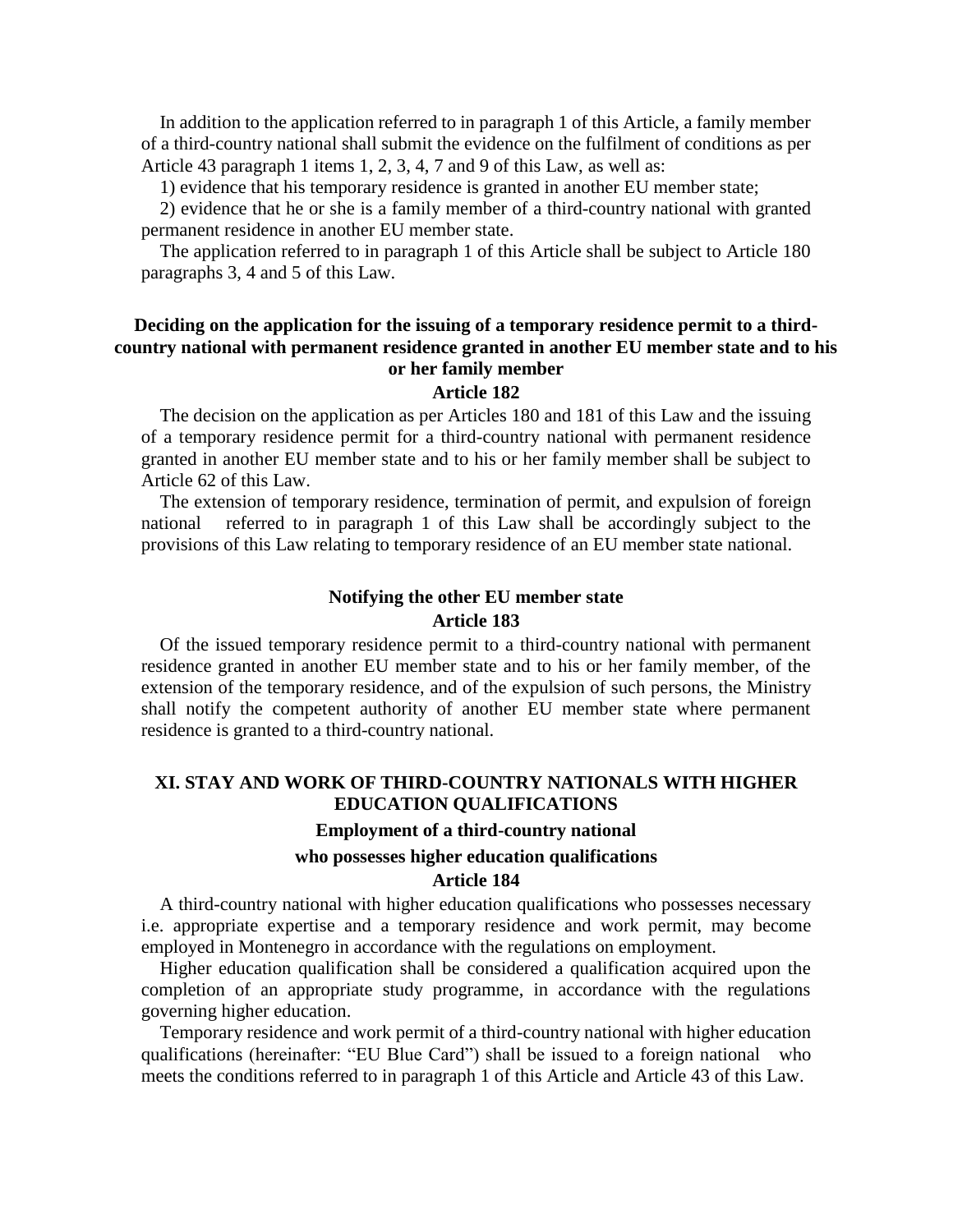### **Application for the issuing of a temporary residence and work permit Article 185**

A third-country national with higher education qualifications shall personally file to the Ministry the application for the issuing of a temporary residence and work permit, in the place of residence, on the form referred to in Article 79 paragraph 9 of this Law.

With the application referred to in paragraph 1 of this Article, a third-country national with higher education qualifications shall, in addition to evidence of the fulfilment of conditions as per Article 43 of this Law, submit:

1) employment contract concluded with the employer in Montenegro, for the term of minimum 12 months;

2) evidence of higher education or of completed undergraduate or postgraduate studies.

The contract referred to in paragraph 2 item 1 of this Article shall indicate annual gross salary the amount of which may not be lower than one and a half of average gross salary in Montenegro, according to the data of the administration authority in charge of statistics.

When filing the application referred to in paragraph 1 of this Article, the applicant shall be photographed, his or her fingerprints of two fingers shall be taken and as well as the digitalised personal signature, in accordance with the law governing the issuing of a personal identity card.

The person referred to in paragraph 1 of this Article, who duly files the application for the issuing of a temporary residence permit prior to the expiry of 90-day stay, may remain in Montenegro until the decision is issued on the application for the issuing of the EU Blue Card.

### **Deciding on the application for the issuing of the EU Blue Card Article 186**

The Ministry shall issue the confirmation of the receipt of the application for the issuing of the EU Blue Card determining the deadline within which the applicant may take over the EU Blue Card.

On the application for the issuing of the EU Blue Card it shall be decided within 20 days from the date of duly filed application.

The EU Blue Card shall be issued by the Ministry, with prior opinion of the Agency and the police of the existence of any obstacles for the reasons of national i.e. internal security.

The Agency and the police shall promptly submit to the Ministry the opinion referred to in paragraph 3 of this Article, not later than seven days from the date of receipt of the request for opinion.

If the Ministry does not receive the opinions referred to in paragraph 3 of this Article within the prescribed period, it shall be considered that there are no obstacles for the issuing of a temporary residence permit.

The rejection of the application for the issuing of the EU Blue Card shall be subject to the decision.

Against the decision referred to in paragraph 6 of this Article an appeal may be lodged to the Ministry within eight days from the date of receipt of the decision.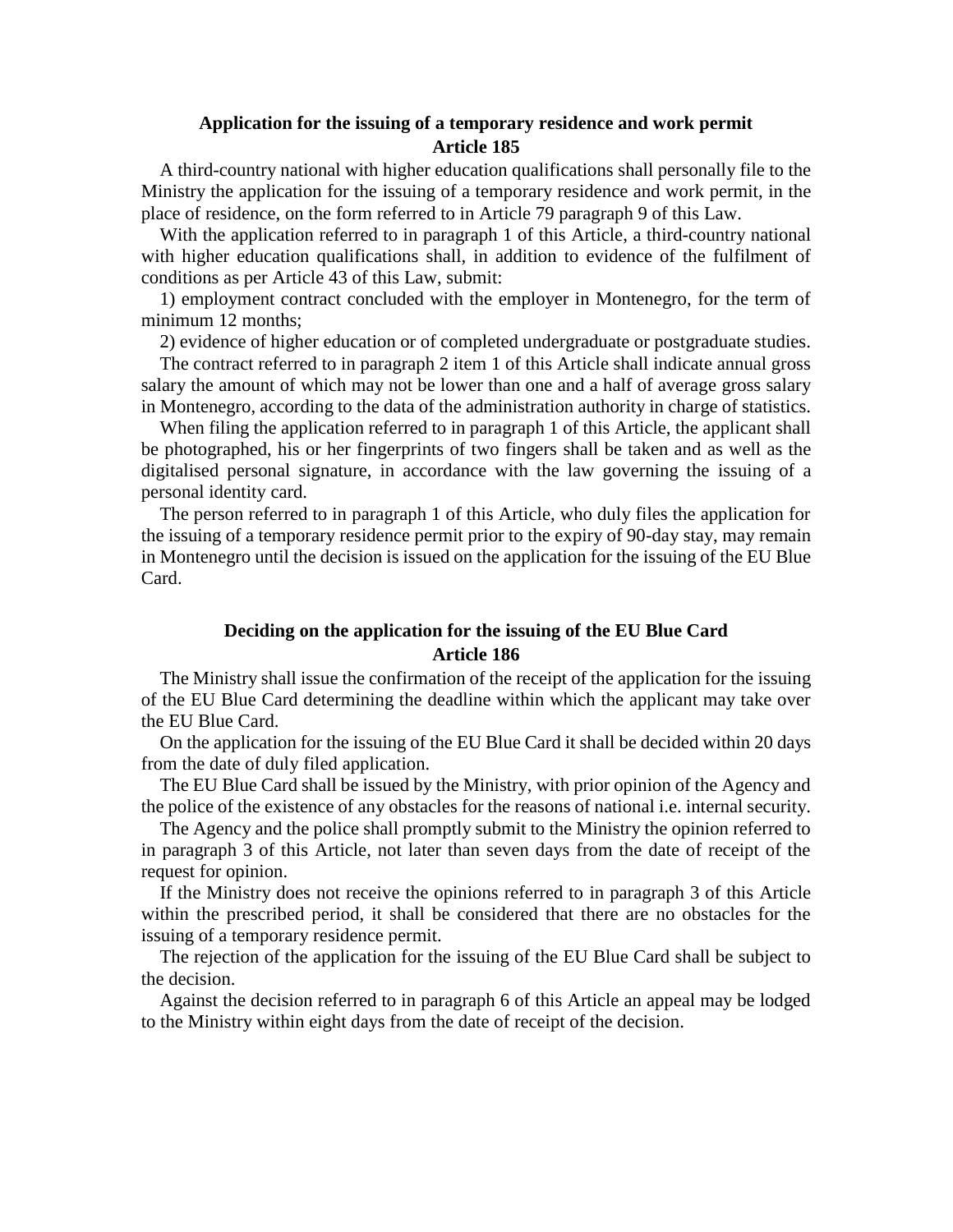#### **Validity period of the EU Blue Card Article 187**

The EU Blue Card shall be issued with the validity period of up to two years.

If the employment contract has been concluded for the term shorter than two years, the EU Blue Card shall be issued for the term of the employment contract, increased by additional three months.

# **Rejection of application for the issuing of the EU Blue Card Article 188**

The application for the issuing of the EU Blue Card shall be rejected if a third-country national does not meet the conditions as per Article 184 of this Law and fails to submit the evidence as per Article 185 paragraph 2 of this Law, or if it is established that the submitted documents were illegally obtained.

The Ministry may reject the application for the issuing of the EU Blue Card if the employer from whom he or she received the offer has been punished for illegal employment or has failed to register the work of a foreign national, or the applicant has breached the provisions of this law relating to the entry, stay and work of foreign nationals.

#### **Work pursuant to the EU Blue Card Article 189**

A third-country national who has been issued the EU Blue Card (hereinafter: "EU Blue Card holder") may work in Montenegro only on the jobs for which the EU Blue Card has been issued to him or her, and only for the employer who employs him or her.

The employer may assign an EU Blue Card holder only to such jobs for which the EU Blue Card was issued.

The employer shall keep a copy of the EU Blue Card in the business premises or at the place of work of the foreign national.

Where the employment contract terminates and where other conditions based on which the EU Blue Card was issued cease to exist, the employer or the EU Blue Card holder shall notify the Ministry thereof, not later than within eight days from the date when such circumstances have arisen.

### **Extension of the EU Blue Card Article 190**

An application for the extension of the EU Blue Card shall be personally submitted to the Ministry, in the place of residence, no later than 30 days before the expiration of the EU Blue Card validity period.

The procedure for extension of the EU Blue Card shall be subject to the provisions of Article 186 of this Law.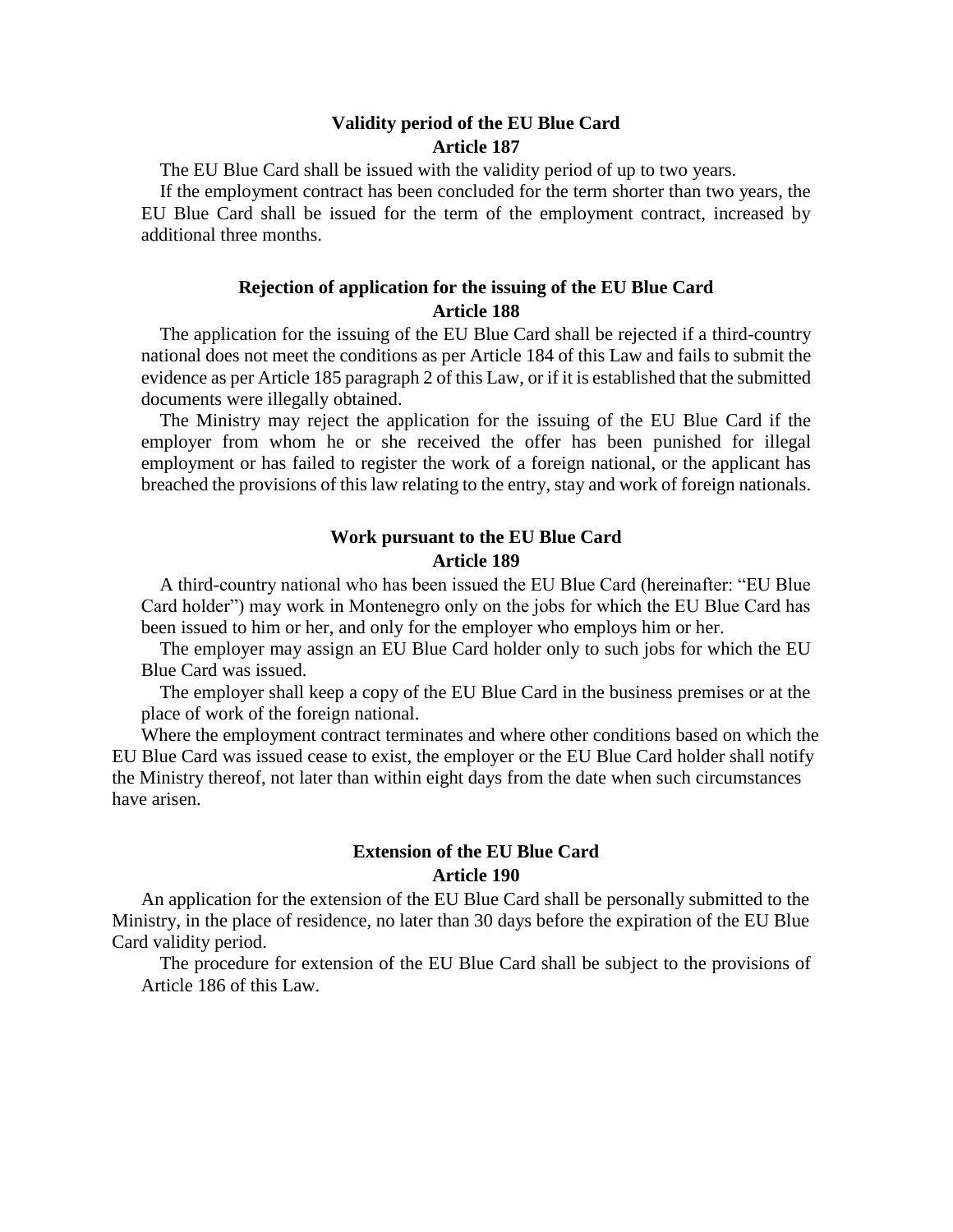# **Change of employer Article 191**

The EU Blue Card holder, who changes his employer within the first two years of stay in Montenegro, shall submit to the Ministry an application for the issuing of a new EU Blue Card, within eight days from the date of termination of employment with the initial employer.

After the expiry of the period of two years, the EU Blue Card holder shall notify the Ministry of the change of employer, within eight days of the change, and shall submit the new employment contract with the new employer.

The EU Blue Card referred to in paragraph 2 of this Article shall be valid until the expiry of its validity period.

# **The rights of the EU Blue Card holder Article 192**

The EU Blue Card holder in Montenegro shall have rights in accordance with Article 93 paragraph 1 items 2 through 7 of this Law.

# **Termination of the EU Blue Card validity Article 193**

The EU Blue Card shall cease to be valid:

1) upon the expiry of its validity period;

2) if the EU Blue Card holder has failed to notify the Ministry of the change of employer;

3) if the EU Blue Card holder works for an employer for which he was not issued the EU Blue Card;

4) if the EU Blue Card holder performs jobs for which the EU Blue Card was not issued, or performs other jobs for which he could not be issued the EU Blue Card;

5) if the EU Blue Card holder does not have any means to support himself or herself and he or she has applied for social welfare;

6) after the conditions for its issue have ceased to exist;

7) in the event that the employment contract as per Article 185 paragraph 2 item 1 of this Law terminates;

8) if during the validity of the EU Blue Card, the EU Blue Card holder was unemployed for more than three months without interruptions or became unemployed two or more times;

9) if the EU Blue Card holder was pronounced a protective measure of removal, a security measure of expulsion of foreign national from the state or protective measure of expulsion of foreign national from the territory of Montenegro;

10) when the EU Blue Card holder acquires the right to permanent residence.

Exceptionally from paragraph 1 item 2 of this Article, the EU Blue Card shall not cease to be valid if the EU Blue Card holder, for the reasons beyond his or her control, has failed to inform the Ministry of the change of employer.

The validity of the EU Blue Card shall not terminate for the EU Blue Card holder who during its validity became unemployed for no longer than three months, uninterruptedly.

In the event referred to in paragraph 3 of this Article, the EU Blue Card holder may seek other employment, whereof he or she shall inform the Ministry.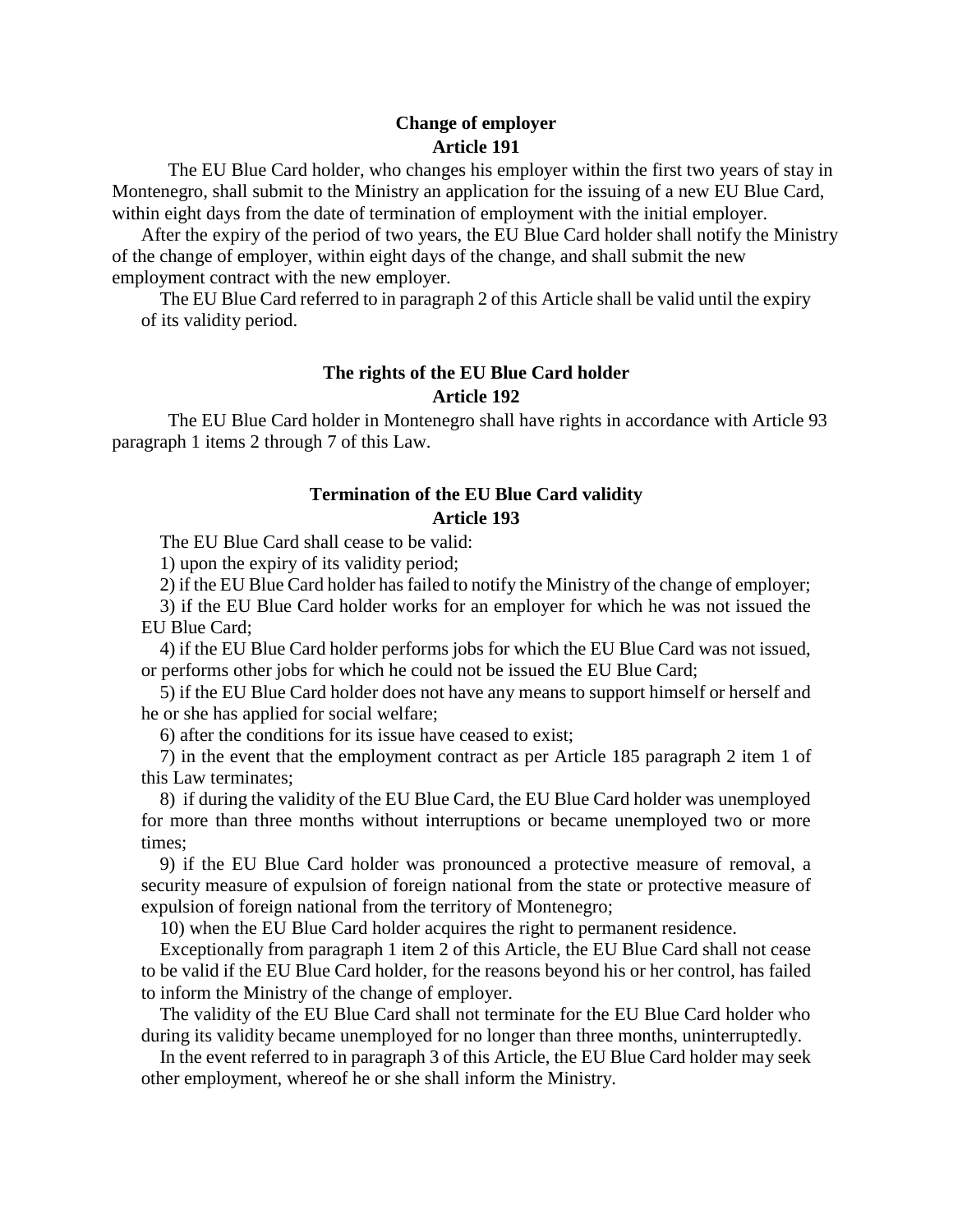The Ministry shall issue the decision on the termination of validity of the EU Blue Card referred to in paragraph 1 items 2 through 9 of this Article.

Against the decision referred to in paragraph 5 of this Article an appeal may be lodged to the Ministry within eight days from the date of receipt of the decision.

# **Temporary residence of a family member of the EU Blue Card holder Article 194**

A family member of the EU Blue Card holder may be issued a temporary residence permit for family reunification as per Article 44 of this Law, in accordance with the provisions of this law relating to the issuing of such permit.

A temporary residence permit for family reunification referred to in paragraph 1 of this Law shall be issued with the validity period until the expiry of the EU Blue Card validity.

A family member of the EU Blue Card to whom temporary residence is granted for the purpose of family reunification may become employed in Montenegro, in accordance with this Law.

### **Permanent residence of the EU Blue Card holder Article 195**

A permanent residence permit may be issued to an EU Blue Card holder if until the date of submission of the application for the issuing of permit he or she has legally stayed in Montenegro pursuant to the EU Blue Card, for five uninterrupted years.

Exceptionally from paragraph 1 of this Article, a permanent residence permit may be issued to a third-country national who has stayed in another EU member state as an EU Blue Card holder for uninterrupted five years, of which he or she stayed in Montenegro as an EU Blue Card holder for a minimum of two years prior to filing the application for the issuing of a permanent residence permit.

It shall be considered that the EU Blue Card holder referred to in paragraphs 1 and 2 of this Article has uninterruptedly stayed in Montenegro even in the event when he or she stayed outside the European Union for up to one year, or more than once, up to 18 months in total.

Exceptionally from paragraph 3 of this Article, the EU Blue Card holder referred to in paragraphs 1 and 2 of this Article shall be considered to have uninterruptedly stayed in the area of the European Union also in the event when he or she stayed outside the European Union for uninterrupted 24 months, provided that he or she proves that he or she was absent for:

1) work or entrepreneurial activity;

2) charity work;

3) studying in the country of origin.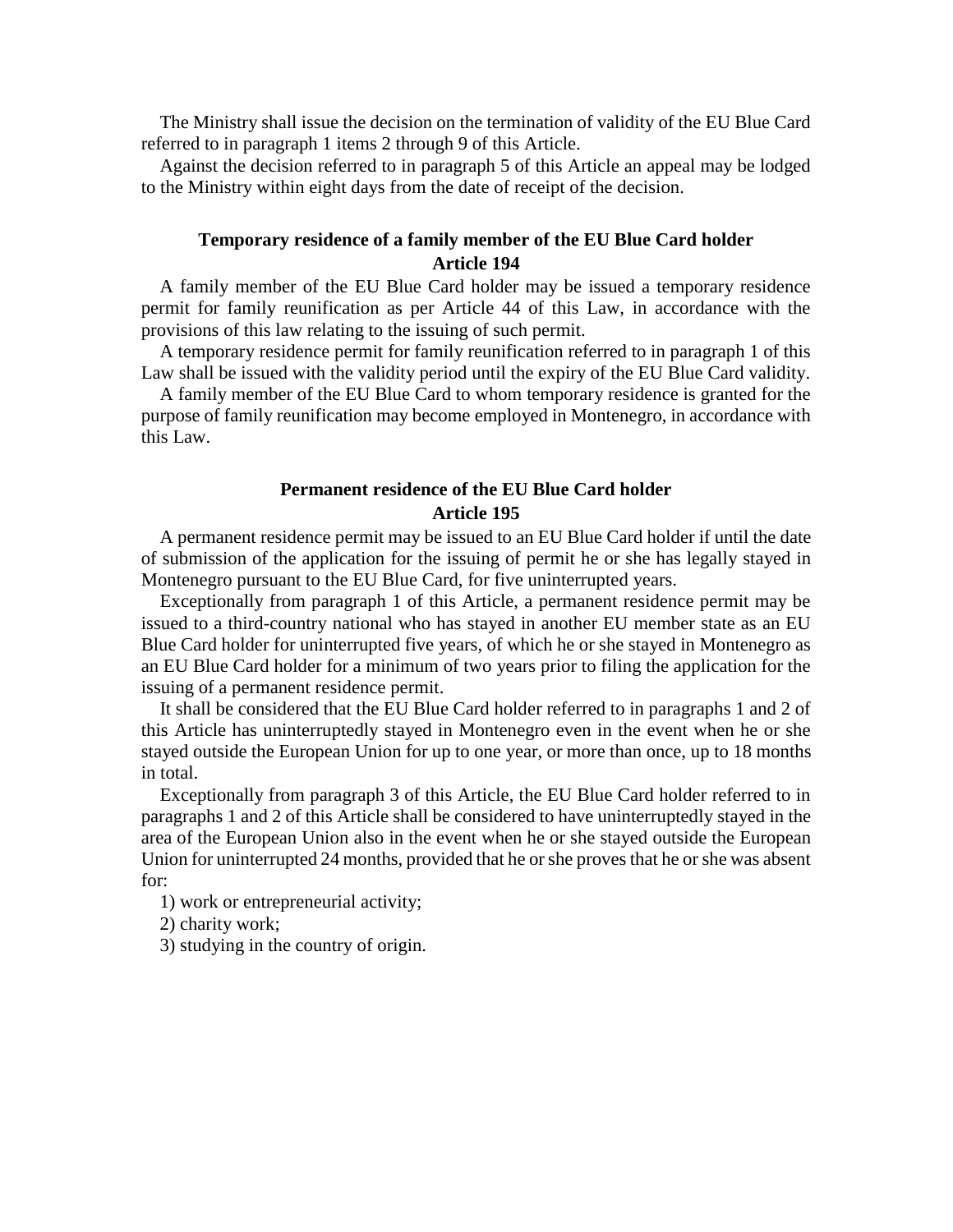### **Filing the application for the issuing of a permanent residence permit to an EU Blue Card holder Article 196**

The application for the issuing of a permanent residence permit to an EU Blue Card holder shall be personally filed to the Ministry, in the place of residence, on the form referred to in Article 89 paragraph 1 of this Law.

In addition to the application referred to in paragraph 1 of this Article, a foreign national shall submit the evidence of the fulfilment of conditions as per Article 88 of this Law.

The application referred to in paragraph 1 of this Article shall be subject to the provisions of Article 89 of this Law.

# **Deciding on the application for the issuing of permanent residence permit to the EU Blue Card Holder**

#### **Article 197**

The Ministry shall issue a permanent residence permit to the EU Blue Card holder upon previously obtained opinion of the Agency and the police on the existence of any obstacles for the reasons of national i.e. internal security.

On the application for the issuing of a permit referred to in paragraph 1 of this Article shall be decided within 3 months from the date when the application was duly filed.

If an EU Blue Card holder is issued a permanent residence permit, the permit shall contain the note: "former EU Blue Card holder".

The procedure of deciding on the application for the issuing of a permanent residence permit to an EU Blue Card holder shall be subject to the provisions of Article 90 of this Law.

# **Termination of permanent residence of the EU Blue Card holder Article 198**

Permanent residence of a third-country national and former EU Blue Card holder shall terminate if:

1) his or her entry and stay in Montenegro is banned;

2) it is established that he or she has stayed outside Montenegro for longer than uninterrupted two years.

The Ministry shall issue the decision on the termination of a permanent residence.

The procedure of deciding on the termination of permanent residence shall be subject to the provisions of Article 94 of this Law.

Against the decision referred to in paragraph 2 of this Article an administrative procedure may be initiated.

### **Granting residence to a third-country national with the EU Blue Card issued in another EU member state**

#### **Article 199**

A third-country national with the EU Blue Card issued in another EU member state may file the application for the issuing of a temporary residence and work permit in Montenegro, after 18 months from the date of the Blue Card issue.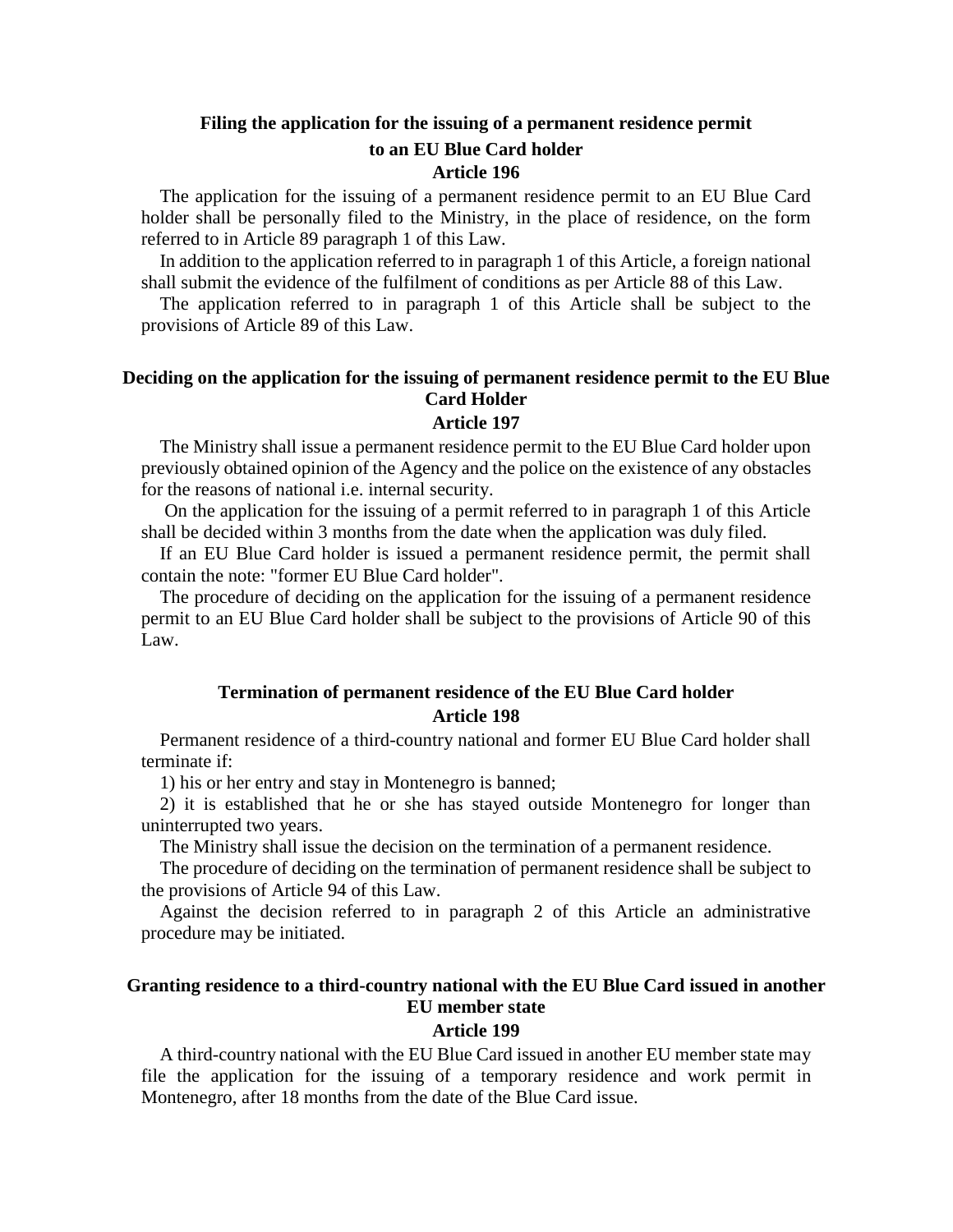The application referred to in paragraph 1 of this Article shall be filed to the Ministry in accordance with Article 185 of this Law, not later than 30 days from the date of entry into Montenegro.

In addition to the application referred to in paragraph 2 of this Article, a third-country national with the EU Blue Card issued in another EU member state shall submit the evidence that the EU Blue Card has been issued to him or her in another EU member state for at least 18 months.

Decision on the application referred to in paragraph 2 of this Article shall be made in accordance with Article 186 of this Law.

The Ministry shall notify the EU member state where the EU Blue Card was issued to the applicant of the issuing of a temporary residence and work permit in Montenegro to the person referred to in paragraph 1 of this Article or of the rejection of application referred to in paragraph 2 of this Article.

#### **Admission of the EU Blue Card holder Article 200**

The police shall allow to the EU Blue Card holder and his or her family member to enter and stay in Montenegro if they have been rejected the application for the issuing of the EU Blue Card by another EU member state or if such state imposed on them the measures for leaving the country.

The paragraph 1 of this Article shall be applied also in the event that the EU Blue Card has expired or ceased to be valid.

The EU Blue Card holder, who returns to Montenegro together with family members in accordance with paragraph 1 of this Article, shall be entitled to work and to change the employer in accordance with Article 191 of this Law.

If for the EU Blue Card holder such document has ceased to be valid, he or she shall file the application for the issuing of a new EU Blue Card, in accordance with Article 185 of this Law.

### **Rights of the family member of the EU Blue Card holder who has moved Article 201**

Family members of the EU Blue Card holder as per Article 199 of this Law shall have the right to join him or her for family reunification in accordance with Article 44 of this Law, if they have legally stayed with him or her in another EU member state.

The family members referred to in paragraph 1 of this Article shall submit to the Ministry the application for temporary residence for family reunification according to their place of residence, within 30 days from the date of entry into Montenegro.

In addition to the application referred to in paragraph 2 of this Article, the following shall be submitted:

1) a valid travel document i.e. visa, if necessary;

2) a permit evidencing that they have stayed in the EU member state as family members;

3) evidence of health insurance;

4) evidence of means to support themselves.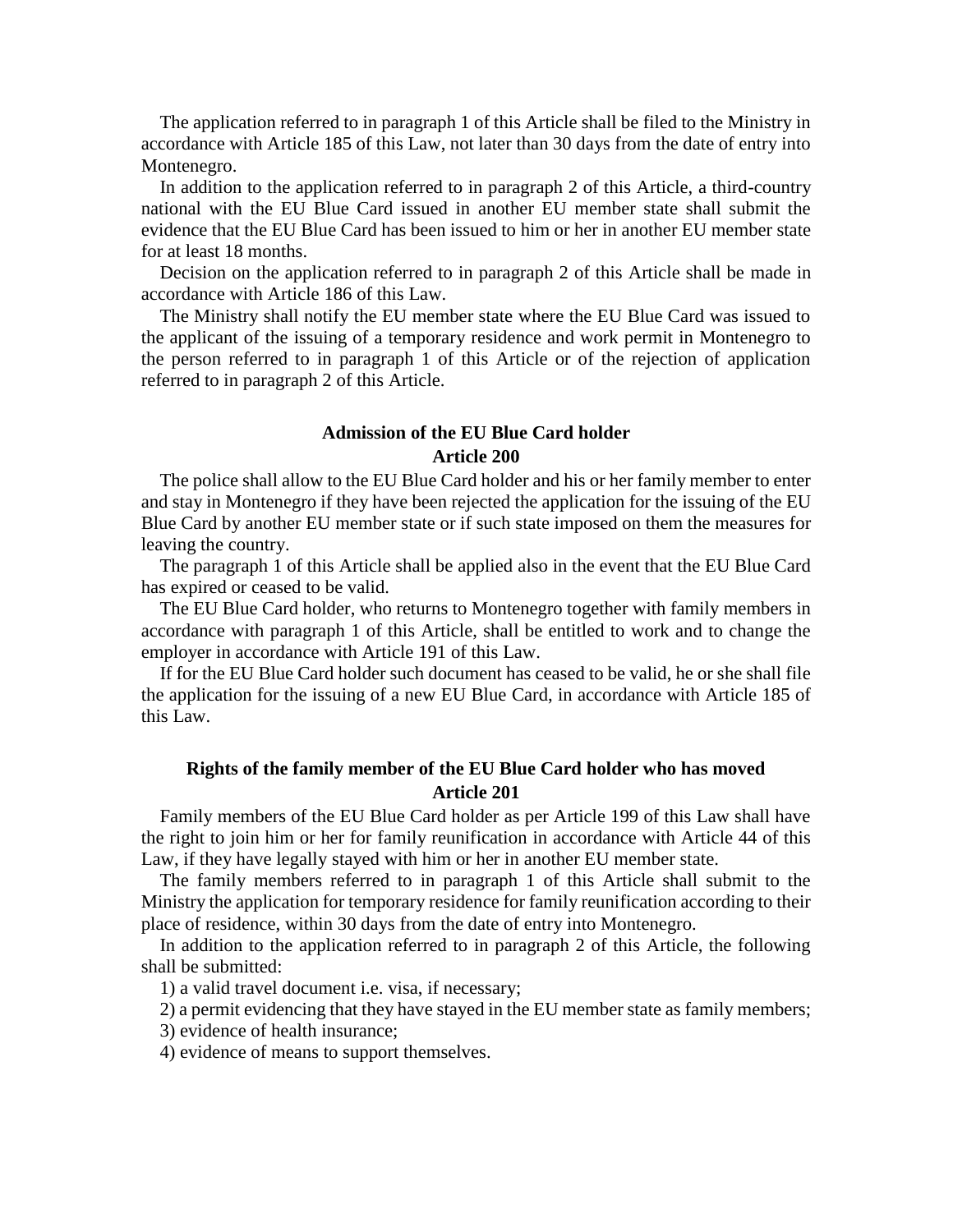#### **The EU Blue Card application form Article 202**

The EU Blue Card shall be issued on a prescribed form containing: the coat of arms of Montenegro, name "Montenegro ", name of permit, and protective elements and sections for entry of personal and other data.

The data referred to in paragraph 1 of this Article shall be: surname, name, unique foreign national 's identification number, sex, citizenship, day, month and year of birth, permit number, date of issuing, expiry date, photograph, signature, name of issuing authority, and machine readable record.

The entry of the data referred to in paragraph 2 of this Article in the permit form shall be made by the Ministry.

The data containing machine readable record shall be determined by the Ministry in accordance with the recommendations ICAO Dos 9303.

The EU Blue Card form shall be prepared by the Ministry, in accordance with Article 42 of this Law.

The EU Blue Card form shall be prescribed by the Ministry.

# **Exception from application**

# **Article 203**

The provisions of Articles 184 through 202 of this section shall not relate to the persons referred to in Article 3 paragraph 2 of the Directive 2009/50/EC on the conditions of entry and residence of third-country nationals for the purposes of highly qualified employment.

# **XII. MOVEMENT OF FOREIGN NATIONALS IN UNIFORM**

#### **Conditions for wearing a foreign military uniform**

**Article 204**

During their stay in Montenegro, foreign nationals may move in foreign military uniforms if:

1) they are staying as members of a diplomatic or consular mission of a foreign country or in some other foreign mission with a diplomatic status in Montenegro as military representatives while the mission is underway;

2) they are on an official visit as members of a foreign military mission or foreign military delegation;

3) they are studying at military school;

4) they are passing through the territory of Montenegro as members of foreign military missions or foreign military delegations with diplomatic or official travel documents;

5) they are participating in a military exercise and training.

# **Conditions for wearing foreign police or customs uniforms Article 205**

During their stay in Montenegro, foreign national s may travel in foreign police or customs uniforms if:

1) they are on an official visit as members of delegations of foreign police or customs authorities;

2) they are carrying out their duties on the basis of an international treaty;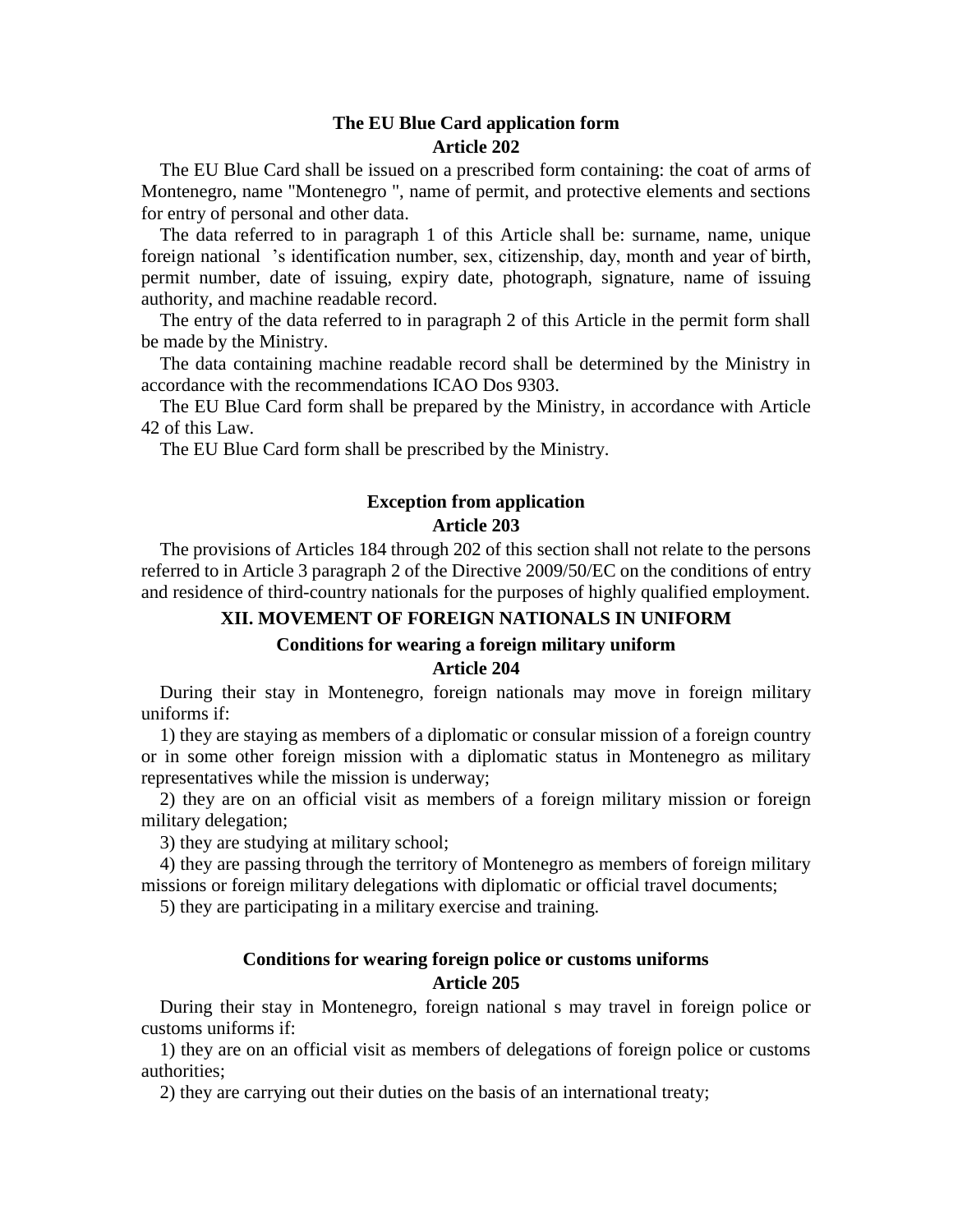3) they are studying at a police academy;

4) they are passing through the territory of Montenegro as members of foreign police or foreign customs delegations with diplomatic or official travel documents.

#### **XIII. RECORDS**

# **Types and competence for keeping records Article 206**

The Ministry shall keep records of: issued temporary residence permits, issued temporary residence and work permits, issued permanent residence permits, certificates of residence registration issued to the EU member state nationals, temporary residence permits issued to third-country nationals who are family members of the EU member state nationals, permanent residence permits issued to the EU member state nationals and their family members, temporary residence permits issued to third-country nationals with permanent residence granted in another EU member state and to their family members, issued EU Blue Cards, permanent and temporary residence permits issued to third-country nationals with higher education qualifications and to their family members, emergency travel documents issued for foreign nationals, travel documents issued to stateless persons, and special travel documents issued to foreign nationals (hereinafter: "Documents"), extension of documents, data entered in the document forms, applications submitted for the issuing of documents, data contained in the application for the issuing of documents, documents submitted with the application for the issuing of documents, biometric data (photograph, fingerprints of two fingers and digitalized signature), termination of documents validity, reasons and date of termination of documents validity, documents announced invalid, documents declared missing, issued work registration certificates, and of the prepared document forms.

A state administration authority in charge of foreign affairs shall keep the records of: issued visas, rejected applications for the issuing of visas, and annulled visas and issued emergency travel documents for foreign nationals in another country.

The police shall keep the records of: foreign nationals who have registered, deregistered or changed the place of residence and who have resided in Montenegro for up to 90 days pursuant to a short-stay visa (Visa C), and a visa for longer stay (Visa D) or without visa, in accordance with the regulation on visa regime, foreign nationals who have registered i.e. deregistered the place where they temporarily reside and who are issued a temporary residence permit, temporary residence and work permit and permanent residence permit, foreign nationals who are banned from entering Montenegro, visas issued at the border crossing point, rejected applications for the issuing of visas, annulled and cancelled visas, temporarily seized documents, extended visas, foreign nationals whose stay of up to 90 days has been cancelled, issued opinions on the temporary residence, foreign nationals accommodated in a reception centre, foreign nationals to whom forced removal was pronounced, foreign nationals who entered Montenegro illegally, foreign nationals whose movement is restricted or prohibited in a particular area of Montenegro, foreign nationals whose stay is cancelled pursuant to the visa for a longer stay, issued opinions on permanent residence, foreign nationals who are expelled, foreign nationals who are issued the decision on return, foreign nationals whose freedom of movement is restricted, foreign nationals who are pronounced measures milder than the measures of accommodation in the reception centre, and the foreign nationals who are imposed a stricter police supervision.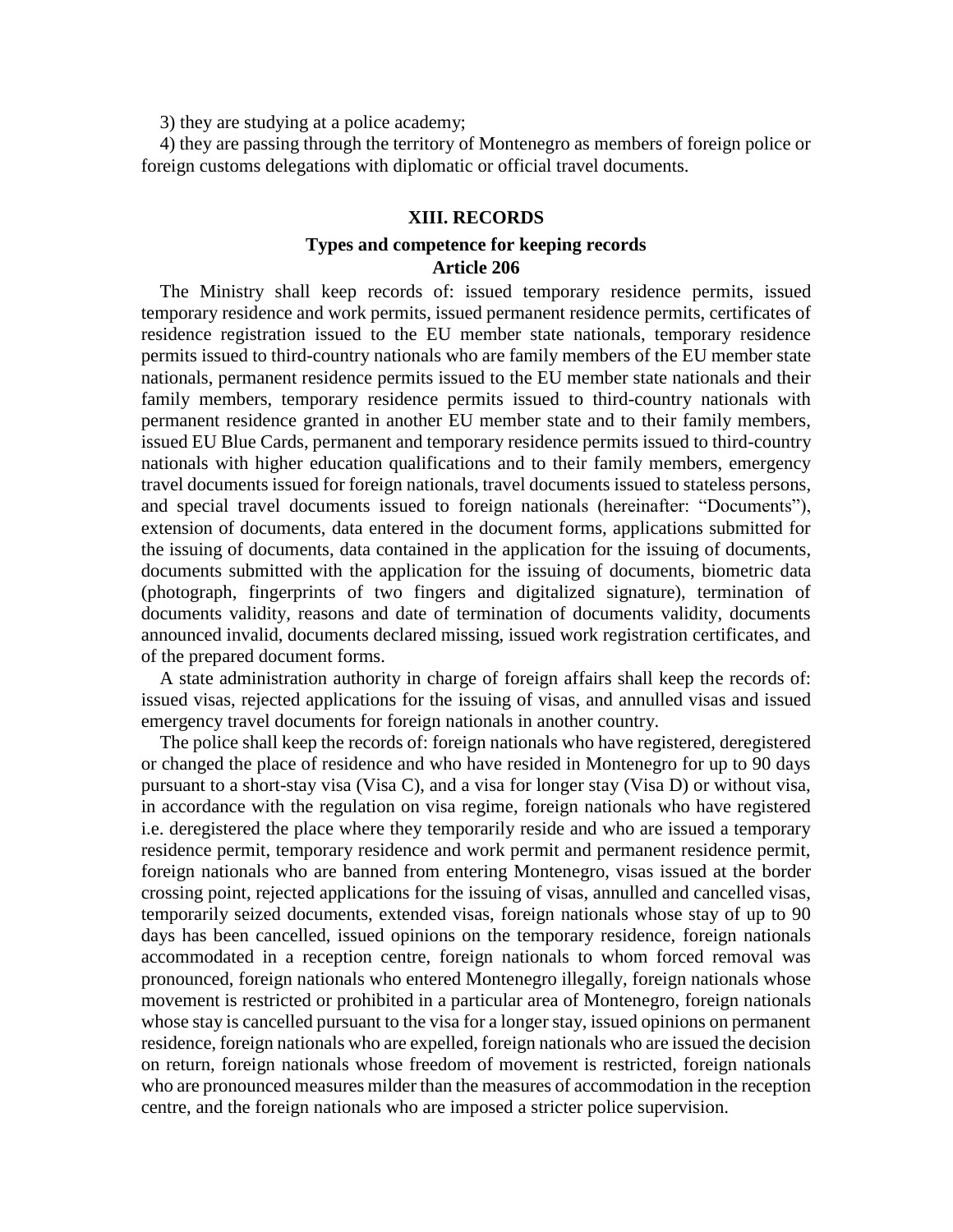The data and documents on personal identity cards for foreign nationals, issued prior to the effective date of this Law, shall be an integral part of the records referred to in paragraph 1 of this Article.

The records referred to in paragraphs 1 and 3 of this Article shall be electronically kept databases.

The content of records referred to in paragraphs 1 and 3 of this Article shall be prescribed by the Ministry, and the content of records referred to in paragraph 2 of this Article shall be prescribed by a state administration authority in charge of foreign affairs.

The data on a foreign national who was issued a temporary residence permit and a temporary residence and work permit shall be kept for five years after the deregistration of foreign national's residence, after which they shall be deleted from records.

### **Keeping the data Article 207**

The data on a foreign national who has been issued a temporary residence permit and a temporary residence and work permit shall be kept for five years after the deregistration of foreign national's residence, after which they shall be deleted from records.

The data on a foreign national with residence of up to 90 days shall be kept five years after the deregistration of residence, where after they shall be deleted from records.

# **Use of the data Article 208**

The data of the records referred to in Article 206 of this Law, except for the fingerprints and signature, may be used by the Ministry and the police, for the purpose of conducting activities within their competence.

State authorities, state administration authorities, local self-government authorities, local government authorities, and other authorities may use the data of the records, except for biometric data, for the purpose of conducting activities within their competence, provided that they have been authorized to use such data under the Law.

The authorities referred to in paragraphs 1 and 2 of this Article shall be obliged to ensure that the used data contained in the records are protected against accidental or unauthorized access, use, processing and forwarding, in accordance with the Law.

The data contained in the records may be used for statistical, scientific, research and other purposes, in accordance with the provisions stipulating personal data protection.

The data contained in the records may be used by a data subject, upon his or her request.

# **XIV. SUPERVISION Competence Article 209**

The supervision of the implementation of this Law and regulations adopted based on this Law shall be conducted by the Ministry and state administration authority in charge of foreign affairs, within their defined competences.

The control of the movement and stay of foreign nationals shall be performed by the authorized person of the police, in accordance with this Law.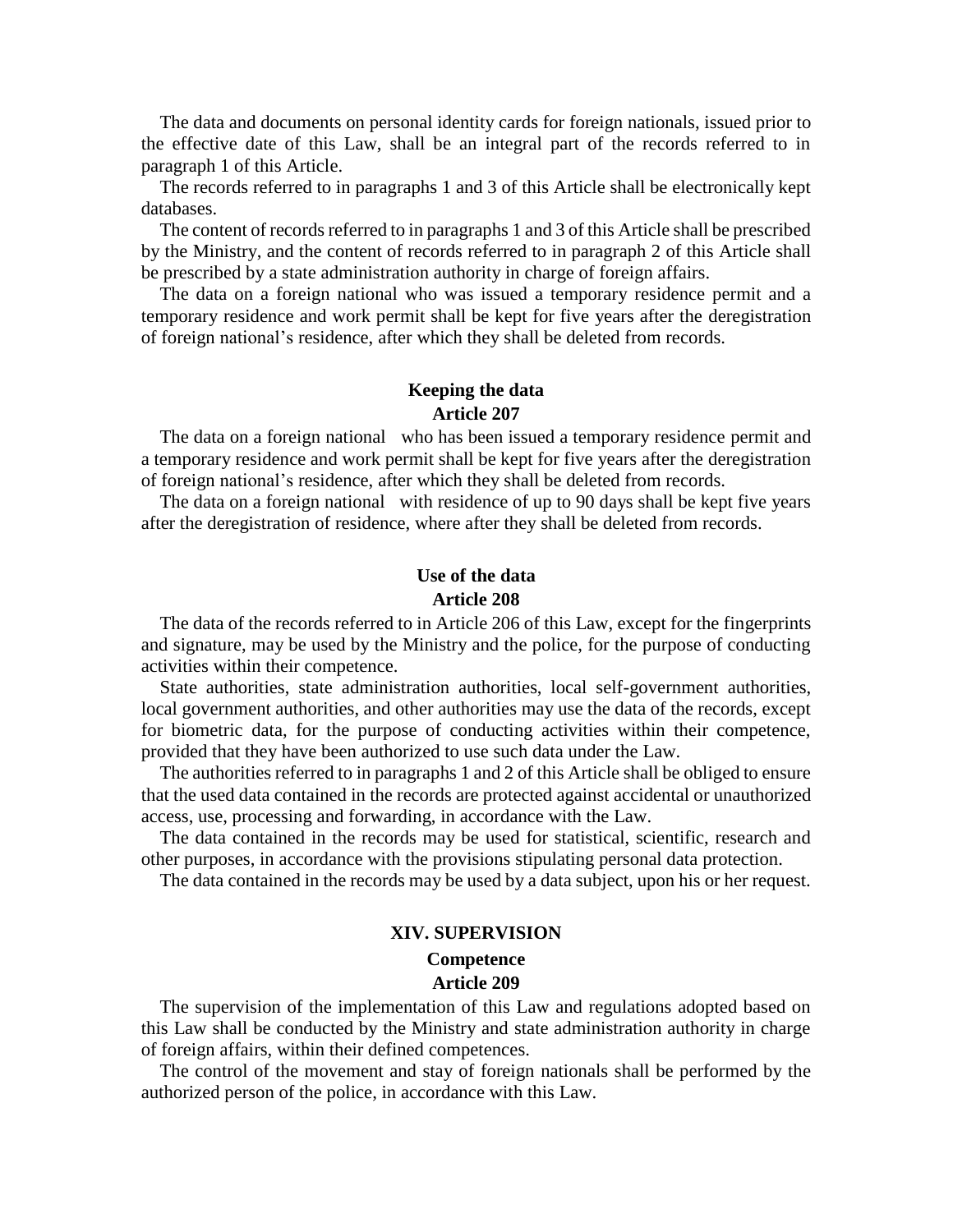The inspection supervision shall be performed by the labour inspector and other competent inspection services, within their competences, in accordance with this Law and the law governing inspection supervision.

# **XV. PENAL PROVISIONS Article 210**

An employer-legal entity shall be punished for misdemeanour with a fine in the amount from 1,000 EUR to 10,000 EUR, if:

1) a student works longer than 15 hours a week (Article 48 paragraph 3);

2) a foreign national researcher works as a lecturer or professor longer than 15 hours a week (Article 50 paragraph 6);

3) assigns the foreign national to jobs for which a temporary residence and work permit i.e. a work registration certificate was not issued to him or her (Article 66 paragraph 4);

4) does not keep in business premises or workplace of a foreign national , a copy of the residence and work permit i.e. a copy of a work registration certificate of a foreign national employed by them (Article 66 paragraph 5);

5) fails to inform the Ministry of the termination of foreign national's employment prior to the expiry of the residence and work permit validity period, not later than within eight days from the date of termination of foreign national's employment (Article 66 paragraph 6);

6) employs or uses the work of a foreign national who illegally stays in Montenegro (Article 66 paragraph 7);

7) does not keep in business premises i.e. workplace of a foreign national a copy of a temporary residence permit, a copy of a work registration certificate, i.e. an evidence of the recognized refugee status or granted additional protection, or evidence on the granted asylum or subsidiary protection or temporary protection as per Article 67 paragraph 1 items 1 through 8 of this Article (Article 67 paragraph 4);

8) within eight days from the date of employment or beginning of foreign national's work, i.e. the termination of foreign national's employment as per Article 67 paragraph 1 of this Law, fails to inform the Ministry thereof (Article 67 paragraph 5);

9) within 24 hours from the date of the issuing of a temporary residence and work permit for employment or seasonal employment, fails to conclude employment contract with a foreign national and register such a foreign national for compulsory social insurance (Article 70 paragraph 4 and Article 71 paragraph 4);

10) fails to notify the Ministry, not later than within three days, that a foreign national has not started working, for the purpose of annulment of the residence and work permit (Article 70 paragraph 5 and Article 71 paragraph 5);

11) fails to submit the work registration certificate to the Ministry, prior to the beginning of work of the foreign national referred to in Article 85 paragraph 2 of this Law (Article 85 paragraph 3);

12) employs the EU Blue Card holder on the jobs for which the EU Blue Card was not issued (Article 189 paragraph 2);

13) does not keep the copy of the EU Blue Card in the business premises i.e. workplace of a foreign national (Article 189 paragraph 3);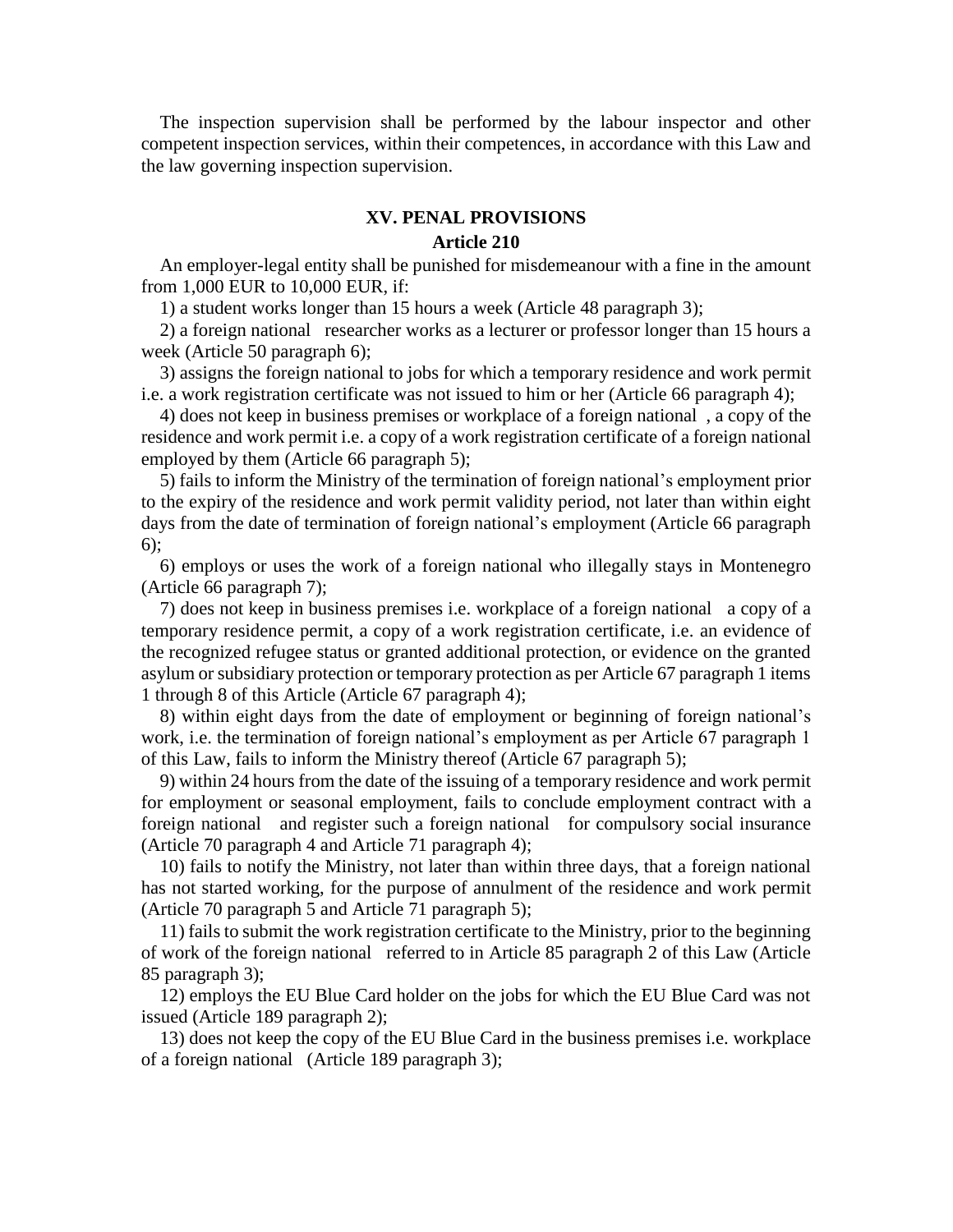14) fails to inform the Ministry in the event of termination of the employment contract and other conditions based on which the EU Blue Card was issued, not later than within eight days from the date of occurrence of such circumstances (Article 189 paragraph 4).

For the misdemeanour referred to in paragraph 1 of this Article a person responsible in the legal entity shall also be punished with a fine in the amount from 300 EUR to 2,000 EUR.

For the misdemeanour referred to in paragraph 1 of this Article an entrepreneur shall be punished by a fine in the amount from 300 EUR to 6,000 EUR.

For the misdemeanour referred to in paragraph 1 of this Article a protective measure of the prohibition of performing the business activity may also be pronounced in the duration of up to six months.

#### **Article 211**

A legal entity shall be punished for a misdemeanour with a fine in the amount from 3,000 EUR to 5,000 EUR if:

1) it brings to the border crossing point or to the territory of Montenegro a foreign national who does not meet the conditions as per Article 9 of this Law (Article 13 paragraph 1);

2) it fails to transport the foreign national from the border crossing point, at its own expense, or fails to find another modality of transportation or fails to assume the costs incurred during the stay and return of such foreign national (Article 13 paragraph 2);

3) it fails to assume the obligation as per Article 13 paragraph 4 of this Law (Article 13 paragraph 5).

For the misdemeanour referred to in paragraph 1 of this Article a person responsible in the legal entity shall also be punished with a fine in the amount from 300 EUR to 1,200 EUR.

For the misdemeanour referred to in paragraph 1 of this Article an entrepreneur shall also be punished with a fine in the amount from 300 EUR to 1,200 EUR.

For the misdemeanour referred to in paragraph 1 of this Article a protective measure of the prohibition of performing the business activity may be pronounced in the duration of up to six months.

A natural person, upon whose invitation a foreign national has been issued visa or granted entry to Montenegro, shall be punished with a fine in the amount from 500 EUR to 2,000 EUR, when such foreign national has been subject to the forced removal in accordance with this Law, if such natural person fails to assume the costs incurred during the stay and return of the foreign national (Article 13 paragraph 5).

#### **Article 212**

A legal entity shall be punished for a misdemeanour with a fine in the amount from 500 EUR to 3,000 EUR if:

1) it fails to file the application to the police for registration or deregistration as per Article 97 paragraph 1 of this Law, in the place where the residence of foreign national is registered, within 12 hours from the arrival (Article 97 paragraph 2);

2) it fails to check the truthfulness of data by inspecting a foreign travel document of the person to whom it provides accommodation services, and provides untrue data in the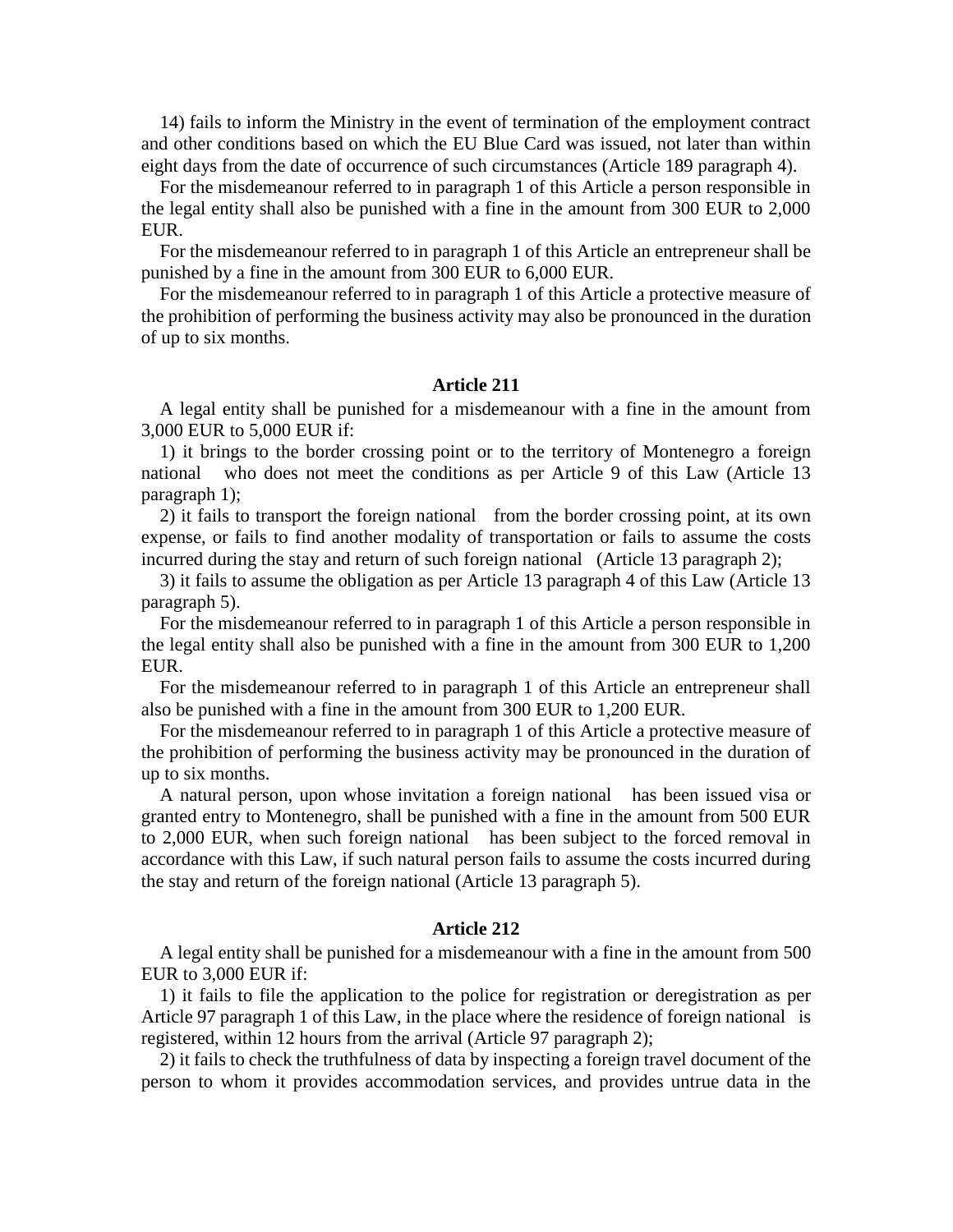application for registration and deregistration of residence filed to the police (Article 97 paragraph 7);

3) fails to keep records of foreign nationals to whom it provides accommodation services (Article 98 paragraph 1);

4) fails to keep data in records referred to in Article 98 paragraph 1 of this Law two years from the date of entry (Article 98 paragraph 3);

5) fails to enable the police to inspect the records referred to in Article 98 paragraph 1 of this Law (Article 98 paragraph 4);

6) when registering i.e. deregistering the residence of a foreign national , fails to submit the certificate referred to in Article 99 paragraph 2 of this Law, on a prescribed form and in writing (Article 99 paragraph 3);

7) fails to submit to the police the registration i.e. the deregistration electronically (Article 100 paragraph 2);

8) fails to submit to the police the registration or the deregistration for a foreign national with stay of up to 90 days, to whom it provides the accommodation for longer than 12 hours, within 12 hours from the arrival i.e. departure of a foreign national (Article 101 paragraph 1);

9) fails to submit to the police the certificate of residence registration for a foreign national who was admitted for medical treatment, within 12 hours from the hour of admission (Article 101 paragraph 2);

10) fails to submit to the police the deregistration of the residence of foreign national after the completed medical treatment, within 12 hours from the completion of treatment (Article 101 paragraph 3).

For the misdemeanour as per paragraph 1 of this Article a person responsible in the legal entity shall also be punished with a fine in the amount from 150 EUR to 500 EUR.

For the misdemeanour as per paragraph 1 of this Article a natural person who provides the accommodation services shall also be punished with a fine in the amount from 150 EUR to 500 EUR.

For the misdemeanour as per paragraph 1 of this Article an entrepreneur shall be punished with a fine in the amount from 300 EUR to 1,500 EUR.

#### **Article 213**

A foreign national shall be punished for the misdemeanour with a fine in the amount from 200 EUR to 1,200 EUR if:

1) he or she enters, stays and moves in Montenegro without a valid foreign travel document which contains a visa or without a valid foreign travel document with which he or she has a temporary residence permit, a temporary residence and work permit, i.e. a permanent residence permit (Article 9 paragraph 1);

2) he or she fails to observe the restriction or prohibition of movement at a particular area of Montenegro (Article 10);

3) he or she fails to use the travel document with which he or she has entered Montenegro (Article 11 paragraph 2);

4) he or she stays in Montenegro contrary to the purpose for which the visa has been issued to him or her (Article 17 paragraph 1);

5) he or she fails to stay in Montenegro in accordance with the purpose for which the temporary residence has been granted to him or her (Article 39 paragraph 2);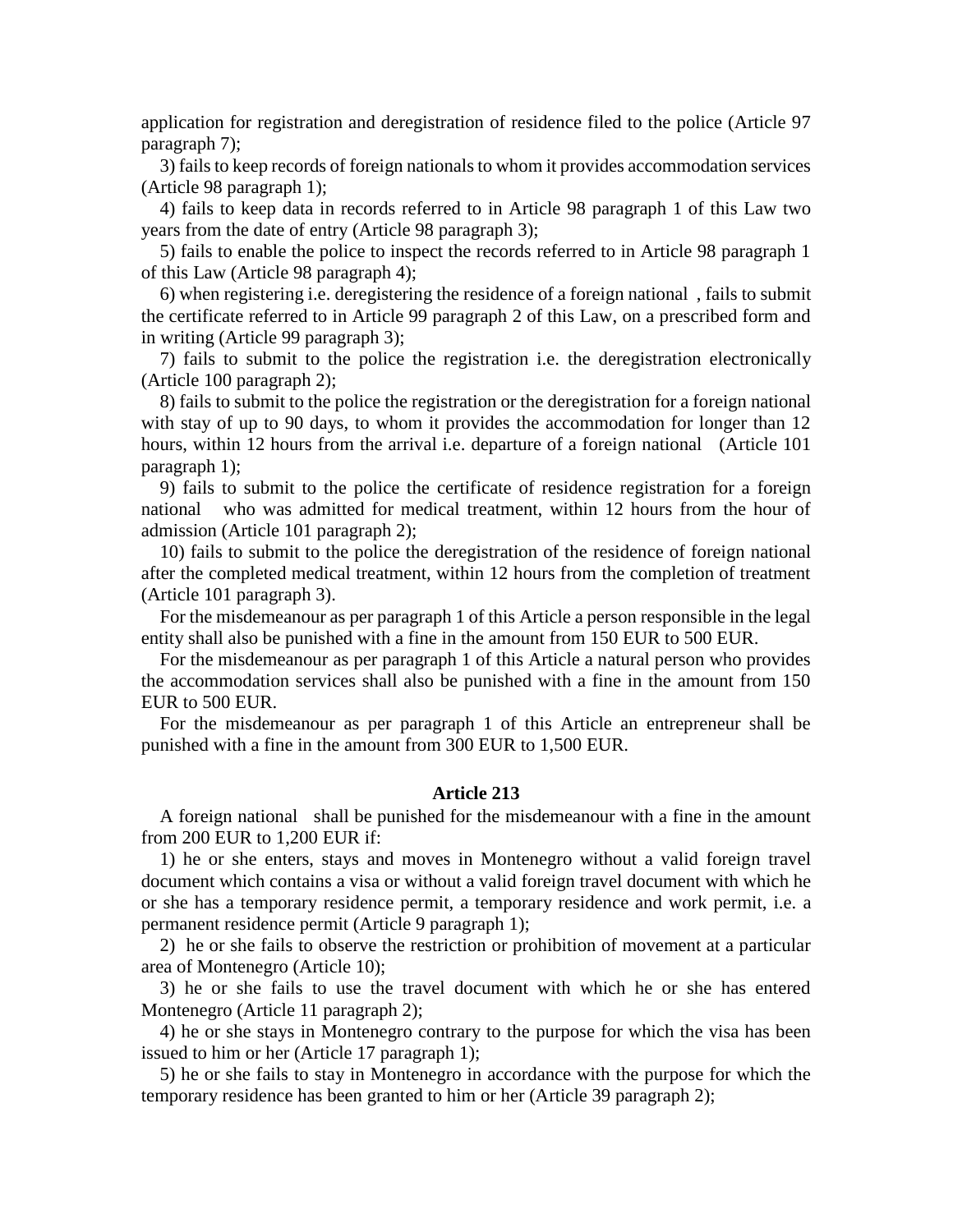6) he or she works longer than 15 hours a week (Article 48 paragraph 3);

7) he or she works longer than 15 hours a week (Article 50 paragraph 6);

8) he or she does not work pursuant to a temporary residence and work permit or work registration certificate (Article 66 paragraph 1);

9) he or she does not work in Montenegro on the jobs for which temporary residence and work permit or the work registration certificate has been issued to him or her and for the employer who employs him or her (Article 66 paragraph 2);

10) he or she has illegally entered or stays in Montenegro or fails to promptly leave its territory or within the period defined for him or her (Article 104 paragraph 1);

11) fails to observe the rules of stay in the reception centre or leaves the reception centre without permission (Article 131 paragraph 1);

12) does not carry with him or her, or upon the request of an authorized official, refuses to present the document evidencing his or her identity (Article 145 paragraph 2);

13) gives his or her identity document to another person for use, or uses invalid or other person's document as his or her own (Article 145 paragraph 3);

14) does not use his or her personal name which is entered in the document referred to in Article 145 paragraph 1 of this Law.

#### **Article 214**

A foreign national shall be punished with a fine in the amount from 60 EUR to 600 EUR if:

1) he or she fails to file the application for the extension of permit referred to in Article 91 paragraph 2 of this Law, within eight days from the date of expiry of the permit validity period (Article 91 paragraph 3);

2) he or she has been issued visa for a longer stay (visa D) or stays in Montenegro for up to 90 days and fails to file to the police the application for registration in the place where he or she intends to stay or if he or she intends to stay in another place for longer than 24 hours, within 24 hours from the arrival to the place of residence (Article 96 paragraphs 1, 3 and 4);

3) he or she has been issued a temporary residence permit, a temporary residence and work permit, or a permanent residence permit, and fails to file to the police the application for registration of residence in the event that he or she temporarily resides in another place in Montenegro for longer than three days (Article 96 paragraph 2);

4) he or she fails to file to the police the application for deregistration of residence within 24 hours prior to leaving the place of residence (Article 96 paragraph 5);

5) he or she fails to file the application for registration and deregistration of residence referred to in Article 96 paragraphs 1 through 5 of this Law for a child (Article 96 paragraph 7);

6) within eight days from the date of the occurrence of the reasons as per Article 146 paragraph 1 of this Law fails to file the application for the replacement of a document (Article 146 paragraph 2);

7) fails to return the temporary residence permit, temporary residence and work permit, and permanent residence permit if such permit has ceased to be valid or he or she has acquired Montenegrin citizenship or is moving out of Montenegro (Article 147 paragraph 1 indents 1, 2 and 3);

8) fails to report the missing identity document (Article 148 paragraph 1);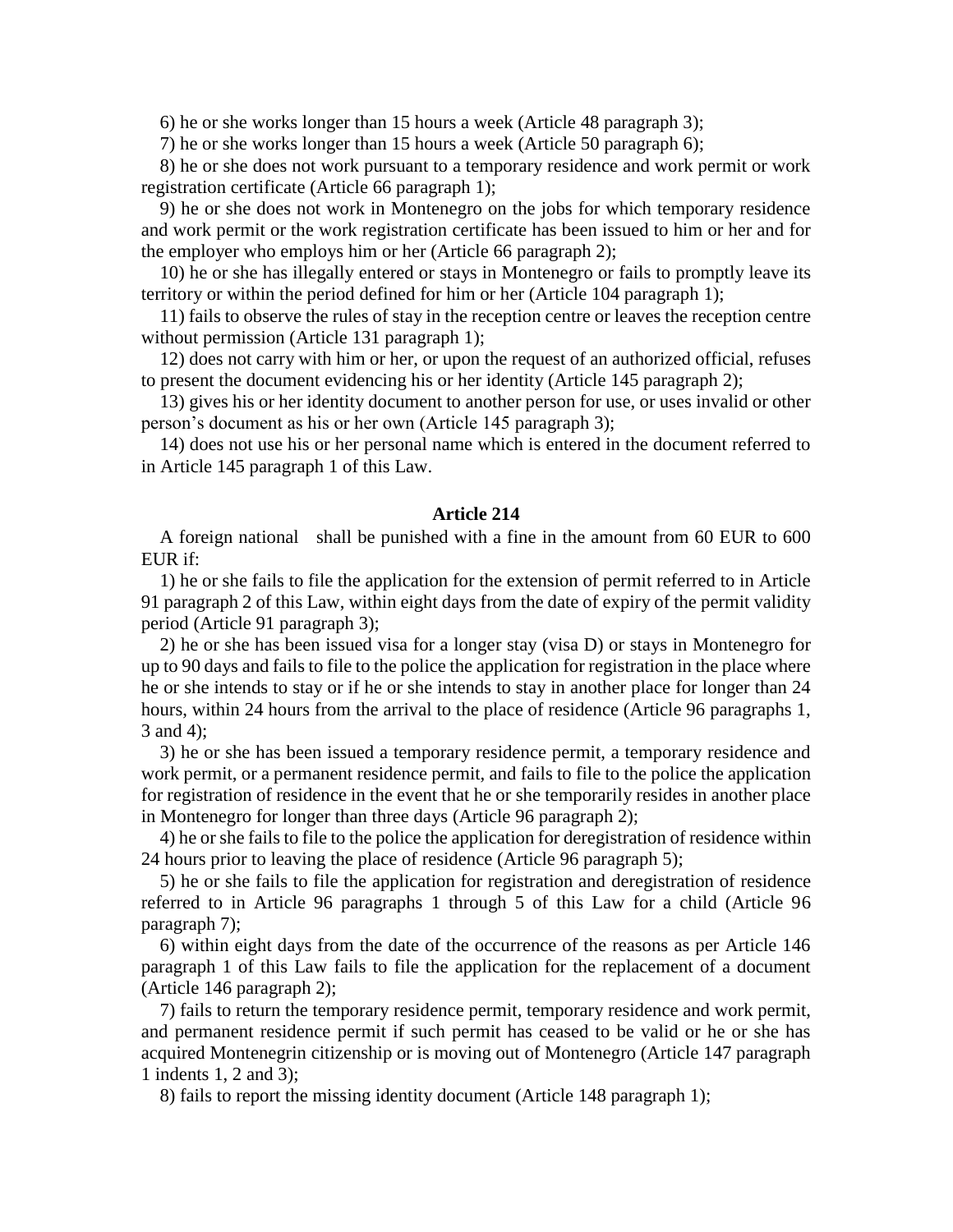9) during the stay in Montenegro moves in a foreign military uniform, except in the cases stipulated in Article 204 of this Law;

10) during the residence in Montenegro moves in a foreign police uniform or a foreign customs uniform, except in the cases stipulated in Article 205 of this Law.

#### **Article 215**

A national of the EU member state and a member of his or her family shall be punished for a misdemeanour with a fine in the amount from 200 EUR to 1,200 EUR if they do not carry or upon the request of an authorized official refuse to present the document evidencing their identity (Article 176 paragraph 2).

An EU Blue Card holder shall be punished for the offence with a fine in the amount from 200 EUR to 1,200 EUR if:

1) he or she works on the jobs for which he has not been issued the EU Blue Card or works for an employer by whom he or she has not been employed ( Article 189 paragraph 1);

2) he or she has failed to notify the Ministry in the event of termination of the employment contract or other conditions based on which the EU Blue Card was issued (Article 189 paragraph 4);

3) he or she has failed to file the application for the extension of the EU Blue Card, not later than within 30 days prior to the expiry of the EU Blue Card validity period (Article 190 paragraph 1);

4) upon the expiry of the period of two years, he or she fails to notify the Ministry of the change of employer within eight days from the date of the change of employer (Article 191 paragraph 2).

# **XVI. TRANSITORY AND FINAL PROVISIONS Deadline for the adoption of by-laws Article 216**

The regulations for the implementation of this Law shall be adopted within six months from the date of entry into force of this Law.

Until the adoption of the regulations referred to in paragraph 1 of this Article, the effective by-laws adopted under the Foreign Nationals Law ("Official Gazette of Montenegro ", Nos. 56/14, 28/15 and 16/16) shall be applied, unless contrary to this Law.

#### **Article 216a**

The bylaw referred to in Article 21a shall be adopted and the bylaw referred to in Article 26 paragraph 3 shall be harmonised with this Law within six months from the day of entry into force of this Law.

## **Resolving initiated proceedings Article 217**

Proceedings initiated before the entry into force of this Law shall be completed pursuant to regulations valid until the entry into force of this Law.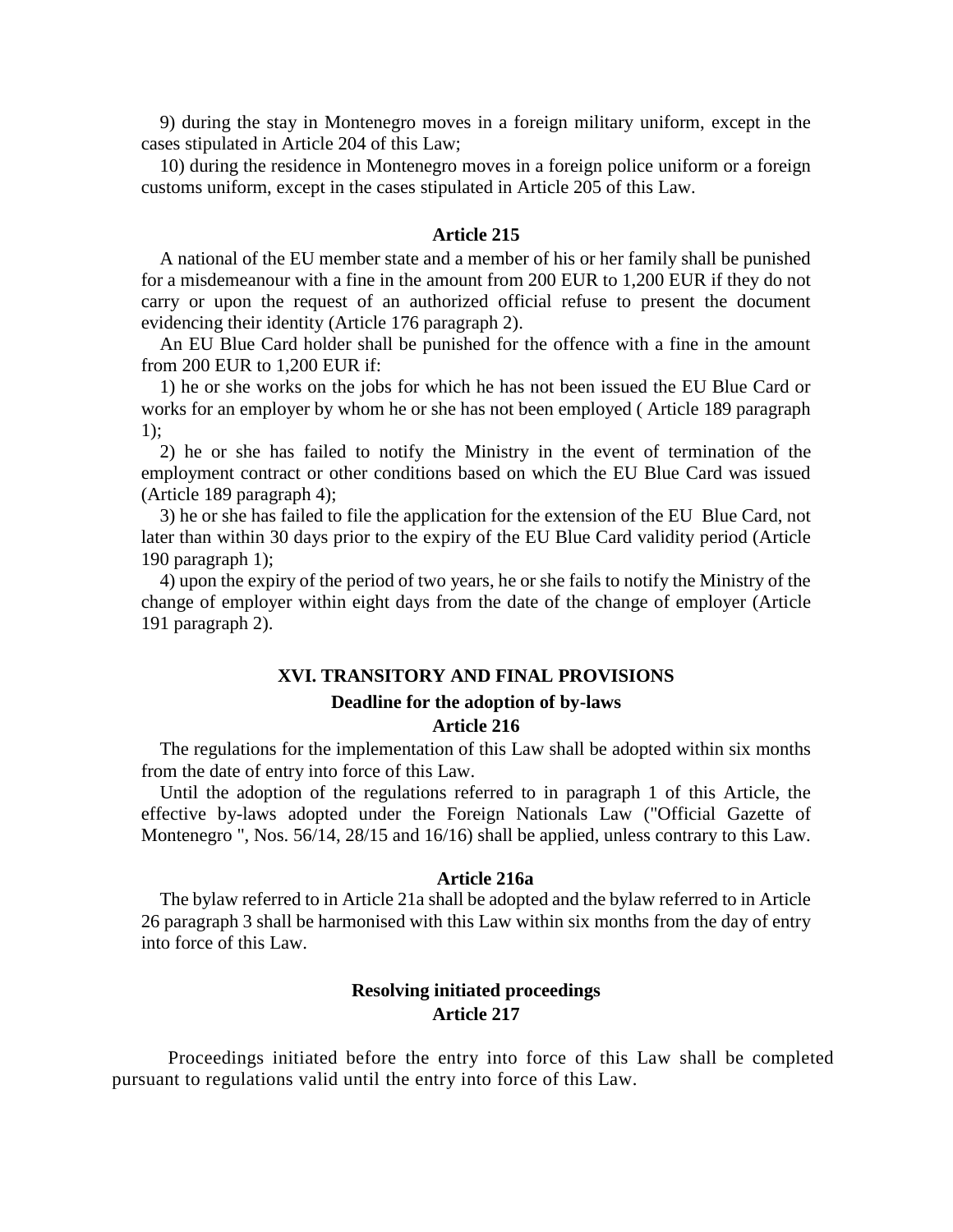Proceedings initiated upon the applications for the issuing of a long-term residence or a temporary residence permit in accordance with Articles 105a and 105b of the Foreign Nationals Law ("Official Gazette of Montenegro ", Nos. 82/08, 72/09, 32/11, 53/11, 27/13 and 61/13), which were filed until 31 December 2014, for the internally displaced persons from Kosovo who have temporarily kept the status in accordance with the Decision on the Temporary Retention of the Status of Displaced and Internally Displaced Persons in Montenegro ("Official Gazette of Montenegro", number 46/06), shall be completed in accordance with that Law.

The persons referred to in paragraph 2 of this Article, who are issued a long-term residence permit, after the expiry of its validity shall be issued a permanent residence permit in accordance with Article 91 of this Law, whereby in the procedure for the issuing of such permit, they shall be obliged to submit the issued long-term residence permit.

The persons referred to in paragraph 2 of this Article, who are issued a temporary residence permit for up to three years, in accordance with Article 105a paragraph 1 and 2 of the Foreign Nationals Law ("Official Gazette of Montenegro", Nos. 82/08, 72/09, 32/11, 53/11, 27/13 and 61/13), shall be issued a permanent residence permit in accordance with Article 220 paragraph 1 of this Law.

### **Validity of documents issued according to the previous regulations Article 218**

A personal identity card of a foreign national who was granted long-term residence, a permanent residence permit for a foreign national who was granted permanent residence, a temporary residence permit for a foreign national who was granted temporary residence, temporary residence and work permit for a foreign national who was granted temporary residence and work, a travel document for a stateless person, an emergency travel document for a foreign national , a special identity card and a special identification document for a foreign national whose compulsory residence was pronounced, which have been issued according to regulations effective to date, shall be valid until the expiry of the period for which they have been issued.

#### **Issuing of a permanent residence permit Article 219**

The foreign nationals who until the date of entry into force of this Law were issued a personal identity card for a foreign national who was granted a long-term residence or a permanent residence permit, shall be issued a permanent residence permit in accordance with Article 91 of this Law, after the expiry of the validity period of such documents.

In the procedure upon the application for the extension of permit, the foreign national referred to in paragraph 1 of this Article shall submit a personal identity card issued to foreign nationals i.e. a permanent residence permit for which the validity period has expired.

A temporary residence granted in accordance with previously valid regulations shall be taken into account when defining the time necessary for granting permanent residence referred to in Article 86 paragraph 1 of this Law.